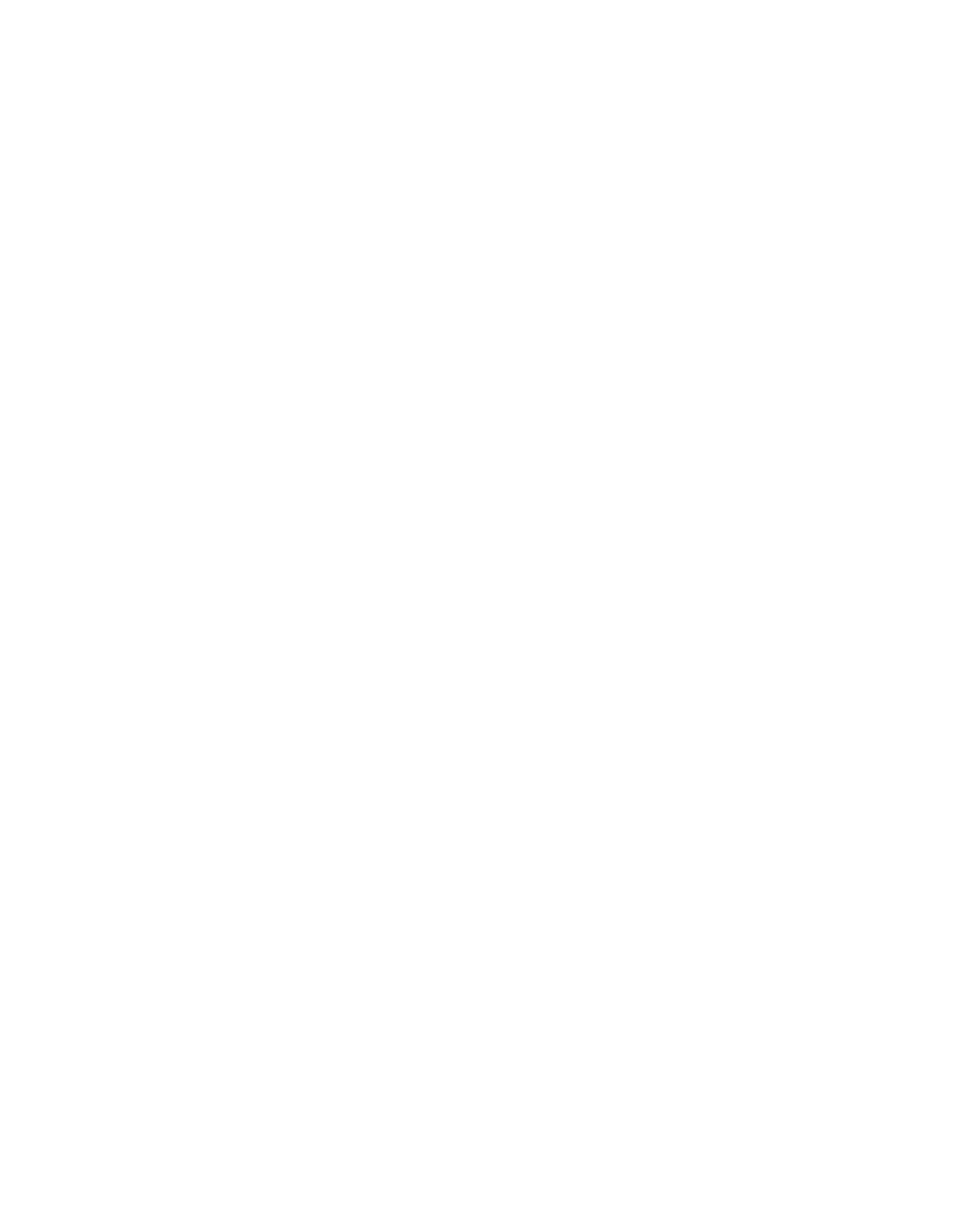Elder Economic Security Initiative™ Program:

# **The Elder Economic Security Standard™ Index for Pennsylvania**

Laura Henze Russell and Ellen A. Bruce, Gerontology Institute, John W. McCormack Graduate School of Policy Studies, University of Massachusetts Boston

with

PathWays PA

Wider Opportunities for Women

May 2008

**This report was funded by The Atlantic Philanthropies and with support from the United Way of Southeastern Pennsylvania.**

**For more information on this report, please contact PathWays PA at policy@pathwayspa.org or 1-800-209-2914.**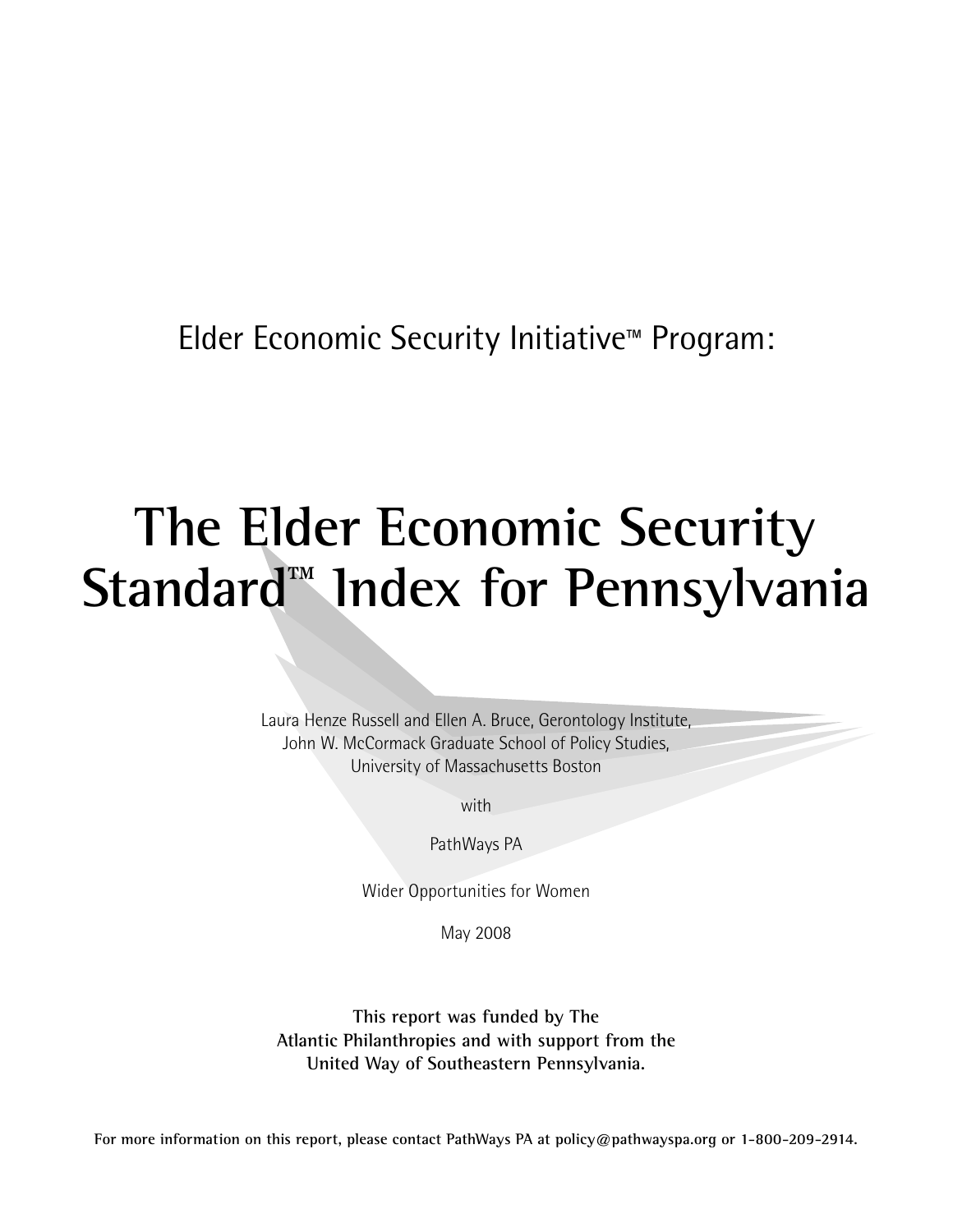

## **The Pennsylvania Elder Economic Security Initiative™**

PathWaysPA was founded in 1978 as the Women's Association for Women's Alternatives. It served as one of Pennsylvania's first residential programs to keep low-income, vulnerable women together with their children and has grown to become one of the Greater Philadelphia Region's foremost providers of residential and community-based services for women, children and families.

Each year over 5,000 women, children and families who reside in the Greater Philadelphia Region benefit from our full complement of social services; job training and employment assistance; as well as outreach and residential programs as they move along the path to self-sufficiency.

With offices throughout Southeastern Pennsylvania and advocacy initiatives on behalf of low-wage workers statewide, PathWaysPA provides programs committed to the development of client self-sufficiency which leads to the fulfillment of our mission: **To help women, teens, children and families achieve economic independence and family well-being.** 



#### **Wider Opportunities for Women (WOW)**

WOW works nationally and in its home community of Washington, DC to achieve economic independence and equality of opportunity for women and girls at all stages of life. For over 40 years, WOW has been a leader in the areas of nontraditional employment, job training and education, welfare to work and workforce development policy. Since 1995, WOW has been devoted to the self-sufficiency of women and their families through the national Family Economic Self-Sufficiency project (FESS). Through FESS, WOW has reframed the national debate on social policies and programs from one that focuses on poverty to one that focuses on what it takes families to

make ends meet. Building on FESS, WOW has expanded to meet its intergenerational mission of economic independence for women at all stages of life with EESI. For more information about WOW's programs go to www.wowonline.org or call WOW at 202-464-1596.

The authors, of course, are responsible for the contents of this report, and accept responsibility for any errors or omissions.

**Elder Economic Security Initiative™ Program: The Elder Economic Security Standard™ Index for Pennsylvania** ©May 2008, the Gerontology Institute, University of Massachusetts Boston, and Wider Opportunities for Women.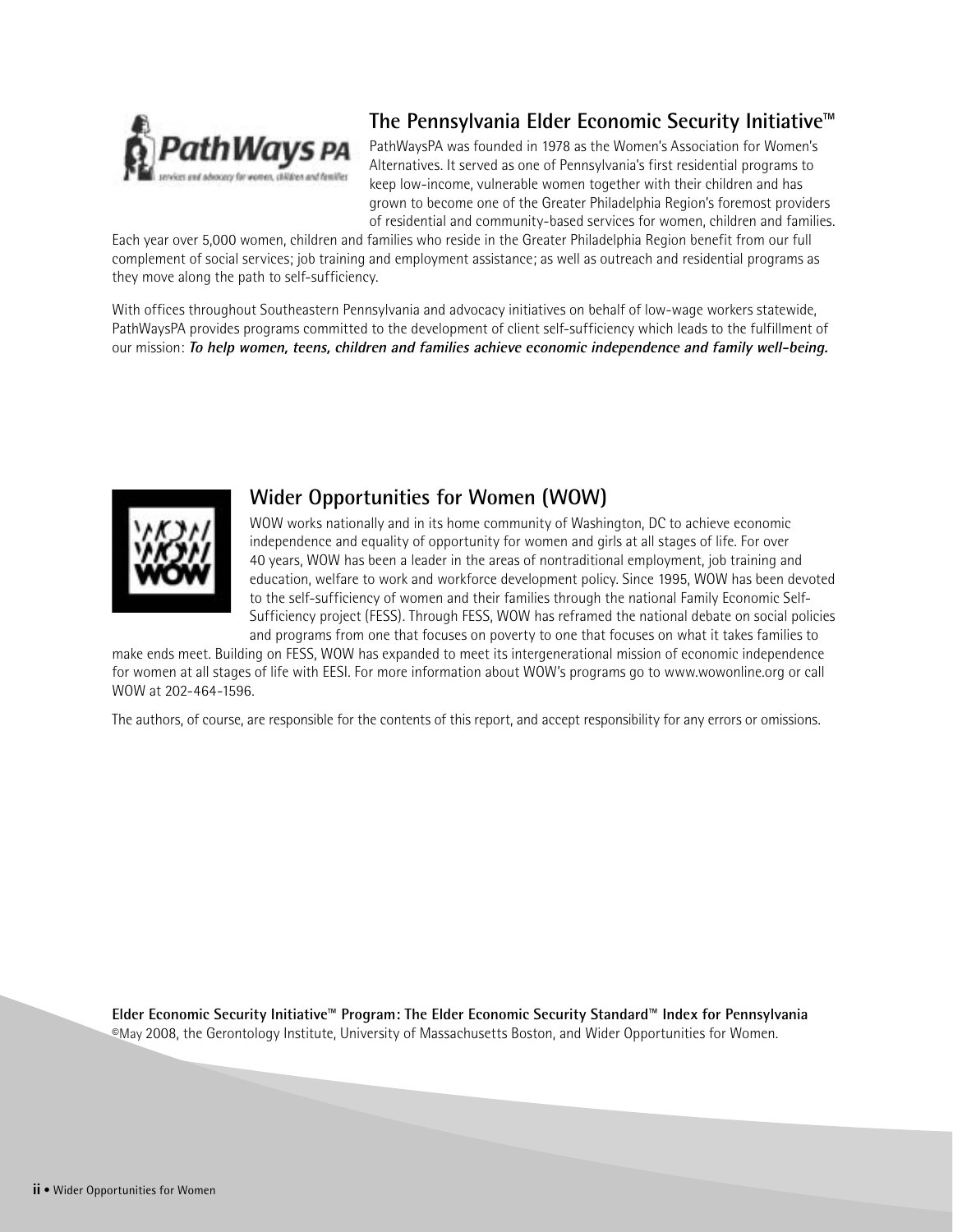#### **The National Elder Economic Security Initiative™ Program**

The multi-year national Elder Economic Security Initiative program (EESI program) at Wider Opportunities for Women (WOW) offers a conceptual framework which includes concrete tools to shape public policies and programs to promote the economic well-being of older adults, whether or not they have the capacity to be fully self-reliant or are in need of certain public supports to age in place with dignity. The EESI program combines coalition building, research, education, and advocacy at the community, state, and national level. With support from the Retirement Research Foundation, WOW has partnered with five states, **Illinois, California, Pennsylvania, Massachusetts,** and **Wisconsin**, to launch the national EESI program. Support from The Atlantic Philanthropies will expand the project to 20 states and result in a national database with information on all 50 states and the District of Columbia.

Undergirding the EESI program is the Elder Economic Security Standard Index (the Index), a new tool for use by policy makers, older adults, program providers, leaders in the aging advocacy community and the public at large. Developed by the Gerontology Institute at the University of Massachusetts Boston and WOW, the Index is a measure of income that older adults require to maintain their independence in the community and meet their daily costs of living, including affordable and appropriate housing and health care. The development and use of the Index promotes a measure of income that respects the autonomy goals of older adults, rather than a measure of what we all struggle to avoid — poverty.

The information developed through the Index helps us understand that many older adults who are not poor, as defined by the official poverty level, still do not have enough income to meet their basic needs. The EESI program, through the use of the Index and other policy tools, answers the following questions: How much income — or combination of personal income and public programs — is needed by older adults living on fixed incomes to cover today's rising living costs? What is the impact of public programs, such as Medicare, Medicaid, or housing assistance on an elder's evolving income and health needs? How does the need for long-term care services affect economic security? Will income needs make it necessary for able older adults to continue to work for pay, despite being of retirement age and preferring to retire?

The EESI program is guided by a National Advisory Board that is composed of national experts in the field of aging and ESSI State partners. The Advisory Board has provided direction in the design of the EESI program and the selection of measures and data sets for the Index. The state EESI partners include: PathWaysPA in Pennsylvania, The Health and Medicine Policy Research Group in Illinois, Massachusetts Association of Older Americans, the Insight Center for Community Economic Development in California, and the Wisconsin Women's Network. WOW would like to thank our National Advisory Board members and state partners for helping us launch this new and exciting initiative.

The Gerontology Institute would like to thank Deborah A. Gray and Ngai Kwan for research assistance, and Judith Conahan for her work to develop the long-term care cost component of the Index. The authors, of course, are responsible for the contents of this report, and accept responsibility for any errors or omissions.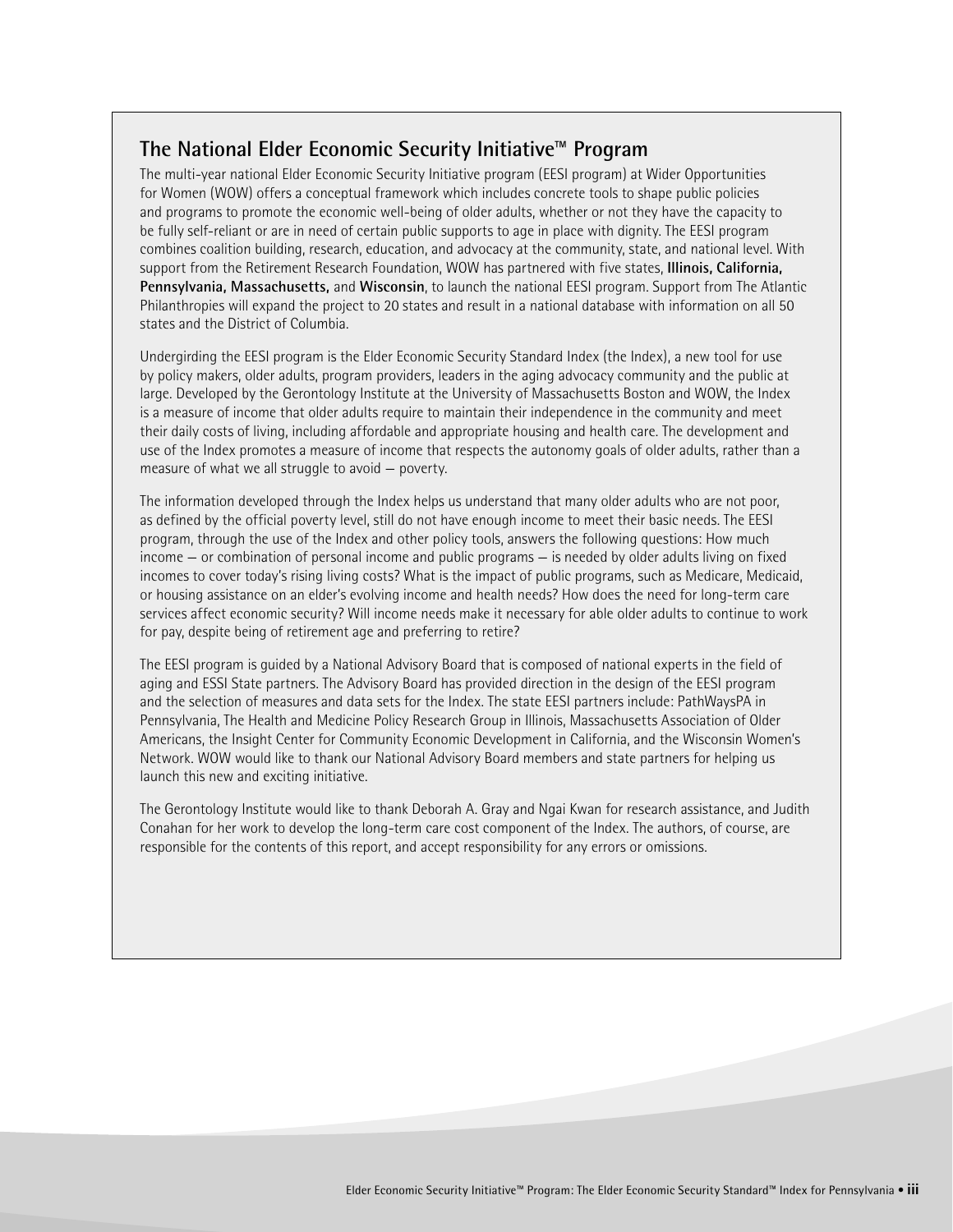### **Message from United Way of Southeastern Pennsylvania**

As a card-carrying baby boomer, I can say that there's one thing that my generation is particularly good at — talking about itself. And as the years pass more and more of us are talking about what the media calls the "graying of America," and its implications for everything from Social Security to the cost of health care.

While the debate rages among politicians and talk show hosts, it's easy to forget that the crisis of growing old in America is not something that is coming once people like me reach 65 — it's here, today, for hundreds of thousands of seniors in our Commonwealth who struggle to make ends meet every hour of every day.

United Way is pleased and honored to have been able to play a small part in the production and publication of the Pennsylvania Elder Economic Security Standard Index. This report is intended to be — in fact, it *has* to be — a starting point for a statewide debate on how best to assure that our elders are able to remain healthy and safe in their own communities.

This analysis shows that elders, whether living alone or with a partner, simply can't afford the basics of life even if they are both receiving Social Security. It shows that healthy seniors who *are* able to make it better not get too sick, because the monthly co-pays, deductibles, and other fees make obtaining appropriate health care just too expensive. And this analysis confirms what we have long known — that the cost of high-quality home and community-based long-term care is far beyond the means of many seniors.

Dr. Martin Luther King once called on America to act with the "urgency of now," to overcome our instinctive inertia when confronted with complex challenges with no easy solution. The challenges identified by this report are clearly complex and not easily resolved. What is within our power, however, is to begin to act.

Elder Pennsylvanians, and those of us who are on their way there, have a right to live with dignity, economic well-being, and security. As a community, we have a responsibility to combat the threats to the already-fragile stability and health of so many of our elders.

We hope that the data in this report will help policymakers, advocates, service providers and seniors themselves make the case that all of us deserve the opportunity to thrive, whatever our age, and that we have much to do to make that happen.

David R. Fair Vice President for Community Impact United Way of Southeastern Pennsylvania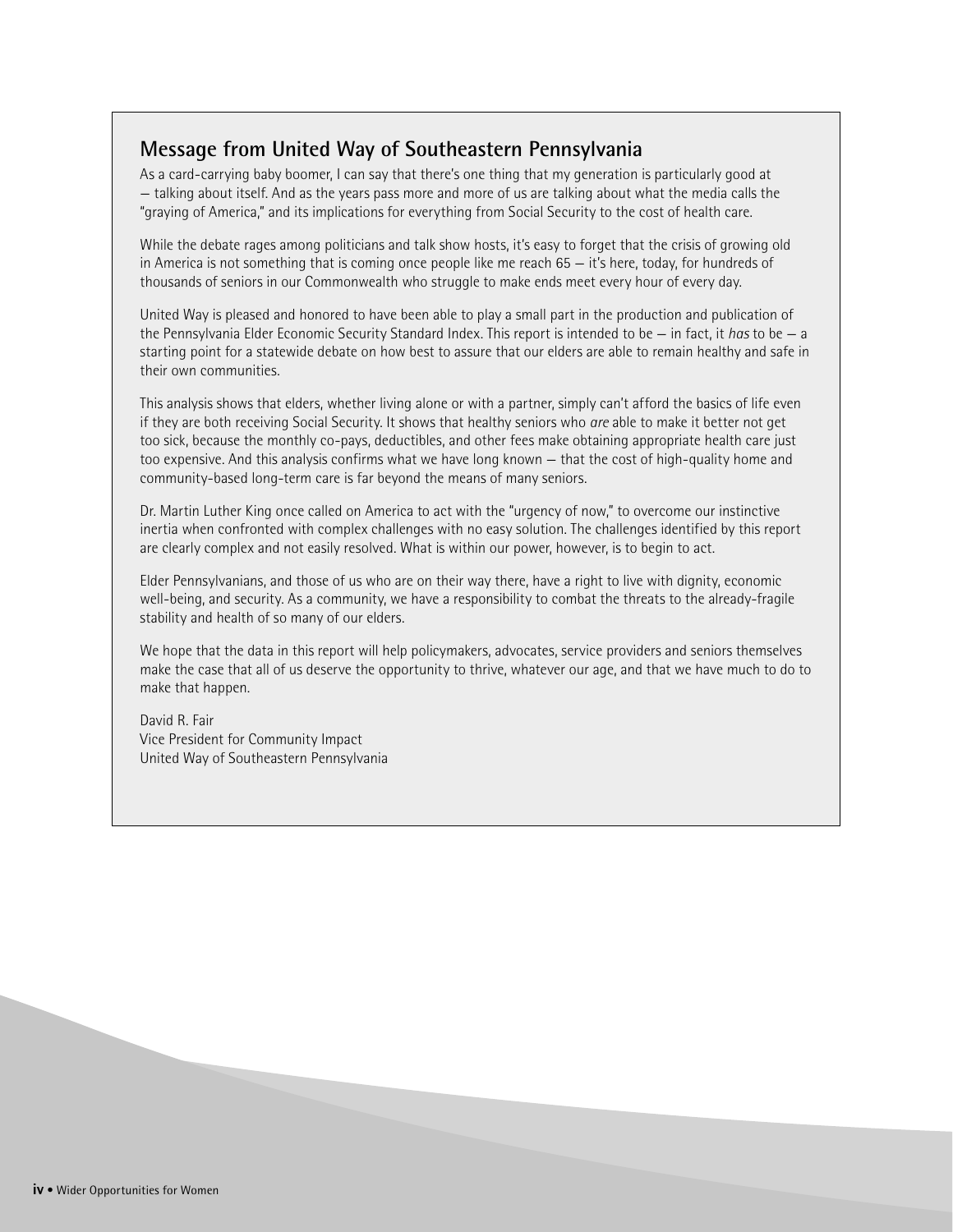## **Foreword from PathWays PA**

Pennsylvania is poised on the brink of a population shift. While our population will increase only slightly between now and 2020, the makeup of that population will change dramatically.

In 2020, Pennsylvania is projected to have a population that includes more Pennsylvanians over age 65 than there will be Pennsylvanians under age 15. Our aging population will certainly present a challenge to the government entities charged with providing services that fit their needs. However, an unprecedented number of aging Pennsylvanians and their families will face challenges of their own, the greatest of those being the age-old conundrum of how best to live out their lives at home, with dignity.

There is no one answer to that question. As our population ages, older adults and their families must come to terms with the choice that best fits their needs. Unfortunately, by the time elder adults and their families are ready to make that decision, their choices are often limited by financial concerns. Though more and more adults want to stay in their own home, they cannot afford to do so. At the same time, their incomes are often too high to qualify for programs and initiatives that might meet their needs.

#### **The Pennsylvania Elder Economic Security Initiative™**

The Pennsylvania Elder Economic Security Initiative is designed to examine what elder adults and elder couples need in order to age in place with dignity. The centerpiece of this program is this publication, the Pennsylvania Elder Economic Security Standard™ Index (the Index). The narrative and tables in this document show not only the cost of living in the home, but also variations in the cost based on the amount of long-term care needed and the county in which the elder lives. The Index also highlights how key public supports can help seniors achieve economic security. All 67 counties in the state are represented in the Index, the first of its kind to look specifically at the needs of elders in Pennsylvania.

The Initiative is based on the successful Family Economic Self Sufficiency Standard, which has been used in Pennsylvania to show the cost of self-sufficiency in each state based on the real costs of purchasing food, housing, and other basic necessities. PathWaysPA, which has brought six editions of the Self-Sufficiency Standard to Pennsylvania since 1998, is pleased to have been able to partner with Wider Opportunities for Women (WOW), the Center for Advocacy for the Rights and Interests of the

Elderly (CARIE), and the EESI Advisory Board to bring this new publication to Pennsylvania.

#### **How to Use the Elder Economic Security Standard Index**

The Index can be used by a number of different populations:

**Single Elders and Elder Couples**: The Index shows how much single elders and elder couples need in order to be secure in their own homes based on their location and need for long-term care. If you are a single elder or elder couple (or one of their family members), you can use the Index to see how your finances match what is needed in your county. If you don't have enough to make ends meet, there are some income supports available that might bridge the gap separating you from economic security. To learn more, please visit www.pathwayspa.org or call CARIE at 1-800-356-3606 to learn how to apply for income supports such as food stamps.

**Policymakers, Legislators, and Advocates**: As the Index shows, it is almost impossible for an elder to survive on the average Social Security payment in Pennsylvania. However, Social Security is the only source of income for one out of four retired elders. The Index can show the real cost of being secure in a particular county, and help determine what policies are most appropriate in bringing elders closer to their goal of aging in their homes.

**Younger Adults and Families Planning for Retirement**: Whether you are a 22 year old or a 62 year old, you probably have one plan in common — making it to retirement age. Once you get there, though, you need to have a plan in place if you want to be economically secure. The Index can help you determine what you would need to live in your county, allowing you to plan for that eventuality.

#### **What is Pennsylvania Doing for the Aging Population?**

In Pennsylvania, as in all states, it is actually less expensive to provide care to elders in their own homes than to provide care through nursing homes. In recognition of this reality, Pennsylvania is working to rebalance the services it provides towards the goal of allowing more elders to receive home and community-based care. While Pennsylvania still has a long way to go (and this Initiative will include policy recommendations to help achieve this goal), here are some of the programs and benefits Pennsylvania provides to help older adults meet their needs at home: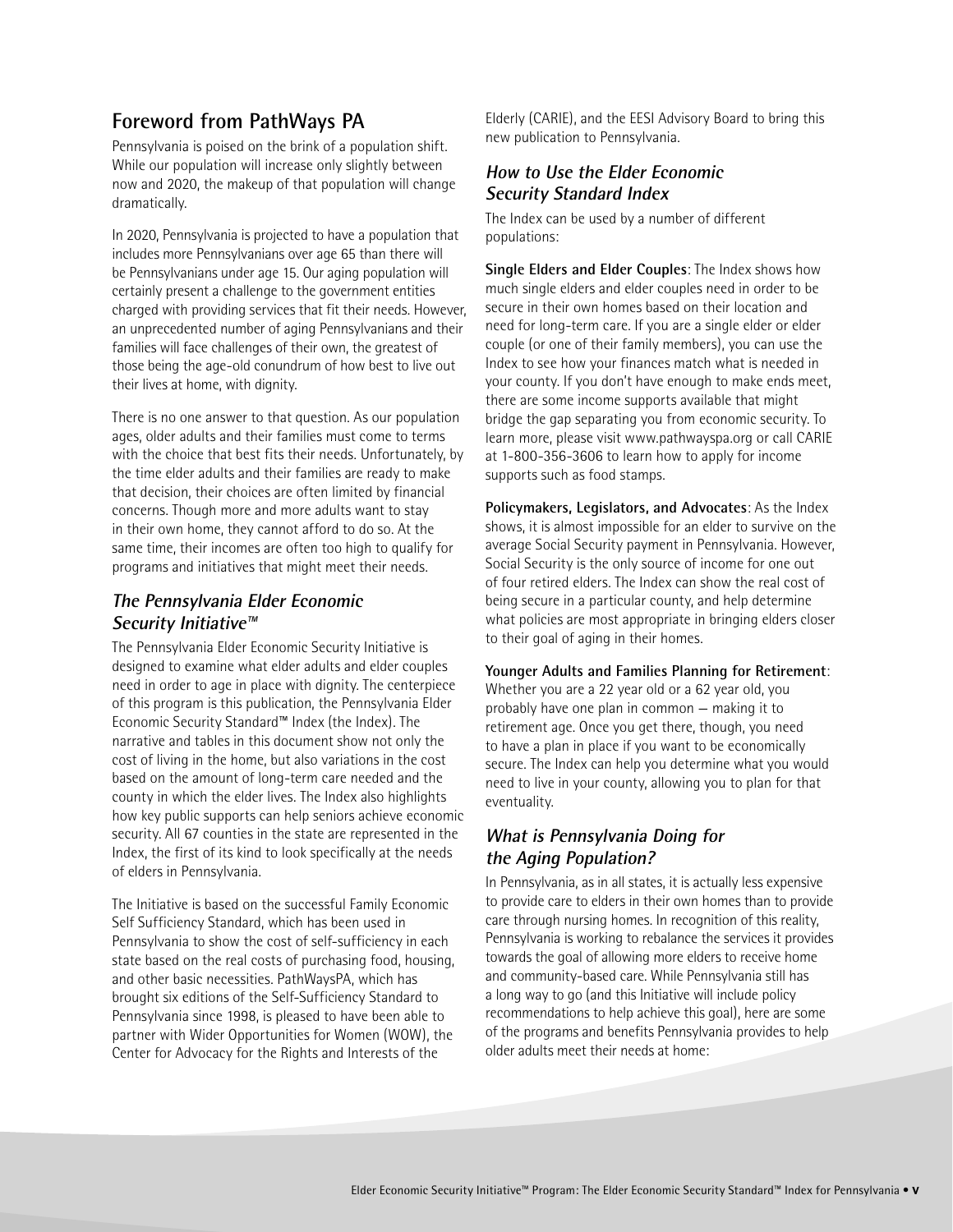Home and Community-Based Services:

- The OPTIONS Program provides assessment, care management, in-home services such as personal care, and community-based services such as adult day services for individuals age 60 and older and who are not eligible for a Medicaid Waiver program. Consumers with very low income do not have to pay for services and those with limited income pay a co-pay based on a sliding fee scale. Those whose income is above 300% of poverty would pay the full cost of care. Some services are excluded from cost sharing such as home delivered meals, assessment, care management, and protective services. Services may be accessed through a statewide network of 52 Area Agencies on Aging.
- The Family Caregiver Support Program is designed to support the care given at home by family members providing unpaid care to relatives age 60 and older or of any age if suffering from chronic dementia or Alzheimer's Disease. Caregivers and seniors can choose the services they need, including counseling, education and financial information. Families may receive up to a maximum of \$200 per month to help with expenses using a cost-sharing approach. One-time grants of up to \$2,000 may be given to qualified families to modify the home. Services may be accessed through a local Area Agency on Aging.
- The Aging Waiver is a long-term care program that assists clinically and financially eligible older adults age 60 and over with the services they need to live in their own homes and communities. Benefits can include home health and personal care services, respite care, adult day care, transportation, home modifications, medical equipment and supplies, counseling, home delivered meals, personal emergency response, and companions.

Prescription Assistance:

• PACE and PACENET are Pennsylvania's prescription assistance programs for seniors that offer low-cost prescription medication to qualified residents age 65 and older. PACE Plus Medicare was enacted to allow the PACE and PACENET programs to wrap around the federal Medicare Part D benefit.

Health and Wellness Services:

- APPRISE is a free health insurance counseling program designed to help older Pennsylvanians with questions about Medicare, Medicaid and other health insurance benefits.
- Healthy Horizons is a medical assistance program to assist limited income Medicare beneficiaries of all ages by helping to pay for Medicare premiums and in some cases Medicare deductibles and co-payments. Some also qualify for health coverage through Medicaid.
- The Long-Term Care Helpline at 1-866-286-3636 operated by the Pennsylvania Department of Health as part of Pennsylvania's Health and Human Services Call Center provides general information about Long-Term care.

The creation of the Elder Economic Security Standard Index included the involvement of a group of capable advisors who generously shared their time and expertise in the field. As the Elder Economic Security Standard Index is used throughout the Commonwealth of Pennsylvania, we look forward to continuing to work with advocates, legislators, and the Administration on behalf of elder Pennsylvanians.

#### **Acknowledgements from PathWaysPA**

PathWaysPA would like to acknowledge its staff for their hard work on this project, including the contributions of Carol Goertzel, President/CEO of PathWaysPA, Marianne Bellesorte, Senior Policy Analyst, and Tara Carr-Lemke, Publications and Policy Analyst, as well as the contributions made by our Self-Sufficiency Department staff both past and present. We would also like to thank all the members of our Elder Economic Security Initiative Advisory Board, and to particularly mention the following people and groups for their contributions:

- David Fair and Brian Gralnick of the United Way of Southeastern Pennsylvania
- Diane Menio and Kathy Cubit from the Center for Advocacy for the Rights and Interests of the Elderly
- Allen Glicksman and Ann Danish of the Philadelphia Corporation on Aging
- Paul McCarty of the Pennsylvania Department of Aging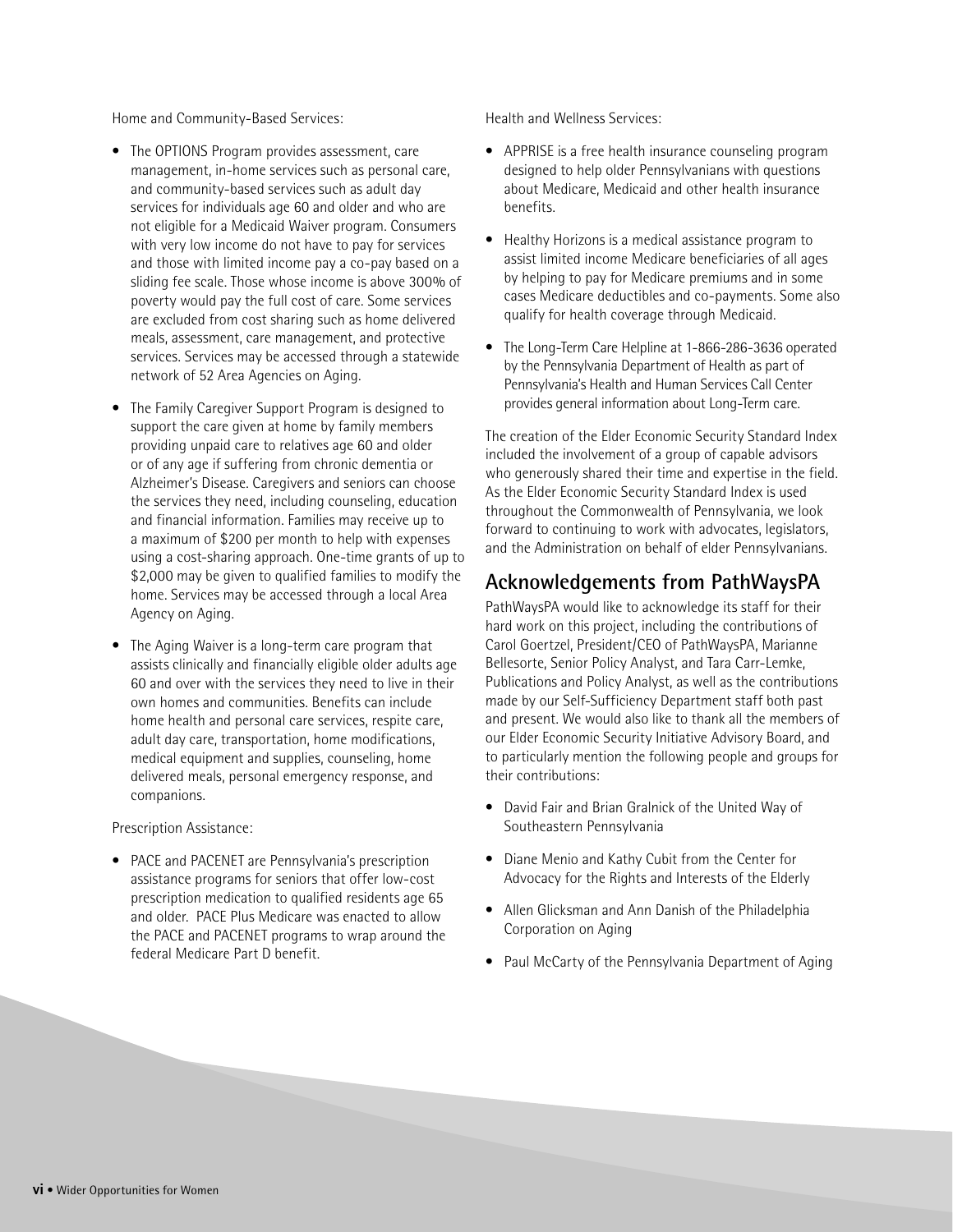#### **Elder Economic Security Initiative PA Advisory Committee**

Judi G. Ahram Director, ElderWatch Plus Adult Day Services 7536 Haverford Ave. Philadelphia, PA 19151 Phone: (215) 877-0202 Fax: (215) 878-3315 elderwatchplus1@aol.com

Steven M. Albert, PhD, MSPH Professor and Associate Chair, Dept. of Behavioral & Community Health Sciences, Graduate School of Public Health, University of Pittsburgh A211 Crabtree, 130 DeSoto St. Pittsburgh, PA 15261 Phone: (412) 383-8693 Fax: (412) 383-5846 smalbert@pitt.edu

Karen C. Buck Executive Director, SeniorLAW Center Land Title Building 100 S Broad St, Ste 1810 Philadelphia, PA 19110 Phone: (215) 701-3201 Fax: (215) 988-1243 kbuck@SeniorLAWCenter.org

Kathy Cubit Director of Advocacy Initiatives, CARIE 100 North 17th Street, Suite 600 Philadelphia, PA 19103 Phone: (215) 545-5728 Fax: (215) 545-5372 cubit@carie.org

Ann Danish Director of Care Management, Philadelphia Corporation of Aging 642 North Broad Street Philadelphia, PA 19130 Phone: (215) 765-9000 adanish@pcaphl.org

David Fair Vice President for Community Impact, United Way of Southeastern PA 7 Ben Franklin Parkway Philadelphia, PA 19103 Phone: (215) 665-2467 Fax: (215) 665-2531 davidf@uwsepa.org

Allen Glicksman, Ph.D. Director of Research and Evaluation, Philadelphia Corporation of Aging 642 North Broad Street Philadelphia, PA 19130 Phone: (215) 765-9000 ext. 5063 aglicksm@pcaphl.org

Brian D. Gralnick, MSSP Manager, Adults and Seniors, Community Impact, United Way of Southeastern Pennsylvania Seven Benjamin Franklin Parkway Philadelphia, PA 19103 Phone: (215) 665-2456 Fax: (215) 665-2531 bgralnick@uwsepa.org

Kathryn Jedrziewski, Ph.D.

Deputy Director, Institute on Aging, Deputy Director for Administration, Alzheimer's Disease Center, Penn Udall Center for Parkinson's Research and Marian S. Ware Alzheimer Program Adjunct, Assistant Professor of Pathology and Laboratory Medicine, University of Pennsylvania 3615 Chestnut Street Philadelphia, PA 19104 Phone: (215) 898-2445 Fax: (215) 573-5566 jedrzmk@mail.med.upenn.edu

Arlene Lund Senior Director, Community Impact Director, Lehigh Valley Alliance on Aging 2200 Avenue A, 3rd Floor Bethlehem, PA 18017–2189 Phone: (610) 758-8010 arlenel@unitedwayglv.org

Paul A. McCarty Executive Director, Intra-Governmental Council on Long Term Care, Office of Long Term Living 1401 N. 7th St., Bertolino Bldg. Harrisburg PA 17102 Phone: (717) 705-7296 pamccarty@state.pa.us

Diane A. Menio Executive Director, CARIE 100 North 17th Street, Suite 600 Philadelphia, PA 19103 Phone: (215) 545-5728 Fax: (215) 546-9963 menio@carie.org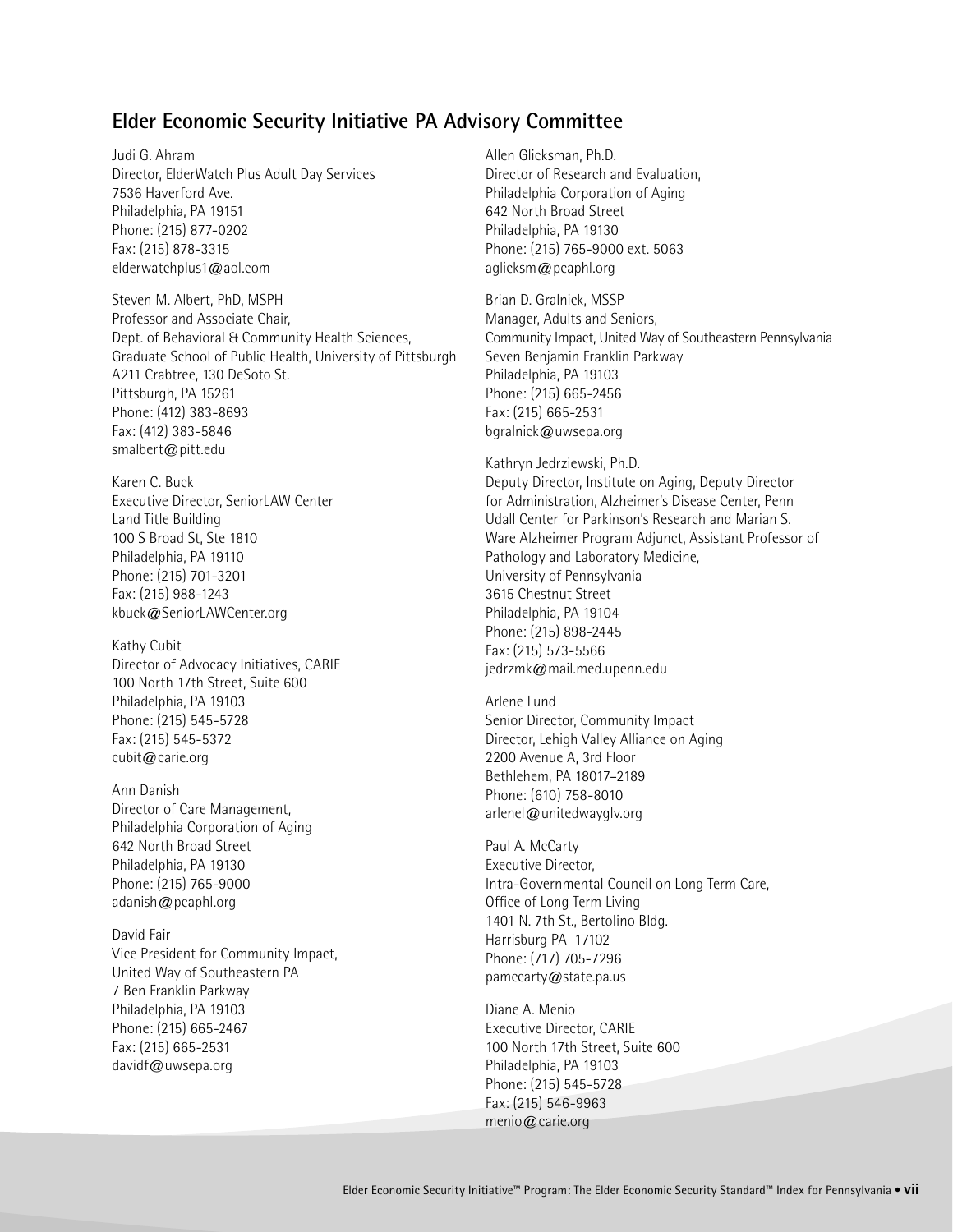John Midwood Executive Director, Episcopal Community Services 225 S. 3rd Street Philadelphia, PA 19106 Phone: (215) 351-1446 Fax: (215) 351.1497 johnmi@ecs1870.org

Tony Ross President, United Way of Pennsylvania 17 South Market Square Harrisburg, PA 17101 Phone (717) 238-7365 tony@uwp.org

Cathy Schiman Director of Program Development, CARIE 100 North 17th Street, Suite 600 Philadelphia, PA 19103 Phone: (215) 545-5728 Fax: (215) 546-9963 schiman@carie.org

Raquel Smith Legal Advocate, SeniorLAW Center Land Title Building 100 S Broad St, Ste 1810 Philadelphia, PA 19110 Phone: (215) 988-1244 Fax: (215) 988-1243 rsmith@SeniorLAWCenter.org

Sue Wasserkrug, Esq Supervising Attorney PA SeniorLAW Helpline SeniorLAW Center, Land Title Building 100 S Broad St, Ste 1810 Philadelphia, PA 19110 Phone: (215) 988-1244 Fax: (215) 988-1243 Email: swasserkrug@seniorlawcenter.org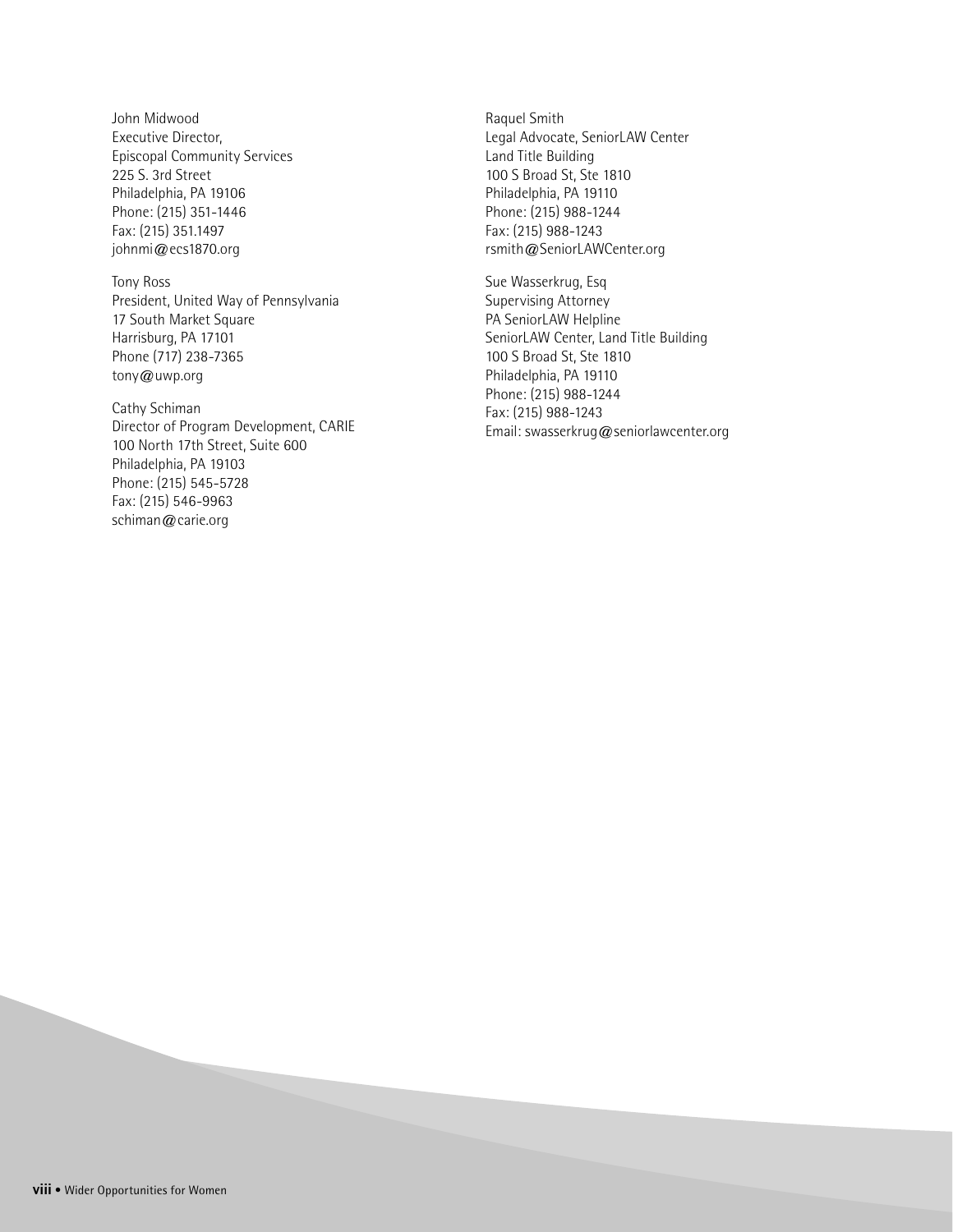#### **Table of Contents**

#### **Appendices**

| Appendix D: Elder Economic Security Standard Index for Pennsylvania Counties, 2007- |  |
|-------------------------------------------------------------------------------------|--|
|                                                                                     |  |
|                                                                                     |  |
|                                                                                     |  |
|                                                                                     |  |

#### **List of Figures and Tables**

|                        | Figure 4: Household Spending as a Percentage of Total Budget: Elder vs. All Households Northeast, 2005-20067     |  |
|------------------------|------------------------------------------------------------------------------------------------------------------|--|
|                        |                                                                                                                  |  |
| Table 1:               | The Elder Economic Security Standard Index for Philadelphia County, 2007 Monthly Expenses                        |  |
| Table 2:               | The Elder Economic Security Standard Index for Dauphin County, 2007 Monthly Expenses for                         |  |
| Table 3:               | The Elder Economic Security Standard Index for Fayette County, 2007 Monthly Expenses for                         |  |
|                        | Figure 6: The Index Compared to Other Benchmarks, 2007 Index for One-Person Elder Households in Pennsylvania  16 |  |
|                        | Figure 7: The Index Compared to Other Benchmarks, 2007 Index for Two-Person Elder Households in Pennsylvania  16 |  |
| Table 4:               | Home and Community-Based Long-Term Care Costs for the Elder Economic Security Standard Index,                    |  |
| Table 5:               | Pennsylvania Index Home and Community-Based Long-Term Care Services Package-                                     |  |
| Table 6:               | Pennsylvania Index Home and Community-Based Long-Term Care Services, Private Pay Rates, 2007  18                 |  |
| Table 7:               |                                                                                                                  |  |
|                        | Figure 8: Adding Home and Community-Based Long-Term Care Costs to the Elder Economic Security                    |  |
| Table 8:               | The Elder Economic Security Standard Index for Philadelphia County, 2007 -                                       |  |
| <b>Appendix Tables</b> |                                                                                                                  |  |

#### Tables D1 – D68: Elder Economic Security Standard Index for Pennsylvania Counties, 2007 – One- and Two- Person Elder Households ................................................................................................................................................31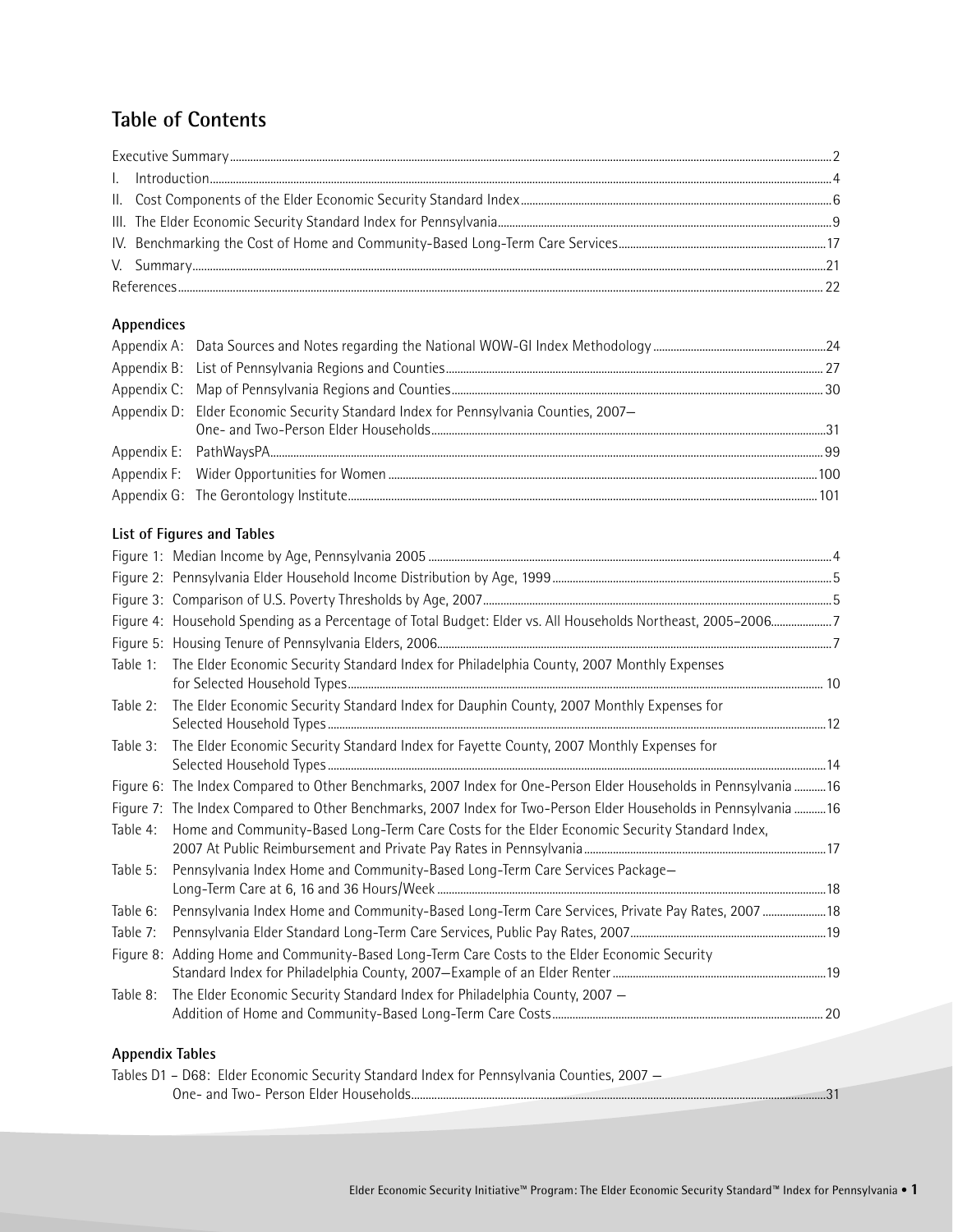# **The Elder Economic Security Standard™ Index for Pennsylvania**

### **Executive Summary**

Many Pennsylvania elders regularly struggle to make ends meet. Living costs are high, especially for housing and health care. In the face of rising expenses, many elders' incomes see, at best, a modest cost of living adjustment each year; they are spending down retirement savings and/or face growing debt. At the same time, older people may be prepared for the present but face a challenging future if their life circumstances change due to illness, loss of a spouse or the need for help with daily tasks.

The national Wider Opportunities for Women (WOW)-University of Massachusetts Boston Gerontology Institute (GI) Elder Economic Security Standard Index undergirds the Elder Economic Security Initiative. The Index measures the cost of living for older adults in today's economy. The Index helps us answer key questions: What is an adequate income for older adults in Pennsylvania to "age in place"? How does income vary according to the life circumstances of elders — whether they are living alone or with a spouse, rent or own their home, drive a car or use other transportation? How do living costs change as their health status and life circumstances change? What happens if elders need long-term care to remain at home?

### **Defining the Standard: A Framework for Economic Security for Elders**

The national WOW-GI Elder Economic Security Standard Index (the Index) is a measure of the income required to meet the basic needs of elder households to age in place in their homes and to enable elders to continue to live in the community setting of their choice. The Initiative defines economic security as the financial status where, elders have sufficient income (from Social Security, pension, retirement savings, and other income) to cover basic and necessary living expenses. The Index assumes that seniors can meet their expenses without income-eligible public subsidies, such as food stamps, Medicaid, subsidized housing or property tax help. The Index illustrates the interplay between living costs and elders' income adequacy. The Index also illustrates how elders' income needs change when their life circumstances change.

#### **The Pennsylvania Elder Economic Security Standard Index**

The Pennsylvania Elder Economic Security Standard Index (the Index) is based on the national WOW-GI methodology and offers a measure of income adequacy for older adults living in Pennslyvania.

This report presents the Index for Pennsylvania to benchmark basic costs of living for elder households. It illustrates how expenses vary both by geographic area and by the circumstances of elder households: household size, homeowner or renter, mode of transportation, health status, and need for long-term care. The expenses are based on market costs and do not assume any subsidies.

# **Key Findings for Pennsylvania**

- **1. Elders who live alone in Pennsylvania cannot make ends meet at the poverty level or at the average Social Security payment.** 
	- Depending on their housing, health and other circumstances, elders living alone in Pennsylvania need between \$14,012 and \$23,386 to cover basic living costs. The federal poverty level for a oneperson household in 2007 is \$10,210.
	- The average Social Security payment for a retired elder in Pennsylvania in 2007 is \$12,900, less than 75% of what the average elder in Pennsylvania needs to cover their basic expenses.
	- Social Security is the only source of income for one out of four retired elders in the state.

#### **2. Elder couples in Pennsylvania cannot make ends meet at the poverty level or at the average Social Security payment.**

- Depending on their housing, health and other circumstances, elderly couples in Pennsylvania need between \$21,531 and \$33,232 to meet their basic household budgets. The federal poverty level for a two-person household in 2007 is \$13,690.
- The average Social Security payment for a retired elder couple in Pennsylvania in 2007 is \$21,168, less than 80% of what the average elder couple in Pennsylvania needs to cover their basic expenses.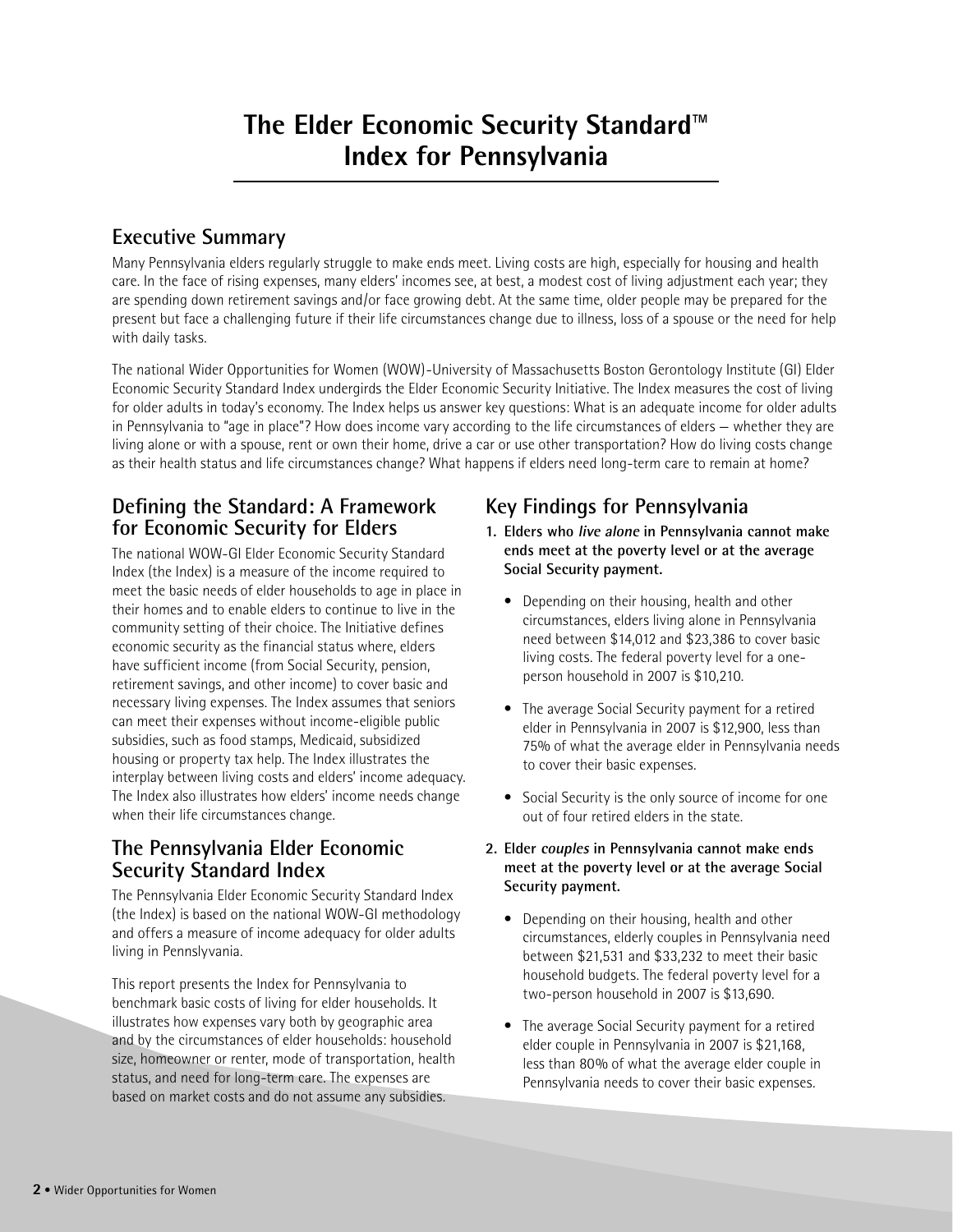- Social Security is the only source of income for one out of nine retired elder couples.
- **3. Housing costs put a heavy burden on elder households, representing 19 to 45% of their total expenses.** 
	- The Index reflects wide variation in housing costs depending on whether elders own or rent and by community. Elders who own a home without a mortgage typically face lower housing costs than those paying fair market rents. Elders paying a mortgage face even higher housing costs.
	- The monthly costs for elder homeowners without a mortgage range from a low of \$328 per month in Bedford, Fulton, and Huntingdon counties to a high of \$666 per month in Chester County.
	- The monthly costs for elders paying fair market rent for a one-bedroom apartment ranges from a low of \$415 per month in Huntingdon to a high of \$875 per month in Montgomery County.
- **4. The Index shows the significance of health care costs for Pennsylvania elders who must purchase full supplemental health and prescription drug coverage to Medicare.**
	- The Index includes the premium costs of full supplemental health and prescription drug coverage to Medicare, because this coverage is needed as protection against high medical and prescription drug costs. Co-pays, deductibles and fees are added which vary according to elders' health status.
	- Elders in Pennsylvania face combined health care costs (premiums plus co-pays, deductibles and fees) of \$258-\$374 per month to have protection against high medical and prescription drug costs.
	- Retired couples are unable to purchase supplemental health insurance through a "family plan," instead they must each buy it as individuals. For elder couples, the costs range from \$516-\$748 per month.
- **5. Some elders who are currently making ends meet face an uncertain future if their life circumstances change, such as through losing a spouse or experiencing a change in health status.**
- A member of an elder couple paying market rate rent in Pennsylvania has expenses reduced by only 30-35% when a spouse dies, yet their income mix can decrease substantially based on the mix of Social Security and/or pension income.
- Having full supplemental health and prescription drug coverage to Medicare helps protect elders from a dramatic rise in health care costs with a decline in health, but the added cost of supplemental coverage is sizable.
- **6. The need for home and community-based longterm care can more than double an elder's expenses, significantly increasing the income needed to meet basic needs.** 
	- The need for home and community-based long-term care is a cost that can vary considerably over time. Because this need is not universally incurred, we include it as a separate, potentially catastrophic cost for elders.
	- The need for home and community-based longterm care can double or even triple an elder's expenses. Adding a low level of care for one person in Philadelphia adds \$6,500 per year to living costs, requiring a medium level of care adds \$16,900; and needing a high level of care adds \$25,600-\$35,300, depending on whether adult day health care is used. The costs are somewhat higher in the Scranton and Pittsburgh areas.
	- Elders prefer home and community-based longterm care to skilled nursing facility care, which is considerably more expensive. National market surveys report annual rates of \$71,504-\$82,289 for skilled nursing facility care in Pennsylvania.<sup>1</sup>

The Elder Economic Security Initiative, through the use and development of the Index, provides a framework to help guide public, private and personal decisions that provide the foundation for the well-being of today's elders. It provides information critical to aging boomers who encounter issues related to care, living options, and economic realities for their aging parent(s). It can also inform their own planning over time. The Elder Economic Security Initiative puts into action strategies to meet realistic income needs in today's economy that respect the autonomy goals of older adults.

<sup>1</sup> Genworth Financial, Genworth Financial 2007 Cost of Care Survey, March 2007. http://longtermcare.genworth.com/comweb/consumer/pdfs/long\_term\_care/ Cost\_Of\_Care\_Survey.pdf .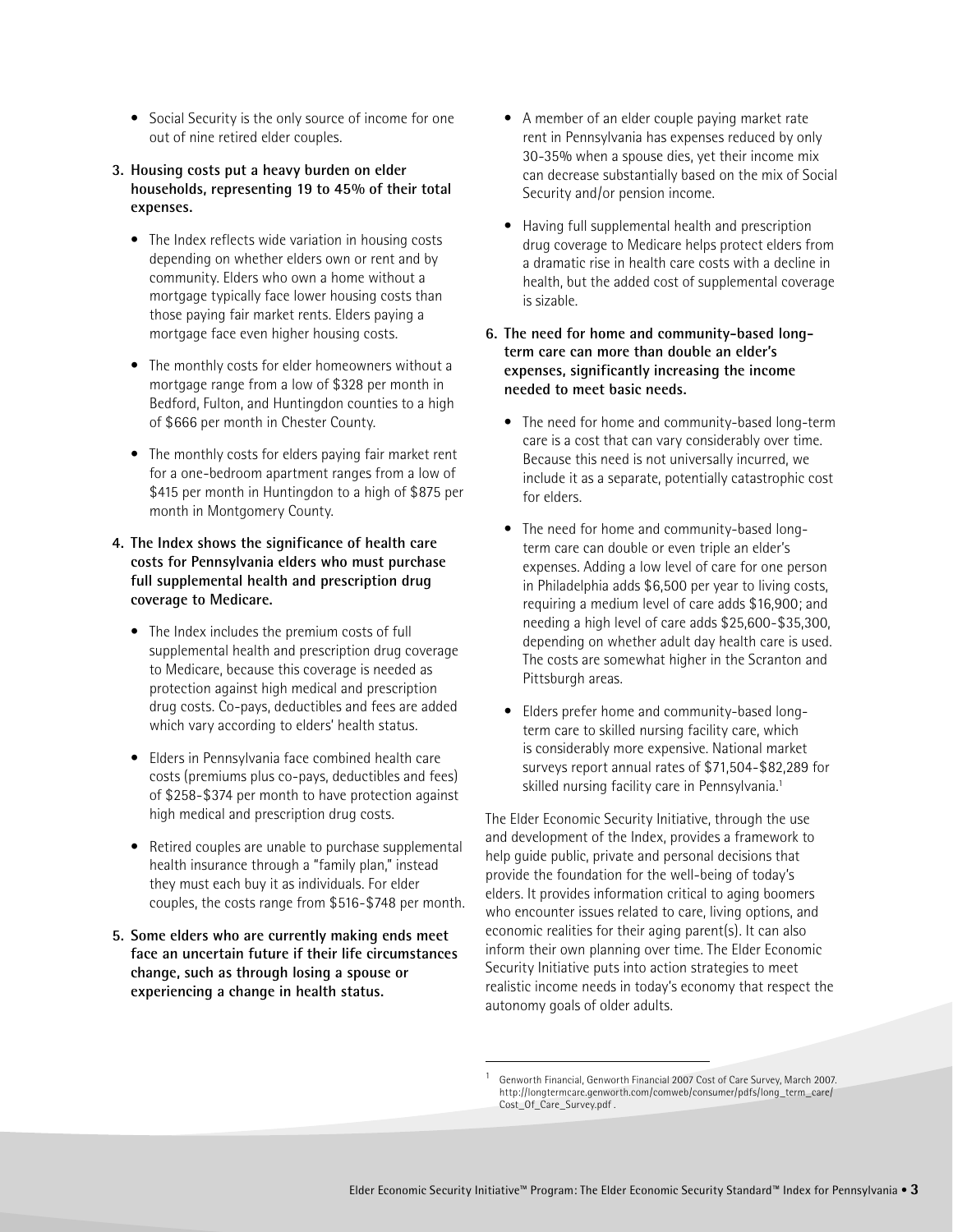# **The Elder Economic Security Standard Index: Determining Economic Security for Pennsylvania Elders**

## **I. Introduction**

This report will address the question of income adequacy for Pennsylvania's older adults using the WOW-GI National Elder Economic Security Standard Index (the Index) methodology. The Index will benchmark basic costs of living for elder households. It will illustrate how costs of living vary geographically and are based on the characteristics of elder households: household size, homeownership or renter, mode of transportation, and health status. The costs are for basic needs of elder households; they are based on market costs and do not assume any subsidies.

The Index presented in this report will be used to increase public awareness and influence public policies and programs to benefit elders through the broader Elder Economic Security Initiative. The Elder Economic Security Initiative is designed to:

- Provide important new information to illustrate the basic costs that older adults face and how changes in their life circumstances affect their financial security. Common changes are the need for long-term care services, which dramatically increases the cost of living, and the death of a spouse, which often decreases income without significantly decreasing living costs.
- Provide a framework for analyzing the affects of public policy and policy proposals in such areas as retirement security, health and long-term care, taxes, and housing;
- Educate elders about actual and projected living costs to inform their financial, employment, and life decisions;
- Provide new tools for elders to use in advocating for policy changes;
- Help agencies that serve seniors to set goals, assess needs, and design programs; and
- Influence community planning efforts to develop strategies to help older adults age in place.

#### **Demographics of Pennsylvania's Older Adults**

According to the U.S. Census Bureau's American Community 2006 Survey, 15% of Pennsylvania residents were 65 years or older, and 11% were between the ages of 55-64, poised to increase elders' numbers as the "baby boomers" age. The individual circumstances of Pennsylvania elders vary from the most fortunate, who are healthy and economically secure, to the least fortunate, who are poor, ill and/or disabled. Elders' circumstances can also vary greatly, for example, in terms of family support, neighborhood networks, and community and social connections.

Pennsylvania elders also differ according to their life circumstances, housing situation, health status, and need for long-term care. Many of these characteristics change over an elder's life span. The Index, with its respective "tracks" for seniors living in different circumstances, will show how seniors may be prepared for the present, yet face an uncertain future when living costs rise markedly because of situational changes.

## **Income Trends**

Household income levels vary by age. Typically, median income levels rise with age until mid-life and then decline with advancing age, as indicated in **Figure 1**. In Pennsylvania, median income for householders 65 years

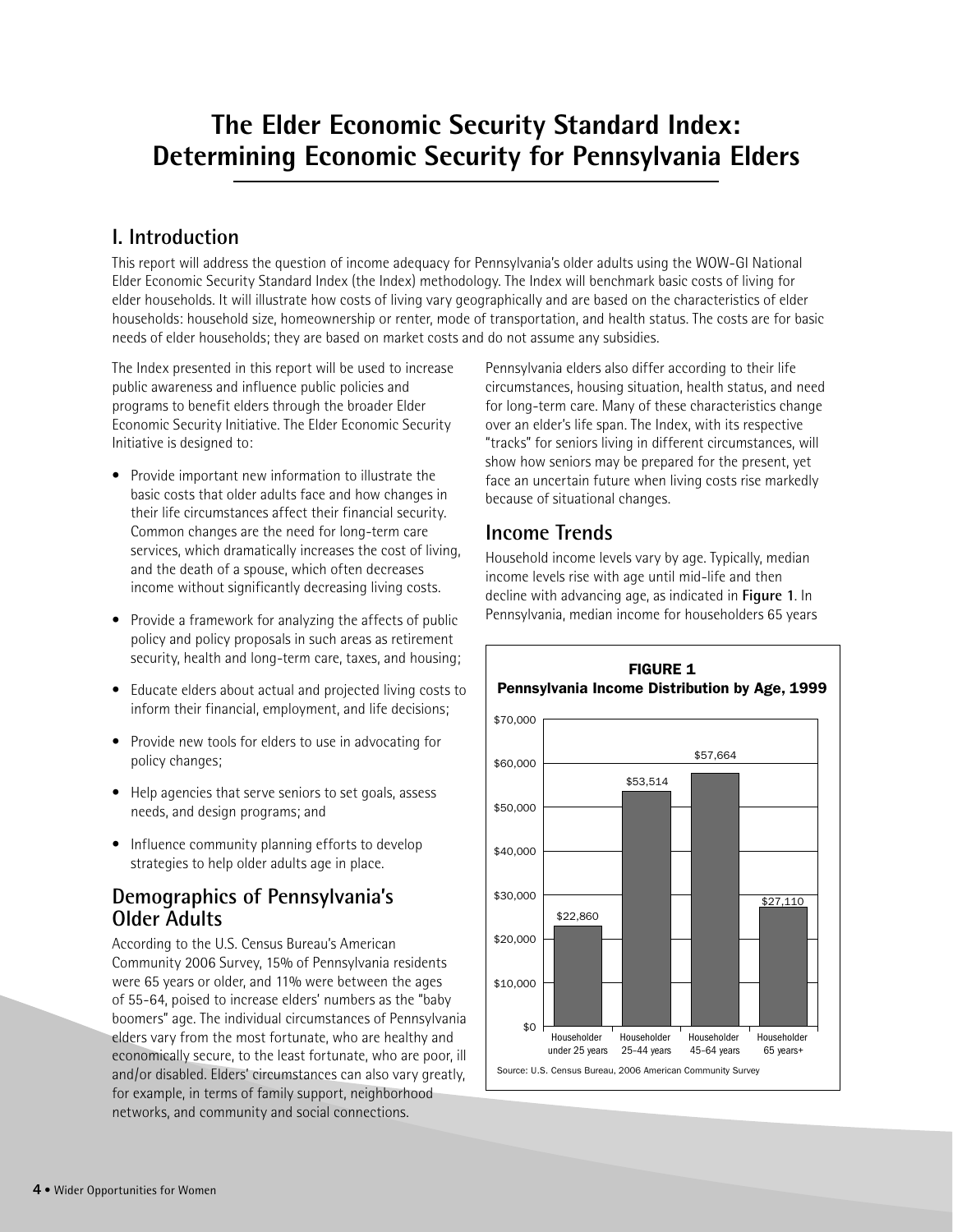and over, at \$27,110, was less than one-half of the median income of householders in their "peak earning" years of 45-64, \$57,664. With inflation, \$27,110 in 2005 represents \$29,135 today.

According to the federal poverty threshold and 2006 American Community Survey data, 9% of Pennsylvania's elders were poor. A sizeable number of Pennsylvania seniors are just above the poverty threshold: 15% have incomes under 125% of poverty, and 35% have incomes under 200% of poverty. Poverty rates for older women are nearly 50% higher than poverty rates for older men in Pennsylvania, with 11% of elder women living in poverty versus 6% of elder men. Women 75 years and over see their poverty rate increase to 13%, versus a poverty rate of 6% for men 75 years and over. Reasons include lower wages, lower lifetime earnings, and less time in the workforce. Women also have longer life expectancies but more chronic illness, and are more likely than men to experience loss of income when widowed.

This report focuses on the challenges of meeting expenses for low- and moderate-income older adults. Figure 2 shows that in 1999, 22% of Pennsylvania elder households aged 65-74 had incomes under \$15,000; 43% had incomes under \$25,000. Of those 75 years and older, 35% had incomes under \$15,000, and 60% had incomes under \$25,000. With inflation, \$15,000 in 1999 represents



\$19,203 in today's dollars, and \$25,000 in 1999 represents \$32,005 today.

#### **The Federal Poverty Threshold**

The poverty thresholds are drawn from the original version of the federal poverty measure.<sup>2</sup> These thresholds are used for statistical purposes to prepare estimates of the number of Americans in poverty each year. A slightly different measure, the federal poverty guideline, is used when determining most public support programs. The poverty thresholds were calculated by taking the cost of food needed to meet the minimum nutritional needs of adults of different ages, and multiplying this by three to calculate the total needed to live at a basic level on the assumption that U.S. households spent about 1/3 of their incomes on food 40 years ago. Since that time, the thresholds are updated each year by the change in the consumer price index (CPI).

The U.S. Department of Agriculture calculations assume that older adults have lower caloric requirements than younger adults. As a result, the official U.S. poverty thresholds are lower for adults 65 and older than for younger adults**. Figure 3** compares the U.S. poverty



# **FIGURE 3 Comparison of Annual U.S.**

The federal poverty thresholds were developed by Mollie Orshansky of the Social Security Administration in 1963-64 and are updated each year by the U.S. Census Bureau. For more information on the federal poverty measures, see http://aspe.hhs.gov/poverty/06poverty.shtml.

Source: U.S. Census Bureau, http://www.census.gov/hhes/www/poverty/ threshld/thresh07.html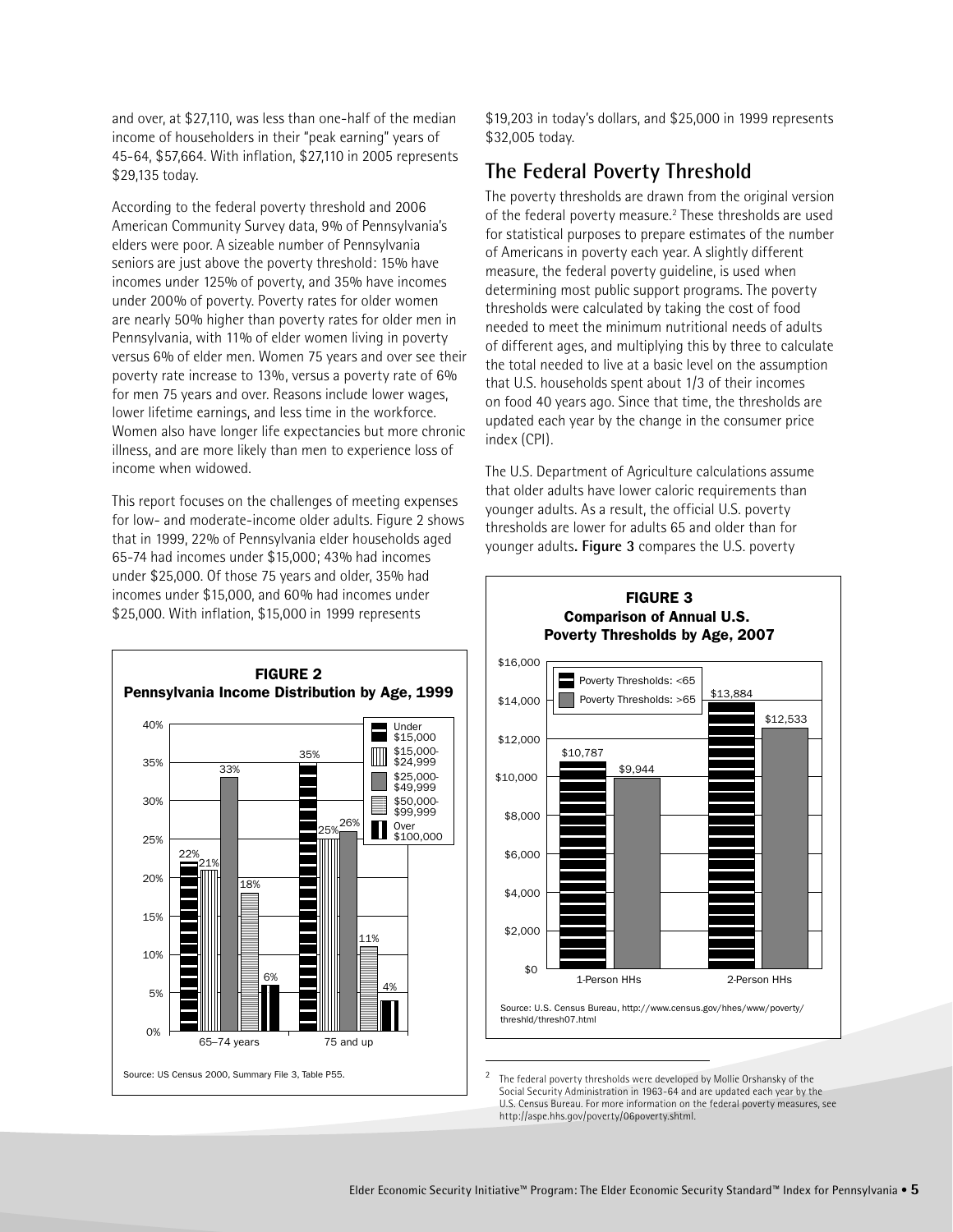thresholds by age for one- and two-person households. Elders living alone are not considered officially poor unless they have \$843 per year less than younger adults, and elder couples are not poor unless they have \$1,351 less than younger couples.3

The federal poverty threshold is problematic: it is based on outdated spending patterns, and it assumes households spend a fixed ratio of one-third of their incomes on food. In addition, it does not allow for different rates of inflation for different living expenses; for example, health care and housing costs have risen much more than food costs. Finally, it does not reflect variations in regional living costs.4

#### **Defining the Index: A Framework for Economic Security for Elders**

The Index is developed as a measure of the income required to meet the basic needs of elder households to "age in place" in their homes, and enable elders to continue to live in the community setting of their choice.

The Index is informed by the work of Wider Opportunities for Women and Dr. Diana Pearce, who created the Family Self-Sufficiency Standard in the 1990s.<sup>5</sup> The Index methodology is based on the characteristics and spending patterns of elder households. The Index reflects a more realistic measure of income adequacy than the federal poverty measure. Economic security requires that elders have sufficient income (from Social Security, pension, retirement savings, and other income) to cover living costs. The Index illustrates the basic costs that elders face, and the interplay between living costs and elders' income adequacy.

### **II. Cost Components of the Elder Economic Security Standard Index**

The cost components and methodology for the Elder Economic Security Standard Index were developed with input and guidance from the Advisory Committee for the Pennsylvania Elder Economic Security Initiative convened by the PathWaysPA, and from the Advisory Board for the national Elder Economic Security Initiative convened by Wider Opportunities for Women.6

The Index uses cost data from public federal and state sources that are comparable, geographically specific, easily accessible, and widely accepted. In areas where existing public data sources are not currently available, such as longterm care costs, we use a consistent methodology to derive comparable measures for costs within and across states.

The following represent some of the assumptions that are built into the Index's methodology. The Index:

- Measures basic living expenses for seniors in the community (not in institutions, such as skilled nursing facilities or assisted living facilities).
- Measures costs for elder households to live independently (vs. living in intergenerational households).
- Measures living expenses for elders ages 65 and over to reflect the age at which Medicare begins.
- Includes Medicare because elders qualify for and receive it based on age, not income eligibility, making Medicare nearly a universal program.
- Models costs for retired elders, who no longer have work related-expenses, such as payroll taxes and commuting to work.

As noted earlier, the Index measures costs in today's marketplace. Economic security implies that seniors can meet their basic needs without income-eligible public subsidies, such as food stamps, subsidized housing, Medicaid, or property tax help.

#### **The Big Picture: Elders' Spending Compared to All Households**

Looking at the big picture, elder households spend about the same percentage of their budgets on housing and food as all households, and more than twice the percentage of all households on health care. Elders spend less on transportation, apparel, and all other goods and services. A comparison of elder households' spending compared to all households from the Consumer Expenditure Survey

<sup>3</sup> The poverty guidelines are a second version of the federal poverty measure. Issued each year in the Federal Register by the Department of Health and Human Services, they are a simplification of the poverty thresholds for administrative uses, such as determining eligibility for certain federal programs. The federal poverty guidelines for 2007 are \$10,210 for one-person households and \$13,690 for two-person households. They are the same in 48 states and adjusted for living costs only in Alaska and Hawaii.

<sup>4</sup> For an analysis of problems with the federal poverty measures and information on a proposed alternative measure, see Constance F. Citro and Robert T. Michael, *Measuring Poverty: A New Approach* (Washington, DC: National Academy of Sciences, 1995). Their proposed measure is based on household spending patterns from the Consumer Expenditure Survey, and adjusts household incomes for transfer payments (subsidies) as well as taxes. The Census Bureau from time to time calculates the number of households that would be in poverty under the alternative poverty measure, but the recommendation to substitute the new measure has not been adopted.

The methodology embodied in the Self-Sufficiency Standard was developed by WOW's research partner, Dr. Diana Pearce, when she directed the Women and Poverty Project at WOW. Today she teaches at the School of Social Work, University of Washington. The Self-Sufficiency Standard undergirds the six strategies of the Family Economic Self-Sufficiency Project (FESS). The FESS Project is led by Wider Opportunities for Women and was created to provide tools to communities to help low income working families make ends meet.

 $^6$  For more detailed information on the methodology and data sources used in calculating the Elder Economic Security Standard Index, see the companion report, Laura Henze Russell, Ellen A. Bruce and Judith Conahan and Wider Opportunities for Women, *The WOW-GI National Elder Economic Security Standard: A Methodology for Determining Economic Security for Elders* (Washington, DC: Wider Opportunities for Women and Gerontology Institute at the University of Massachusetts Boston, 2006).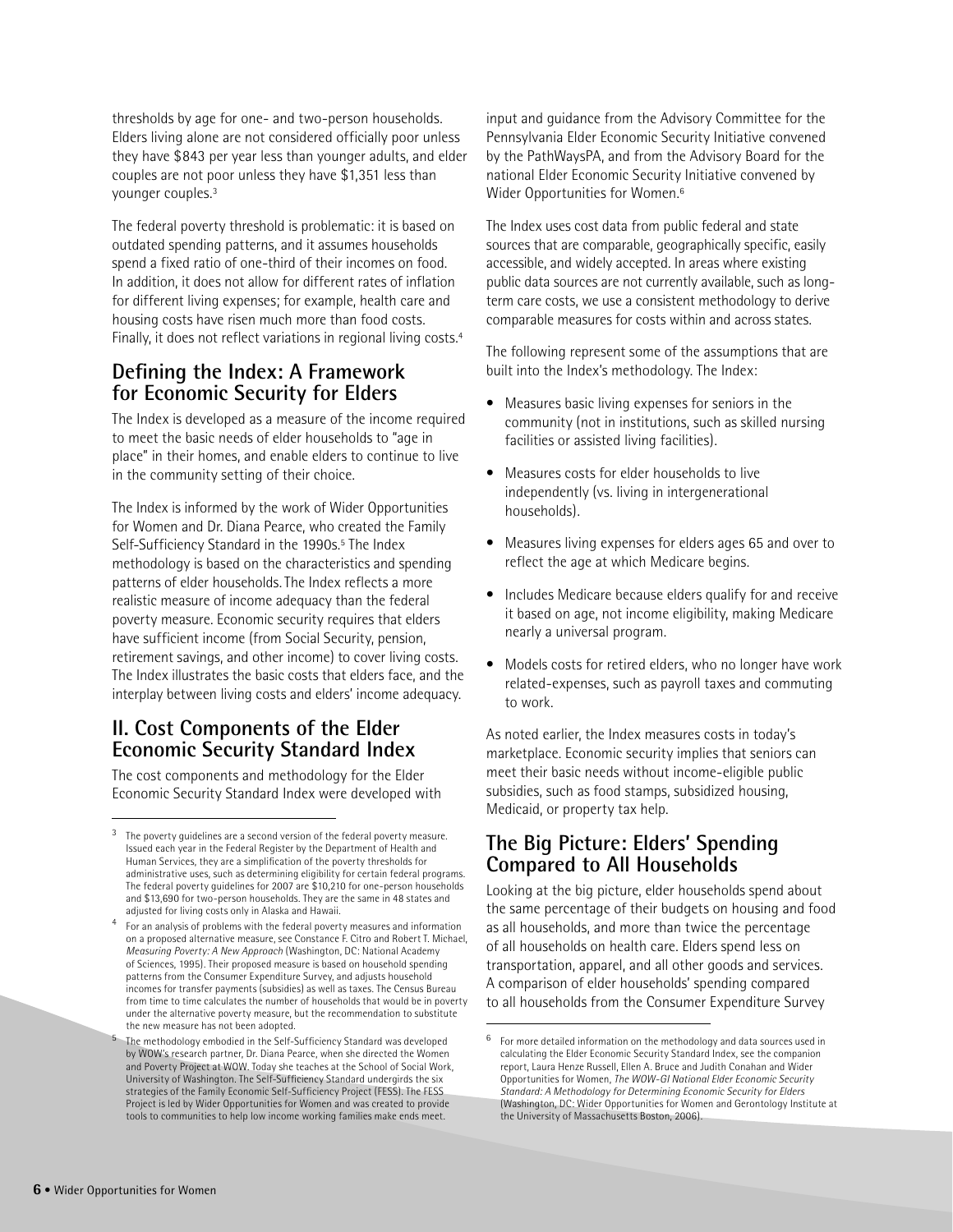is illustrated in **Figure 4**. Similar spending patterns are reported in the Health and Retirement Survey (HRS).7



#### **Introduction to Cost Components**

The basic cost components developed for the Index are:

**Housing** — includes housing (rent or mortgage payment, if any), and related costs (heat, utilities, insurance, and property taxes) for elder renters and elder owners, based on latest available U.S. Census reported elder owner housing costs, and U.S. Department of Housing and Urban Development (HUD) Fair Market Rents. As illustrated in **Figure 5**, 62% of Pennsylvania seniors own their homes without a mortgage, 22% are renters, and 16% are homeowners with a mortgage.

**Food** — represents costs of food prepared at home, based on USDA Low-Cost Food Plan for older adults, uses the average of June 2007 low cost food plan budgets for women and men. Food costs are adjusted regionally using the Council for Community and Economic Research's Cost of Living Index (COLI) for grocery items for counties that participate in the COLI index.

<sup>7</sup> Barbara Butrica et al. *Understanding Expenditure Patterns in Retirement* (Washington, DC: Urban Institute, 2005).

**Health Care** — combines 2007 premium costs for full supplemental coverage to Medicare (Part B, Medicare Advantage or Medigap and Part D) and out-of-pocket costs (including co-pays, deductibles and fees for uncovered expenses), based on latest available out-of-pocket cost data from the Medical Expenditure Panel Survey (MEPS).

To simplify presentation in the tables, the Index is presented for elders in good health, which is the most common health status reported. The adjustments for changes in health status are presented in the Chart below.

Where the county enrollment rate in Medicare Advantage exceeds 20%, we use Medicare Advantage premiums, and where it is lower than the 20% threshold, we use Medigap premiums based on an issue age plan for age 65.8 The 2005 Medicare Chart Book indicates that about 35% of elders on Medicare have supplemental employer-sponsored health



#### **Impact of Change in Health Status on Out-of-Pocket Costs (from Good Health)**

| Fair/<br>Poor | Excellent/<br><b>Very Good</b> |  |
|---------------|--------------------------------|--|
| $+ $30$       | $-$25$                         |  |
| $+$ \$360     | $-$ \$300                      |  |
|               |                                |  |

Source: Medical Expenditure Panel Survey, 2007.

With an issue age plan, each year the elder will pay the updated issue age rate for age 65. Attained age plans are lower cost in the initial years, but increase more substantially with age.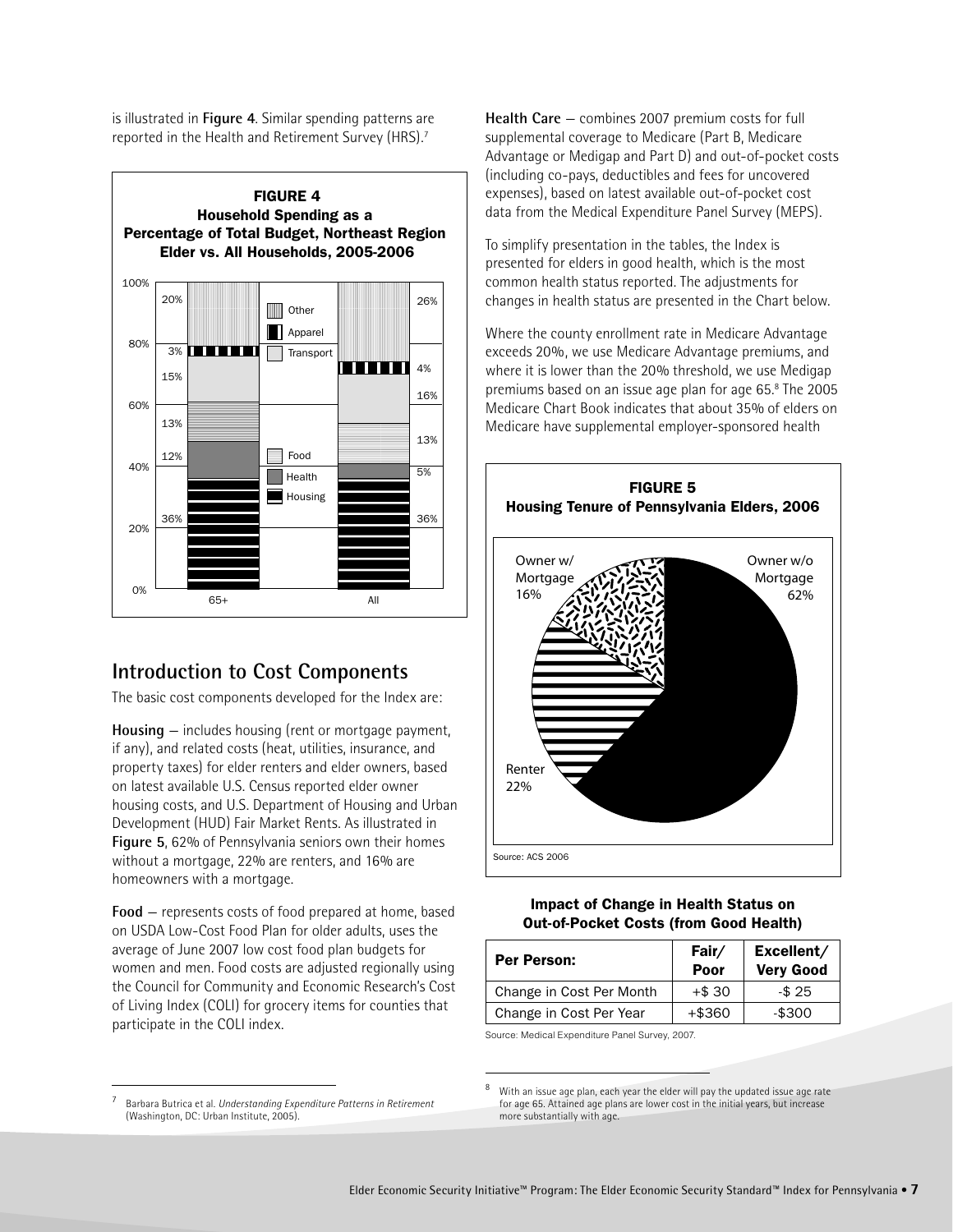care coverage, 21% have Medigap supplemental coverage, 15% have Medicare Advantage coverage, 17% have Medicaid, and 12% have no supplemental coverage.<sup>9</sup>

In Pennsylvania, the Medicare Advantage enrollment rate of 31% in 2007 compared to 19% nationally.10 Because the national Medicare Advantage enrollment rate is about 20%, we use that as the threshold for deciding which plan type to use as the basis for premium costs in each county.

The premium for a Medicare Advantage plan is used when enrollment of seniors in Medicare Advantage exceeds 20% in a given county; in all other counties, the premium for a Medigap plan plus Part D plan is used. In Pennsylvania, Medicare Advantage premiums are used in 27 counties, and Medigap premiums are used in 41 counties.

**Transportation** — uses automobile owner and operating costs from Internal Revenue Service (IRS) mileage reimbursement rates, and median mileage reported by older drivers from the most recent National Household Travel Survey (NHTS). Southeastern Pennsylvania Transportation Authority provides free senior public transit (buses, subways and trolleys) in Philadelphia.<sup>11</sup>

**Miscellaneous** — represents all other goods, such as clothing, personal and household needs, and any other expenses not captured elsewhere. Based on the elder spending patterns from consumer spending data, we use 20% of all other costs (excluding long-term care) for owners without a mortgage in each county to estimate miscellaneous expenses, $12$  and apply that amount to the three housing types. Note that 20% of all other costs equal 16.67% of total expenses.

See **Appendix A** for information on data sources and notes regarding adjustments to the methodology, which is detailed in *The WOW-GI National Elder Economic Security Standard: A Methodology to Determine Economic Security for Elders.13*

<sup>9</sup> Kaiser Family Foundation, Medicare Chart Book 2005, p. 22, www.kff.org/ medicare/7284.cfm .

The Elder Economic Security Standard Index is presented in Section III. Elders' living costs in each of the above areas are added to determine household budgets for each of the respective "tracks" of elder households. This gives a measure of the Elder Economic Security Standard Index, the after-tax income required to cover elders' living expenses based on where they live and the characteristics of their household.

#### **The Impact of Home and Community-Based Long-Term Care**

Costs of home and community-based long-term care services, for those who require such care to remain in their home, are presented for three services packages along the continuum of care in Section IV. Home and communitybased long-term care is not a need experienced by all elders; therefore, it is provided as an add-on component to the basic Index.

#### **A Note on Taxes**

Local property taxes are included in the housing cost component for homeowners. Pennsylvania sales tax (6%, plus an additional 1% in Philadelphia and Allegheny counties) is covered in the miscellaneous category; food, clothing, prescription drugs, textbooks, and heating fuel are exempt. Social Security, public and private pensions, and IRA distributions are exempt from Pennsylvania's income tax rate of 3.07%.

A significant portion of Social Security income is exempt from the federal income tax when elders' combined incomes are under certain limits. Income tax treatment and rates vary by source of income; elders typically rely on a combination of Social Security, pension, and savings. Because most of the Index household basic budgets are below the no-tax limits<sup>14</sup>, and because tax rates vary by income source, we do not include income taxes in the basic model.

 $14$  For a single elder, Social Security benefits will not be taxable unless modified adjusted gross income, plus one-half of Social Security benefits, exceeds \$25,000. For a couple, the no-tax limit is \$32,000.

<sup>10</sup> Kaiser Family Foundation, Health Plan Tracker, http://www.kff.org/medicare/ healthplantracker/topicgeo.jsp?i=8 .

<sup>11</sup> For elders who require paratransit, shared ride services are about \$8 roundtrip and a short taxi ride about \$10 in Philadelphia, so a couple of trips per month could be allocated for those unable to drive or use public transit.

<sup>12</sup> See U.S. BLS Consumer Expenditure Survey data by age at http://www.bls.gov/ cex/2005/share/age.pdf, and Social Security Administration, *Expenditures of the Aged Chartbook*, May 2007.

<sup>13</sup> Russell et al, *op. cit*.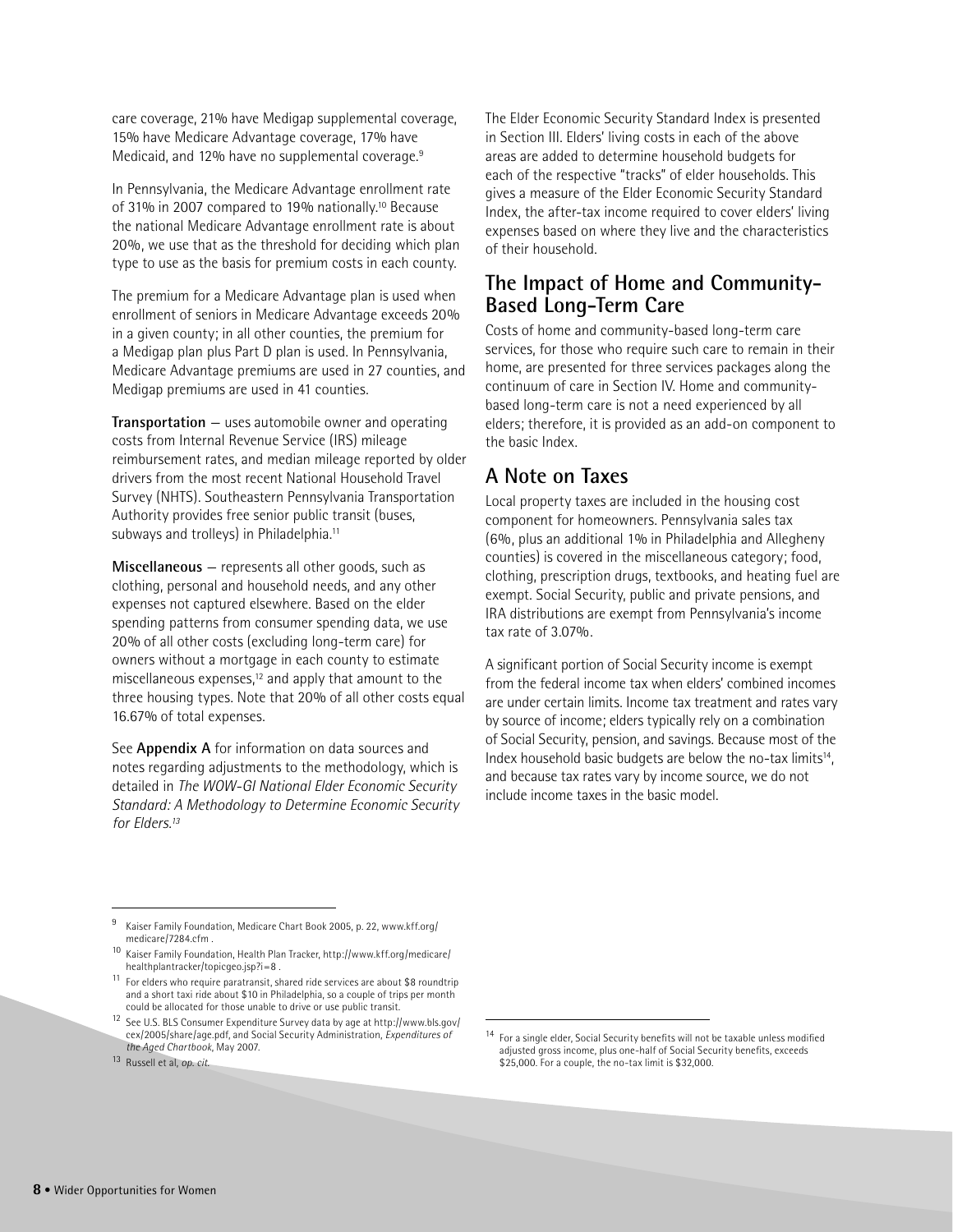#### **III. The Elder Economic Security Standard Index for Pennsylvania**

The four components; housing, food, health care, and transportation, plus miscellaneous expenses, are added together to calculate the Index for Pennsylvania counties. These costs vary according to household size (2 options) and housing tenure (3 options). Information is also presented on the budget impact of different health plan coverage, health status, and the use of public transit (where available and widely used).

### **A Note on Geographic Areas**

There are a large number of counties in Pennsylvania (67). Because of its large size and differing standards of living, we divided Allegheny County into two areas: the City of Pittsburgh and the rest of Allegheny County.

**Tables 1, 2** and **3** on the following pages illustrate the Index for four selected elder household types in three areas across Pennsylvania: Philadelphia County, Dauphin County, and Fayette County. In each area, the lowest costs of living are for elders living alone, who own their own home and are no longer paying a mortgage. The higher costs are for elder couples paying market rate rents. With 62% of elders in Pennsylvania homeowners without a mortgage and 22% renters, in these tables we have modeled the two most likely housing scenarios for seniors.

The Indexes for all Pennsylvania counties are presented in **Appendix D.** The Appendix tables also include a track for elder homeowners still paying a mortgage, who face even higher costs than renters.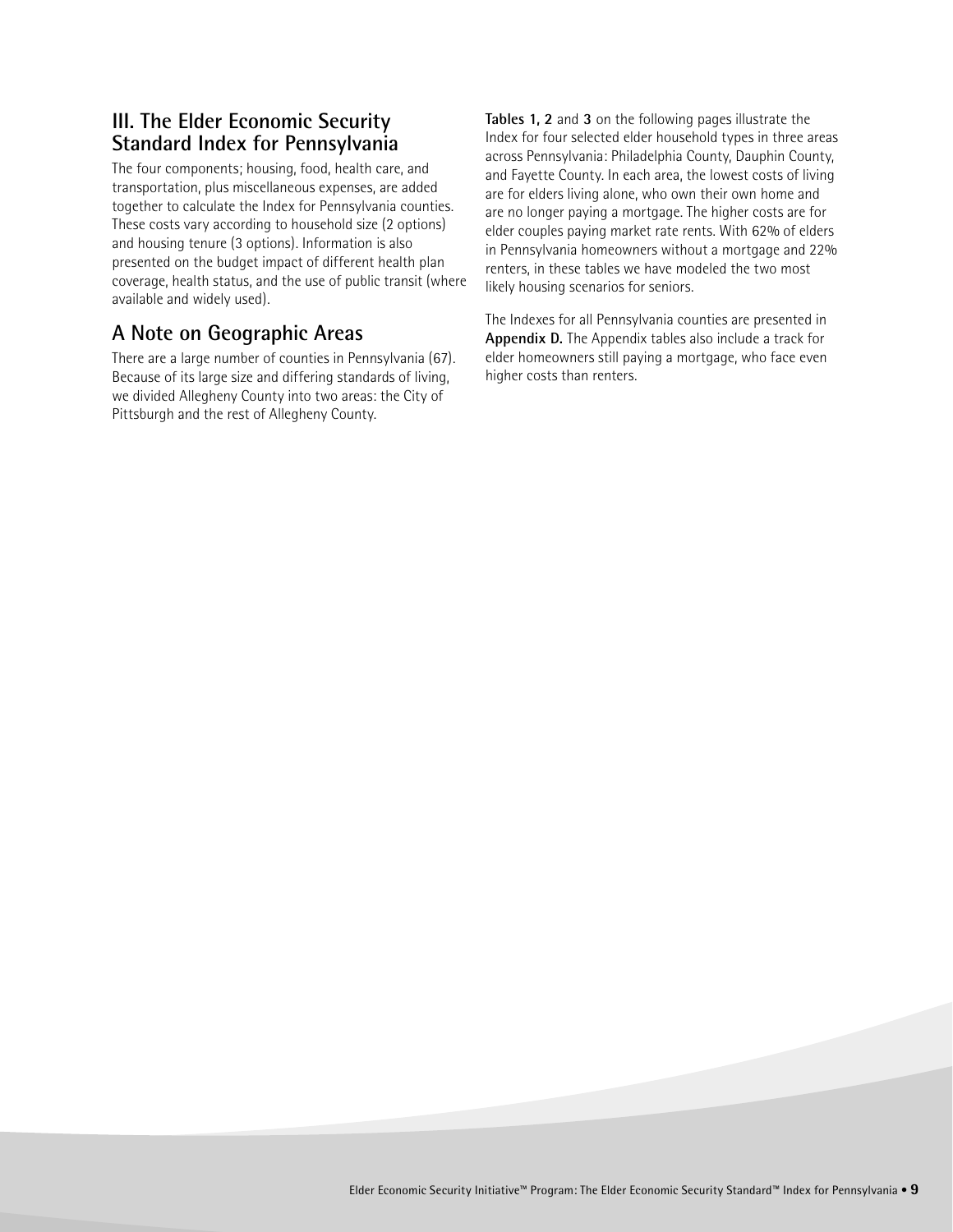| Elder Economic Security Standard Index for Philadelphia County, 2007<br><b>Monthly Expenses for Selected Household Types</b> |                       |                        |                       |                               |  |                     |
|------------------------------------------------------------------------------------------------------------------------------|-----------------------|------------------------|-----------------------|-------------------------------|--|---------------------|
|                                                                                                                              | <b>Elder Person</b>   |                        |                       |                               |  | <b>Elder Couple</b> |
| Expenses/Monthly and Yearly Totals                                                                                           | Owner w/o<br>Mortgage | Renter, One<br>Bedroom | Owner w/o<br>Mortgage | Renter, One<br><b>Bedroom</b> |  |                     |
| Housing                                                                                                                      | \$420                 | \$689                  | \$420                 | \$689                         |  |                     |
| Food                                                                                                                         | \$271                 | \$271                  | \$497                 | \$497                         |  |                     |
| Transportation                                                                                                               | \$141                 | \$141                  | \$226                 | \$226                         |  |                     |
| Health Care (Good Health)                                                                                                    | \$373                 | \$373                  | \$746                 | \$746                         |  |                     |
| Miscellaneous                                                                                                                | \$241                 | \$241                  | \$378                 | \$378                         |  |                     |
| <b>Index Per Month</b>                                                                                                       | \$1,447               | \$1,716                | \$2,267               | \$2,536                       |  |                     |
| <b>Index Per Year</b>                                                                                                        | \$17,363              | \$20,588               | \$27,209              | \$30,434                      |  |                     |

# **TABLE 1 Elder Economic Security Standard Index for Philadelphia County, 2007**

| <b>Comparative Income Benchmarks</b>                                                                                | <b>Elder Person</b> |          | <b>Elder Couple</b> |          |  |
|---------------------------------------------------------------------------------------------------------------------|---------------------|----------|---------------------|----------|--|
| Federal Poverty Guideline 2007 (DHHS)                                                                               | \$10,210            | \$10.210 | \$13,690            | \$13,690 |  |
| SSI Payment Maximum-PA 2007                                                                                         | \$7.476             | \$7.476  | \$11,208            | \$11,208 |  |
| Average Social Security Payment in County<br>2007                                                                   | \$12.031            | \$12.031 | \$19.730            | \$19.730 |  |
| Index as a Percent of Federal Poverty Guidelines                                                                    | 170%                | 202%     | 199%                | 222%     |  |
| Average Social Security Pmt. as a Percent of<br>Index                                                               | 69%                 | 58%      | 73%                 | 65%      |  |
| <b>FULL OF BUILDING A</b> construction of the second and the construction of the second and the second construction |                     |          |                     |          |  |

Elders in Philadelphia County cannot live at the poverty level, or even at the average Social Security payment in 2007, without subsidies for housing and health care.

#### **Impact of Change in Health Status on Out-of-Pocket Costs (from Good Health)**

| <b>Per Person:</b>       | Fair/<br>Poor | Excellent/<br><b>Very Good</b> |
|--------------------------|---------------|--------------------------------|
| Change in Cost Per Month | $+ $30$       | $-$25$                         |
| Change in Cost Per Year  | $+$ \$360     | $-$300$                        |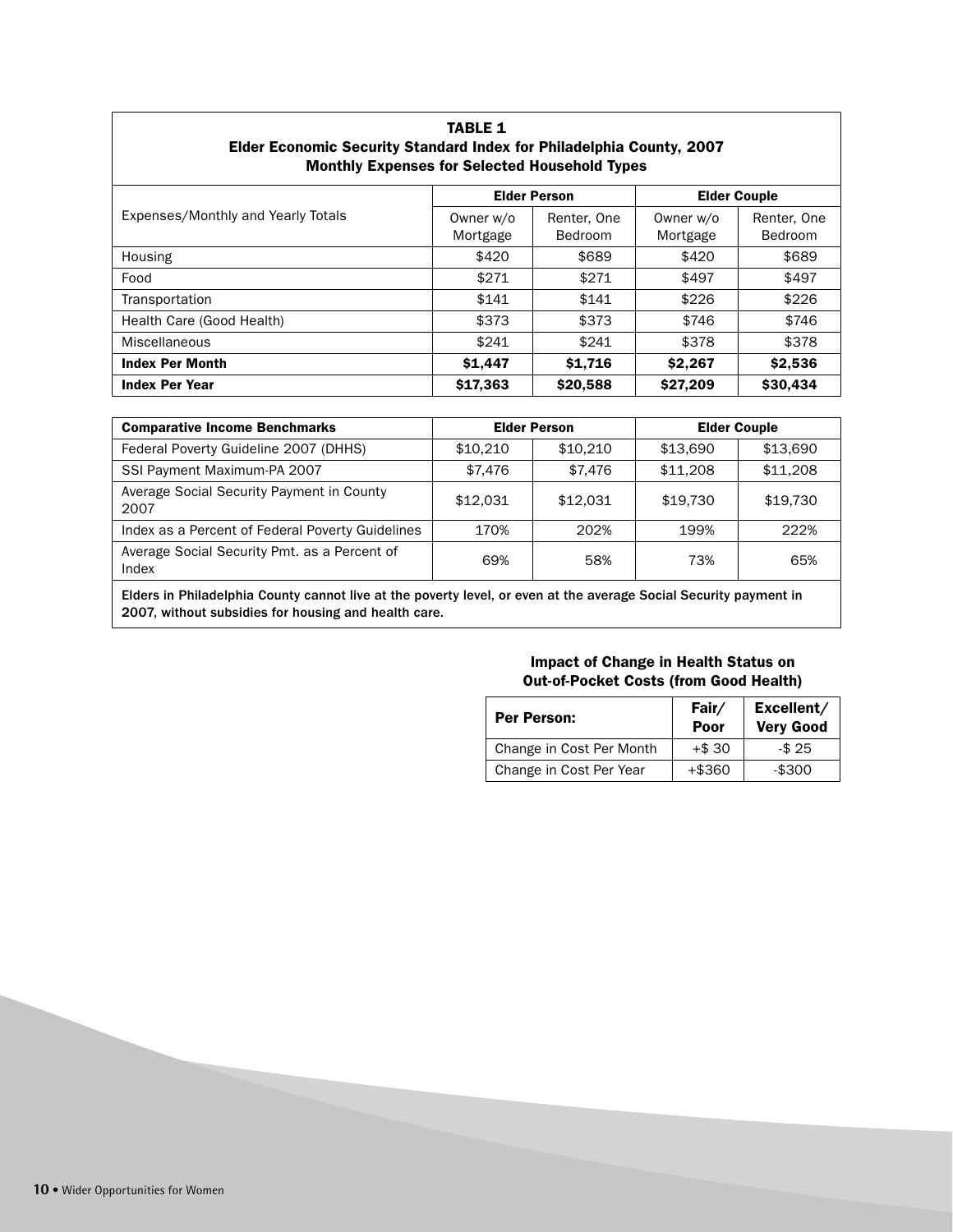# **Summary of Findings for Philadelphia County**

- **1. Elders in Philadelphia County cannot make ends meet at the poverty level or at the average Social Security payment.**
	- The average Social Security payment in Philadelphia County provides a retired elder only 58-69% of the amount needed to cover basic expenses.
	- The Index for Philadelphia County elders living alone is 170-202% of the federal poverty guidelines in 2007.
	- The average Social Security payment in Philadelphia County provides a retired couple only 65-73% of the amount needed to cover basic expenses.
	- The Index for Philadelphia County couples is 199-222% of the federal poverty guidelines in 2007.

#### **2. Elders living alone in Philadelphia County need \$17,400–\$20,600 to cover their basic living costs.**

- Elders living alone in Philadelphia County who own their home without a mortgage need \$17,400 a year to cover their basic living expenses.
- If they are required to rent an apartment in Philadelphia County, the income needed to cover basic living expenses jumps to \$20,600.
- Elders still paying a mortgage face housing costs double those of homeowners without a mortgage.
- Elders with lower incomes need rent subsidies and/ or elder affordable housing units, and help to cover supplemental health plan costs.
- **3. Elder couples in Philadelphia County need \$27,200–\$30,400 to cover their basic living costs.**
	- Elder couples in Philadelphia County who own their home without a mortgage need \$27,200 a year to cover their basic living expenses.
	- If they are required to rent an apartment in Philadelphia County, the income needed to cover basic living expenses jumps to \$30,400.
	- Elder couples still paying a mortgage face housing costs double those of homeowners without a mortgage.
	- Elder couples with lower incomes need rent subsidies and/or affordable housing units, and help to cover supplemental health plan costs.
- **4. Some elders who are currently making ends meet face an uncertain future if their life circumstances change, such as losing a spouse or experiencing a change in health status.** 
	- A member of an elder couple paying market rate rent in Philadelphia County has expenses reduced by only 32% when a spouse dies; \$20,600 from \$30,400, yet their income can decrease substantially based on the mix of Social Security and/or pension income.
	- Elders in Philadelphia County face combined health care costs of \$373 per month — more than they spend on food — to have protection against high medical and prescription drug costs.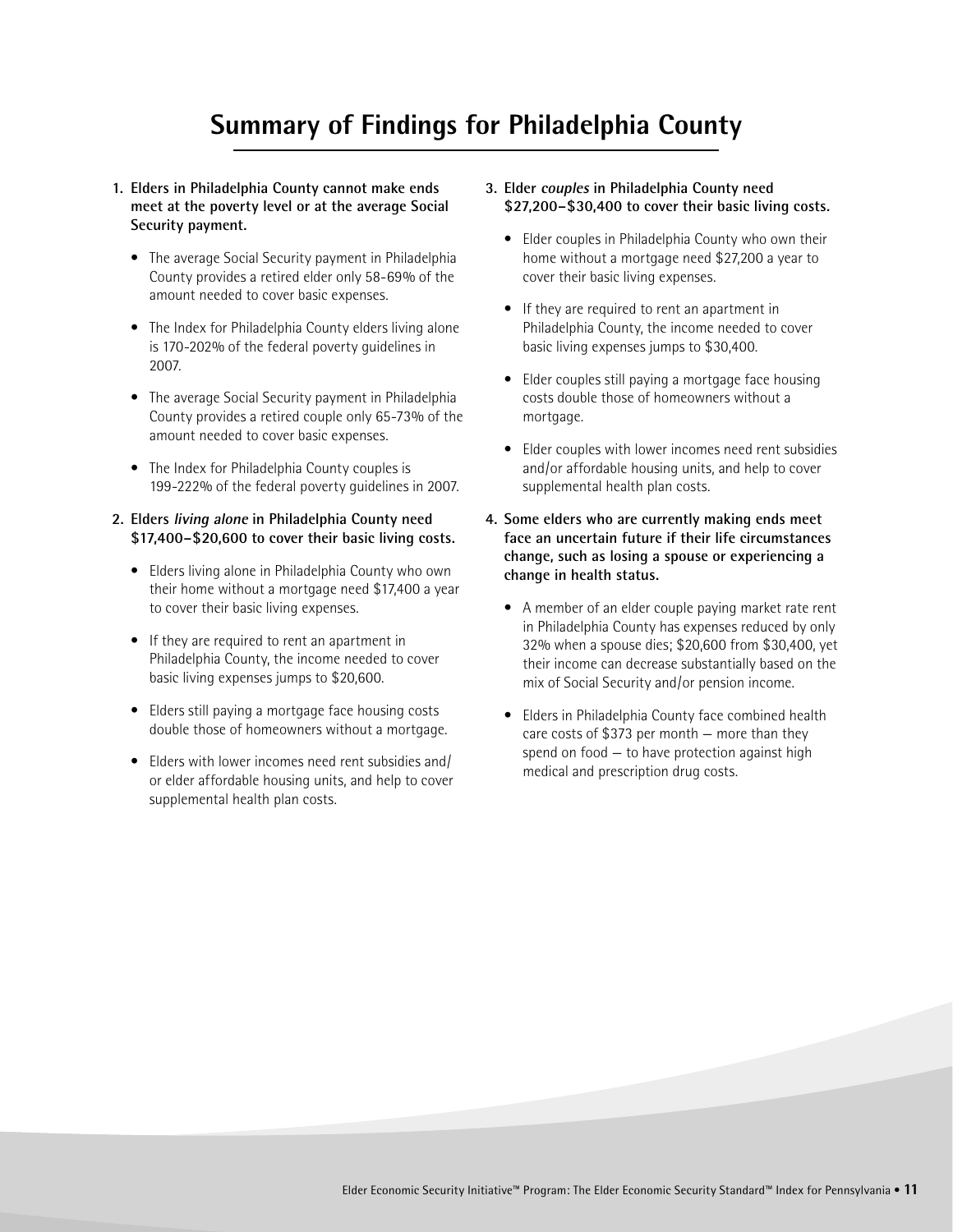| <b>TABLE 2</b>                                                         |
|------------------------------------------------------------------------|
| <b>Elder Economic Security Standard Index for Dauphin County, 2007</b> |
| <b>Monthly Expenses for Selected Household Types</b>                   |

|                                    | <b>Elder Person</b>   |                        | <b>Elder Couple</b>   |                        |
|------------------------------------|-----------------------|------------------------|-----------------------|------------------------|
| Expenses/Monthly and Yearly Totals | Owner w/o<br>Mortgage | Renter, One<br>Bedroom | Owner w/o<br>Mortgage | Renter, One<br>Bedroom |
| Housing                            | \$420                 | \$575                  | \$420                 | \$575                  |
| Food                               | \$215                 | \$215                  | \$395                 | \$395                  |
| Transportation                     | \$141                 | \$141                  | \$226                 | \$226                  |
| Health Care (Good Health)          | \$368                 | \$368                  | \$735                 | \$735                  |
| Miscellaneous                      | \$229                 | \$229                  | \$355                 | \$355                  |
| <b>Index Per Month</b>             | \$1,374               | \$1,528                | \$2,132               | \$2,287                |
| <b>Index Per Year</b>              | \$16,482              | \$18,339               | \$25,582              | \$27,438               |

| <b>Comparative Income Benchmarks</b>                  | <b>Elder Person</b> |          | <b>Elder Couple</b> |          |
|-------------------------------------------------------|---------------------|----------|---------------------|----------|
| Federal Poverty Guideline 2007 (DHHS)                 | \$10.210            | \$10.210 | \$13.690            | \$13,690 |
| SSI Payment Maximum-PA 2007                           | \$7.476             | \$7.476  | \$11,208            | \$11,208 |
| Average Social Security Payment in County<br>2007     | \$12,608            | \$12,608 | \$20,678            | \$20,678 |
| Index as a Percent of Federal Poverty Guidelines      | 161%                | 180%     | 187%                | 200%     |
| Average Social Security Pmt. as a Percent of<br>Index | 76%                 | 69%      | 81%                 | 75%      |

**Elders in Dauphin County cannot live at the poverty level, or even at the average Social Security payment in 2007, without subsidies for housing and health care.**

#### **Impact of Change in Health Status on Out-of-Pocket Costs (from Good Health)**

| <b>Per Person:</b>       | Fair/<br>Poor | Excellent/<br><b>Very Good</b> |
|--------------------------|---------------|--------------------------------|
| Change in Cost Per Month | $+ $30$       | $-$25$                         |
| Change in Cost Per Year  | $+$ \$360     | $-$300$                        |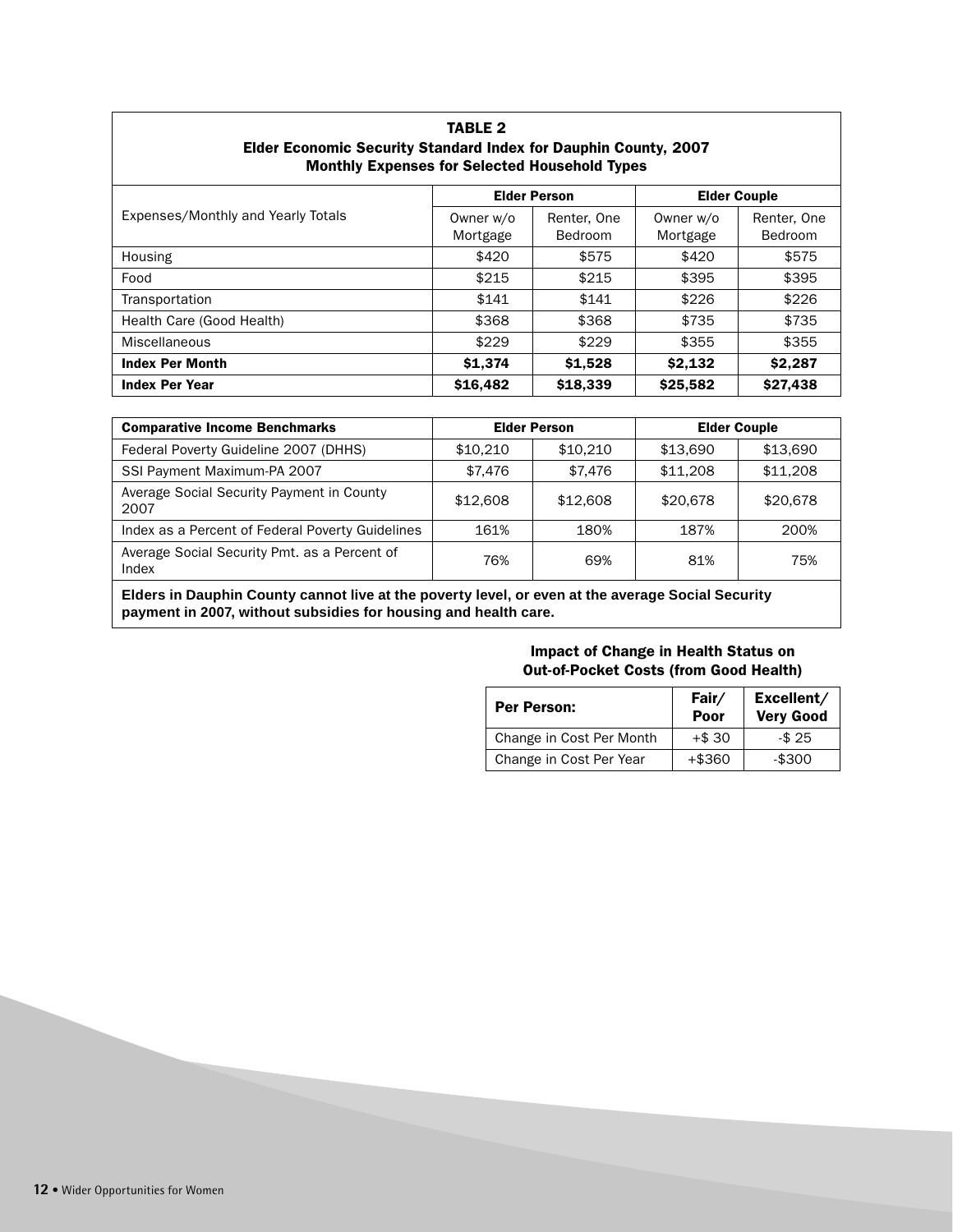# **Summary of Findings for Dauphin County**

- **1. Elders in Dauphin County cannot make ends meet at the poverty level or at the average Social Security payment.**
	- The average Social Security payment in Dauphin County provides a retired elder only 69-76% of the amount needed to cover basic expenses.
	- The Index for Dauphin County elders living alone is 161-180% of the federal poverty guidelines in 2007.
	- The average Social Security payment in Dauphin County provides a retired couple only 75-81% of the amount needed to cover basic expenses.
	- The Index for Dauphin County couples is 187-200% of the federal poverty guidelines in 2007.
- **2. Elders living alone in Dauphin County need \$16,500–\$18,300 to cover their basic living costs.** 
	- Elders living alone in Dauphin County who own their home without a mortgage need \$16,500 a year to cover their basic living expenses.
	- If they are required to rent an apartment in Dauphin County, the income needed to cover basic living expenses jumps to \$18,300.
	- Elders still paying a mortgage face housing costs more than double those of homeowners without a mortgage.
	- Elders with lower incomes need rent subsidies and/ or elder affordable housing units, and help to cover supplemental health plan costs.
- **3. Elder couples in Dauphin County need \$25,600–\$27,400 to cover their basic living costs.**
	- Elder couples in Dauphin County who own their home without a mortgage need \$25,600 a year to cover their basic living expenses.
	- If they are required to rent an apartment in Dauphin County, the income needed to cover basic living expenses jumps to \$27,400.
	- Elder couples still paying a mortgage face housing costs more than double those of homeowners without a mortgage.
	- Elder couples with lower incomes need rent subsidies and/or affordable housing units, and help to cover supplemental health plan costs.
- **4. Some elders who are currently making ends meet face an uncertain future if their life circumstances change, such as losing a spouse or experiencing a change in health status.** 
	- A member of an elder couple paying market rate rent in Dauphin County has expenses reduced by only 33% when a spouse dies; \$18,300 from \$27,400, yet their income can decrease substantially based on the mix of Social Security and/or pension income.
	- Elders in Dauphin County face combined health care costs of \$368 per month — more than they spend on food — to have protection against high medical and prescription drug costs.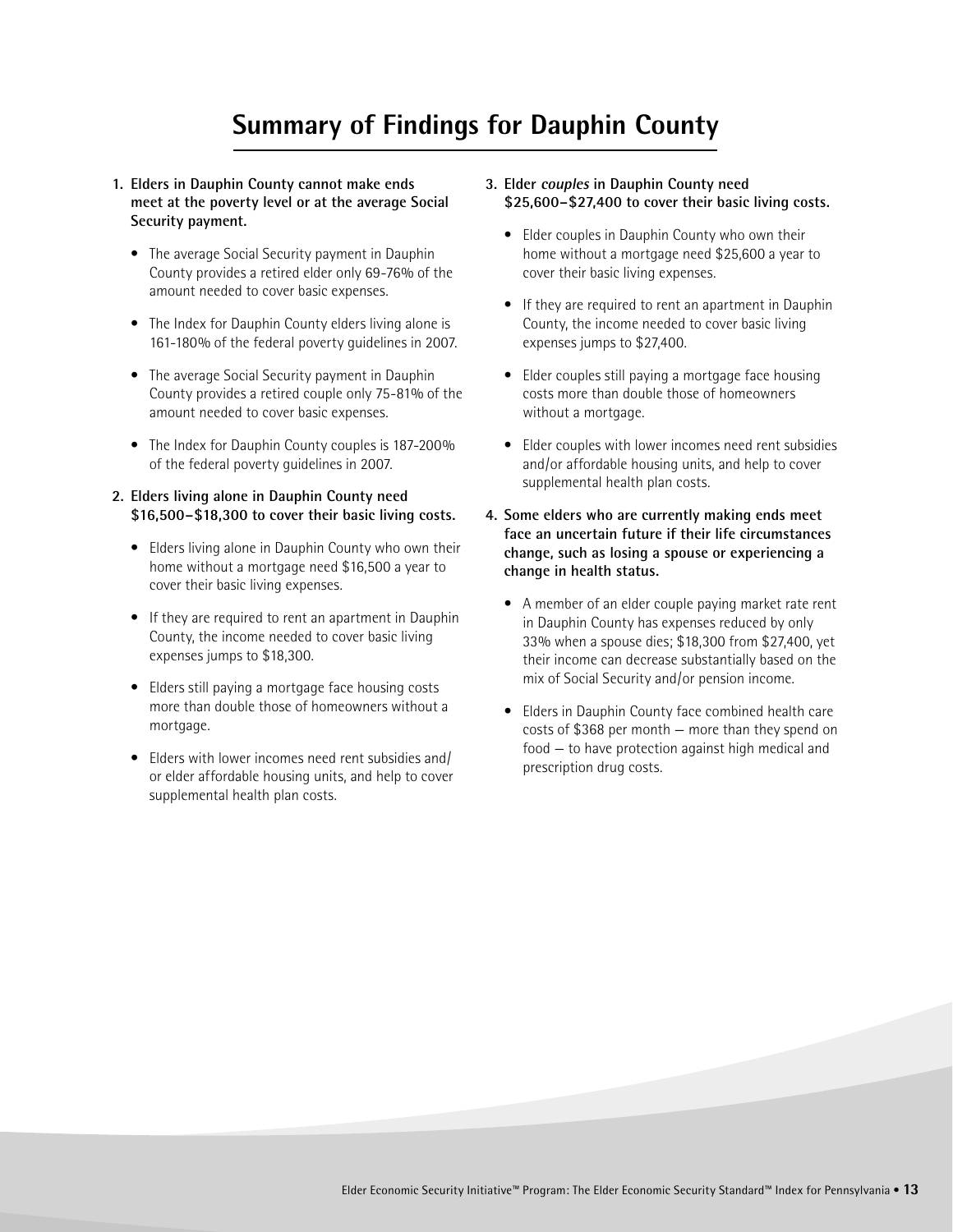| Elder Economic Security Standard Index for Fayette County, 2007<br><b>Monthly Expenses for Selected Household Types</b> |                       |                        |                       |                        |  |  |  |
|-------------------------------------------------------------------------------------------------------------------------|-----------------------|------------------------|-----------------------|------------------------|--|--|--|
|                                                                                                                         | <b>Elder Person</b>   |                        |                       | <b>Elder Couple</b>    |  |  |  |
| Expenses/Monthly and Yearly Totals                                                                                      | Owner w/o<br>Mortgage | Renter, One<br>Bedroom | Owner w/o<br>Mortgage | Renter, One<br>Bedroom |  |  |  |
| Housing                                                                                                                 | \$340                 | \$493                  | \$340                 | \$493                  |  |  |  |
| Food                                                                                                                    | \$210                 | \$210                  | \$385                 | \$385                  |  |  |  |
| Transportation                                                                                                          | \$141                 | \$141                  | \$226                 | \$226                  |  |  |  |
| Health Care (Good Health)                                                                                               | \$317                 | \$317                  | \$634                 | \$634                  |  |  |  |
| Miscellaneous                                                                                                           | \$202                 | \$202                  | \$317                 | \$317                  |  |  |  |
| <b>Index Per Month</b>                                                                                                  | \$1,210               | \$1,363                | \$1,902               | \$2,055                |  |  |  |
| <b>Index Per Year</b>                                                                                                   | \$14,516              | \$16,353               | \$22,820              | \$24,657               |  |  |  |

**TABLE 3**

| <b>Comparative Income Benchmarks</b>                  | <b>Elder Person</b> |          | <b>Elder Couple</b> |          |
|-------------------------------------------------------|---------------------|----------|---------------------|----------|
| Federal Poverty Guideline 2007 (DHHS)                 | \$10.210            | \$10.210 | \$13,690            | \$13,690 |
| SSI Payment Maximum-PA 2007                           | \$7.476             | \$7.476  | \$11,208            | \$11,208 |
| Average Social Security Payment in County<br>2007     | \$12,310            | \$12,310 | \$20.189            | \$20.189 |
| Index as a Percent of Federal Poverty Guidelines      | 142%                | 160%     | 167%                | 180%     |
| Average Social Security Pmt. as a Percent of<br>Index | 85%                 | 75%      | 88%                 | 82%      |
|                                                       |                     |          |                     |          |

Elders in Fayette County cannot live at the poverty level, or even at the average Social Security payment in 2007, without subsidies for housing and health care.

#### **Impact of Change in Health Status on Out-of-Pocket Costs (from Good Health)**

| <b>Per Person:</b>       | Fair/<br>Poor | Excellent/<br><b>Very Good</b> |
|--------------------------|---------------|--------------------------------|
| Change in Cost Per Month | $+ $30$       | $-$25$                         |
| Change in Cost Per Year  | $+$ \$360     | $-$300$                        |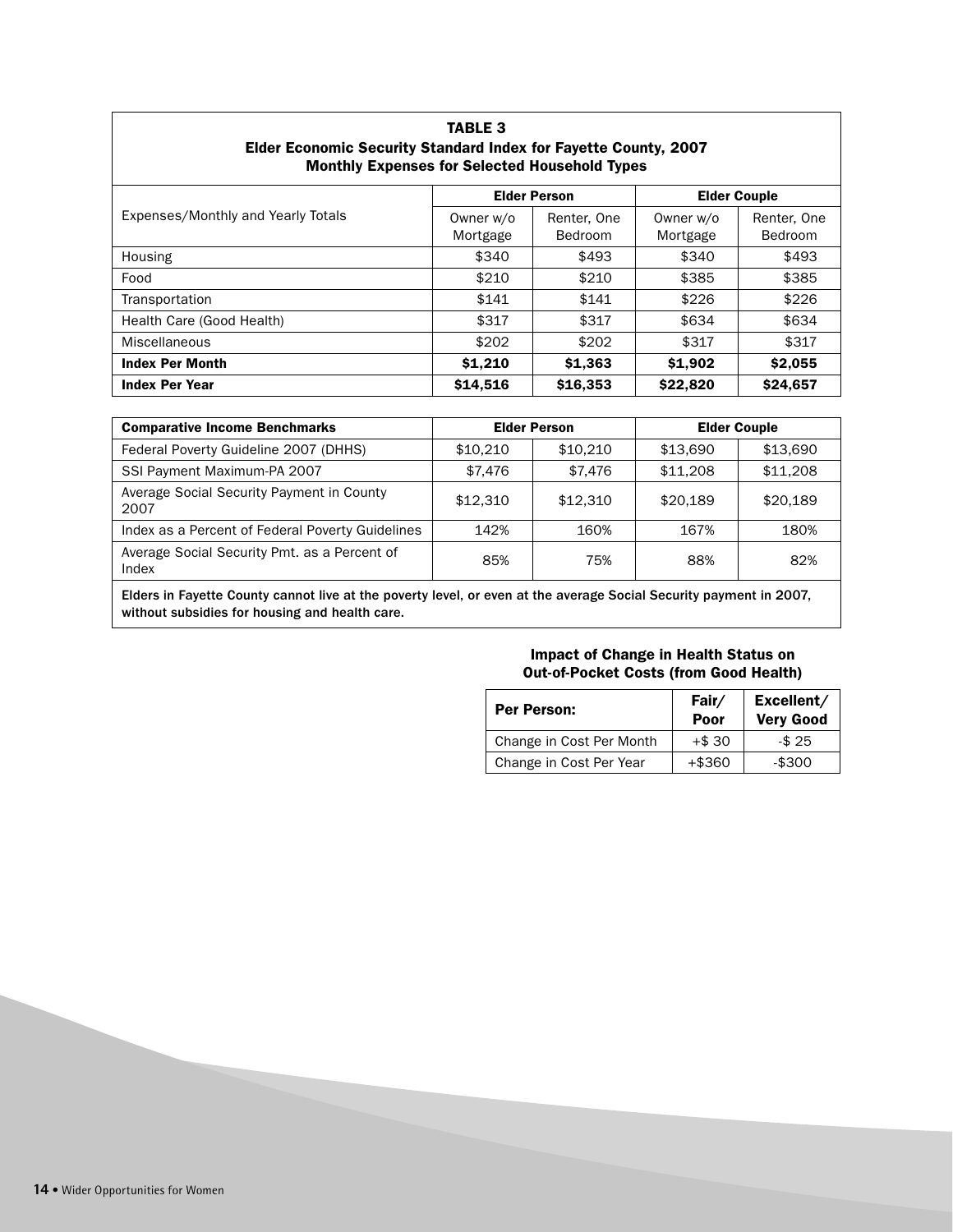# **Summary of Findings for Fayette County**

- **1. Elders in Fayette County cannot make ends meet at the poverty level or at the average Social Security payment in 2007.**
	- The average Social Security payment in Fayette County provides a retired elder only 75-85% of the amount needed to cover basic expenses.
	- The Index for Fayette County living alone is 142-160% of the federal poverty guidelines in 2007.
	- The average Social Security payment in Fayette County provides a retired couple only 82-88% of the amount needed to cover basic expenses.
	- The Index for Fayette County couples is 167-180% of the federal poverty guidelines in 2007.
- **2. Elders living alone in Fayette County need \$14,500–\$16,400 to cover their basic living costs.** 
	- Elders living alone in Fayette County who own their home without a mortgage need \$14,500 a year to cover their basic living expenses.
	- If they are required to rent an apartment in Fayette County, the income needed to cover basic living expenses jumps to \$16,400.
	- Elders still paying a mortgage face housing costs double those of homeowners without a mortgage.
	- Elders with lower incomes need rent subsidies and/ or elder affordable housing units, and help to cover supplemental health plan costs.
- **3. Elder couples in Fayette County need \$22,800–\$24,700 to cover their basic living costs.**
	- Elder couples in Fayette County who own their home without a mortgage need \$22,800 a year to cover their basic living expenses.
	- If they are required to rent an apartment in Fayette County, the income needed to cover basic living expenses jumps to \$24,700.
	- Elder couples still paying a mortgage face housing costs double those of homeowners without a mortgage.
	- Elder couples with lower incomes need rent subsidies and/or affordable housing units, and help to cover supplemental health plan costs.
- **4. Some elders who are currently making ends meet face an uncertain future if their life circumstances change, such as losing a spouse or experiencing a change in health status.** 
	- A member of an elder couple paying market rate rent in Fayette County has expenses reduced by only 34% when a spouse dies; \$16,400 from \$24,700, yet their income can decrease substantially based on the mix of Social Security and/or pension income.
	- Elders in Fayette County face combined health care costs of \$317 per month — more than they spend on food — to have protection against high medical and prescription drug costs.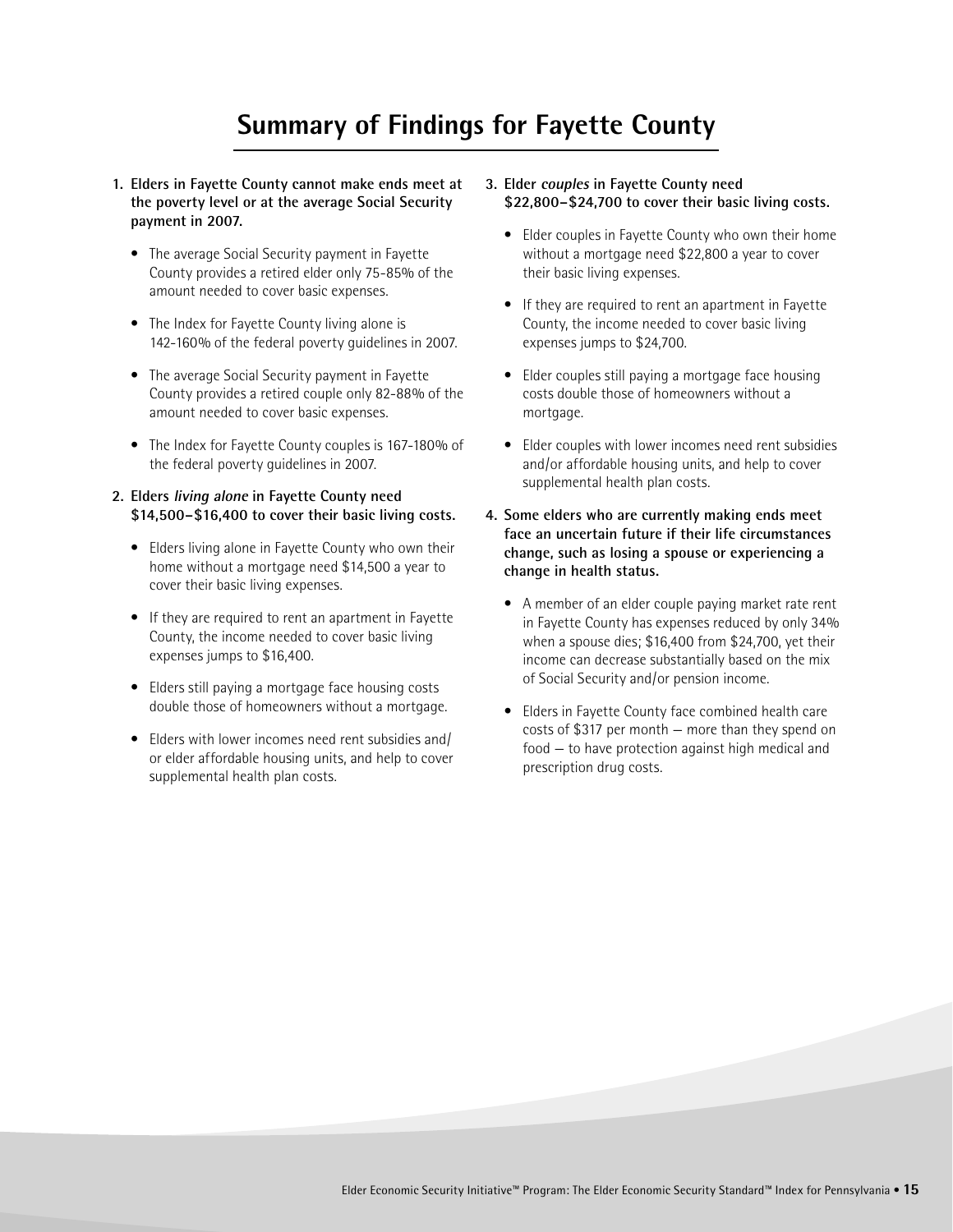#### **Comparison to Other Benchmarks of Income**

The following chart compares the Index to other measures of income adequacy. **Figure 6** below compares the statewide average Index for one-person elder households in Pennsylvania with benchmarks such as the federal poverty guideline and average Social Security payment for elders 65 and older. The federal poverty guideline, unlike the federal poverty threshold, is used to guide most income eligibility guidelines for public support programs. **Figure 7** presents comparisons for elder couple households.



**Federal Poverty Guidelines**: As illustrated in Figure 6, the average after-tax income required by an elder living alone in Pennsylvania is 1.6-1.7 times the official poverty guidelines. In 2007, under the federal poverty guidelines a single adult household is poor if he or she has a monthly income of \$851 (\$10,210 per year).

**Average Social Security Payment**: The average Social Security payment in Pennsylvania is 2007, at \$1,075 per month (\$12,900 per year), is higher than the poverty guidelines, but well below the Index for owners without a mortgage, and further below the Index for elders paying market rate rents.



**Federal Poverty Guidelines**: As illustrated in Figure 7, the average after-tax income required by an elder couple in Pennsylvania is 1.8-2.0 times the official poverty guidelines. In 2006, under the federal poverty guidelines, a two-adult household is poor if it has a monthly income of \$1,141 (\$13,690 per year).

**Average Social Security Payment**: The average Social Security payment for an elder couple in Pennsylvania in 2007, at \$1,764 per month (\$21,168 per year), is well below the Index for homeowner couples without a mortgage, and further below the Index for elder couples renting at market rates.

Next, we turn to the impact of home and communitybased long-term care costs on elders' expenses.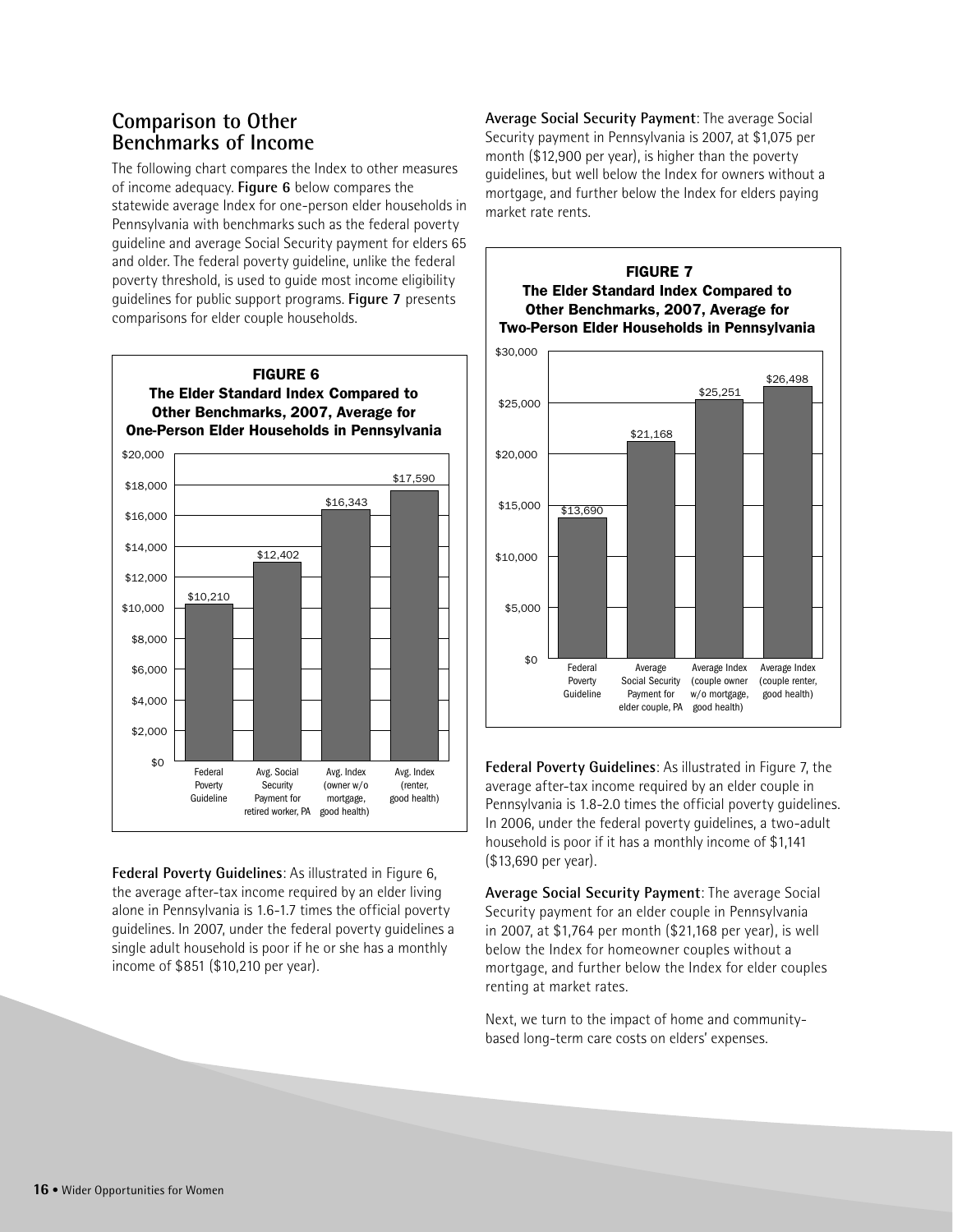#### **IV. Benchmarking the Cost of Home and Community-Based Long-Term Care Services**

Home and community-based long-term care is a continuum that can start with a couple of hours of care per week and can increase to round the clock, year-round care.15 Using national long-term care utilization data, we constructed three packages of home- and community-based long-term care services: low, medium, and high.16 The cost of these services, based on statewide public reimbursement rates and private rates, is inserted to determine the total cost of providing the chosen level of care. Private rates are reported separately for the Philadelphia, Scranton and Pittsburgh areas. The high package has two variations, one with Adult Day Health (ADH) care and one without ADH care. ADH is not universally available or appropriate, but where it is available, it can be a cost-effective way to provide care and therefore it is included.

In Pennsylvania, eligibility for publicly funded home and community-based services through the Medicaid Waiver program is for those who are nursing home clinically eligible. The Options program, funded with Lottery dollars is available to elders needing support but who are not eligible for Aging Waiver services. The Options program has thousands of consumers on a waiting list. It should be noted that 36 hours of publicly-funded care would be very rare in the state. The average care package is 6 hours per

week in the Options program and 15 hours per week in the Aging Waiver program, according to statistics collected by the Philadelphia Corporation for Aging. **Table 4** illustrates the cost home and community-based long-term care services for elders in Pennsylvania based on private pay rates.

Each component in the service package is multiplied by the rate to determine the monthly cost of long-term care services to enable elders to remain in their homes when they require ongoing, long-term care services and support. See **Table 4** in the report.

#### **Rationale for Selection of Home and Community-Based Long-Term Care Measure**

Since all elders do not require long-term care, we show it as an add-on component to the basic Elder Economic Security Standard Index. Research has found that two-thirds of seniors will need long-term care at some point in their later years; half will have out-of-pocket expenses for care, and 5% will spend as much as \$100,000 over their lifetime.17

The packages we have selected are only representative of the continuum. The packages assume that the care is formal, paid care, as the Index measures the costs of goods and services needed by elders in the marketplace.

| <b>TABLE 4</b><br>Home and Community-Based Long-Term Care Costs for the Elder Economic Security Standard Index, 2006<br><b>Based on Public Reimbursement Rates in Pennsylvania</b> |               |                                                                                                 |                                                |  |  |  |  |
|------------------------------------------------------------------------------------------------------------------------------------------------------------------------------------|---------------|-------------------------------------------------------------------------------------------------|------------------------------------------------|--|--|--|--|
| Low                                                                                                                                                                                | <b>Medium</b> | High with<br><b>Adult Day Health*</b>                                                           | <b>High without</b><br><b>Adult Day Health</b> |  |  |  |  |
| 6                                                                                                                                                                                  | 16            | 36                                                                                              | 36                                             |  |  |  |  |
| \$6,514                                                                                                                                                                            | \$16,930      | \$25,636                                                                                        | \$35,261                                       |  |  |  |  |
| \$7.442                                                                                                                                                                            | \$19,406      | \$26,255                                                                                        | \$40,834                                       |  |  |  |  |
| \$6,823                                                                                                                                                                            | \$17,755      | \$25,842                                                                                        | \$37,738                                       |  |  |  |  |
|                                                                                                                                                                                    |               | * O davis at O bounded are - O 4 bound from the Adult Dout Lookb Drogome / - O 10 total bound - |                                                |  |  |  |  |

3 days at 8 hours/day  $= 24$  hours/week in Adult Day Health Program ( $= 2/3$  total hours)

Source: Authors' calculations, based on data, surveys, and interviews with Pennsylvania Department on Aging and other state and federal agencies, trade associations, and numerous agencies, providers, and stakeholders.

Homemaker, Home Health Aide and Adult Day Health private rates from MetLife Mature Market Institute (2007).

<sup>15</sup> At higher levels of need for care, the likelihood increases of receiving care in a nursing home.

 $16$  The authors acknowledge the work of Judith Conahan in developing the long-term care component of the methodology. See Russell, Bruce and Conahan (2006), *The WOW-GI National Elder Economic Security Standard: A Methodology to Determine Economic Security for Elders*.

Kemper, P., Komisar, H. & Alecxih, L. (2006). Long-term care over an uncertain future: What can current retirees expect? *Inquiry*, *42*, 335-350.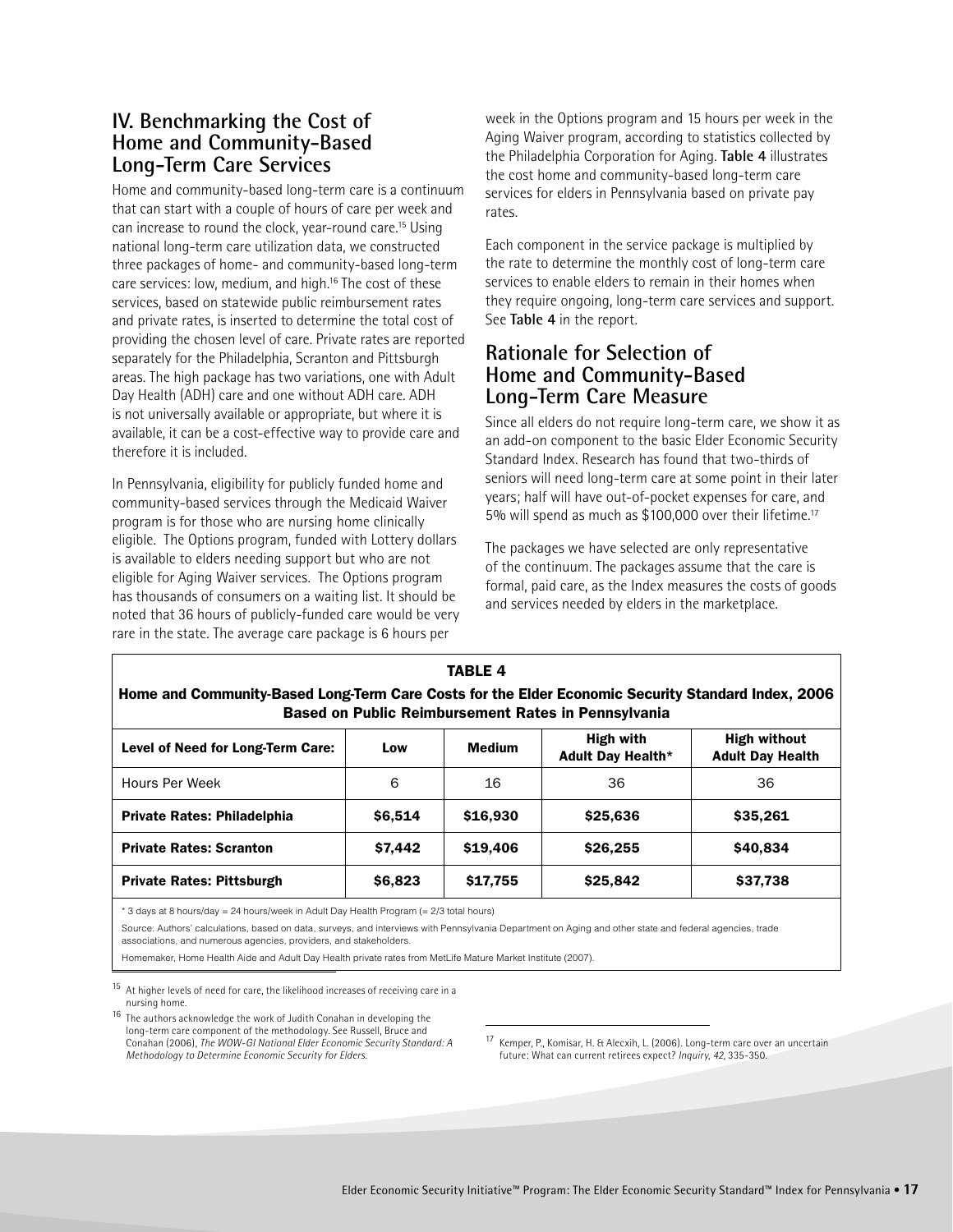### **Measuring Costs of Home and Community-Based Long-Term Care**

To construct a measure of home- and community-based long-term care costs, the Elder Economic Security Standard Index includes an add-on long-term care services package for elders who need such care, at three levels of care: low (6 hours per week), medium (16 hours per week), and high (36 hours per week). These are selected to represent points along the continuum of home care needs.

The care package includes hourly caregiver services (homemakers/personal care aides and home health aides), case management, supplies, and a personal emergency response system. At the high level of care, there is also an option in which three days per week of the care is provided through an adult day health program. The long-term care services package is illustrated in **Table 5**.

Next, we benchmark the rates for each element of the long-term care services package in Pennsylvania. **Table 6**

|                                                                                                                                                                     |         | <b>TABLE 5</b> |                                       |                                 |  |  |  |
|---------------------------------------------------------------------------------------------------------------------------------------------------------------------|---------|----------------|---------------------------------------|---------------------------------|--|--|--|
| Pennsylvania Index Home and Community-Based Long-Term Care Services Package<br>Long-Term Care at 6, 16 and 36 Hours/Week                                            |         |                |                                       |                                 |  |  |  |
|                                                                                                                                                                     | Low     | <b>Medium</b>  | High with<br><b>Adult Day Health*</b> | High All<br><b>In-Home Care</b> |  |  |  |
| Hours Per Week                                                                                                                                                      | 6       | 16             | 36                                    | 36                              |  |  |  |
| <b>Total Care Hours Per Month</b>                                                                                                                                   | 26      | 69             | 155                                   | 155                             |  |  |  |
| <b>Distribution of Care Hours:</b>                                                                                                                                  |         |                |                                       |                                 |  |  |  |
| Homemaker                                                                                                                                                           | 100%    | 100%           | 22%                                   | 50%                             |  |  |  |
| Home Health Aide                                                                                                                                                    |         |                | 11%                                   | 50%                             |  |  |  |
| Adult Day Health (ADH)*                                                                                                                                             |         |                | 67%                                   |                                 |  |  |  |
| ADH Transport (# days)                                                                                                                                              |         |                | 3                                     |                                 |  |  |  |
| Case Management                                                                                                                                                     | routine | more           | intensive                             | intensive                       |  |  |  |
| Supplies                                                                                                                                                            | yes     | <b>ves</b>     | yes                                   | yes                             |  |  |  |
| Personal Emergency Response System                                                                                                                                  | yes     | yes            | yes                                   | yes                             |  |  |  |
| * The notional mothodalogy includes in the Uigh ITC poelses the option of 2 days of Adult Day Health of Chause nor day, or EOBL of total time, In Depresivania, the |         |                |                                       |                                 |  |  |  |

al methodology includes in the High LTC package the option of 3 days of Adult Day Health at 6 hours per day, or 50% of total time. In Pennsylvania, the Adult Day Health program is 8 hours per day, so it is 67% of total hours in the ADH option of the High LTC services package.

Source: *The WOW-GI National Elder Economic Security Standard: A Methodology to Determine Economic Security for Elders (2006*).

| <b>TABLE 6</b><br>Pennsylvania Index Home and Community-Based Long-Term Care Services<br><b>Private Pay Rates, 2007</b> |                                          |                                             |                                        |  |  |  |
|-------------------------------------------------------------------------------------------------------------------------|------------------------------------------|---------------------------------------------|----------------------------------------|--|--|--|
|                                                                                                                         | <b>Private Pay Rates</b><br>Philadelphia | <b>Private Pay Rates</b><br><b>Scranton</b> | <b>Private Pay Rates</b><br>Pittsburgh |  |  |  |
| Homemaker                                                                                                               | \$16.00                                  | \$19.00                                     | \$17.00                                |  |  |  |
| Home Health Aide                                                                                                        | \$17.00                                  | \$20.00                                     | \$19.00                                |  |  |  |
| Adult Day Health (ADH)*                                                                                                 | \$57.00                                  | \$49.00                                     | \$53.00                                |  |  |  |
| ADH Transport (# days)                                                                                                  | \$49.40                                  | \$29.90                                     | \$52.00                                |  |  |  |
| Case Management                                                                                                         | \$75-\$125                               | \$75-\$125                                  | \$75-\$125                             |  |  |  |
| Supplies                                                                                                                | \$80.00                                  | \$80.00                                     | \$80.00                                |  |  |  |
| Personal Emergency Response System                                                                                      | \$30.00                                  | \$30.00                                     | \$30.00                                |  |  |  |

Sources:

Homemaker and Home Health Aide private rates from MetLife Mature Market Institute (2007).

Adult Day Health is included as an option in the High package, at 3 days/week.

Adult Day Health rates from MetLife Mature Market Institute (2007).

Adult Day Health Transportation from Philadelphia Corporation for Aging and Pennsylvania Office of Long-Term Care Services, elders 65 and over are charged a 15% co-pay.

Case management based on conversations with geriatric care managers for private rates.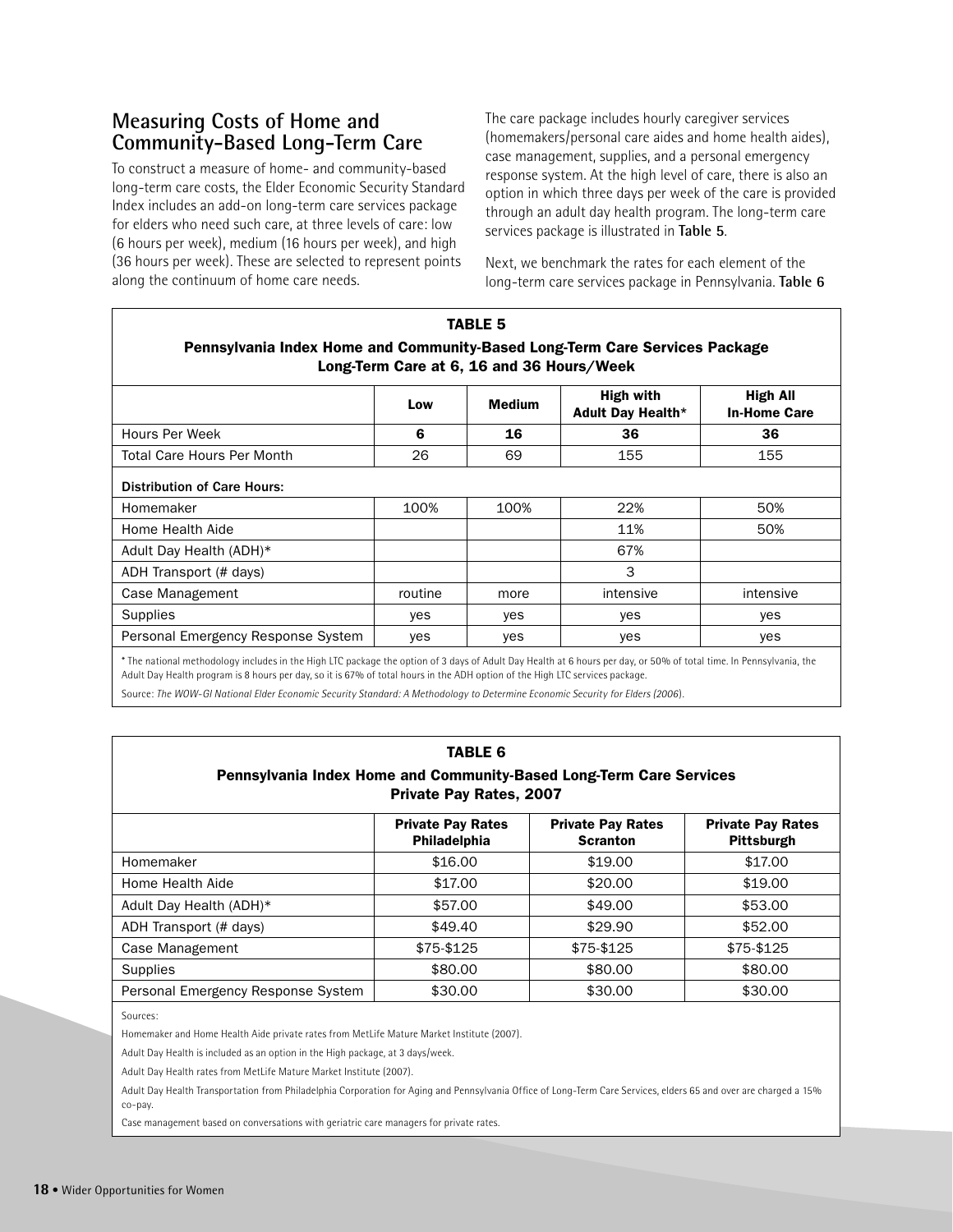| Pennsylvania Index Home and Community-Based Long-Term Care Services<br><b>Public Pay Rates, 2007</b> |                                         |                                            |                                       |  |  |  |
|------------------------------------------------------------------------------------------------------|-----------------------------------------|--------------------------------------------|---------------------------------------|--|--|--|
|                                                                                                      | <b>Public Pay Rates</b><br>Philadelphia | <b>Public Pay Rates</b><br><b>Scranton</b> | <b>Public Pay Rates</b><br>Pittsburgh |  |  |  |
| Homemaker                                                                                            | \$15.28                                 | \$18.00                                    | \$19.24                               |  |  |  |
| Home Health Aide                                                                                     | \$20.00                                 | \$20.00                                    | \$20.00                               |  |  |  |
| Adult Day Health (ADH)*                                                                              | \$49.84                                 | \$47.00                                    | \$52.34                               |  |  |  |
| ADH Transport (# days)                                                                               | \$49.40                                 | \$29.90                                    | \$52.00                               |  |  |  |
| Case Management                                                                                      | \$170/mo                                | \$170/mo                                   | \$170/mo                              |  |  |  |

**TABLE 7**

Sources:

Homemaker, Home Health Aide, Adult Day Health, Adult Day Health Transport, and Case Management public rates from PA Office of Long-Term Care Services, average Waiver service costs for AAA region, Feb. 2008. Rates for Philadelphia are from Philadelphia Corporation for Aging. Note that Home Health Aide services are charged at a fixed fee of \$40 per visit, authors estimate two hours per visit.

Adult Day Health and Adult Day Health Transportation from Philadelphia Corporation for Aging and Pennsylvania Office of Long-Term Care Services, elders 65 and over are charged a 15% co-pay for transportation.

presents public reimbursement and private pay rates for each element of the long-term care services package. Private pay rates are from the Metlife Financial 2007 Cost of Care Survey, the Philadelphia Corporation for Aging, and geriatric care managers.

#### **Comparison of Public Pay Rates for Long-Term Care Services**

As a benchmark for policy discussion, we also present public pay rates for long-term care services in three regions of the state: Philadelphia, Scranton and Allegheny Counties. **Table 7** presents the rates from Pennsylvania's Office of Long-Term Care Services.

#### **The Impact of Home and Community-Based Long-Term Care Costs on the Elder Economic Security Standard Index**

Home and community-based long-term care costs can nearly equal or more than double the costs of all other items in the Index creating a severe financial impact on elders' budgets. It is a cost that can vary considerably over time, and it is not universally incurred.

The need for long-term care markedly raises costs, multiplying the Index. In Philadelphia, the low home and community-based long-term care services package adds \$6,500 per year to living expenses. The medium home and community-based long-term care services package adds \$16,900 per year to living expenses. The high home and community-based long-term care services package with adult day health adds \$25,600 per year to living expenses. The high home and community-based long-term care services package with all in-home care adds \$35,300 per year to living expenses. The costs are somewhat higher in Scranton and Pittsburgh.

**Table 8** adds the impact of home and community-based long-term care costs to elders' living expenses for four selected elder household types in Philadelphia County. **Figure 8** illustrates the impact of adding these costs for an elder renter in Philadelphia County. The impact of longterm care costs on all of the elder household combinations for which the Indexes are calculated is included in the Appendix D.

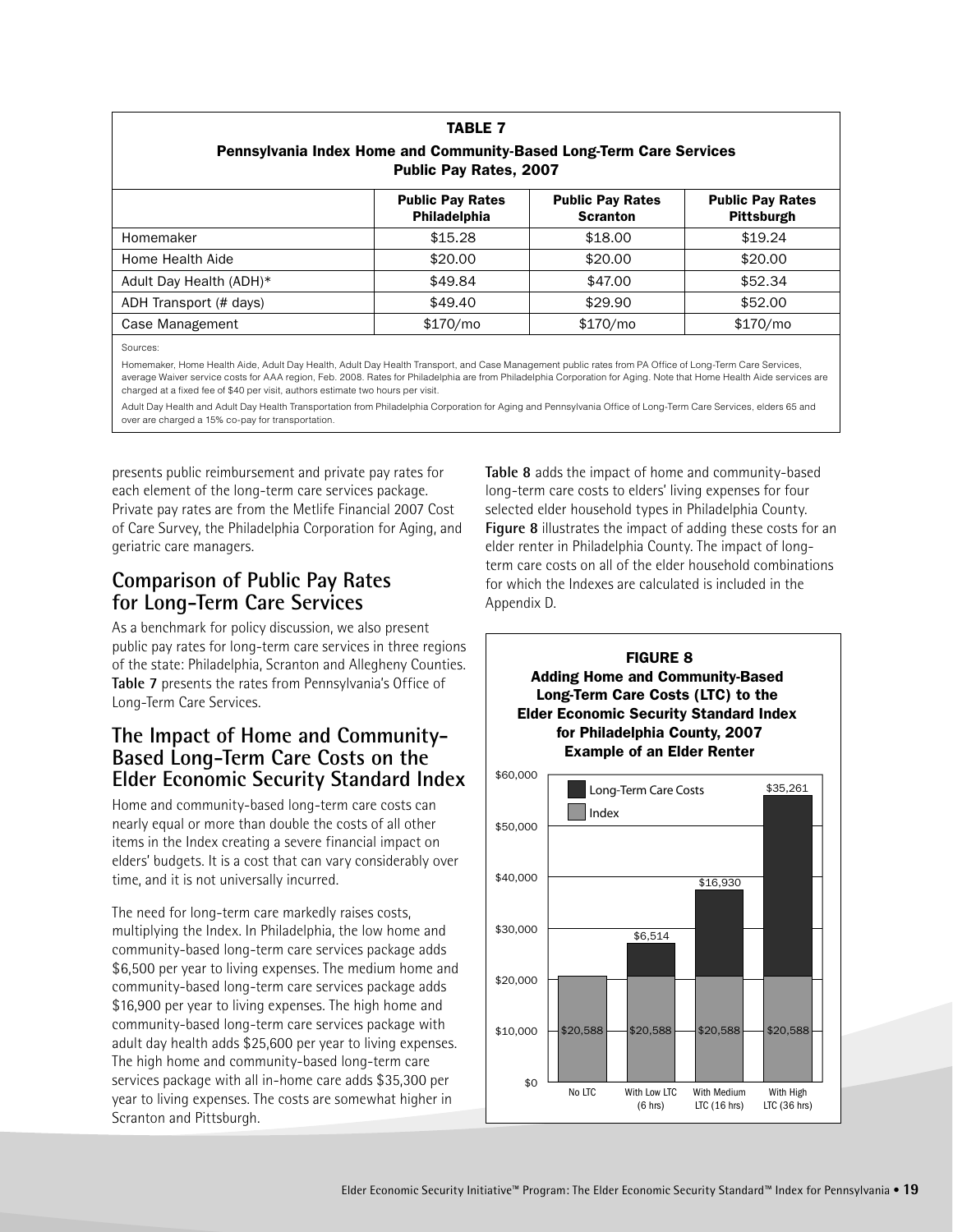# **TABLE 8 Elder Economic Security Standard Index for Philadelphia County, 2007 Monthly Expenses for Selected Household Types**

| Expenses/Monthly and Yearly Totals |           | <b>Elder Person</b> | <b>Elder Couple</b> |                |  |
|------------------------------------|-----------|---------------------|---------------------|----------------|--|
|                                    | Owner w/o | Renter, One         | Owner w/o           | Renter, One    |  |
|                                    | Mortgage  | <b>Bedroom</b>      | Mortgage            | <b>Bedroom</b> |  |
| <b>Index Per Month</b>             | \$1,447   | \$1,716             | \$2.267             | \$2,536        |  |
| <b>Index Per Year</b>              | \$17,363  | \$20,588            | \$27,209            | \$30,434       |  |

#### **Add Impact of Changes in Home and Community-Based Long-Term Care Status**

| Low Long-Term Care: 6 hrs/wk<br>\$543<br><b>Cost Per Month</b> |          |          |          |          |
|----------------------------------------------------------------|----------|----------|----------|----------|
| Cost Per Year                                                  | \$6.514  | \$6.514  | \$6.514  | \$6.514  |
| Index Per Year                                                 | \$23.877 | \$27.102 | \$33.723 | \$36,948 |

| Medium Long-Term Care: 16 hrs/wk<br>\$1,410<br><b>Cost Per Month</b> |          |          |          |          |
|----------------------------------------------------------------------|----------|----------|----------|----------|
| Cost Per Year                                                        | \$16.930 | \$16.930 | \$16.930 | \$16,930 |
| Index Per Year                                                       | \$34.293 | \$37.518 | \$44.139 | \$47.364 |

| High Long-Term Care with Adult Day Health: 36 hrs/wk<br>\$2.136<br><b>Cost Per Month</b> |          |          |          |          |  |  |
|------------------------------------------------------------------------------------------|----------|----------|----------|----------|--|--|
| Cost Per Year                                                                            | \$25,636 | \$25,636 | \$25,636 | \$25,636 |  |  |
| Index Per Year                                                                           | \$42.999 | S46.224  | \$52.845 | \$56,070 |  |  |

| <b>Cost Per Month</b> | High Long-Term Care All In-Home Care: 36 hrs/wk<br>\$2.938 |          |          |          |          |
|-----------------------|------------------------------------------------------------|----------|----------|----------|----------|
| Cost Per Year         |                                                            | \$35.261 | \$35.261 | \$35.261 | \$35.261 |
| Index Per Year        |                                                            | \$52.624 | \$55,849 | \$62,470 | \$65,695 |

#### **Overview of Impact of Home and Community-Based Long-Term Care Findings for Philadelphia County**

The need for home and community-based long-term care can more than double an elder's expenses, significantly increasing the income needed to meet basic needs:

- For each of the four Philadelphia County elder households described earlier in this report, the Index ranges from \$17,363–\$30,434 (without home and community-based long-term care).
- Adding a low level of home and community-based long-term care for one person adds \$6,500 per year to living costs.
- Requiring a medium level of care for one person adds \$16,900 per year.
- Needing a high level of care for one person adds \$25,600–\$35,300 depending on whether adult day health care is used.
- Home and community-based long-term care is preferred by elders to skilled nursing facility care, which is considerably more expensive. National market surveys report rates of \$71,504–\$82,289 for skilled nursing facility care in Pennsylvania.18

<sup>18</sup> Genworth Financial (2007). *2007 Cost of Care Survey*. Richmond, VA: Genworth Financial. http://longtermcare.genworth.com/comweb/consumer/pdfs/long\_ term\_care/Cost\_Of\_Care\_Survey.pdf .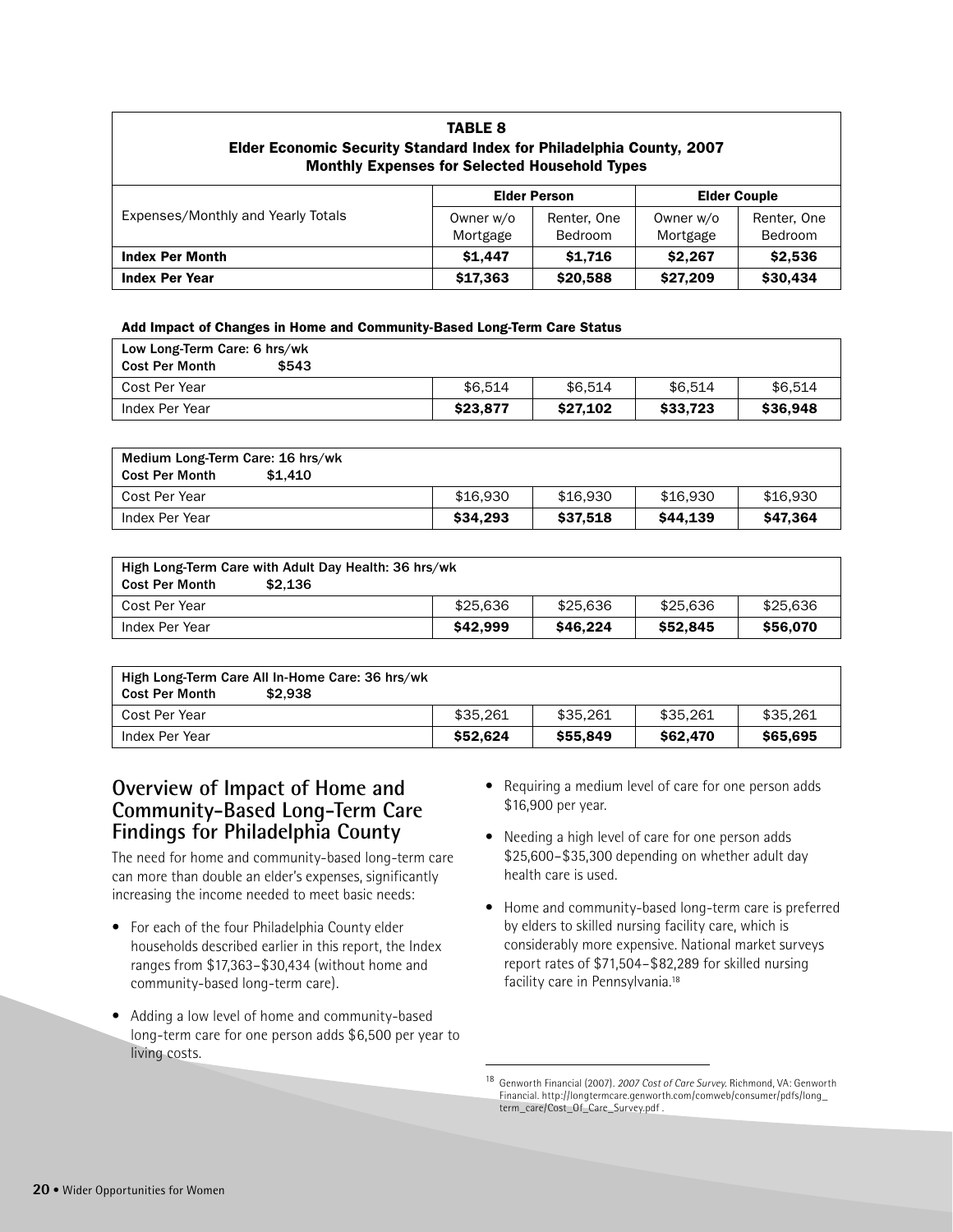#### **V. Summary**

The Index, with its respective "tracks" for older adults living in different circumstances, shows the difficulties low and moderate income elders confront in meeting their living costs. In every county in the state, elders need housing and health care supports to make ends meet if they live at the poverty level, or are totally dependent on the average Social Security payment.

In communities across Pennsylvania, many people now over 65 and aging "boomers" face rising costs of living. Boomers, for example, encounter issues related to care,

living options, and economic realities for their aging parent(s). The Elder Economic Security Initiative through the use and development of the national WOW-GI Elder Economic Security Standard Index provides a framework to help guide public, private, and personal decisions that can directly shape the well being of today's elders. Additionally, it provides information for decisions that aging boomers will need to make for themselves and for older family members, for whom they care. The Elder Economic Security Initiative uses the information contained in the Index to develop and advocate for strategies that promote economic security to meet the autonomy goals of older adults.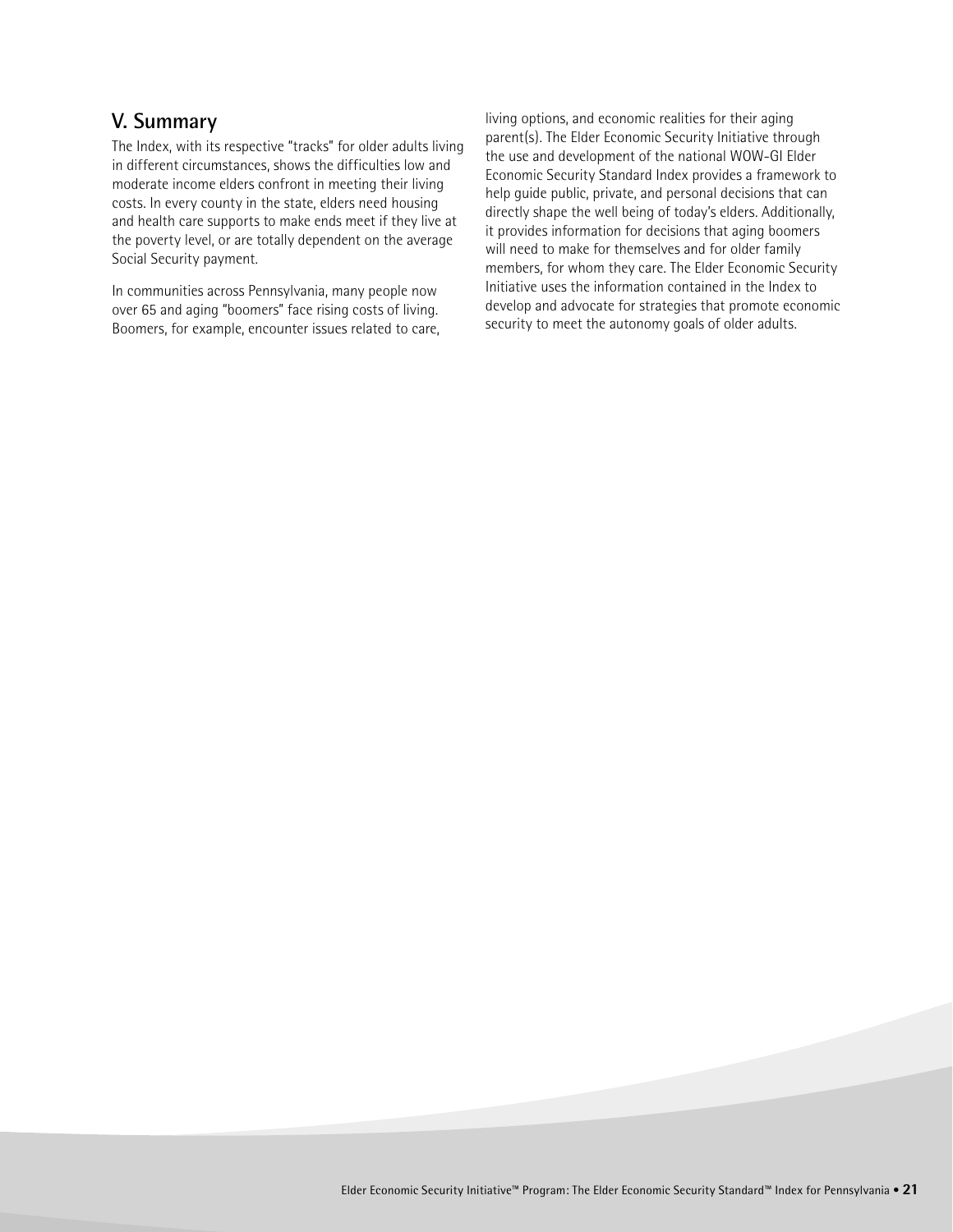#### **References**

Albert, S., Brassard, A., Simon, B., & Stern, Y. (2003). Older adults' reports of formal care hours and administrative records. *The Gerontologist, 43*(6).

American Community Survey (2006). United States: Table S0101. Selected Population Profile Population Group: Total population. http://www.factfinder.census.gov.

American Community Survey (2006). United States: Table S0103. Population 65 Years and Over. http://www. factfinder.census.gov.

Bernard, D., & Banthin, J. (2003). *Out-of-Pocket Expenditures on Health Care and Insurance Premiums among the Elderly Population*. Agency for Healthcare Research and Quality, Statistical Brief # 122, March 2006, Rockville, MD. http://www.meps.ahrq.gov/papers/st122.pdf.

Bernard, D., & Banthin, J. (2003). *Out-of-Pocket Expenditures on Health Care and Insurance Premiums among the Nonelderly Population*. Agency for Healthcare Research and Quality, Statistical Brief #121, March 2006, Rockville, MD. http://www.meps.ahrq.gov/papers/st121.pdf.

Butrica, B., Goldwyn, J. H., & Johnson, R. W. (2005). *Understanding Expenditure Patterns in Retirement*. Washington, DC: Urban Institute. http://www.urban.org/ publications/411130.html.

Centers for Disease Control (2003). Functional Limitations of Medicare beneficiaries by age, residence, sex, race, and ethnicity. *Trends in Health and Aging*. http://209.217.72.34/ aging.TableViewer/TableView.aspx?ReportId341.

Centers for Medicare and Medicaid (2005). http://www. medicare.gov/LongTermCare/Static/Home.asp.

Centers for Medicare and Medicaid (2007). *Medicare & You*, 2007. http://www.medicare.gov/publications.

Cohen, M., Weinrobe, M., Miller, J. & Ingoldsby, A. (2005). *Becoming disabled after age 65: The expected lifetime costs of independent living*. Washington, DC: AARP Public Policy Institute. http://assets.aarp.org/rgcenter/ il/2005\_08\_costs.pdf.

Citro, C. F., & Michael, R. T. *Measuring Poverty: A New Approach* (1995). Washington, DC: National Academy of Sciences.

Genworth Financial (2007). *2007 Cost of Care Survey*. Richmond, VA. http://longtermcare.genworth.com/ comweb/consumer/pdfs/long\_term\_care/Cost\_Of\_Care\_ Survey.pdf.

Holtz-Eakin, D. (2005). *The cost and financing of long-term care services*. Congressional Budget Office Testimony, April 27, 2005. http://www.cbo.gov/showdoc. cfm?index=6316&sequence=0.

Johnson, R., & Wiener, J. (2006). *A Profile of Frail Older Americans and Their Caregivers*. Occasional Paper Number 8. The Retirement Project. Washington, DC: Urban Institute.

Kemper, P., Komisar, H., &. Alecxih, L. (2006). Long-term care over an uncertain future: What can current retirees expect? *Inquiry*, 42, pp: 335-350.

MetLife Mature Market Institute. (2007). "The MetLife Market Survey of Adult Day Services & Home Care Costs September 2007." Westport, CT. http://www.metlife.com/W PSAssets/18746211091190810760V1F2007ADSHCC Study.pdf.

Pearce, D., & Brooks, J. (2003). *The Self-Sufficiency Standard for Pennsylvania,* Washington, DC: Wider Opportunities for Women.

Rosenbloom, Sandra. (2003). *The Mobility Needs of Older Americans: Implications for Transportation Reauthorization.* Washington, DC: The Brookings Institution, Transportation Reform Series. p. 11.

Russell, Laura Henze, Bruce, Ellen A., Conahan, Judith and Wider Opportunities for Women (2006). *The WOW-GI National Elder Economic Security Standard: A Methodology to Determine Economic Security for Elders*. Washington, DC: Wilder Opportunities for Women.

Social Security Administration (2007). *Expenditures of the Aged Chartbook*. http://www.ssa.gov/policy/docs/ chartbooks/expenditures\_aged/index.html.

U.S. Bureau of Labor Statistics, Table 47. Age of reference person: Shares of average annual expenditures and sources of income, Consumer Expenditure Survey, 2005 http://www.bls.gov/cex/2005/share/age.pdf.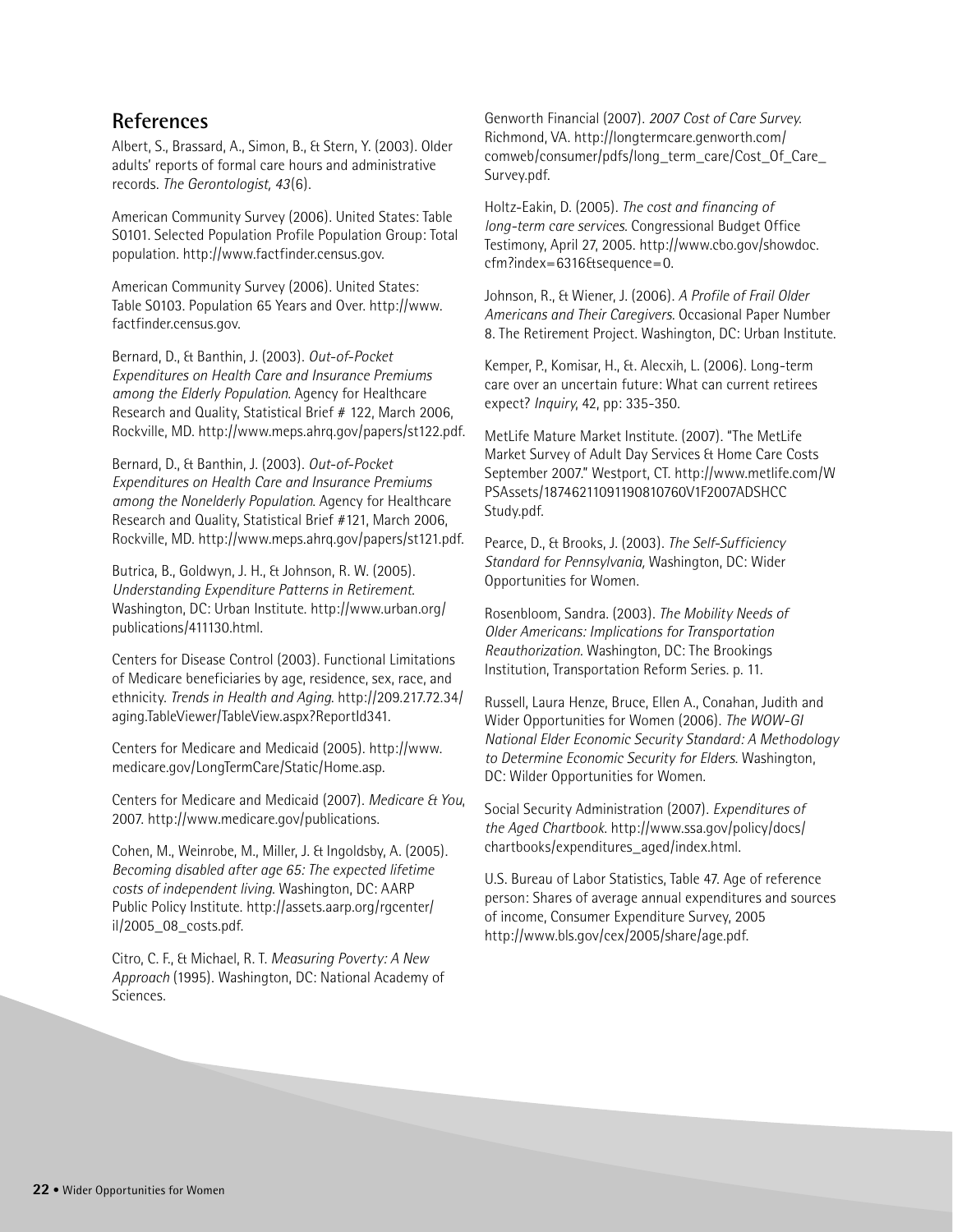U.S. Census Bureau (2006). The Effects of Government Taxes and Transfers on Income and Poverty: 2004 Income Surveys Branch, Poverty and Health Statistics Branch, Housing and Household Economic Statistics Division. http://www.census.gov/hhes/www/poverty/effect2004/ effectofgovtandt2004.pdf.

U.S. Census Bureau (2000). Summary File 3, Table 55. http://www.census.gov/Press-Release/www/2002/sumfile3. html.

U.S. Census Bureau (2006). American Community Survey, Table: S0103. Population 65 Years and Over. http://www. factfinder.census.gov.

U.S. Census Bureau (2006). Poverty Thresholds for 2006. http://www.census.gov/hhes/www/poverty/threshld/ thresh06.html.

U.S. Department of Labor, Bureau of Labor Statistics USDA (2007). Official USDA Food Plans. http://www.usda.gov/ cnpp/foodplans/updates/foodjun07.pdf.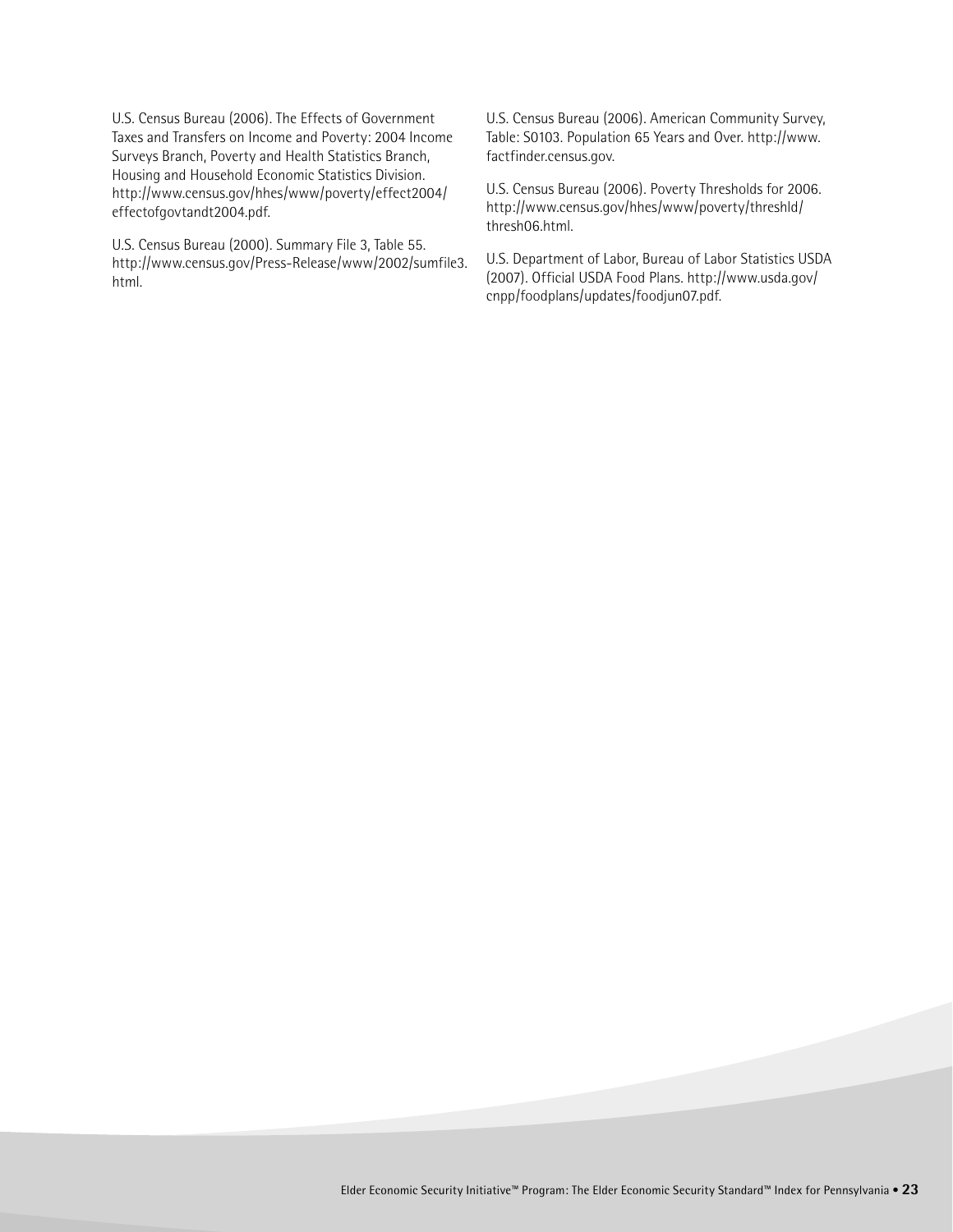# **Appendix A: Data Sources**

| Data Type                                                                            | <b>Source</b>                                                                                                                                                                                                                                                                                                                                                                                                                                                                                                                                                                                                                                                                                                                                                                                                                                                                                                                                                                                                                                                                                                                                                                                                                     | <b>Assumptions</b>                                                                                                                                                                                                                                                                                                                                                                                                                                        |
|--------------------------------------------------------------------------------------|-----------------------------------------------------------------------------------------------------------------------------------------------------------------------------------------------------------------------------------------------------------------------------------------------------------------------------------------------------------------------------------------------------------------------------------------------------------------------------------------------------------------------------------------------------------------------------------------------------------------------------------------------------------------------------------------------------------------------------------------------------------------------------------------------------------------------------------------------------------------------------------------------------------------------------------------------------------------------------------------------------------------------------------------------------------------------------------------------------------------------------------------------------------------------------------------------------------------------------------|-----------------------------------------------------------------------------------------------------------------------------------------------------------------------------------------------------------------------------------------------------------------------------------------------------------------------------------------------------------------------------------------------------------------------------------------------------------|
| <b>Housing</b>                                                                       | Rent: U.S. Department of Housing and Urban Development. Fair<br>Market Rents — Fiscal Year 2007. Retrieved from http://www.<br>huduser.org. For metro counties, FMRs are adjusted by the ratio<br>of median gross rent for the county to the Metro Area, using data<br>from the 2006 American Community Survey.                                                                                                                                                                                                                                                                                                                                                                                                                                                                                                                                                                                                                                                                                                                                                                                                                                                                                                                   | Fair Market Rents (FMRs)<br>for 1-bedroom units by<br>HUD statistical area<br>(region or county).<br>Median selected monthly                                                                                                                                                                                                                                                                                                                              |
|                                                                                      | Owner Costs: U.S. Census: American Community Survey 2006<br>for Public Use Microdata Areas (PUMS data). Median selected<br>monthly owner costs (SMOC) for each geographic area reported<br>separately for owners 65+ with, and without a mortgage.<br>http://factfinder.census.gov/home/en/acs_pums_2006.html.<br>Owner costs adjusted to June 2007 by CPI-U for housing in the<br>Northeast region. http://data.bls.gov/PDQ/outside.jsp?survey=cu.                                                                                                                                                                                                                                                                                                                                                                                                                                                                                                                                                                                                                                                                                                                                                                               | owner costs (SMOC) for<br>owners 65+ with, and<br>without a mortgage.<br>SMOC includes property<br>taxes, insurance, heat &<br>utilities, condo fees, &<br>mortgage payment (if any).                                                                                                                                                                                                                                                                     |
| Food                                                                                 | U.S. Department of Agriculture, Low-Cost Food Plan:<br>http://www.usda.gov/cnpp/FoodPlans/Updates/foodjun07.pdf.<br>Food costs adjusted by county using COLI grocery index (for<br>counties where it is available) provided by Council for Community<br>Economic Research, www.c3er.org.                                                                                                                                                                                                                                                                                                                                                                                                                                                                                                                                                                                                                                                                                                                                                                                                                                                                                                                                          | Low Cost Food Plan costs<br>for older men and women<br>are averaged to determine<br>food costs for elders.<br>Per USDA, food costs for<br>single adults are increased<br>by 20% to reflect lesser<br>economies of scale.                                                                                                                                                                                                                                  |
| <b>Total Health</b><br><b>Care Costs</b><br>(premiums<br>and out-of-<br>pocket cost) | To determine enrollment rates in Medicare Advantage plans by<br>county: http://www.cms.hhs.gov/HealthPlanRepFileData/02_SC.asp.<br>To determine which Medicare Advantage plans have highest<br>enrollment in each county: State County Plan Market Penetration<br>File http://www.cms.hhs.gov/HealthPlanRepFileData/06_SCP.<br>asp#TopOfPage.<br>Premiums for Medicare Advantage Plans in counties where<br>enrollment is at least 20%: www.medicare.gov/medicarereform/<br>mapdpdocs2007/MAPDLandscapePA07.pdf.<br>Premiums for Medigap Plans in counties where enrollment<br>is under 20%: http://www.ins.state.pa.us/ins/cwp/view.<br>asp?a=1274&q=543112&PM=1 See Standardized Plan<br>Comparison by Geographic Area, and by Age.<br>Medicare Part D Premiums for PA: from Kaiser Health and<br>Prescription Drug Plan Tracker, http://www.kff.org/medicare/<br>healthplantracker/topic.jsp?pt=9.<br>Out-of-Pocket Costs: Agency for Healthcare Research and Quality,<br>Medical Expenditure Panel Survey. Household Component<br>Analytical Tool (MEPSnet/HC). 2004. Rockville, MD. Retrieved<br>from: http://www.meps.ahrq.gov/mepsnet/HC/MEPSnetHC.asp<br>Inflation Factor: http://data.bls.gov/PDQ/outside.jsp?survey=cu. | Premium costs are Part B<br>2007 + 2007 premiums<br>for Medicare Advantage in<br>counties where enrollment<br>exceeds 20%, elsewhere<br>premiums for Medigap<br>Plans + average 2007<br>premium for Part D<br><b>Prescription Drug Plans</b><br>in PA.<br>Median out-of-pocket<br>costs calculated for elders<br>$65+$ by health status =<br>good, excluding those on<br>Medicaid. Data is updated<br>with the Medical CPI-U for<br>the Northeast region. |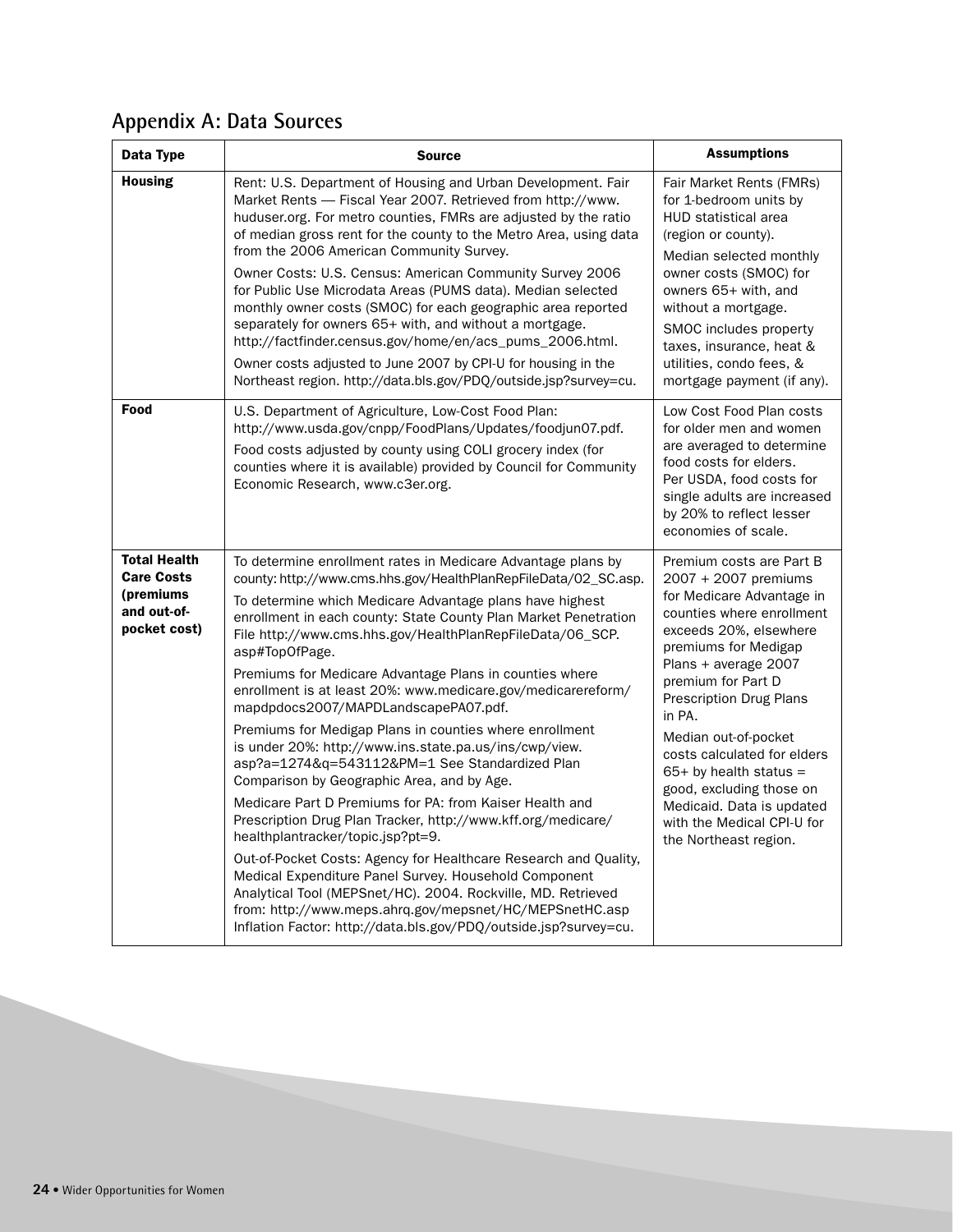| Data Type             | <b>Source</b>                                                                                                                                                                                                                                                                                                                                                                                                                                                       | <b>Assumptions</b>                                                                                                                                       |
|-----------------------|---------------------------------------------------------------------------------------------------------------------------------------------------------------------------------------------------------------------------------------------------------------------------------------------------------------------------------------------------------------------------------------------------------------------------------------------------------------------|----------------------------------------------------------------------------------------------------------------------------------------------------------|
| <b>Transportation</b> | Private Automobile Cost: National Household Travel Survey (NHTS)<br>http://www.bts.gov/programs/national_household_travel_survey/.<br>Per Mile Cost: US Internal Revenue Service<br>http://www.irs.gov/taxpros/article/0,,id=156624,00.html.<br>Public Transportation Cost: Southeastern Pennsylvania<br>Transportation Authority: http://www.septa.org/fares/senior_<br>citizens.html.                                                                             | Annual median mileage<br>driven by retired adults<br>in state x IRS standard<br>mileage reimbursement<br>rate for operating and<br>owner costs for 2007. |
| <b>Miscellaneous</b>  | Miscellaneous expenses are estimated at 20% of costs of other<br>basic expenditure categories: housing, food, health care, and<br>transportation, which is equal to 16.67% of total expenses.<br>Includes all other essentials: clothing, shoes, paper products,<br>nonprescription medicines, cleaning products, household items,<br>personal hygiene items, and telephone.                                                                                        | The Index calculates<br>miscellaneous expenses<br>for owners without a<br>mortgage, and applies<br>that amount to each of the<br>housing types.          |
| Long-Term<br>Care     | Data, surveys, and interviews with state and federal agencies,<br>trade associations, and numerous agencies, providers, and<br>stakeholders. Public rates from Philadelphia Corporation for<br>Aging and PA Department of Aging Office of Long-Term Care.<br>Private rates from MetLife, The MetLife Market Survey of Adult<br>Day Services & Home Care Costs, September 2007. http://www.<br>metlife.com/WPSAssets/18746211091190810760V1F2007ADS<br>HCCStudy.pdf. | Authors' calculations<br>using area costs for three<br>prototypical levels of<br>long-term care services<br>packages.                                    |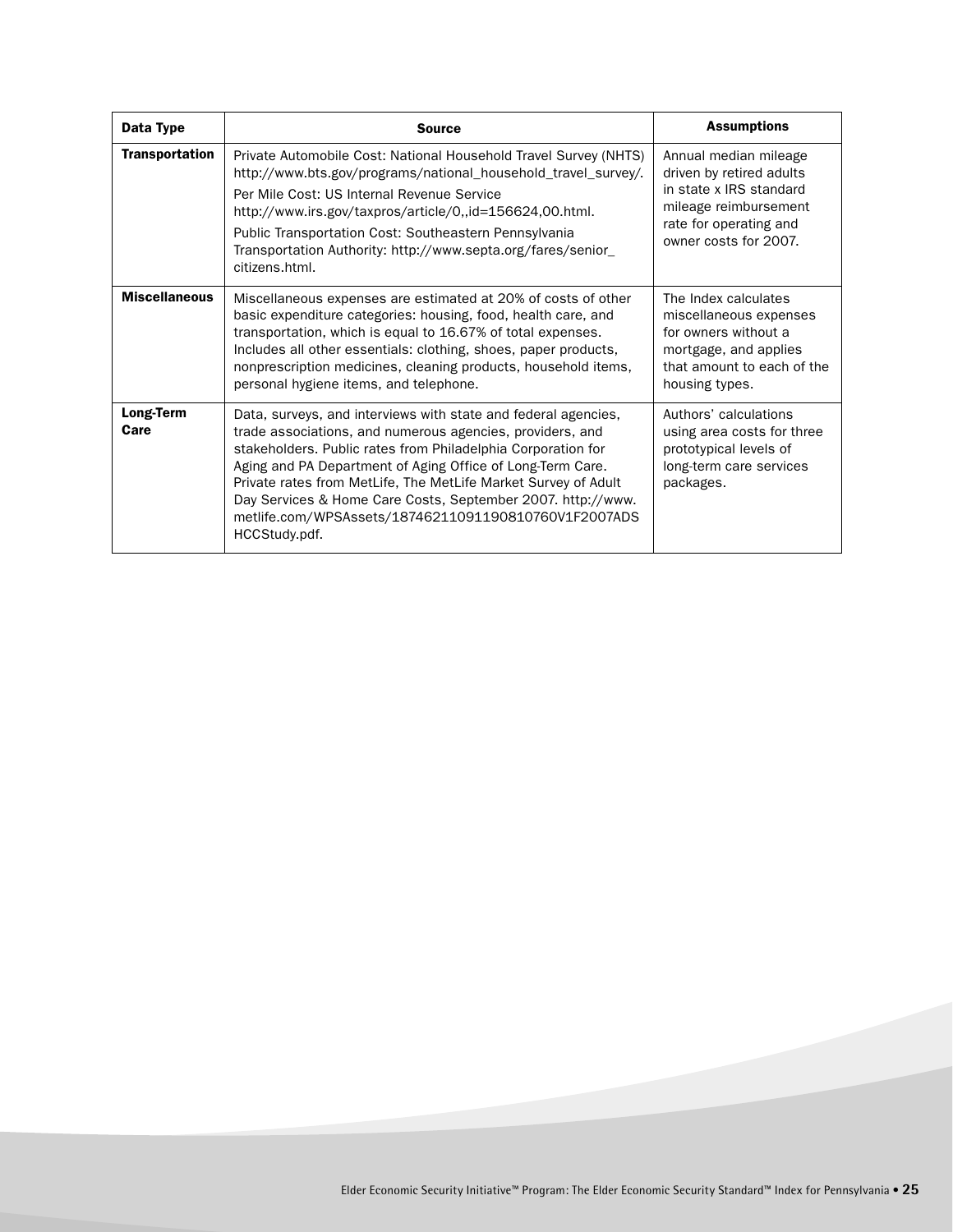#### **Appendix A: Notes on the National WOW-GI Elder Economic Security Standard Index Methodology19**

#### **Housing Costs**

The housing cost component for Pennsylvania incorporates an adjustment to the national WOW-UMB GI Elder Economic Security Standard Index (the Index) methodology. In the initial methodology, the Fair Market Rent for a metropolitan area is assigned to all of the counties within that metropolitan area. The updated methodology makes an adjustment to the FMR for metropolitan counties by calculating the ratio of median gross rents for each county to the median gross rent for the Metro Area as reported in the 2006 American Community Survey, and applies that factor to adjust Fair Market Rent for metropolitan counties.

## **Health Care**

The health care cost component for Pennsylvania incorporates an adjustment to the national WOW-UMB GI Index methodology. In the initial methodology, Medicare Advantage premiums (combined Parts C and D) were added to Part B premiums and out-of-pocket costs to determine total health care costs.

The methodology now adjusts for enrollment patterns in Medicare supplemental plans by county. Where the county enrollment rate in Medicare Advantage is at least 20%, we use Medicare Advantage premiums, and where it is lower than the 20% threshold, we use Medigap premiums based on an issue age plan for age 65.20

Appendix D tables footnote which health care premium costs are used in each county based on the Medicare Advantage health care plan enrollment rates in that county.

## **Out-of-pocket Costs**

In addition, median out-of-pocket costs for those 65 and older have been recalculated from the Medical Expenditure Panel Survey to exclude those with Medicaid coverage. This results in a somewhat higher out-of-pocket cost measure. Based on feedback from the first state to release the Index, presentation of health care costs in the tables is now simplified to report costs for elders in good health, with a note indicating how much it goes up or down for those in poor or excellent health. This change is aimed to make it easier for readers to interpret the findings.

#### **Transportation**

Transportation costs are based on the mileage reported by the National Household Travel Survey. Mileage is reported by driver, not by household. For two-person households, we do not double the per-driver figure to reflect a more basic household budget with less discretionary income.

## **Miscellaneous**

The updated methodology represents a more accurate and conservative benchmark than the original national Index methodology. Initially we used 20% of all other costs (which equals 16.67% of total expenses) for each housing track to calculate miscellaneous expenses. As a consequence, miscellaneous expenses varied in each county by housing type. The updated methodology calculates miscellaneous expenses for owners without a mortgage in each county, and applies the same dollar figure to the other housing types.

<sup>19</sup> Russell, Laura Henze, Bruce, Ellen A., Conahan, Judith and Wider Opportunities for Women (2006). *The WOW-GI National Elder Economic Security Standard: A Methodology to Determine Economic Security for Elders*. Washington, DC: Wilder Opportunities for Women.

<sup>20</sup> With an issue age plan, each year the elder will pay the updated issue age rate for age 65. Attained age plans are lower cost in the initial years, but increase more substantially with age.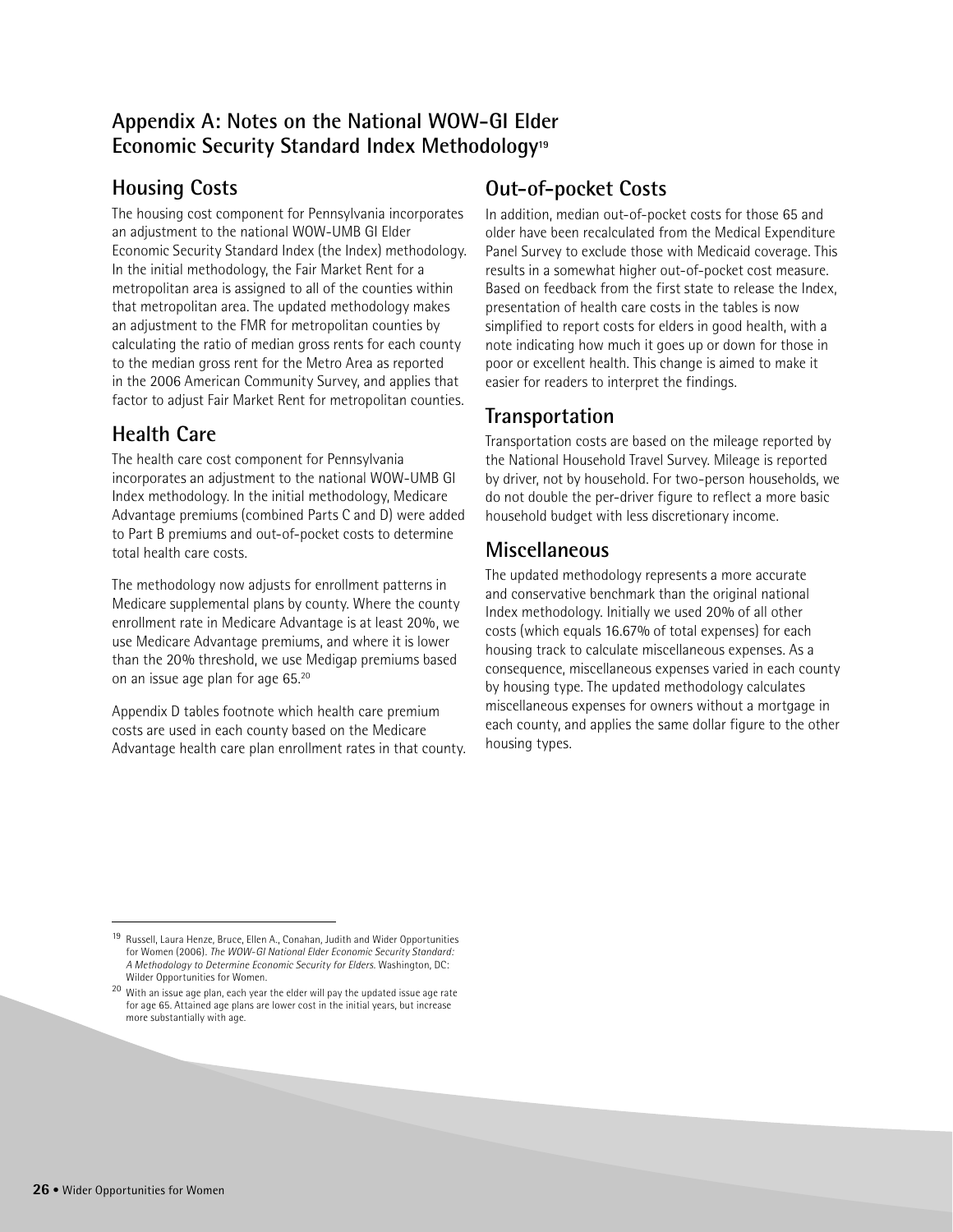# **Appendix B: List of Pennsylvania Counties**

| <b>Table</b> | <b>County Name(s)</b>            |
|--------------|----------------------------------|
| 1            | Adams                            |
| 2            | Allegheny County: Pittsburgh     |
| 3            | Allegheny County: Rest of County |
| 4            | <b>Armstrong County</b>          |
| 5            | <b>Beaver County</b>             |
| 6            | <b>Bedford County</b>            |
| 7            | <b>Berks County</b>              |
| 8            | <b>Blair County</b>              |
| 9            | <b>Bradford County</b>           |
| 10           | <b>Bucks County</b>              |
| 11           | <b>Butler County</b>             |
| 12           | Cambria County                   |
| 13           | <b>Cameron County</b>            |
| 14           | Carbon County                    |
| 15           | <b>Centre County</b>             |
| 16           | <b>Chester County</b>            |
| 17           | <b>Clarion County</b>            |
| 18           | <b>Clearfield County</b>         |
| 19           | <b>Clinton County</b>            |
| 20           | Columbia County                  |
| 21           | Crawford County                  |
| 22           | <b>Cumberland County</b>         |
| 23           | Dauphin County                   |
| 24           | Delaware County                  |
| 25           | Elk County                       |
| 26           | Erie County                      |
| 27           | <b>Fayette County</b>            |
| 28           | <b>Forest County</b>             |
| 29           | Franklin County                  |
| 30           | <b>Fulton County</b>             |
| 31           | Greene County                    |
| 32           | Huntingdon County                |
| 33           | Indiana County                   |
| 34           | Jefferson County                 |

| Table | <b>County Name(s)</b>      |
|-------|----------------------------|
| 35    | Juniata County             |
| 36    | Lackawanna County          |
| 37    | Lancaster County           |
| 38    | Lawrence County            |
| 39    | Lebanon County             |
| 40    | Lehigh County              |
| 41    | Luzerne County             |
| 42    | Lycoming County            |
| 43    | <b>McKean County</b>       |
| 44    | <b>Mercer County</b>       |
| 45    | Mifflin County             |
| 46    | <b>Monroe County</b>       |
| 47    | Montgomery County          |
| 48    | <b>Montour County</b>      |
| 49    | Northampton County         |
| 50    | Northumberland County      |
| 51    | Perry County               |
| 52    | Philadelphia County        |
| 53    | Pike County                |
| 54    | Potter County              |
| 55    | Schuylkill County          |
| 56    | <b>Snyder County</b>       |
| 57    | Somerset County            |
| 58    | <b>Sullivan County</b>     |
| 59    | Susquehanna County         |
| 60    | <b>Tioga County</b>        |
| 61    | <b>Union County</b>        |
| 62    | Venango County             |
| 63    | Warren County              |
| 64    | <b>Washington County</b>   |
| 65    | <b>Wayne County</b>        |
| 66    | <b>Westmoreland County</b> |
| 67    | <b>Wyoming County</b>      |
| 68    | York County                |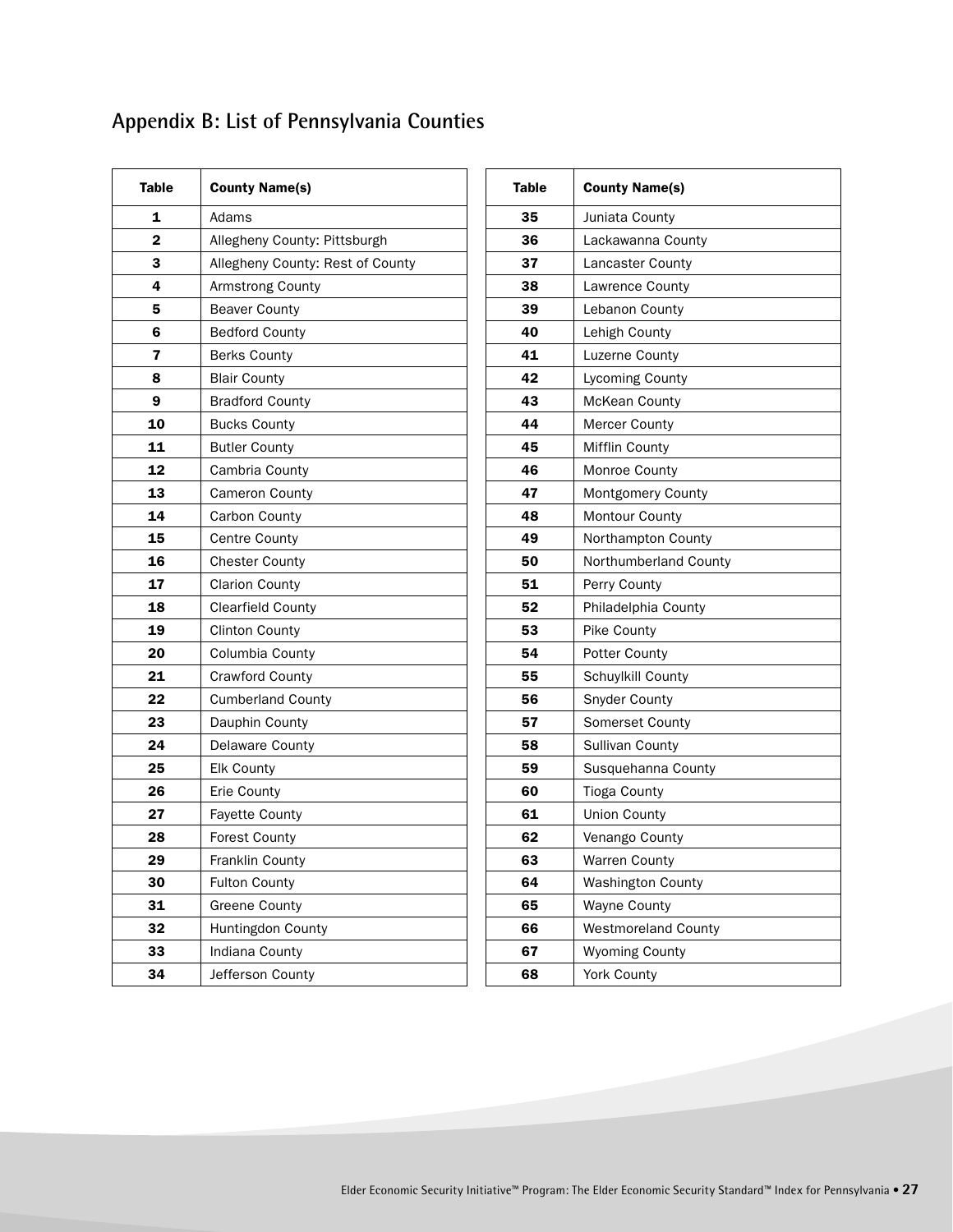# **Appendix B: List of Pennsylvania Metro Area Regions and Counties**

| <b>Metro Area/County</b>                         | <b>Table</b>             | <b>County Name(s)</b>          |
|--------------------------------------------------|--------------------------|--------------------------------|
| Allentown-Bethlehem-Easton, PA MSA               | 14                       | Carbon                         |
|                                                  | 40                       | Lehigh                         |
|                                                  | 49                       | Northampton                    |
| Altoona, PA MSA                                  | 8                        | <b>Blair</b>                   |
| Erie, PA MSA                                     | 26                       | Erie                           |
| Harrisburg-Carlisle, PA MSA                      | 22                       | Cumberland                     |
|                                                  | 23                       | Dauphin                        |
|                                                  | 51                       | Perry                          |
| Johnstown, PA MSA                                | 12                       | Cambria                        |
| Lancaster, PA MSA                                | 37                       | Lancaster                      |
| Lebanon, PA MSA                                  | 39                       | Lebanon                        |
| Philadelphia-Camden-Wilmington, PA-NJ-DE-MD PMSA | 10                       | <b>Bucks</b>                   |
|                                                  | 16                       | Chester                        |
|                                                  | 24                       | Delaware                       |
|                                                  | 47                       | Montgomery                     |
|                                                  | 52                       | Philadelphia                   |
| Pike New York-Newark-Edison-NY-NJ-PA MSA         | 53                       | Pike                           |
| Pittsburgh, PA MSA                               | $\overline{\mathcal{A}}$ | Armstrong                      |
|                                                  | $\overline{2}$           | Allegheny (City of Pittsburgh) |
|                                                  | 3                        | Allegheny (Rest of County)     |
|                                                  | 5                        | <b>Beaver</b>                  |
|                                                  | 11                       | <b>Butler</b>                  |
|                                                  | 27                       | Fayette                        |
|                                                  | 64                       | Washington                     |
|                                                  | 66                       | Westmoreland                   |
| Reading, PA MSA                                  | $\overline{7}$           | <b>Berks</b>                   |
| Scranton-Wilkes-Barre, PA MSA                    | 36                       | Lackawanna                     |
|                                                  | 41                       | Luzerne                        |
|                                                  | 67                       | Wyoming                        |
| State College, PA MSA                            | 15                       | Centre                         |
| Williamsport, PA MSA                             | 42                       | Lycoming                       |
| York-Hanover, PA MSA                             | 68                       | York                           |
| Youngstown-Warren-Boardman, OH-PA, MSA           | 44                       | Mercer                         |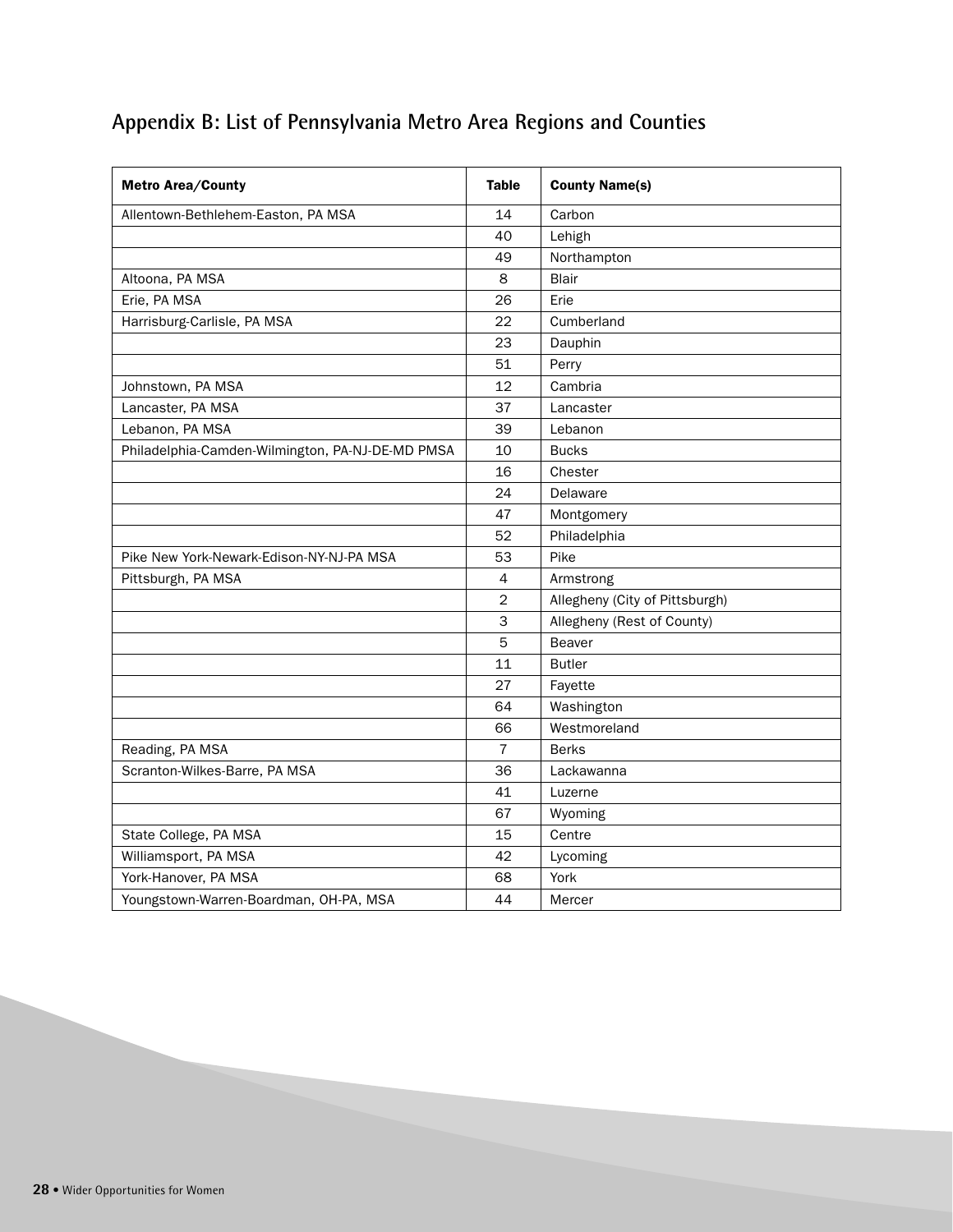| <b>Metro Area/County</b> | <b>Table</b> | <b>County Name(s)</b> |
|--------------------------|--------------|-----------------------|
| Non Metro Counties       | $\mathbf 1$  | Adams                 |
|                          | $\,$ 6       | Bedford               |
|                          | $\mathsf 9$  | <b>Bradford</b>       |
|                          | 13           | Cameron               |
|                          | 17           | Clarion               |
|                          | 18           | Clearfield            |
|                          | 19           | Clinton               |
|                          | 20           | Columbia              |
|                          | 21           | Crawford              |
|                          | 25           | Elk                   |
|                          | 28           | Forest                |
|                          | 29           | Franklin              |
|                          | 30           | Fulton                |
|                          | 31           | Greene                |
|                          | 32           | Huntingdon            |
|                          | 33           | Indiana               |
|                          | 34           | Jefferson             |
|                          | 35           | Juniata               |
|                          | 38           | Lawrence              |
|                          | 43           | McKean                |
|                          | 45           | Mifflin               |
|                          | 46           | Monroe                |
|                          | 48           | Montour               |
|                          | 50           | Northumberland        |
|                          | 54           | Potter                |
|                          | 55           | Schuylkill            |
|                          | 56           | Snyder                |
|                          | 57           | Somerset              |
|                          | 58           | Sullivan              |
|                          | 59           | Susquehanna           |
|                          | 60           | Tioga                 |
|                          | 61           | Union                 |
|                          | 62           | Venango               |
|                          | 63           | Warren                |
|                          | 65           | Wayne                 |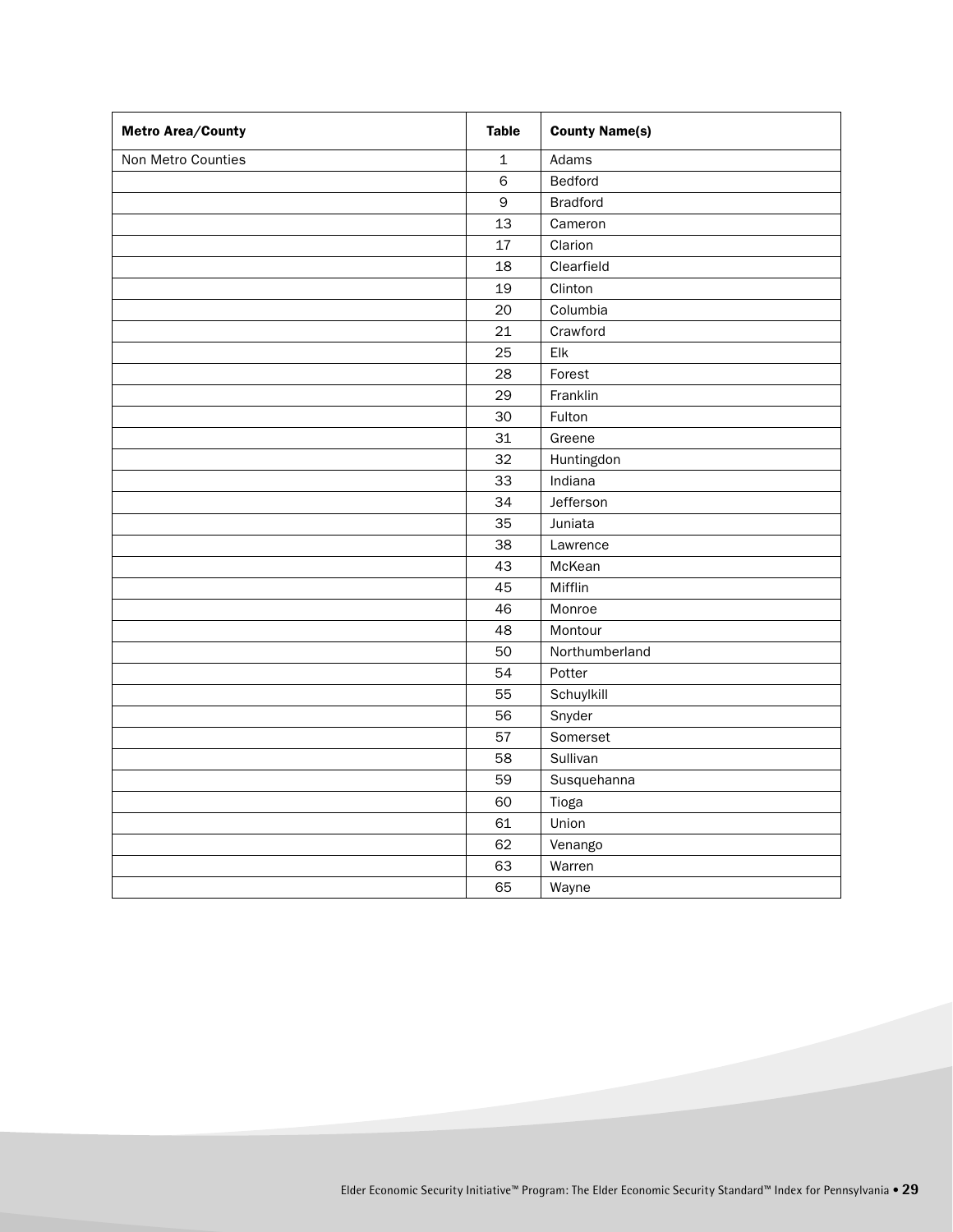

**Appendix C: Map of Pennsylvania Counties**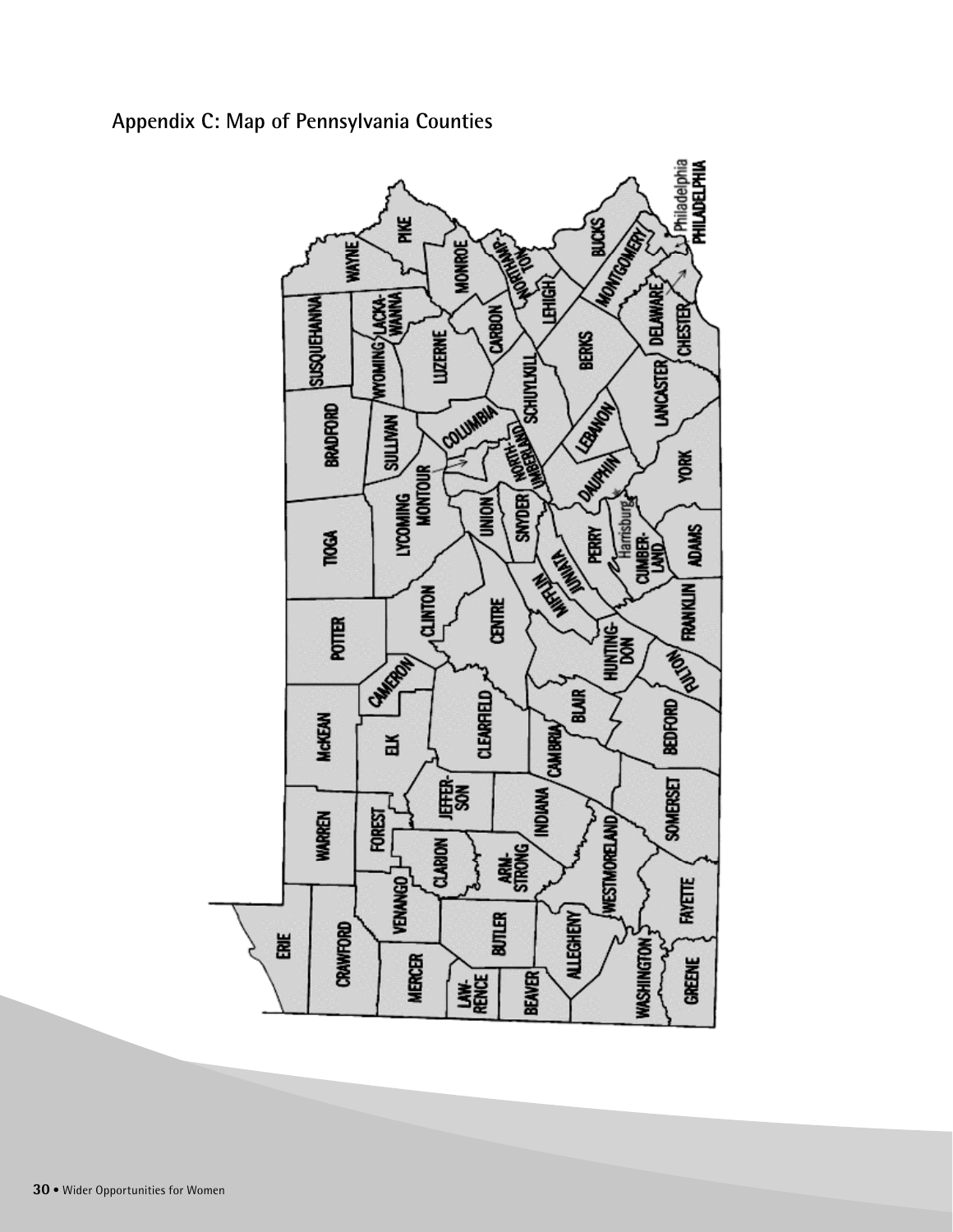#### **Appendix D: Elder Economic Security Standard Index for Pennsylvania Counties, 2007 — One- and Two-Person Elder Households**

#### **Table D-1**

#### **The Elder Economic Security Standard Index for Adams County, 2007 Monthly Expenses for Selected Household Types**

|                                                                   |                       | <b>Elder Person</b>           |                      | <b>Elder Couple</b>   |                        |                      |  |
|-------------------------------------------------------------------|-----------------------|-------------------------------|----------------------|-----------------------|------------------------|----------------------|--|
| Expenses/Monthly and<br><b>Yearly Totals</b>                      | Owner w/o<br>Mortgage | Renter, One<br><b>Bedroom</b> | Owner w/<br>Mortgage | Owner w/o<br>Mortgage | Renter, One<br>Bedroom | Owner w/<br>Mortgage |  |
| Housing                                                           | \$432                 | \$530                         | \$1,040              | \$432                 | \$530                  | \$1,040              |  |
| Food                                                              | \$215                 | \$215                         | \$215                | \$395                 | \$395                  | \$395                |  |
| Transportation                                                    | \$141                 | \$141                         | \$141                | \$226                 | \$226                  | \$226                |  |
| <b>Health Care (Good</b><br>$Health$ <sup>**</sup>                | \$374                 | \$374                         | \$374                | \$748                 | \$748                  | \$748                |  |
| Miscellaneous                                                     | \$232                 | \$232                         | \$232                | \$360                 | \$360                  | \$360                |  |
| <b>Elder Standard Per Month</b>                                   | \$1,395               | \$1,493                       | \$2,003              | \$2,160               | \$2,259                | \$2,769              |  |
| <b>Elder Standard Per Year</b>                                    | \$16,734              | \$17,915                      | \$24,040             | \$25,923              | \$27,104               | \$33,228             |  |
| **Medigan used because Medicare Advantage enrollment is under 20% |                       |                               |                      |                       |                        |                      |  |

\*\*Medigap used because Medicare Advantage enrollment is under 20%.

| <b>Annual Comparison Amounts</b>            | Single   | Couple   |
|---------------------------------------------|----------|----------|
| Federal Poverty Guideline 2007 (DHHS)       | \$10,210 | \$13,690 |
| SSI Payment Maximum-PA 2007                 | \$7.476  | \$11,208 |
| Average County Social Security Payment 2007 | \$12,402 | \$20,339 |

| Adding Home and Community-Based Long-Term Care Costs to the Elder Economic Security Standard Index |
|----------------------------------------------------------------------------------------------------|
| Annual Expenses                                                                                    |

|                                         | <b>LTC Cost</b> | Elder Economic Security Standard Index plus Cost of Long-Term Care |                                  |                      |                          |                           |                      |
|-----------------------------------------|-----------------|--------------------------------------------------------------------|----------------------------------|----------------------|--------------------------|---------------------------|----------------------|
|                                         | Per Year        | Elder Person                                                       |                                  |                      | Elder Couple             |                           |                      |
| Need for Long-Term<br>Care (hours/week) |                 | Owner<br>W/O<br>Mortgage                                           | Renter,<br><b>One</b><br>Bedroom | Owner w/<br>Mortgage | Owner<br>W/O<br>Mortgage | Renter,<br>One<br>Bedroom | Owner w/<br>Mortgage |
| Low $(6 \text{ hrs})$                   | \$6,514         | \$23,248                                                           | \$24,429                         | \$30,554             | \$32,437                 | \$33,618                  | \$39,742             |
| Medium (16 hrs)                         | \$16,930        | \$33,664                                                           | \$34,845                         | \$40,970             | \$42,853                 | \$44,034                  | \$50,158             |
| High w/ADH (36 hrs)                     | \$25,636        | \$42,370                                                           | \$43,551                         | \$49,676             | \$51,559                 | \$52,740                  | \$58,864             |
| High w/o ADH (36 hrs)                   | \$35,261        | \$51,995                                                           | \$53,176                         | \$59,301             | \$61,184                 | \$62,365                  | \$68,489             |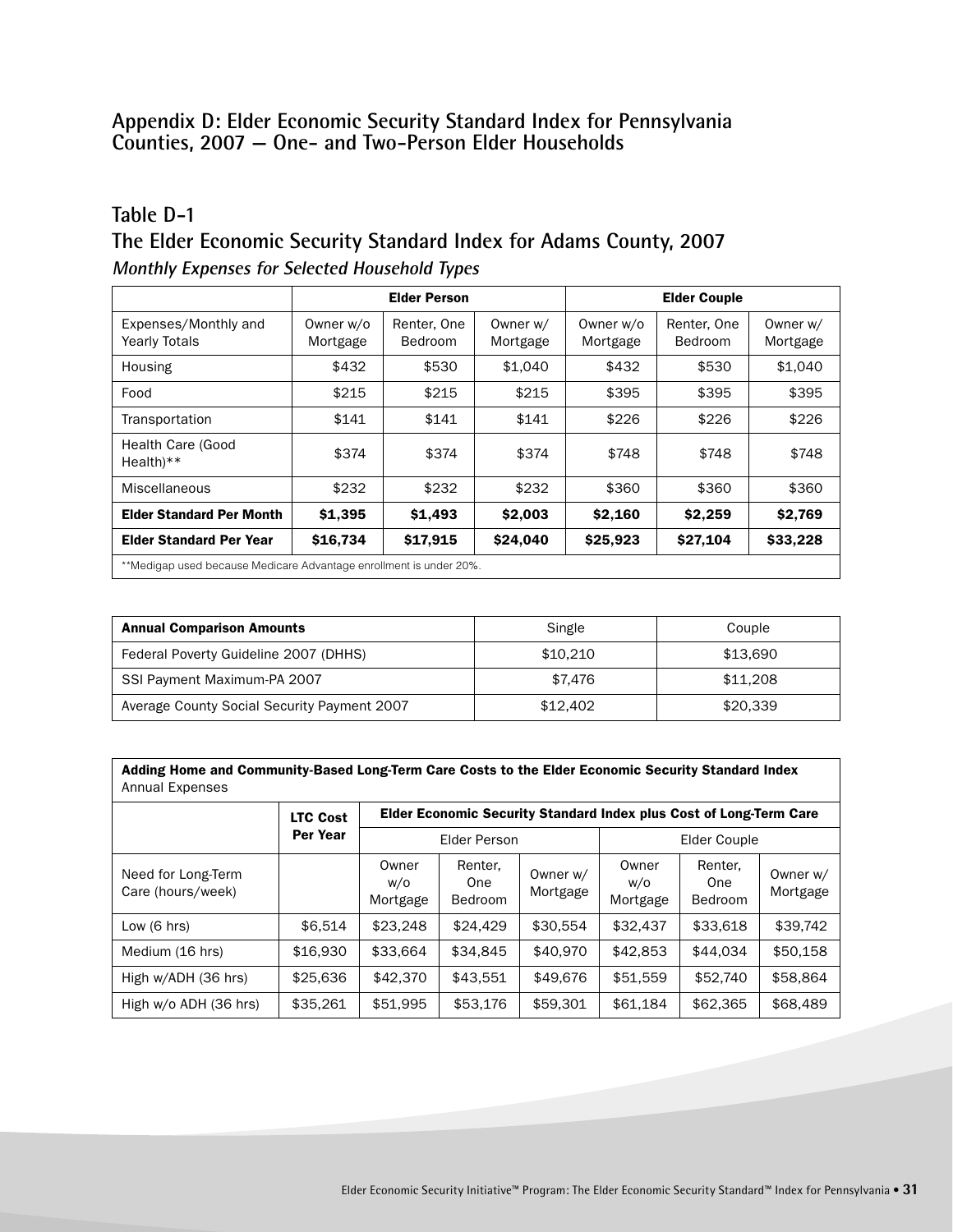#### **Table D-2: The Elder Economic Security Standard Index for Allegheny County — City of Pittsburgh, 2007**

|                                                                    |                       | <b>Elder Person</b>           |                      | <b>Elder Couple</b>   |                               |                      |  |
|--------------------------------------------------------------------|-----------------------|-------------------------------|----------------------|-----------------------|-------------------------------|----------------------|--|
| Expenses/Monthly and<br><b>Yearly Totals</b>                       | Owner w/o<br>Mortgage | Renter, One<br><b>Bedroom</b> | Owner w/<br>Mortgage | Owner w/o<br>Mortgage | Renter, One<br><b>Bedroom</b> | Owner w/<br>Mortgage |  |
| Housing                                                            | \$442                 | \$673                         | \$950                | \$442                 | \$673                         | \$950                |  |
| Food                                                               | \$210                 | \$210                         | \$210                | \$385                 | \$385                         | \$385                |  |
| Transportation                                                     | \$141                 | \$141                         | \$141                | \$226                 | \$226                         | \$226                |  |
| Health Care (Good<br>$Health**$                                    | \$317                 | \$317                         | \$317                | \$634                 | \$634                         | \$634                |  |
| Miscellaneous                                                      | \$222                 | \$222                         | \$222                | \$337                 | \$337                         | \$337                |  |
| <b>Elder Standard Per Month</b>                                    | \$1,332               | \$1,563                       | \$1,840              | \$2,024               | \$2,255                       | \$2,532              |  |
| <b>Elder Standard Per Year</b>                                     | \$15,985              | \$18,758                      | \$22,079             | \$24,288              | \$27,061                      | \$30,382             |  |
| **Medigap used because Medicare Advantage enrollment is under 20%. |                       |                               |                      |                       |                               |                      |  |

#### **Monthly Expenses for Selected Household Types**

| <b>Annual Comparison Amounts</b>            | Single   | Couple   |  |
|---------------------------------------------|----------|----------|--|
| Federal Poverty Guideline 2007 (DHHS)       | \$10.210 | \$13,690 |  |
| SSI Payment Maximum-PA 2007                 | \$7.476  | \$11,208 |  |
| Average County Social Security Payment 2007 | \$13.198 | \$21.645 |  |

| Adding Home and Community-Based Long-Term Care Costs to the Elder Economic Security Standard Index |
|----------------------------------------------------------------------------------------------------|
| <b>Annual Expenses</b>                                                                             |

|                                         | <b>LTC Cost</b> | Elder Economic Security Standard Index plus Cost of Long-Term Care |                           |                      |                          |                                  |                      |  |
|-----------------------------------------|-----------------|--------------------------------------------------------------------|---------------------------|----------------------|--------------------------|----------------------------------|----------------------|--|
|                                         | Per Year        | Elder Person                                                       |                           |                      | Elder Couple             |                                  |                      |  |
| Need for Long-Term<br>Care (hours/week) |                 | Owner<br>w/o<br>Mortgage                                           | Renter,<br>One<br>Bedroom | Owner w/<br>Mortgage | Owner<br>w/o<br>Mortgage | Renter,<br>One<br><b>Bedroom</b> | Owner w/<br>Mortgage |  |
| Low $(6 \text{ hrs})$                   | \$6,823         | \$22,808                                                           | \$25.581                  | \$28,902             | \$31,111                 | \$33,884                         | \$37,205             |  |
| Medium (16 hrs)                         | \$17.755        | \$33.740                                                           | \$36.513                  | \$39.834             | \$42.043                 | \$44,816                         | \$48.137             |  |
| High w/ADH (36 hrs)                     | \$25,936        | \$41.921                                                           | \$44.694                  | \$48,015             | \$50,224                 | \$52,997                         | \$56,318             |  |
| High w/o ADH (36 hrs)                   | \$37,738        | \$53,723                                                           | \$56,496                  | \$59,817             | \$62,026                 | \$64,799                         | \$68,120             |  |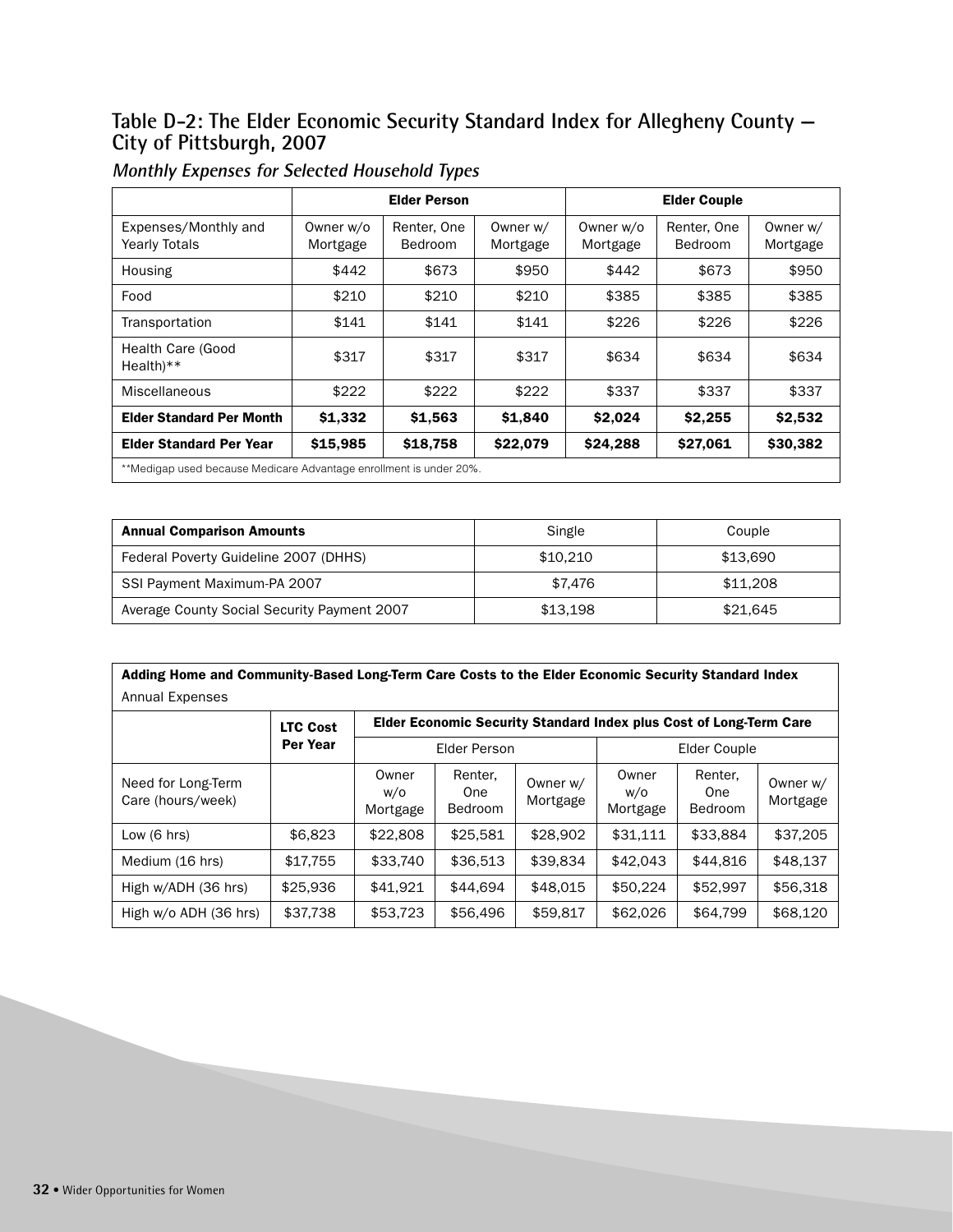#### **Table D-3: The Elder Economic Security Standard Index for Allegheny County: Rest of County, 2007**

|                                                                    | <b>Elder Person</b>   |                               |                      | <b>Elder Couple</b>   |                        |                      |
|--------------------------------------------------------------------|-----------------------|-------------------------------|----------------------|-----------------------|------------------------|----------------------|
| Expenses/Monthly and<br><b>Yearly Totals</b>                       | Owner w/o<br>Mortgage | Renter, One<br><b>Bedroom</b> | Owner w/<br>Mortgage | Owner w/o<br>Mortgage | Renter, One<br>Bedroom | Owner w/<br>Mortgage |
| Housing                                                            | \$472                 | \$673                         | \$1,124              | \$472                 | \$673                  | \$1,124              |
| Food                                                               | \$210                 | \$210                         | \$210                | \$385                 | \$385                  | \$385                |
| Transportation                                                     | \$141                 | \$141                         | \$141                | \$226                 | \$226                  | \$226                |
| Health Care (Good<br>$Health**$                                    | \$317                 | \$317                         | \$317                | \$634                 | \$634                  | \$634                |
| Miscellaneous                                                      | \$228                 | \$228                         | \$228                | \$343                 | \$343                  | \$343                |
| <b>Elder Standard Per Month</b>                                    | \$1,368               | \$1,569                       | \$2,020              | \$2,060               | \$2,261                | \$2,712              |
| <b>Elder Standard Per Year</b>                                     | \$16,415              | \$18,830                      | \$24,240             | \$24,718              | \$27,133               | \$32,543             |
| **Medigap used because Medicare Advantage enrollment is under 20%. |                       |                               |                      |                       |                        |                      |

#### **Monthly Expenses for Selected Household Types**

| <b>Annual Comparison Amounts</b>            | Single   | Couple   |
|---------------------------------------------|----------|----------|
| Federal Poverty Guideline 2007 (DHHS)       | \$10,210 | \$13.690 |
| SSI Payment Maximum-PA 2007                 | \$7.476  | \$11,208 |
| Average County Social Security Payment 2007 | \$13.198 | \$21.645 |

| Adding Home and Community-Based Long-Term Care Costs to the Elder Economic Security Standard Index       |          |                          |                           |                      |                          |                                  |                      |  |
|----------------------------------------------------------------------------------------------------------|----------|--------------------------|---------------------------|----------------------|--------------------------|----------------------------------|----------------------|--|
| Annual Expenses<br>Elder Economic Security Standard Index plus Cost of Long-Term Care<br><b>LTC Cost</b> |          |                          |                           |                      |                          |                                  |                      |  |
|                                                                                                          | Per Year | Elder Person             |                           |                      | Elder Couple             |                                  |                      |  |
| Need for Long-Term<br>Care (hours/week)                                                                  |          | Owner<br>W/O<br>Mortgage | Renter,<br>One<br>Bedroom | Owner w/<br>Mortgage | Owner<br>w/o<br>Mortgage | Renter.<br>One<br><b>Bedroom</b> | Owner w/<br>Mortgage |  |
| Low $(6 \text{ hrs})$                                                                                    | \$6,823  | \$23,238                 | \$25.653                  | \$31,063             | \$31.541                 | \$33.956                         | \$39,366             |  |
| Medium (16 hrs)                                                                                          | \$17,755 | \$34,170                 | \$36,585                  | \$41,995             | \$42,473                 | \$44,888                         | \$50,298             |  |
| High w/ADH (36 hrs)                                                                                      | \$25,936 | \$42.351                 | \$44.766                  | \$50,176             | \$50.654                 | \$53,069                         | \$58,479             |  |
| High w/o ADH (36 hrs)                                                                                    | \$37.738 | \$54.153                 | \$56,568                  | \$61,978             | \$62,456                 | \$64.871                         | \$70.281             |  |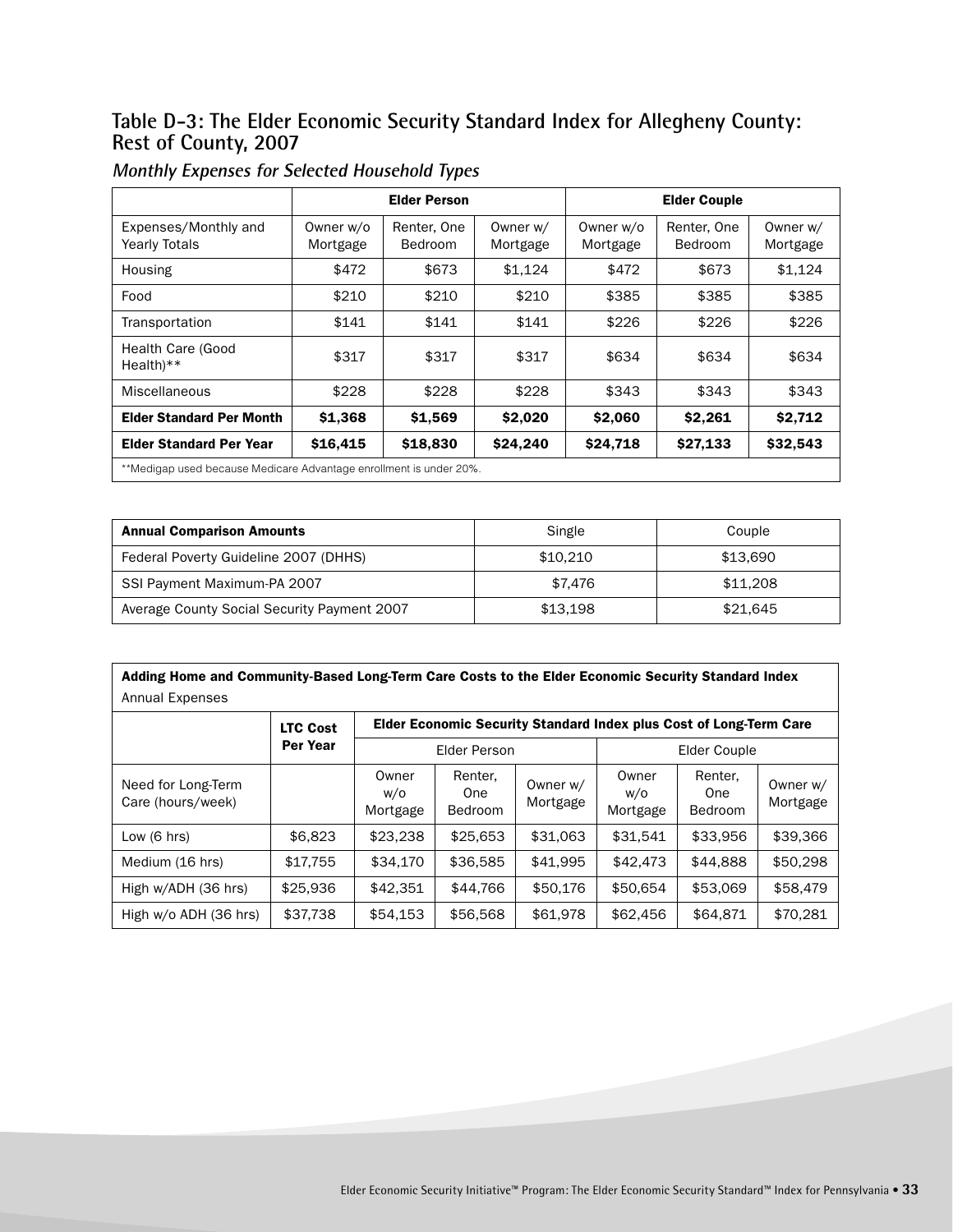#### **Table D-4: The Elder Economic Security Standard Index for Armstrong County, 2007**

|                                                                    | <b>Elder Person</b>   |                               |                      | <b>Elder Couple</b>   |                        |                      |
|--------------------------------------------------------------------|-----------------------|-------------------------------|----------------------|-----------------------|------------------------|----------------------|
| Expenses/Monthly and<br><b>Yearly Totals</b>                       | Owner w/o<br>Mortgage | Renter, One<br><b>Bedroom</b> | Owner w/<br>Mortgage | Owner w/o<br>Mortgage | Renter, One<br>Bedroom | Owner w/<br>Mortgage |
| Housing                                                            | \$381                 | \$476                         | \$863                | \$381                 | \$476                  | \$863                |
| Food                                                               | \$210                 | \$210                         | \$210                | \$385                 | \$385                  | \$385                |
| Transportation                                                     | \$141                 | \$141                         | \$141                | \$226                 | \$226                  | \$226                |
| Health Care (Good<br>$Health$ <sup>**</sup>                        | \$317                 | \$317                         | \$317                | \$634                 | \$634                  | \$634                |
| Miscellaneous                                                      | \$210                 | \$210                         | \$210                | \$325                 | \$325                  | \$325                |
| <b>Elder Standard Per Month</b>                                    | \$1,259               | \$1,354                       | \$1,741              | \$1,951               | \$2,046                | \$2,433              |
| <b>Elder Standard Per Year</b>                                     | \$15,110              | \$16,248                      | \$20,895             | \$23,413              | \$24,552               | \$29,198             |
| **Medigap used because Medicare Advantage enrollment is under 20%. |                       |                               |                      |                       |                        |                      |

# **Monthly Expenses for Selected Household Types**

| <b>Annual Comparison Amounts</b>            | Single   | Couple   |
|---------------------------------------------|----------|----------|
| Federal Poverty Guideline 2007 (DHHS)       | \$10.210 | \$13.690 |
| SSI Payment Maximum-PA 2007                 | \$7.476  | \$11,208 |
| Average County Social Security Payment 2007 | \$12.445 | \$20,410 |

| Adding Home and Community-Based Long-Term Care Costs to the Elder Economic Security Standard Index |  |
|----------------------------------------------------------------------------------------------------|--|
| Annual Expenses                                                                                    |  |

|                                         | <b>LTC Cost</b> | Elder Economic Security Standard Index plus Cost of Long-Term Care |                           |                      |                          |                                  |                      |  |  |
|-----------------------------------------|-----------------|--------------------------------------------------------------------|---------------------------|----------------------|--------------------------|----------------------------------|----------------------|--|--|
|                                         | Per Year        | Elder Person                                                       |                           |                      | Elder Couple             |                                  |                      |  |  |
| Need for Long-Term<br>Care (hours/week) |                 | Owner<br>w/o<br>Mortgage                                           | Renter,<br>One<br>Bedroom | Owner w/<br>Mortgage | Owner<br>W/O<br>Mortgage | Renter,<br>One<br><b>Bedroom</b> | Owner w/<br>Mortgage |  |  |
| Low $(6 \text{ hrs})$                   | \$6,514         | \$21.624                                                           | \$22,762                  | \$27,409             | \$29,927                 | \$31,066                         | \$35,712             |  |  |
| Medium (16 hrs)                         | \$16,930        | \$32,040                                                           | \$33,178                  | \$37,825             | \$40,343                 | \$41,482                         | \$46,128             |  |  |
| High w/ADH (36 hrs)                     | \$25,636        | \$40,746                                                           | \$41.884                  | \$46,531             | \$49,049                 | \$50.188                         | \$54.834             |  |  |
| High w/o ADH (36 hrs)                   | \$35,261        | \$50,371                                                           | \$51,509                  | \$56,156             | \$58,674                 | \$59,813                         | \$64,459             |  |  |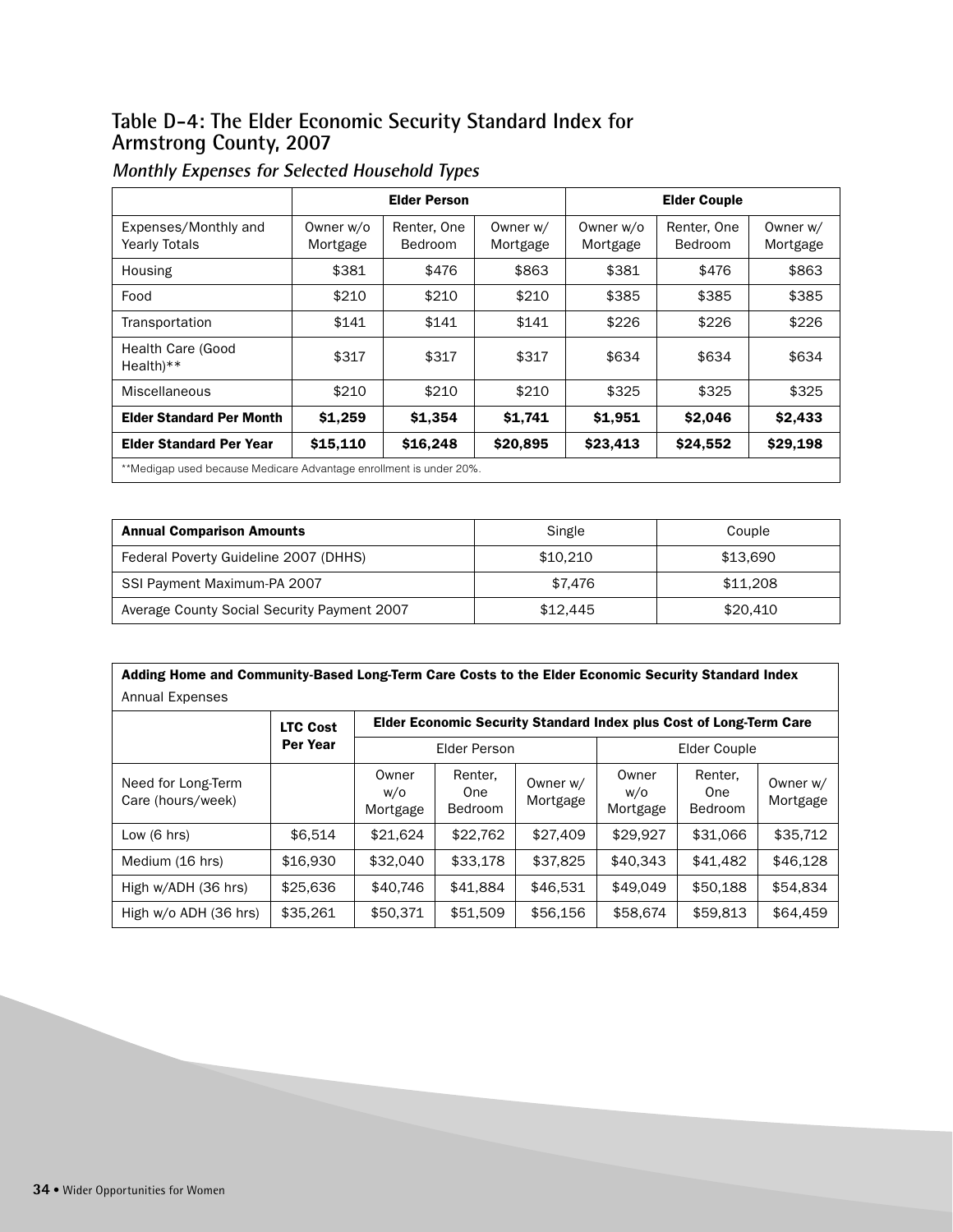**Table D-5: The Elder Economic Security Standard Index for Beaver County, 2007 Monthly Expenses for Selected Household Types**

|                                                                    | <b>Elder Person</b>   |                        |                      | <b>Elder Couple</b>   |                        |                      |  |
|--------------------------------------------------------------------|-----------------------|------------------------|----------------------|-----------------------|------------------------|----------------------|--|
| Expenses/Monthly and<br><b>Yearly Totals</b>                       | Owner w/o<br>Mortgage | Renter, One<br>Bedroom | Owner w/<br>Mortgage | Owner w/o<br>Mortgage | Renter, One<br>Bedroom | Owner w/<br>Mortgage |  |
| Housing                                                            | \$427                 | \$546                  | \$1,062              | \$427                 | \$546                  | \$1,062              |  |
| Food                                                               | \$210                 | \$210                  | \$210                | \$385                 | \$385                  | \$385                |  |
| Transportation                                                     | \$141                 | \$141                  | \$141                | \$226                 | \$226                  | \$226                |  |
| Health Care (Medigap)*                                             | \$317                 | \$317                  | \$317                | \$634                 | \$634                  | \$634                |  |
| Miscellaneous                                                      | \$219                 | \$219                  | \$219                | \$334                 | \$334                  | \$334                |  |
| <b>Elder Standard Per Month</b>                                    | \$1,315               | \$1,433                | \$1,949              | \$2,007               | \$2.125                | \$2,641              |  |
| <b>Elder Standard Per Year</b>                                     | \$15,777              | \$17,199               | \$23,392             | \$24,081              | \$25,503               | \$31,695             |  |
| **Medigap used because Medicare Advantage enrollment is under 20%. |                       |                        |                      |                       |                        |                      |  |

| <b>Annual Comparison Amounts</b>            | Single   | Couple   |
|---------------------------------------------|----------|----------|
| Federal Poverty Guideline 2007 (DHHS)       | \$10,210 | \$13.690 |
| SSI Payment Maximum-PA 2007                 | \$7.476  | \$11,208 |
| Average County Social Security Payment 2007 | \$13,020 | \$21,352 |

| Adding Home and Community-Based Long-Term Care Costs to the Elder Economic Security Standard Index<br><b>Annual Expenses</b> |                 |                          |                           |                      |                          |                           |                      |
|------------------------------------------------------------------------------------------------------------------------------|-----------------|--------------------------|---------------------------|----------------------|--------------------------|---------------------------|----------------------|
| Elder Economic Security Standard Index plus Cost of Long-Term Care<br><b>LTC Cost</b>                                        |                 |                          |                           |                      |                          |                           |                      |
|                                                                                                                              | <b>Per Year</b> | Elder Person             |                           |                      | <b>Elder Couple</b>      |                           |                      |
| Need for Long-Term<br>Care (hours/week)                                                                                      |                 | Owner<br>W/O<br>Mortgage | Renter.<br>One<br>Bedroom | Owner w/<br>Mortgage | Owner<br>W/O<br>Mortgage | Renter,<br>One<br>Bedroom | Owner w/<br>Mortgage |
| Low $(6 \text{ hrs})$                                                                                                        | \$6.514         | \$22.291                 | \$23.713                  | \$29,906             | \$30,595                 | \$32.017                  | \$38,209             |
| Medium (16 hrs)                                                                                                              | \$16,930        | \$32,707                 | \$34.129                  | \$40.322             | \$41.011                 | \$42,433                  | \$48,625             |
| High w/ADH (36 hrs)                                                                                                          | \$25,636        | \$41,413                 | \$42,835                  | \$49,028             | \$49.717                 | \$51.139                  | \$57,331             |
| High w/o ADH (36 hrs)                                                                                                        | \$35,261        | \$51,038                 | \$52,460                  | \$58,653             | \$59,342                 | \$60,764                  | \$66,956             |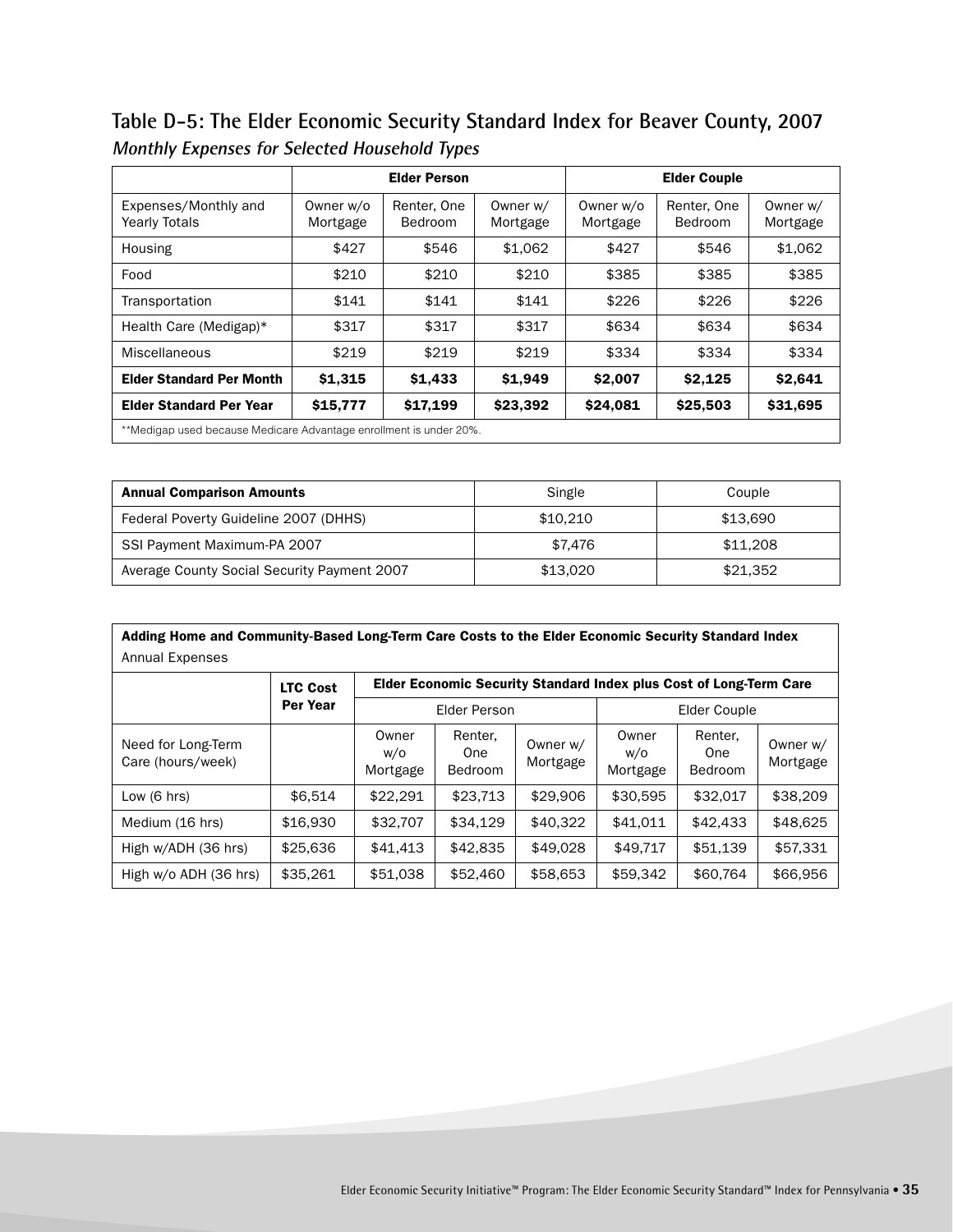**Table D-6: The Elder Economic Security Standard Index for Bedford County, 2007 Monthly Expenses for Selected Household Types**

|                                                                    | <b>Elder Person</b>   |                        |                      | <b>Elder Couple</b>   |                        |                      |  |
|--------------------------------------------------------------------|-----------------------|------------------------|----------------------|-----------------------|------------------------|----------------------|--|
| Expenses/Monthly and<br><b>Yearly Totals</b>                       | Owner w/o<br>Mortgage | Renter, One<br>Bedroom | Owner w/<br>Mortgage | Owner w/o<br>Mortgage | Renter, One<br>Bedroom | Owner w/<br>Mortgage |  |
| Housing                                                            | \$328                 | \$446                  | \$808                | \$328                 | \$446                  | \$808                |  |
| Food                                                               | \$215                 | \$215                  | \$215                | \$395                 | \$395                  | \$395                |  |
| Transportation                                                     | \$141                 | \$141                  | \$141                | \$226                 | \$226                  | \$226                |  |
| Health Care (Good<br>$Health$ <sup>**</sup>                        | \$303                 | \$303                  | \$303                | \$606                 | \$606                  | \$606                |  |
| Miscellaneous                                                      | \$197                 | \$197                  | \$197                | \$311                 | \$311                  | \$311                |  |
| <b>Elder Standard Per Month</b>                                    | \$1,185               | \$1,303                | \$1,665              | \$1,865               | \$1,984                | \$2,345              |  |
| <b>Elder Standard Per Year</b>                                     | \$14,215              | \$15,636               | \$19,975             | \$22,382              | \$23,803               | \$28,142             |  |
| **Medigap used because Medicare Advantage enrollment is under 20%. |                       |                        |                      |                       |                        |                      |  |

| <b>Annual Comparison Amounts</b>            | Single   | Couple   |  |
|---------------------------------------------|----------|----------|--|
| Federal Poverty Guideline 2007 (DHHS)       | \$10.210 | \$13.690 |  |
| SSI Payment Maximum-PA 2007                 | \$7.476  | \$11,208 |  |
| Average County Social Security Payment 2007 | \$11.776 | \$19.312 |  |

| Adding Home and Community-Based Long-Term Care Costs to the Elder Economic Security Standard Index |                 |                          |                                                                    |                      |                          |                                  |                      |  |  |
|----------------------------------------------------------------------------------------------------|-----------------|--------------------------|--------------------------------------------------------------------|----------------------|--------------------------|----------------------------------|----------------------|--|--|
| Annual Expenses                                                                                    |                 |                          |                                                                    |                      |                          |                                  |                      |  |  |
|                                                                                                    | <b>LTC Cost</b> |                          | Elder Economic Security Standard Index plus Cost of Long-Term Care |                      |                          |                                  |                      |  |  |
|                                                                                                    | Per Year        |                          | <b>Elder Person</b>                                                |                      | Elder Couple             |                                  |                      |  |  |
| Need for Long-Term<br>Care (hours/week)                                                            |                 | Owner<br>w/o<br>Mortgage | Renter,<br>One<br><b>Bedroom</b>                                   | Owner w/<br>Mortgage | Owner<br>w/o<br>Mortgage | Renter.<br>One<br><b>Bedroom</b> | Owner w/<br>Mortgage |  |  |
| Low $(6 \text{ hrs})$                                                                              | \$6.514         | \$20,729                 | \$22,150                                                           | \$26,489             | \$28,896                 | \$30.317                         | \$34.656             |  |  |
| Medium (16 hrs)                                                                                    | \$16,930        | \$31.145                 | \$32,566                                                           | \$36,905             | \$39.312                 | \$40.733                         | \$45,072             |  |  |
| High w/ADH (36 hrs)                                                                                | \$25,636        | \$39,851                 | \$41,272                                                           | \$45.611             | \$48,018                 | \$49,439                         | \$53,778             |  |  |
| High w/o ADH (36 hrs)                                                                              | \$35,261        | \$49,476                 | \$50,897                                                           | \$55,236             | \$57,643                 | \$59,064                         | \$63,403             |  |  |

**36** • Wider Opportunities for Women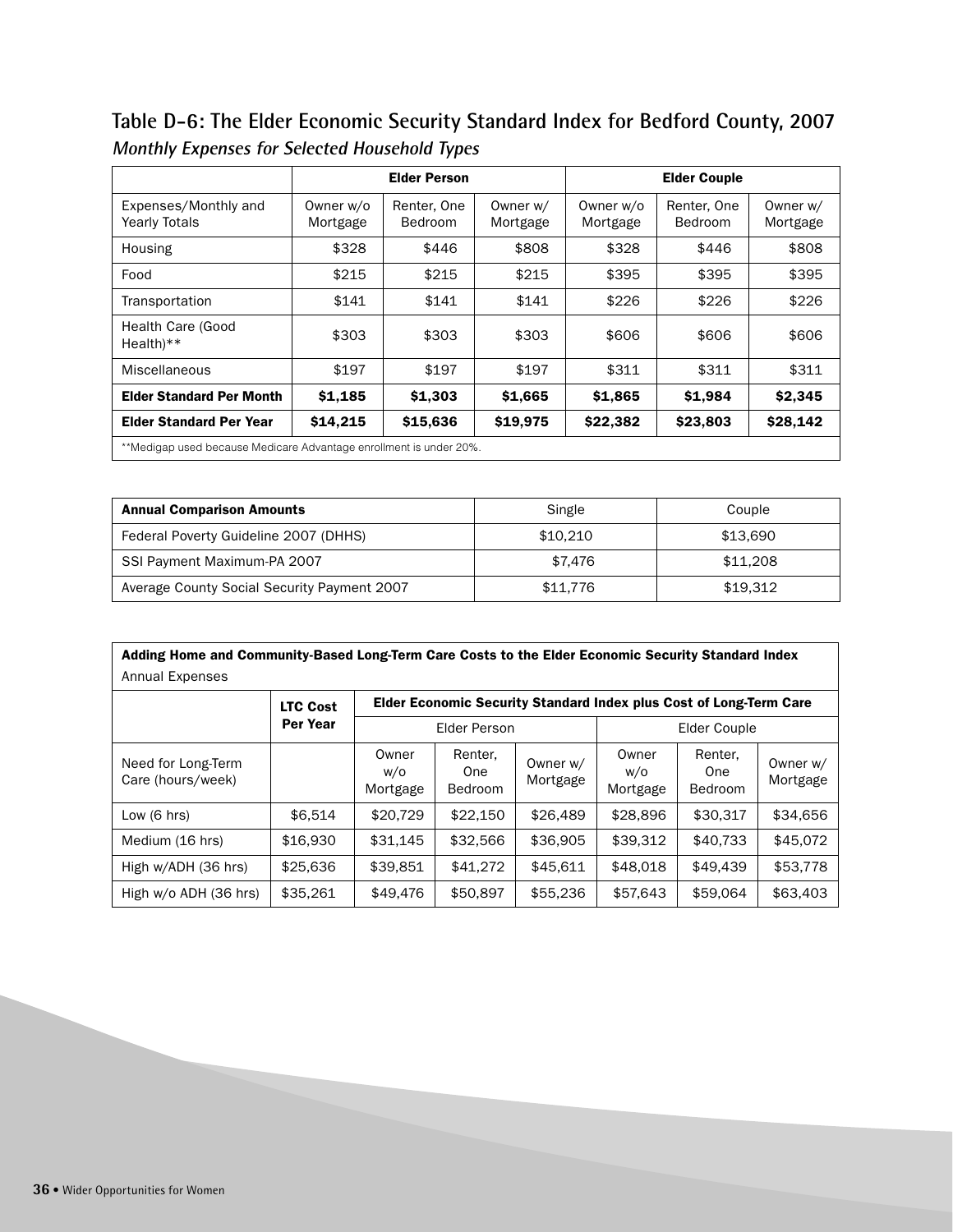### **Table D-7: The Elder Economic Security Standard Index for Berks County, 2007 Monthly Expenses for Selected Household Types**

|                                                                    |                       | <b>Elder Person</b>    |                      |                       | <b>Elder Couple</b>    |                      |  |  |
|--------------------------------------------------------------------|-----------------------|------------------------|----------------------|-----------------------|------------------------|----------------------|--|--|
| Expenses/Monthly and<br><b>Yearly Totals</b>                       | Owner w/o<br>Mortgage | Renter, One<br>Bedroom | Owner w/<br>Mortgage | Owner w/o<br>Mortgage | Renter, One<br>Bedroom | Owner w/<br>Mortgage |  |  |
| Housing                                                            | \$473                 | \$546                  | \$1.331              | \$473                 | \$546                  | \$1,331              |  |  |
| Food                                                               | \$215                 | \$215                  | \$215                | \$394                 | \$394                  | \$394                |  |  |
| Transportation                                                     | \$141                 | \$141                  | \$141                | \$226                 | \$226                  | \$226                |  |  |
| Health Care (Good<br>$Health**$                                    | \$374                 | \$374                  | \$374                | \$748                 | \$748                  | \$748                |  |  |
| Miscellaneous                                                      | \$241                 | \$241                  | \$241                | \$368                 | \$368                  | \$368                |  |  |
| <b>Elder Standard Per Month</b>                                    | \$1,444               | \$1,517                | \$2,302              | \$2,209               | \$2,282                | \$3,067              |  |  |
| <b>Elder Standard Per Year</b>                                     | \$17.324              | \$18,202               | \$27,621             | \$26,509              | \$27,387               | \$36,806             |  |  |
| **Medigap used because Medicare Advantage enrollment is under 20%. |                       |                        |                      |                       |                        |                      |  |  |

| <b>Annual Comparison Amounts</b>            | Single   | Couple   |
|---------------------------------------------|----------|----------|
| Federal Poverty Guideline 2007 (DHHS)       | \$10.210 | \$13.690 |
| SSI Payment Maximum-PA 2007                 | \$7.476  | \$11,208 |
| Average County Social Security Payment 2007 | \$13.049 | \$21,400 |

| Adding Home and Community-Based Long-Term Care Costs to the Elder Economic Security Standard Index |                 |                          |                                                                    |                      |                          |                                  |                      |  |  |  |
|----------------------------------------------------------------------------------------------------|-----------------|--------------------------|--------------------------------------------------------------------|----------------------|--------------------------|----------------------------------|----------------------|--|--|--|
| <b>Annual Expenses</b>                                                                             |                 |                          |                                                                    |                      |                          |                                  |                      |  |  |  |
|                                                                                                    | <b>LTC Cost</b> |                          | Elder Economic Security Standard Index plus Cost of Long-Term Care |                      |                          |                                  |                      |  |  |  |
|                                                                                                    | Per Year        |                          | <b>Elder Person</b>                                                |                      | Elder Couple             |                                  |                      |  |  |  |
| Need for Long-Term<br>Care (hours/week)                                                            |                 | Owner<br>w/o<br>Mortgage | Renter,<br>One<br>Bedroom                                          | Owner w/<br>Mortgage | Owner<br>w/o<br>Mortgage | Renter.<br>One<br><b>Bedroom</b> | Owner w/<br>Mortgage |  |  |  |
| Low $(6 \text{ hrs})$                                                                              | \$6.514         | \$23,838                 | \$24,716                                                           | \$34.135             | \$33,023                 | \$33,901                         | \$43,320             |  |  |  |
| Medium (16 hrs)                                                                                    | \$16,930        | \$34.254                 | \$35.132                                                           | \$44.551             | \$43,439                 | \$44,317                         | \$53,736             |  |  |  |
| High w/ADH (36 hrs)                                                                                | \$25,636        | \$42,960                 | \$43,838                                                           | \$53,257             | \$52,145                 | \$53,023                         | \$62,442             |  |  |  |
| High w/o ADH (36 hrs)                                                                              | \$35,261        | \$52,585                 | \$53,463                                                           | \$62,882             | \$61,770                 | \$62,648                         | \$72,067             |  |  |  |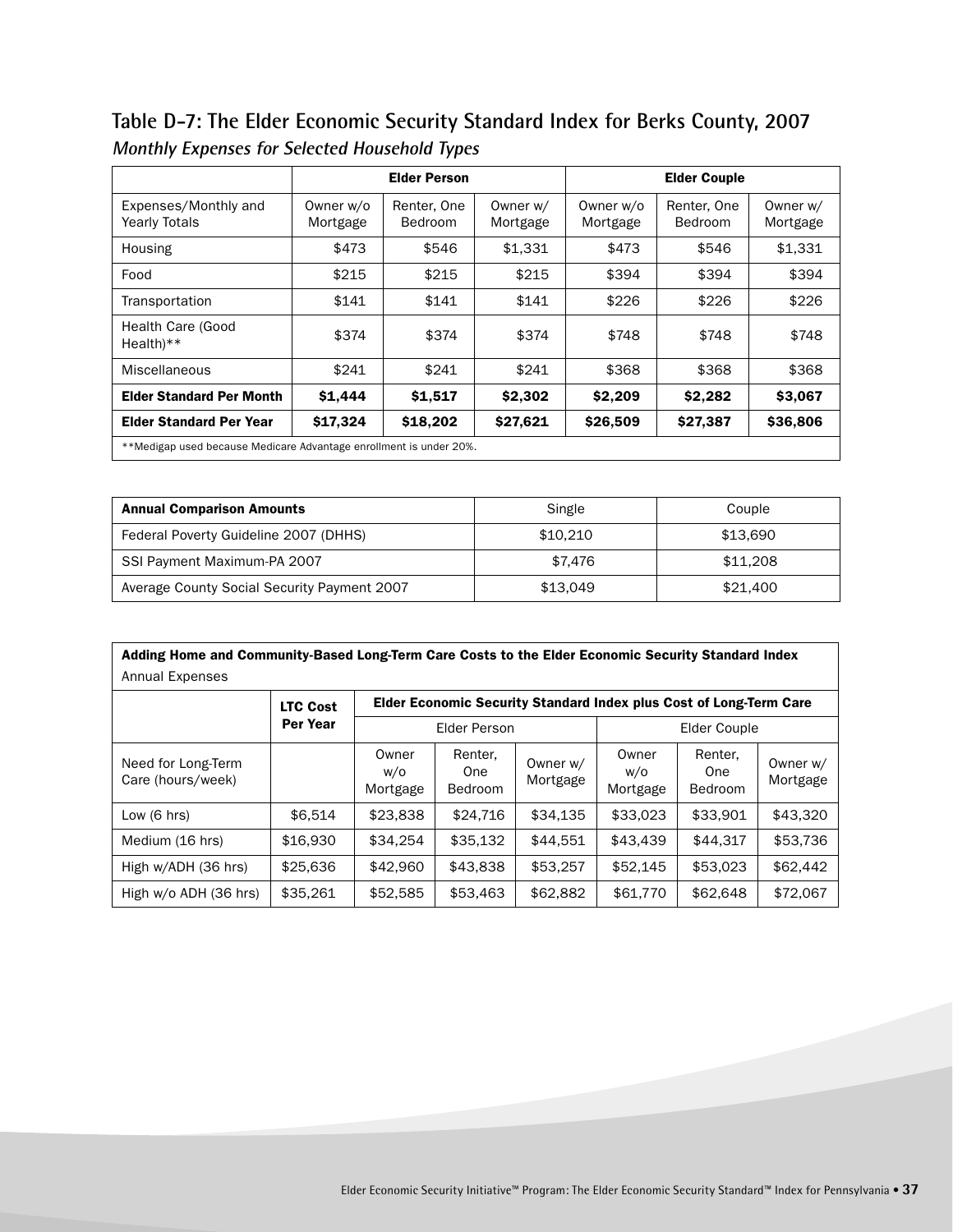### **Table D-8: The Elder Economic Security Standard Index for Blair County, 2007 Monthly Expenses for Selected Household Types**

|                                                                    |                       | <b>Elder Person</b>           |                      |                       | <b>Elder Couple</b>    |                      |  |
|--------------------------------------------------------------------|-----------------------|-------------------------------|----------------------|-----------------------|------------------------|----------------------|--|
| Expenses/Monthly and<br><b>Yearly Totals</b>                       | Owner w/o<br>Mortgage | Renter, One<br><b>Bedroom</b> | Owner w/<br>Mortgage | Owner w/o<br>Mortgage | Renter, One<br>Bedroom | Owner w/<br>Mortgage |  |
| Housing                                                            | \$382                 | \$450                         | \$836                | \$382                 | \$450                  | \$836                |  |
| Food                                                               | \$215                 | \$215                         | \$215                | \$395                 | \$395                  | \$395                |  |
| Transportation                                                     | \$141                 | \$141                         | \$141                | \$226                 | \$226                  | \$226                |  |
| Health Care (Good<br>$Health**$                                    | \$303                 | \$303                         | \$303                | \$606                 | \$606                  | \$606                |  |
| Miscellaneous                                                      | \$208                 | \$208                         | \$208                | \$322                 | \$322                  | \$322                |  |
| <b>Elder Standard Per Month</b>                                    | \$1,250               | \$1,318                       | \$1,704              | \$1,931               | \$1,999                | \$2,385              |  |
| <b>Elder Standard Per Year</b>                                     | \$15,001              | \$15,815                      | \$20,452             | \$23,168              | \$23,982               | \$28,620             |  |
| **Medigap used because Medicare Advantage enrollment is under 20%. |                       |                               |                      |                       |                        |                      |  |

| <b>Annual Comparison Amounts</b>            | Single   | Couple   |
|---------------------------------------------|----------|----------|
| Federal Poverty Guideline 2007 (DHHS)       | \$10.210 | \$13.690 |
| SSI Payment Maximum-PA 2007                 | \$7.476  | \$11,208 |
| Average County Social Security Payment 2007 | \$11.931 | \$19.567 |

| Adding Home and Community-Based Long-Term Care Costs to the Elder Economic Security Standard Index |                 |                          |                                                                           |                      |                          |                                  |                      |  |  |
|----------------------------------------------------------------------------------------------------|-----------------|--------------------------|---------------------------------------------------------------------------|----------------------|--------------------------|----------------------------------|----------------------|--|--|
| <b>Annual Expenses</b>                                                                             |                 |                          |                                                                           |                      |                          |                                  |                      |  |  |
|                                                                                                    | <b>LTC Cost</b> |                          | <b>Elder Economic Security Standard Index plus Cost of Long-Term Care</b> |                      |                          |                                  |                      |  |  |
|                                                                                                    | <b>Per Year</b> | Elder Person             |                                                                           |                      | Elder Couple             |                                  |                      |  |  |
| Need for Long-Term<br>Care (hours/week)                                                            |                 | Owner<br>w/o<br>Mortgage | Renter,<br>One<br><b>Bedroom</b>                                          | Owner w/<br>Mortgage | Owner<br>W/O<br>Mortgage | Renter.<br>One<br><b>Bedroom</b> | Owner w/<br>Mortgage |  |  |
| Low $(6 \text{ hrs})$                                                                              | \$6.514         | \$21.515                 | \$22,329                                                                  | \$26,966             | \$29,682                 | \$30,496                         | \$35.134             |  |  |
| Medium (16 hrs)                                                                                    | \$16,930        | \$31,931                 | \$32.745                                                                  | \$37,382             | \$40,098                 | \$40.912                         | \$45,550             |  |  |
| High w/ADH (36 hrs)                                                                                | \$25,636        | \$40,637                 | \$41,451                                                                  | \$46,088             | \$48,804                 | \$49.618                         | \$54,256             |  |  |
| High w/o ADH (36 hrs)                                                                              | \$35,261        | \$50,262                 | \$51,076                                                                  | \$55,713             | \$58,429                 | \$59,243                         | \$63,881             |  |  |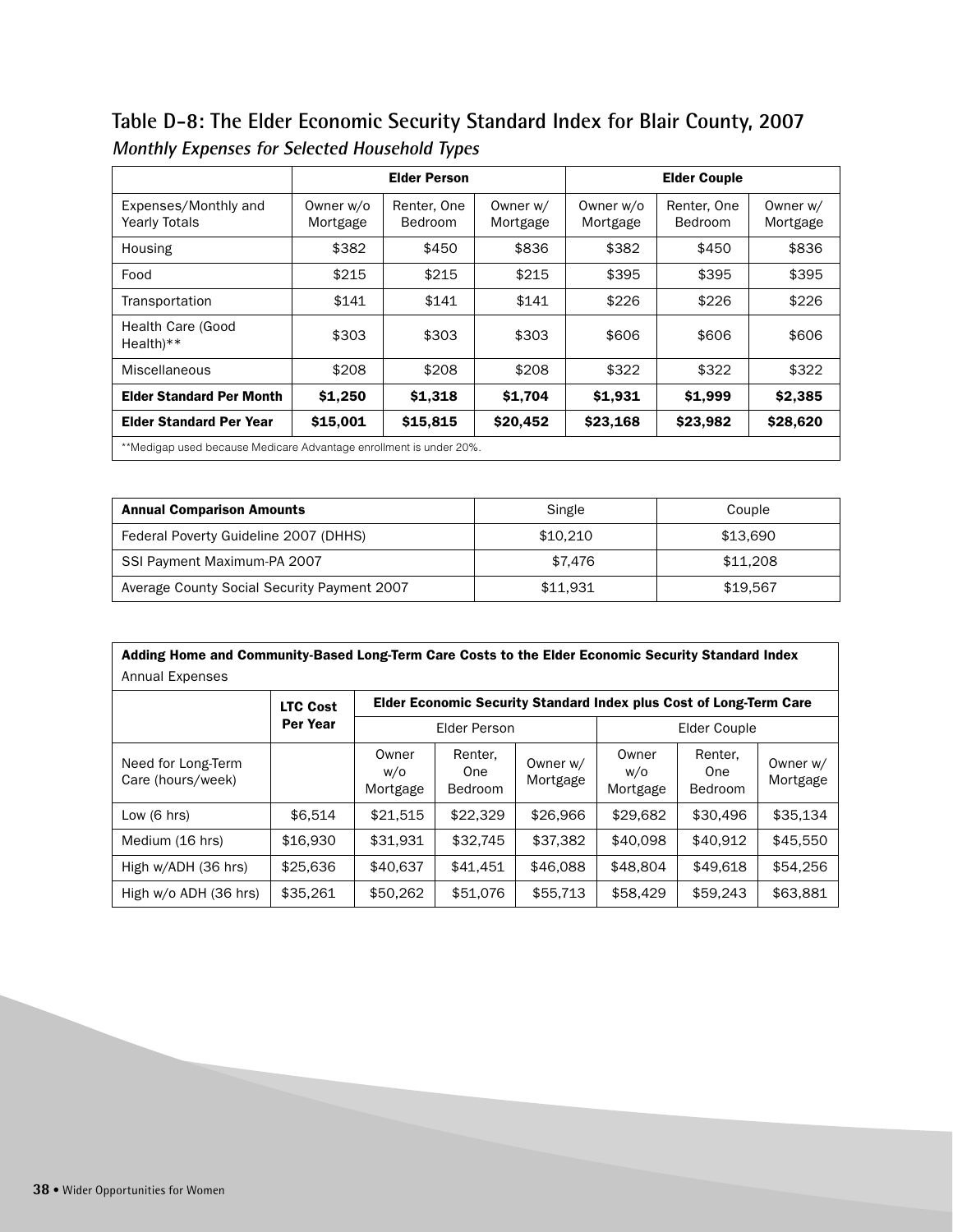**Table D-9: The Elder Economic Security Standard Index for Bradford County, 2007 Monthly Expenses for Selected Household Types**

|                                                                    |                       | <b>Elder Person</b>           |                      |                       | <b>Elder Couple</b>    |                      |  |  |
|--------------------------------------------------------------------|-----------------------|-------------------------------|----------------------|-----------------------|------------------------|----------------------|--|--|
| Expenses/Monthly and<br><b>Yearly Totals</b>                       | Owner w/o<br>Mortgage | Renter, One<br><b>Bedroom</b> | Owner w/<br>Mortgage | Owner w/o<br>Mortgage | Renter, One<br>Bedroom | Owner w/<br>Mortgage |  |  |
| Housing                                                            | \$427                 | \$450                         | \$1.034              | \$427                 | \$450                  | \$1.034              |  |  |
| Food                                                               | \$215                 | \$215                         | \$215                | \$395                 | \$395                  | \$395                |  |  |
| Transportation                                                     | \$141                 | \$141                         | \$141                | \$226                 | \$226                  | \$226                |  |  |
| Health Care (Good<br>$Health**$                                    | \$374                 | \$374                         | \$374                | \$748                 | \$748                  | \$748                |  |  |
| Miscellaneous                                                      | \$232                 | \$232                         | \$232                | \$359                 | \$359                  | \$359                |  |  |
| <b>Elder Standard Per Month</b>                                    | \$1,390               | \$1,412                       | \$1,996              | \$2,155               | \$2,178                | \$2,762              |  |  |
| <b>Elder Standard Per Year</b>                                     | \$16,675              | \$16,945                      | \$23,956             | \$25,864              | \$26,134               | \$33,144             |  |  |
| **Medigap used because Medicare Advantage enrollment is under 20%. |                       |                               |                      |                       |                        |                      |  |  |

| <b>Annual Comparison Amounts</b>            | Single   | Couple   |
|---------------------------------------------|----------|----------|
| Federal Poverty Guideline 2007 (DHHS)       | \$10,210 | \$13,690 |
| SSI Payment Maximum-PA 2007                 | \$7.476  | \$11,208 |
| Average County Social Security Payment 2007 | \$11.976 | \$19.641 |

| Adding Home and Community-Based Long-Term Care Costs to the Elder Economic Security Standard Index |                 |                          |                                                                    |                      |                          |                                  |                      |  |  |  |
|----------------------------------------------------------------------------------------------------|-----------------|--------------------------|--------------------------------------------------------------------|----------------------|--------------------------|----------------------------------|----------------------|--|--|--|
| <b>Annual Expenses</b>                                                                             |                 |                          |                                                                    |                      |                          |                                  |                      |  |  |  |
|                                                                                                    | <b>LTC Cost</b> |                          | Elder Economic Security Standard Index plus Cost of Long-Term Care |                      |                          |                                  |                      |  |  |  |
|                                                                                                    | <b>Per Year</b> | Elder Person             |                                                                    |                      | Elder Couple             |                                  |                      |  |  |  |
| Need for Long-Term<br>Care (hours/week)                                                            |                 | Owner<br>w/o<br>Mortgage | Renter,<br>One<br><b>Bedroom</b>                                   | Owner w/<br>Mortgage | Owner<br>W/O<br>Mortgage | Renter.<br>One<br><b>Bedroom</b> | Owner w/<br>Mortgage |  |  |  |
| Low $(6 \text{ hrs})$                                                                              | \$6.514         | \$23.189                 | \$23,459                                                           | \$30,470             | \$32,378                 | \$32.648                         | \$39,658             |  |  |  |
| Medium (16 hrs)                                                                                    | \$16,930        | \$33,605                 | \$33,875                                                           | \$40,886             | \$42.794                 | \$43.064                         | \$50,074             |  |  |  |
| High w/ADH (36 hrs)                                                                                | \$25,636        | \$42.311                 | \$42.581                                                           | \$49,592             | \$51,500                 | \$51,770                         | \$58,780             |  |  |  |
| High w/o ADH (36 hrs)                                                                              | \$35,261        | \$51,936                 | \$52,206                                                           | \$59,217             | \$61,125                 | \$61,395                         | \$68,405             |  |  |  |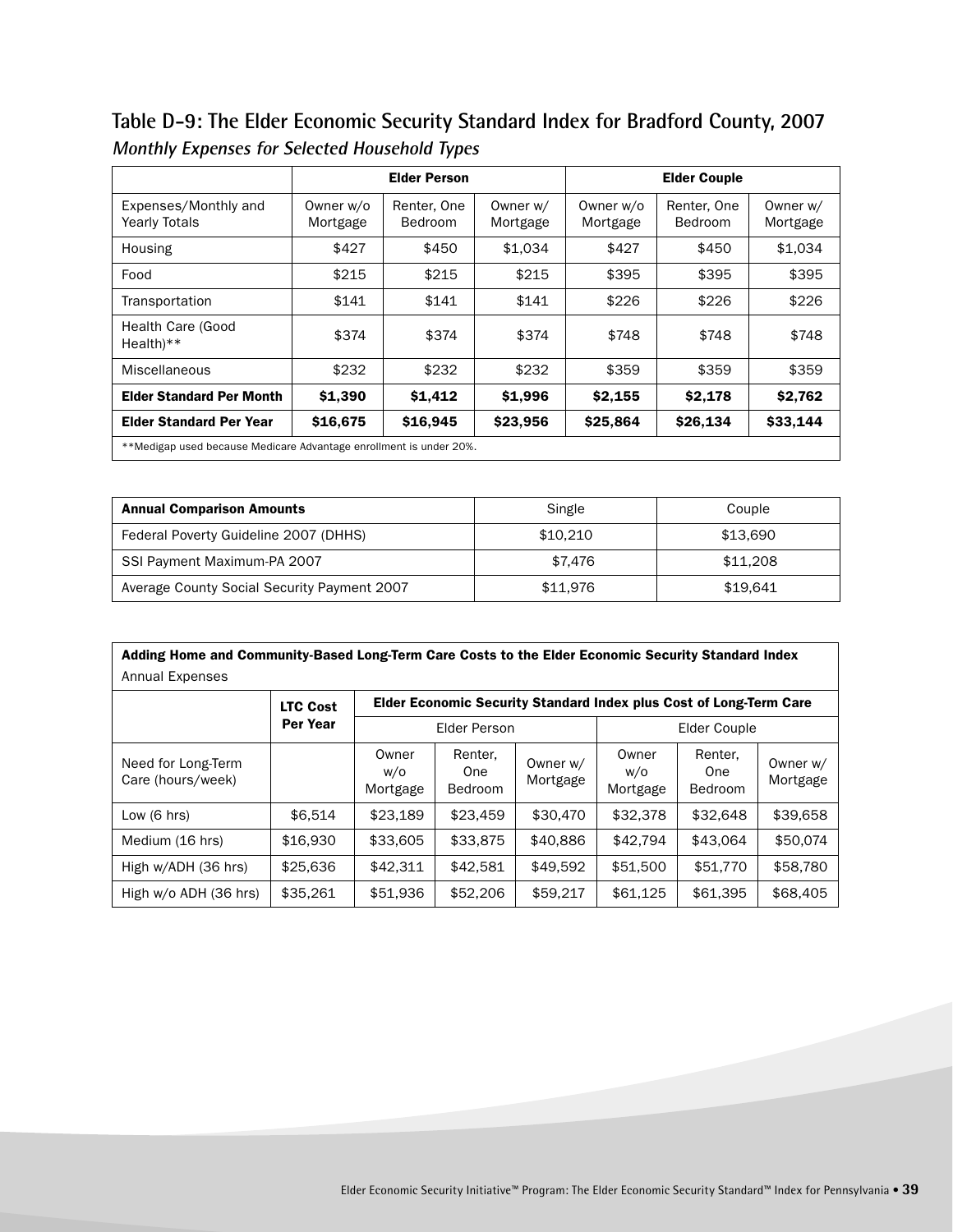**Table D-10: The Elder Economic Security Standard Index for Bucks County, 2007 Monthly Expenses for Selected Household Types**

|                                                                    |                       | <b>Elder Person</b>    |                      |                       | <b>Elder Couple</b>    |                      |  |  |
|--------------------------------------------------------------------|-----------------------|------------------------|----------------------|-----------------------|------------------------|----------------------|--|--|
| Expenses/Monthly and<br><b>Yearly Totals</b>                       | Owner w/o<br>Mortgage | Renter, One<br>Bedroom | Owner w/<br>Mortgage | Owner w/o<br>Mortgage | Renter, One<br>Bedroom | Owner w/<br>Mortgage |  |  |
| Housing                                                            | \$652                 | \$860                  | \$1,442              | \$652                 | \$860                  | \$1,442              |  |  |
| Food                                                               | \$271                 | \$271                  | \$271                | \$497                 | \$497                  | \$497                |  |  |
| Transportation                                                     | \$141                 | \$141                  | \$141                | \$226                 | \$226                  | \$226                |  |  |
| <b>Health Care (Good</b><br>$Health**$                             | \$373                 | \$373                  | \$373                | \$746                 | \$746                  | \$746                |  |  |
| Miscellaneous                                                      | \$288                 | \$288                  | \$288                | \$424                 | \$424                  | \$424                |  |  |
| <b>Elder Standard Per Month</b>                                    | \$1,725               | \$1,933                | \$2,515              | \$2,546               | \$2,754                | \$3,336              |  |  |
| <b>Elder Standard Per Year</b>                                     | \$20,701              | \$23,196               | \$30,182             | \$30,547              | \$33,042               | \$40,028             |  |  |
| **Medigap used because Medicare Advantage enrollment is under 20%. |                       |                        |                      |                       |                        |                      |  |  |

| <b>Annual Comparison Amounts</b>            | Single   | Couple   |
|---------------------------------------------|----------|----------|
| Federal Poverty Guideline 2007 (DHHS)       | \$10.210 | \$13.690 |
| SSI Payment Maximum-PA 2007                 | \$7.476  | \$11,208 |
| Average County Social Security Payment 2007 | \$14.053 | \$23,047 |

| Adding Home and Community-Based Long-Term Care Costs to the Elder Economic Security Standard Index |                 |                          |                           |                      |                          |                                                                    |                      |  |  |
|----------------------------------------------------------------------------------------------------|-----------------|--------------------------|---------------------------|----------------------|--------------------------|--------------------------------------------------------------------|----------------------|--|--|
| Annual Expenses                                                                                    |                 |                          |                           |                      |                          |                                                                    |                      |  |  |
|                                                                                                    | <b>LTC Cost</b> |                          |                           |                      |                          | Elder Economic Security Standard Index plus Cost of Long-Term Care |                      |  |  |
|                                                                                                    | Per Year        |                          | Elder Person              |                      | Elder Couple             |                                                                    |                      |  |  |
| Need for Long-Term<br>Care (hours/week)                                                            |                 | Owner<br>w/o<br>Mortgage | Renter,<br>One<br>Bedroom | Owner w/<br>Mortgage | Owner<br>W/O<br>Mortgage | Renter,<br>One<br><b>Bedroom</b>                                   | Owner w/<br>Mortgage |  |  |
| Low $(6 \text{ hrs})$                                                                              | \$6.514         | \$27.215                 | \$29.710                  | \$36,696             | \$37.061                 | \$39,556                                                           | \$46.542             |  |  |
| Medium (16 hrs)                                                                                    | \$16,930        | \$37.631                 | \$40,126                  | \$47.112             | \$47,477                 | \$49.972                                                           | \$56,958             |  |  |
| High w/ADH (36 hrs)                                                                                | \$25,636        | \$46,337                 | \$48,832                  | \$55,818             | \$56,183                 | \$58,678                                                           | \$65,664             |  |  |
| High w/o ADH (36 hrs)                                                                              | \$35,261        | \$55,962                 | \$58,457                  | \$65,443             | \$65,808                 | \$68,303                                                           | \$75,289             |  |  |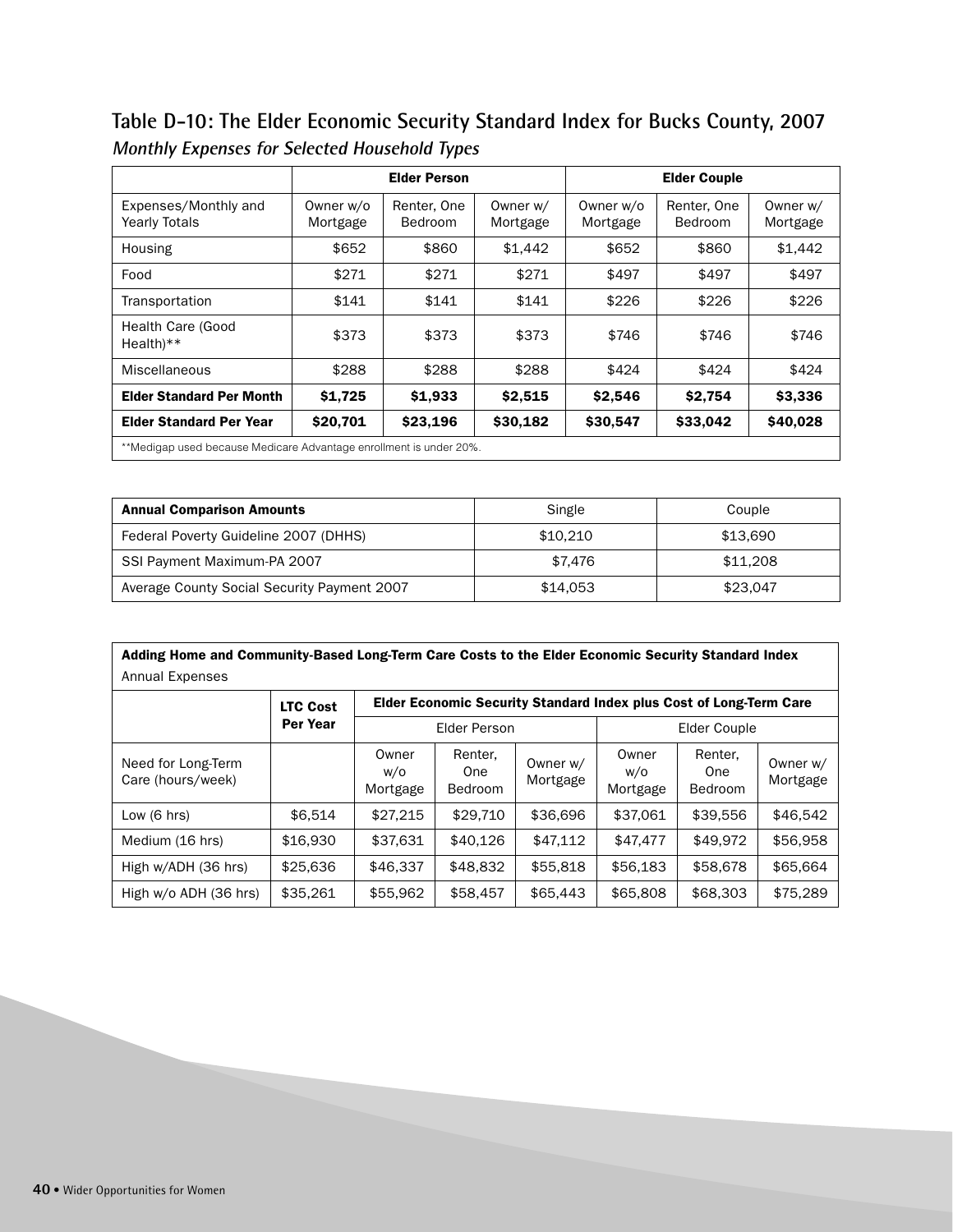**Table D-11: The Elder Economic Security Standard Index for Butler County, 2007 Monthly Expenses for Selected Household Types**

|                                                                    |                       | <b>Elder Person</b>    |                      |                       | <b>Elder Couple</b>    |                      |  |  |
|--------------------------------------------------------------------|-----------------------|------------------------|----------------------|-----------------------|------------------------|----------------------|--|--|
| Expenses/Monthly and<br><b>Yearly Totals</b>                       | Owner w/o<br>Mortgage | Renter, One<br>Bedroom | Owner w/<br>Mortgage | Owner w/o<br>Mortgage | Renter, One<br>Bedroom | Owner w/<br>Mortgage |  |  |
| Housing                                                            | \$426                 | \$665                  | \$1,316              | \$426                 | \$665                  | \$1,316              |  |  |
| Food                                                               | \$210                 | \$210                  | \$210                | \$385                 | \$385                  | \$385                |  |  |
| Transportation                                                     | \$141                 | \$141                  | \$141                | \$226                 | \$226                  | \$226                |  |  |
| Health Care (Good<br>$Health$ <sup>**</sup>                        | \$317                 | \$317                  | \$317                | \$634                 | \$634                  | \$634                |  |  |
| Miscellaneous                                                      | \$219                 | \$219                  | \$219                | \$334                 | \$334                  | \$334                |  |  |
| <b>Elder Standard Per Month</b>                                    | \$1,314               | \$1,552                | \$2,204              | \$2,005               | \$2,244                | \$2,895              |  |  |
| <b>Elder Standard Per Year</b>                                     | \$15,762              | \$18,625               | \$26,442             | \$24,066              | \$26,928               | \$34,746             |  |  |
| **Medigap used because Medicare Advantage enrollment is under 20%. |                       |                        |                      |                       |                        |                      |  |  |

| <b>Annual Comparison Amounts</b>            | Single   | Couple   |
|---------------------------------------------|----------|----------|
| Federal Poverty Guideline 2007 (DHHS)       | \$10,210 | \$13,690 |
| SSI Payment Maximum-PA 2007                 | \$7.476  | \$11,208 |
| Average County Social Security Payment 2007 | \$13.055 | \$21,409 |

| Adding Home and Community-Based Long-Term Care Costs to the Elder Economic Security Standard Index |                 |                          |                                                                    |                      |                          |                                  |                      |  |  |  |
|----------------------------------------------------------------------------------------------------|-----------------|--------------------------|--------------------------------------------------------------------|----------------------|--------------------------|----------------------------------|----------------------|--|--|--|
| <b>Annual Expenses</b>                                                                             |                 |                          |                                                                    |                      |                          |                                  |                      |  |  |  |
|                                                                                                    | <b>LTC Cost</b> |                          | Elder Economic Security Standard Index plus Cost of Long-Term Care |                      |                          |                                  |                      |  |  |  |
|                                                                                                    | Per Year        | <b>Elder Person</b>      |                                                                    |                      | Elder Couple             |                                  |                      |  |  |  |
| Need for Long-Term<br>Care (hours/week)                                                            |                 | Owner<br>w/o<br>Mortgage | Renter,<br>One<br>Bedroom                                          | Owner w/<br>Mortgage | Owner<br>w/o<br>Mortgage | Renter.<br>One<br><b>Bedroom</b> | Owner w/<br>Mortgage |  |  |  |
| Low $(6 \text{ hrs})$                                                                              | \$6.514         | \$22,276                 | \$25,139                                                           | \$32.956             | \$30,580                 | \$33,442                         | \$41,260             |  |  |  |
| Medium (16 hrs)                                                                                    | \$16,930        | \$32,692                 | \$35,555                                                           | \$43,372             | \$40,996                 | \$43,858                         | \$51,676             |  |  |  |
| High w/ADH (36 hrs)                                                                                | \$25,636        | \$41,398                 | \$44.261                                                           | \$52,078             | \$49.702                 | \$52,564                         | \$60,382             |  |  |  |
| High w/o ADH (36 hrs)                                                                              | \$35,261        | \$51,023                 | \$53,886                                                           | \$61,703             | \$59,327                 | \$62,189                         | \$70,007             |  |  |  |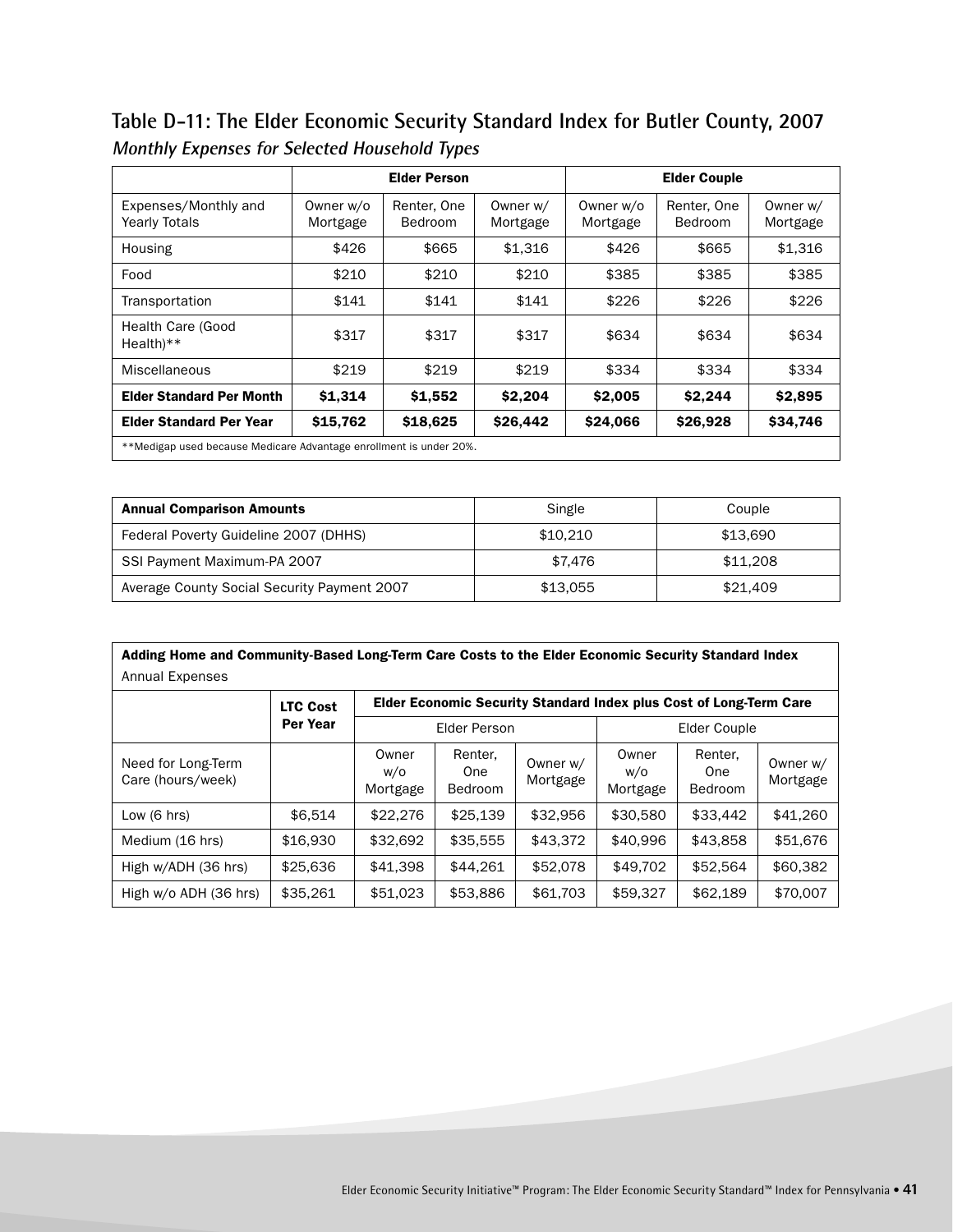**Table D-12: The Elder Economic Security Standard Index for Cambria County, 2007 Monthly Expenses for Selected Household Types**

|                                                                    | <b>Elder Person</b>   |                               |                      |                       |                        |                      |  |
|--------------------------------------------------------------------|-----------------------|-------------------------------|----------------------|-----------------------|------------------------|----------------------|--|
| Expenses/Monthly and<br><b>Yearly Totals</b>                       | Owner w/o<br>Mortgage | Renter, One<br><b>Bedroom</b> | Owner w/<br>Mortgage | Owner w/o<br>Mortgage | Renter, One<br>Bedroom | Owner w/<br>Mortgage |  |
| Housing                                                            | \$350                 | \$420                         | \$786                | \$350                 | \$420                  | \$786                |  |
| Food                                                               | \$204                 | \$204                         | \$204                | \$374                 | \$374                  | \$374                |  |
| Transportation                                                     | \$141                 | \$141                         | \$141                | \$226                 | \$226                  | \$226                |  |
| <b>Health Care (Good</b><br>$Health**$                             | \$317                 | \$317                         | \$317                | \$634                 | \$634                  | \$634                |  |
| Miscellaneous                                                      | \$203                 | \$203                         | \$203                | \$317                 | \$317                  | \$317                |  |
| <b>Elder Standard Per Month</b>                                    | \$1,215               | \$1,285                       | \$1,651              | \$1,902               | \$1,972                | \$2,338              |  |
| <b>Elder Standard Per Year</b>                                     | \$14,585              | \$15,422                      | \$19,813             | \$22,821              | \$23,659               | \$28,050             |  |
| **Medigap used because Medicare Advantage enrollment is under 20%. |                       |                               |                      |                       |                        |                      |  |

| <b>Annual Comparison Amounts</b>            | Single   | Couple   |
|---------------------------------------------|----------|----------|
| Federal Poverty Guideline 2007 (DHHS)       | \$10,210 | \$13.690 |
| SSI Payment Maximum-PA 2007                 | \$7.476  | \$11,208 |
| Average County Social Security Payment 2007 | \$12.144 | \$19.915 |

| Adding Home and Community-Based Long-Term Care Costs to the Elder Economic Security Standard Index |                 |                          |                                                                           |                      |                          |                                  |                      |  |  |  |
|----------------------------------------------------------------------------------------------------|-----------------|--------------------------|---------------------------------------------------------------------------|----------------------|--------------------------|----------------------------------|----------------------|--|--|--|
| Annual Expenses                                                                                    |                 |                          |                                                                           |                      |                          |                                  |                      |  |  |  |
|                                                                                                    | <b>LTC Cost</b> |                          | <b>Elder Economic Security Standard Index plus Cost of Long-Term Care</b> |                      |                          |                                  |                      |  |  |  |
|                                                                                                    | Per Year        | Elder Person             |                                                                           |                      | Elder Couple             |                                  |                      |  |  |  |
| Need for Long-Term<br>Care (hours/week)                                                            |                 | Owner<br>w/o<br>Mortgage | Renter,<br>One<br><b>Bedroom</b>                                          | Owner w/<br>Mortgage | Owner<br>w/o<br>Mortgage | Renter.<br>One<br><b>Bedroom</b> | Owner w/<br>Mortgage |  |  |  |
| Low $(6 \text{ hrs})$                                                                              | \$6.514         | \$21.099                 | \$21.936                                                                  | \$26,327             | \$29,335                 | \$30.173                         | \$34.564             |  |  |  |
| Medium (16 hrs)                                                                                    | \$16,930        | \$31.515                 | \$32.352                                                                  | \$36,743             | \$39,751                 | \$40,589                         | \$44.980             |  |  |  |
| High w/ADH (36 hrs)                                                                                | \$25,636        | \$40.221                 | \$41.058                                                                  | \$45,449             | \$48,457                 | \$49.295                         | \$53,686             |  |  |  |
| High w/o ADH (36 hrs)                                                                              | \$35,261        | \$49,846                 | \$50,683                                                                  | \$55,074             | \$58,082                 | \$58,920                         | \$63,311             |  |  |  |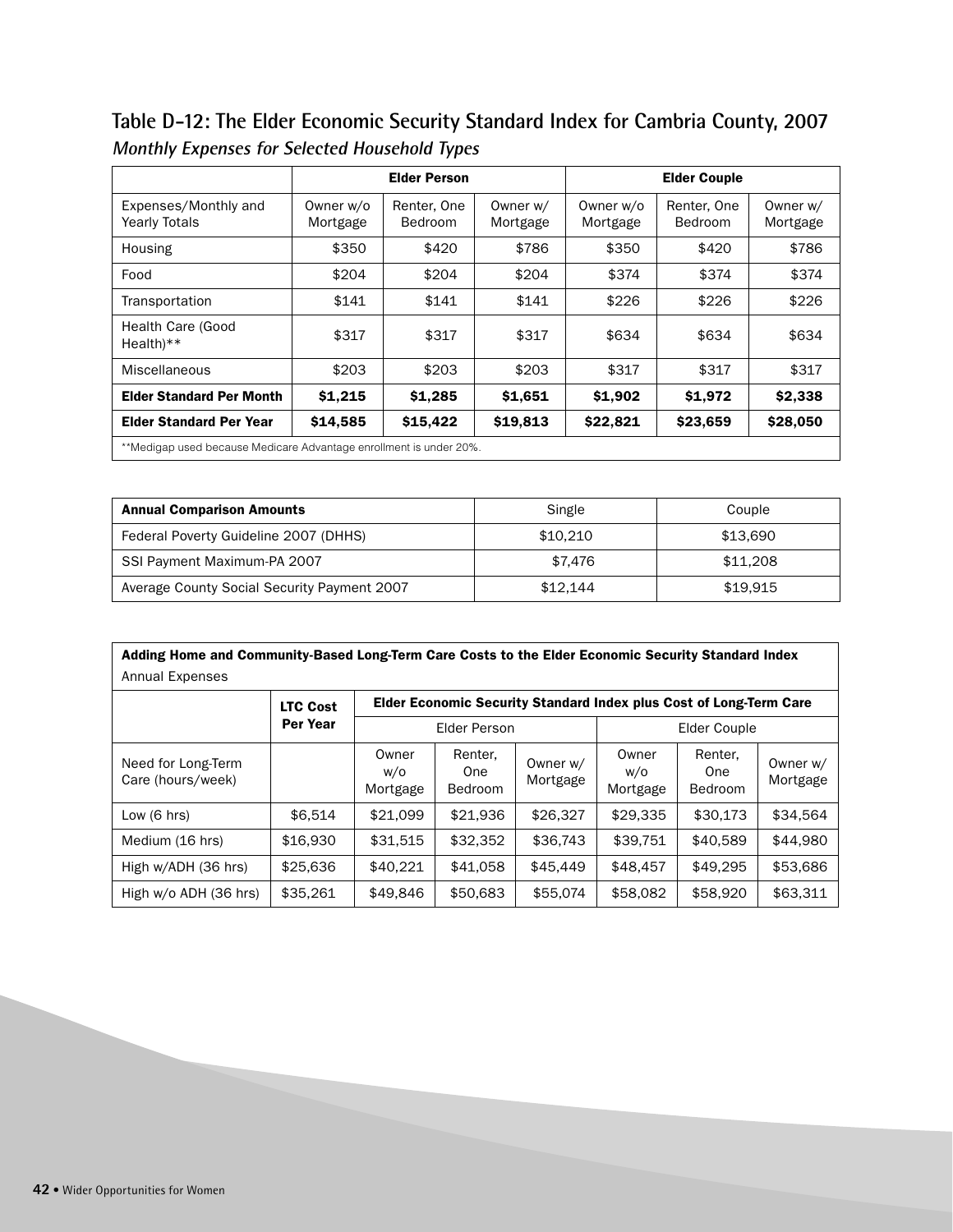**Table D-13: The Elder Economic Security Standard Index for Cameron County, 2007 Monthly Expenses for Selected Household Types**

|                                                                    | <b>Elder Person</b>   |                               |                      | <b>Elder Couple</b>   |                        |                      |  |  |
|--------------------------------------------------------------------|-----------------------|-------------------------------|----------------------|-----------------------|------------------------|----------------------|--|--|
| Expenses/Monthly and<br><b>Yearly Totals</b>                       | Owner w/o<br>Mortgage | Renter, One<br><b>Bedroom</b> | Owner w/<br>Mortgage | Owner w/o<br>Mortgage | Renter, One<br>Bedroom | Owner w/<br>Mortgage |  |  |
| Housing                                                            | \$405                 | \$447                         | \$968                | \$405                 | \$447                  | \$968                |  |  |
| Food                                                               | \$215                 | \$215                         | \$215                | \$395                 | \$395                  | \$395                |  |  |
| Transportation                                                     | \$141                 | \$141                         | \$141                | \$226                 | \$226                  | \$226                |  |  |
| Health Care (Good<br>$Health**$                                    | \$374                 | \$374                         | \$374                | \$748                 | \$748                  | \$748                |  |  |
| Miscellaneous                                                      | \$227                 | \$227                         | \$227                | \$355                 | \$355                  | \$355                |  |  |
| <b>Elder Standard Per Month</b>                                    | \$1,362               | \$1,405                       | \$1,926              | \$2,128               | \$2,170                | \$2,692              |  |  |
| <b>Elder Standard Per Year</b>                                     | \$16,349              | \$16,855                      | \$23,110             | \$25,537              | \$26,043               | \$32,299             |  |  |
| **Medigap used because Medicare Advantage enrollment is under 20%. |                       |                               |                      |                       |                        |                      |  |  |

| <b>Annual Comparison Amounts</b>            | Single   | Couple   |
|---------------------------------------------|----------|----------|
| Federal Poverty Guideline 2007 (DHHS)       | \$10.210 | \$13.690 |
| SSI Payment Maximum-PA 2007                 | \$7.476  | \$11,208 |
| Average County Social Security Payment 2007 | \$12,390 | \$20.319 |

| Adding Home and Community-Based Long-Term Care Costs to the Elder Economic Security Standard Index |                 |                                                                    |                                  |                      |                          |                                  |                      |  |  |  |
|----------------------------------------------------------------------------------------------------|-----------------|--------------------------------------------------------------------|----------------------------------|----------------------|--------------------------|----------------------------------|----------------------|--|--|--|
| Annual Expenses                                                                                    |                 |                                                                    |                                  |                      |                          |                                  |                      |  |  |  |
|                                                                                                    | <b>LTC Cost</b> | Elder Economic Security Standard Index plus Cost of Long-Term Care |                                  |                      |                          |                                  |                      |  |  |  |
|                                                                                                    | Per Year        | Elder Person                                                       |                                  |                      | Elder Couple             |                                  |                      |  |  |  |
| Need for Long-Term<br>Care (hours/week)                                                            |                 | Owner<br>w/o<br>Mortgage                                           | Renter,<br>One<br><b>Bedroom</b> | Owner w/<br>Mortgage | Owner<br>W/O<br>Mortgage | Renter.<br>One<br><b>Bedroom</b> | Owner w/<br>Mortgage |  |  |  |
| Low $(6 \text{ hrs})$                                                                              | \$6.514         | \$22,863                                                           | \$23,369                         | \$29.624             | \$32.051                 | \$32,557                         | \$38,813             |  |  |  |
| Medium (16 hrs)                                                                                    | \$16,930        | \$33,279                                                           | \$33,785                         | \$40,040             | \$42,467                 | \$42,973                         | \$49,229             |  |  |  |
| High w/ADH (36 hrs)                                                                                | \$25,636        | \$41,985                                                           | \$42.491                         | \$48,746             | \$51,173                 | \$51,679                         | \$57,935             |  |  |  |
| High w/o ADH (36 hrs)                                                                              | \$35,261        | \$51,610                                                           | \$52,116                         | \$58,371             | \$60,798                 | \$61,304                         | \$67,560             |  |  |  |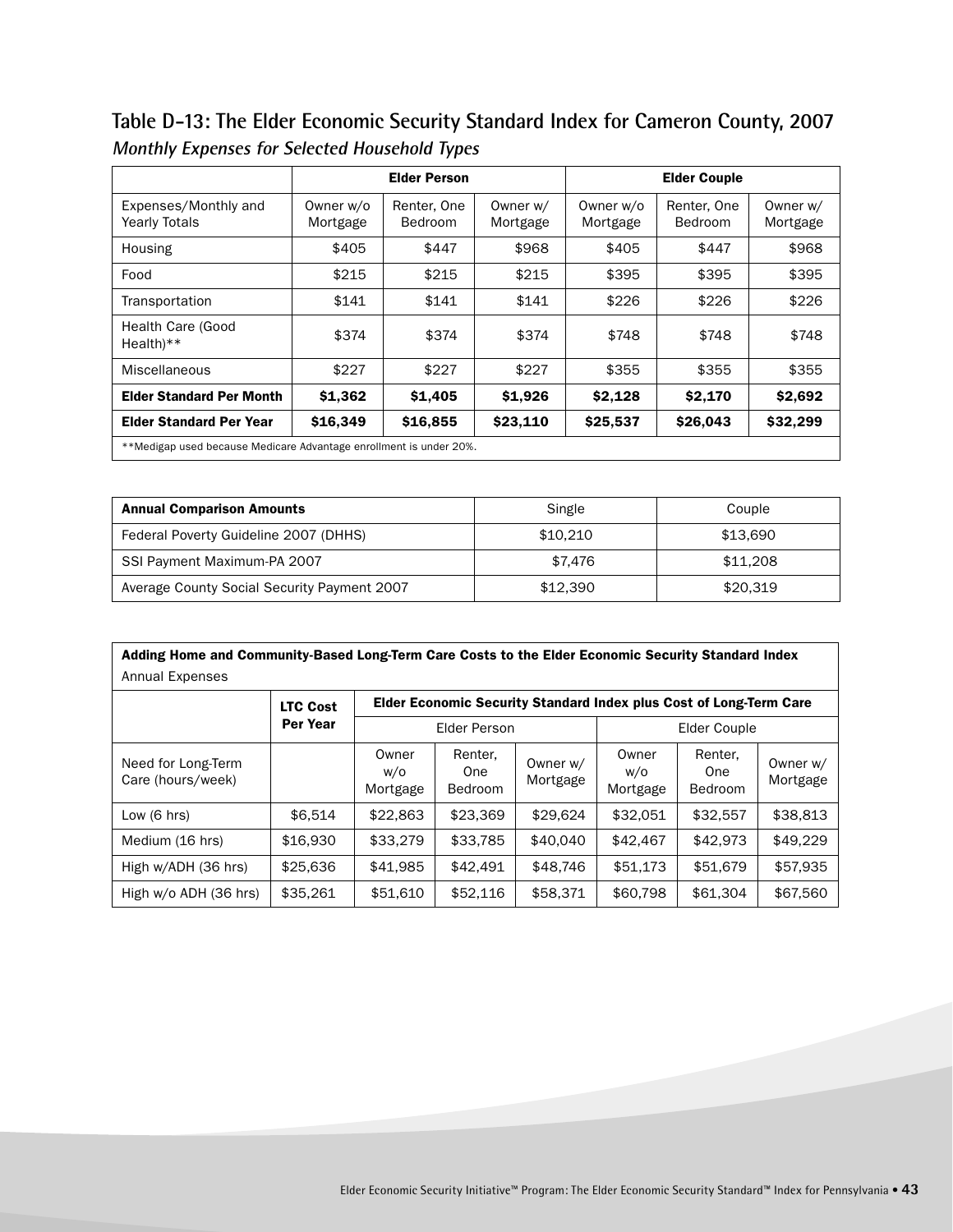**Table D-14: The Elder Economic Security Standard Index for Carbon County, 2007 Monthly Expenses for Selected Household Types**

|                                                                    |                       | <b>Elder Person</b>    |                      |                       | <b>Elder Couple</b>    |                      |  |
|--------------------------------------------------------------------|-----------------------|------------------------|----------------------|-----------------------|------------------------|----------------------|--|
| Expenses/Monthly and<br><b>Yearly Totals</b>                       | Owner w/o<br>Mortgage | Renter, One<br>Bedroom | Owner w/<br>Mortgage | Owner w/o<br>Mortgage | Renter, One<br>Bedroom | Owner w/<br>Mortgage |  |
| Housing                                                            | \$465                 | \$535                  | \$878                | \$465                 | \$535                  | \$878                |  |
| Food                                                               | \$215                 | \$215                  | \$215                | \$395                 | \$395                  | \$395                |  |
| Transportation                                                     | \$141                 | \$141                  | \$141                | \$226                 | \$226                  | \$226                |  |
| <b>Health Care (Good</b><br>$Health**$                             | \$374                 | \$374                  | \$374                | \$748                 | \$748                  | \$748                |  |
| Miscellaneous                                                      | \$239                 | \$239                  | \$239                | \$367                 | \$367                  | \$367                |  |
| <b>Elder Standard Per Month</b>                                    | \$1,434               | \$1,505                | \$1,847              | \$2,200               | \$2,270                | \$2,613              |  |
| <b>Elder Standard Per Year</b>                                     | \$17,209              | \$18,054               | \$22,166             | \$26,398              | \$27,243               | \$31,354             |  |
| **Medigap used because Medicare Advantage enrollment is under 20%. |                       |                        |                      |                       |                        |                      |  |

| <b>Annual Comparison Amounts</b>            | Single   | Couple   |
|---------------------------------------------|----------|----------|
| Federal Poverty Guideline 2007 (DHHS)       | \$10.210 | \$13.690 |
| SSI Payment Maximum-PA 2007                 | \$7.476  | \$11,208 |
| Average County Social Security Payment 2007 | \$12.415 | \$20,360 |

| Adding Home and Community-Based Long-Term Care Costs to the Elder Economic Security Standard Index |                 |                          |                                                                    |                      |                          |                                  |                      |  |  |
|----------------------------------------------------------------------------------------------------|-----------------|--------------------------|--------------------------------------------------------------------|----------------------|--------------------------|----------------------------------|----------------------|--|--|
| <b>Annual Expenses</b>                                                                             |                 |                          |                                                                    |                      |                          |                                  |                      |  |  |
|                                                                                                    | <b>LTC Cost</b> |                          | Elder Economic Security Standard Index plus Cost of Long-Term Care |                      |                          |                                  |                      |  |  |
|                                                                                                    | <b>Per Year</b> | <b>Elder Person</b>      |                                                                    |                      | Elder Couple             |                                  |                      |  |  |
| Need for Long-Term<br>Care (hours/week)                                                            |                 | Owner<br>w/o<br>Mortgage | Renter,<br>One<br><b>Bedroom</b>                                   | Owner w/<br>Mortgage | Owner<br>w/o<br>Mortgage | Renter.<br>One<br><b>Bedroom</b> | Owner w/<br>Mortgage |  |  |
| Low $(6 \text{ hrs})$                                                                              | \$6.514         | \$23,723                 | \$24.568                                                           | \$28,680             | \$32.912                 | \$33.757                         | \$37,868             |  |  |
| Medium (16 hrs)                                                                                    | \$16,930        | \$34,139                 | \$34,984                                                           | \$39,096             | \$43,328                 | \$44.173                         | \$48.284             |  |  |
| High w/ADH (36 hrs)                                                                                | \$25,636        | \$42,845                 | \$43,690                                                           | \$47,802             | \$52,034                 | \$52,879                         | \$56,990             |  |  |
| High w/o ADH (36 hrs)                                                                              | \$35,261        | \$52,470                 | \$53,315                                                           | \$57,427             | \$61,659                 | \$62,504                         | \$66,615             |  |  |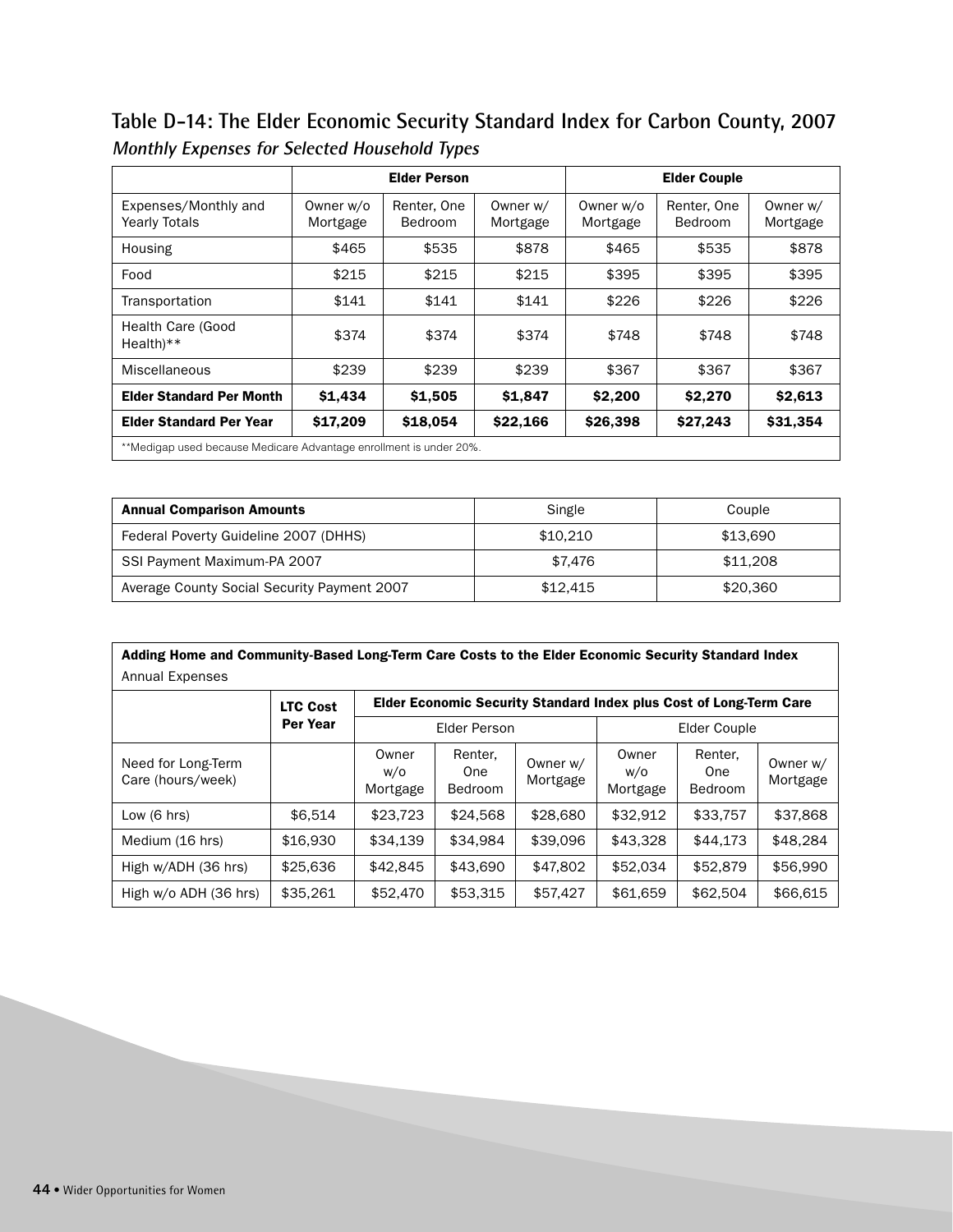**Table D-15: The Elder Economic Security Standard Index for Centre County, 2007 Monthly Expenses for Selected Household Types**

|                                                                    |                       | <b>Elder Person</b>    |                      |                       | <b>Elder Couple</b>    |                      |  |  |
|--------------------------------------------------------------------|-----------------------|------------------------|----------------------|-----------------------|------------------------|----------------------|--|--|
| Expenses/Monthly and<br><b>Yearly Totals</b>                       | Owner w/o<br>Mortgage | Renter, One<br>Bedroom | Owner w/<br>Mortgage | Owner w/o<br>Mortgage | Renter, One<br>Bedroom | Owner w/<br>Mortgage |  |  |
| Housing                                                            | \$449                 | \$630                  | \$1.451              | \$449                 | \$630                  | \$1,451              |  |  |
| Food                                                               | \$215                 | \$215                  | \$215                | \$395                 | \$395                  | \$395                |  |  |
| Transportation                                                     | \$141                 | \$141                  | \$141                | \$226                 | \$226                  | \$226                |  |  |
| Health Care (Good<br>$Health**$                                    | \$374                 | \$374                  | \$374                | \$748                 | \$748                  | \$748                |  |  |
| Miscellaneous                                                      | \$236                 | \$236                  | \$236                | \$364                 | \$364                  | \$364                |  |  |
| <b>Elder Standard Per Month</b>                                    | \$1,416               | \$1,596                | \$2,418              | \$2,181               | \$2,362                | \$3,184              |  |  |
| <b>Elder Standard Per Year</b>                                     | \$16,987              | \$19,157               | \$29,014             | \$26,175              | \$28,346               | \$38,202             |  |  |
| **Medigap used because Medicare Advantage enrollment is under 20%. |                       |                        |                      |                       |                        |                      |  |  |

| <b>Annual Comparison Amounts</b>            | Single   | Couple   |
|---------------------------------------------|----------|----------|
| Federal Poverty Guideline 2007 (DHHS)       | \$10,210 | \$13,690 |
| SSI Payment Maximum-PA 2007                 | \$7.476  | \$11,208 |
| Average County Social Security Payment 2007 | \$13.097 | \$21,479 |

| Adding Home and Community-Based Long-Term Care Costs to the Elder Economic Security Standard Index |                 |                                                                    |                           |                      |                          |                                  |                      |  |  |  |
|----------------------------------------------------------------------------------------------------|-----------------|--------------------------------------------------------------------|---------------------------|----------------------|--------------------------|----------------------------------|----------------------|--|--|--|
| Annual Expenses                                                                                    |                 |                                                                    |                           |                      |                          |                                  |                      |  |  |  |
|                                                                                                    | <b>LTC Cost</b> | Elder Economic Security Standard Index plus Cost of Long-Term Care |                           |                      |                          |                                  |                      |  |  |  |
|                                                                                                    | Per Year        | Elder Person                                                       |                           |                      | Elder Couple             |                                  |                      |  |  |  |
| Need for Long-Term<br>Care (hours/week)                                                            |                 | Owner<br>w/o<br>Mortgage                                           | Renter,<br>One<br>Bedroom | Owner w/<br>Mortgage | Owner<br>W/O<br>Mortgage | Renter.<br>One<br><b>Bedroom</b> | Owner w/<br>Mortgage |  |  |  |
| Low $(6 \text{ hrs})$                                                                              | \$6.514         | \$23,501                                                           | \$25.671                  | \$35,528             | \$32,689                 | \$34,860                         | \$44.716             |  |  |  |
| Medium (16 hrs)                                                                                    | \$16,930        | \$33,917                                                           | \$36,087                  | \$45.944             | \$43.105                 | \$45,276                         | \$55,132             |  |  |  |
| High w/ADH (36 hrs)                                                                                | \$25,636        | \$42,623                                                           | \$44.793                  | \$54,650             | \$51,811                 | \$53,982                         | \$63,838             |  |  |  |
| High w/o ADH (36 hrs)                                                                              | \$35,261        | \$52,248                                                           | \$54,418                  | \$64,275             | \$61,436                 | \$63,607                         | \$73,463             |  |  |  |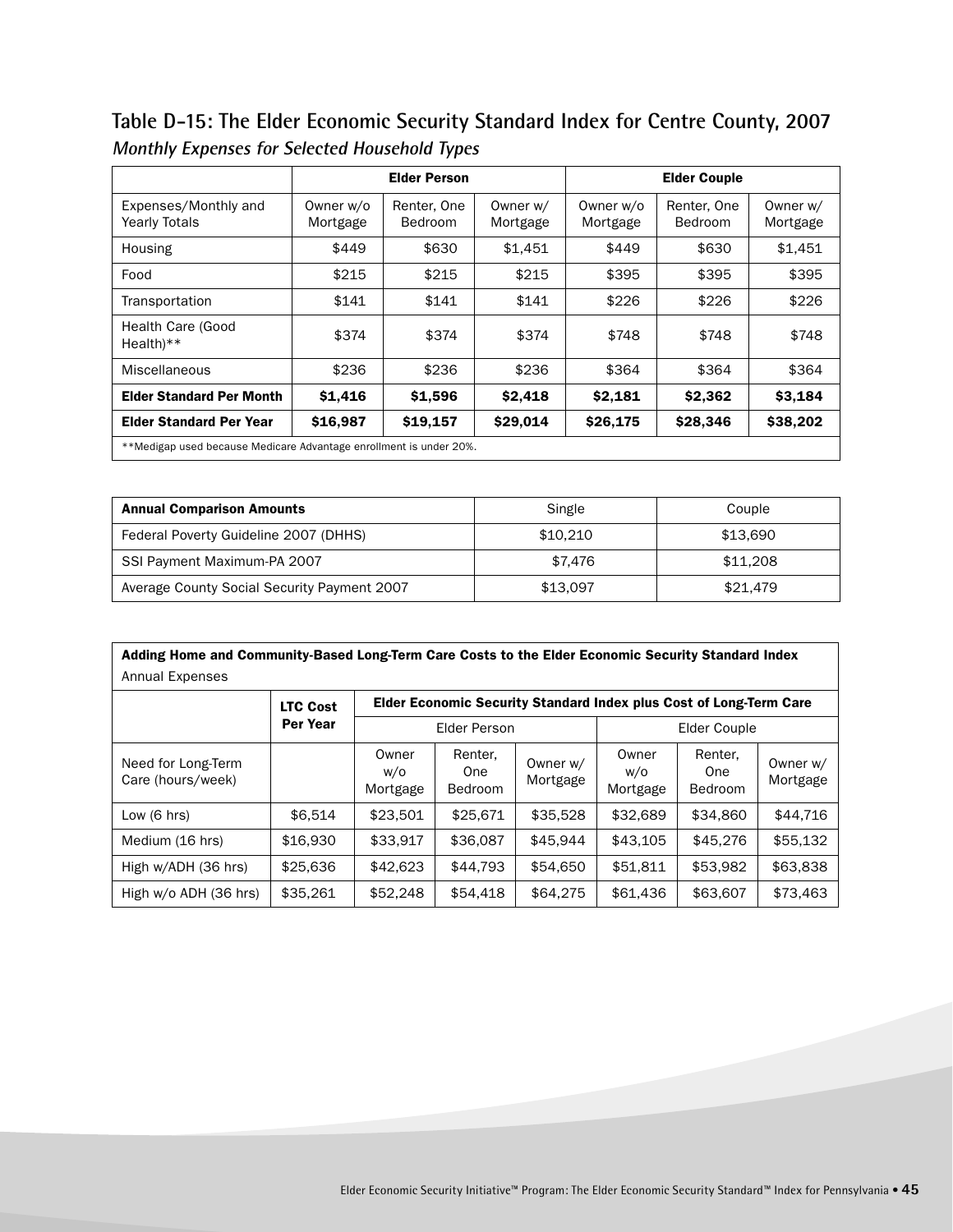**Table D-16: The Elder Economic Security Standard Index for Chester County, 2007 Monthly Expenses for Selected Household Types**

|                                                                    |                       | <b>Elder Person</b>    |                      |                       | <b>Elder Couple</b>    |                      |  |
|--------------------------------------------------------------------|-----------------------|------------------------|----------------------|-----------------------|------------------------|----------------------|--|
| Expenses/Monthly and<br><b>Yearly Totals</b>                       | Owner w/o<br>Mortgage | Renter, One<br>Bedroom | Owner w/<br>Mortgage | Owner w/o<br>Mortgage | Renter, One<br>Bedroom | Owner w/<br>Mortgage |  |
| Housing                                                            | \$666                 | \$858                  | \$1,586              | \$666                 | \$858                  | \$1,586              |  |
| Food                                                               | \$271                 | \$271                  | \$271                | \$497                 | \$497                  | \$497                |  |
| Transportation                                                     | \$141                 | \$141                  | \$141                | \$226                 | \$226                  | \$226                |  |
| <b>Health Care (Good</b><br>$Health**$                             | \$373                 | \$373                  | \$373                | \$746                 | \$746                  | \$746                |  |
| Miscellaneous                                                      | \$290                 | \$290                  | \$290                | \$427                 | \$427                  | \$427                |  |
| <b>Elder Standard Per Month</b>                                    | \$1,742               | \$1,934                | \$2,662              | \$2,563               | \$2,754                | \$3,483              |  |
| <b>Elder Standard Per Year</b>                                     | \$20,908              | \$23,207               | \$31,947             | \$30,755              | \$33,053               | \$41,793             |  |
| **Medigap used because Medicare Advantage enrollment is under 20%. |                       |                        |                      |                       |                        |                      |  |

| <b>Annual Comparison Amounts</b>            | Single   | Couple   |
|---------------------------------------------|----------|----------|
| Federal Poverty Guideline 2007 (DHHS)       | \$10,210 | \$13,690 |
| SSI Payment Maximum-PA 2007                 | \$7.476  | \$11,208 |
| Average County Social Security Payment 2007 | \$14.328 | \$23,498 |

| Adding Home and Community-Based Long-Term Care Costs to the Elder Economic Security Standard Index |                 |                          |                                                                           |                      |                          |                                  |                      |  |  |
|----------------------------------------------------------------------------------------------------|-----------------|--------------------------|---------------------------------------------------------------------------|----------------------|--------------------------|----------------------------------|----------------------|--|--|
| <b>Annual Expenses</b>                                                                             |                 |                          |                                                                           |                      |                          |                                  |                      |  |  |
|                                                                                                    | <b>LTC Cost</b> |                          | <b>Elder Economic Security Standard Index plus Cost of Long-Term Care</b> |                      |                          |                                  |                      |  |  |
|                                                                                                    | <b>Per Year</b> | <b>Elder Person</b>      |                                                                           |                      | Elder Couple             |                                  |                      |  |  |
| Need for Long-Term<br>Care (hours/week)                                                            |                 | Owner<br>w/o<br>Mortgage | Renter,<br>One<br><b>Bedroom</b>                                          | Owner w/<br>Mortgage | Owner<br>w/o<br>Mortgage | Renter.<br>One<br><b>Bedroom</b> | Owner w/<br>Mortgage |  |  |
| Low $(6 \text{ hrs})$                                                                              | \$6.514         | \$27,422                 | \$29.721                                                                  | \$38,461             | \$37.269                 | \$39,567                         | \$48,307             |  |  |
| Medium (16 hrs)                                                                                    | \$16,930        | \$37,838                 | \$40,137                                                                  | \$48,877             | \$47,685                 | \$49.983                         | \$58,723             |  |  |
| High w/ADH (36 hrs)                                                                                | \$25,636        | \$46,544                 | \$48,843                                                                  | \$57,583             | \$56,391                 | \$58,689                         | \$67,429             |  |  |
| High w/o ADH (36 hrs)                                                                              | \$35,261        | \$56,169                 | \$58,468                                                                  | \$67,208             | \$66,016                 | \$68,314                         | \$77,054             |  |  |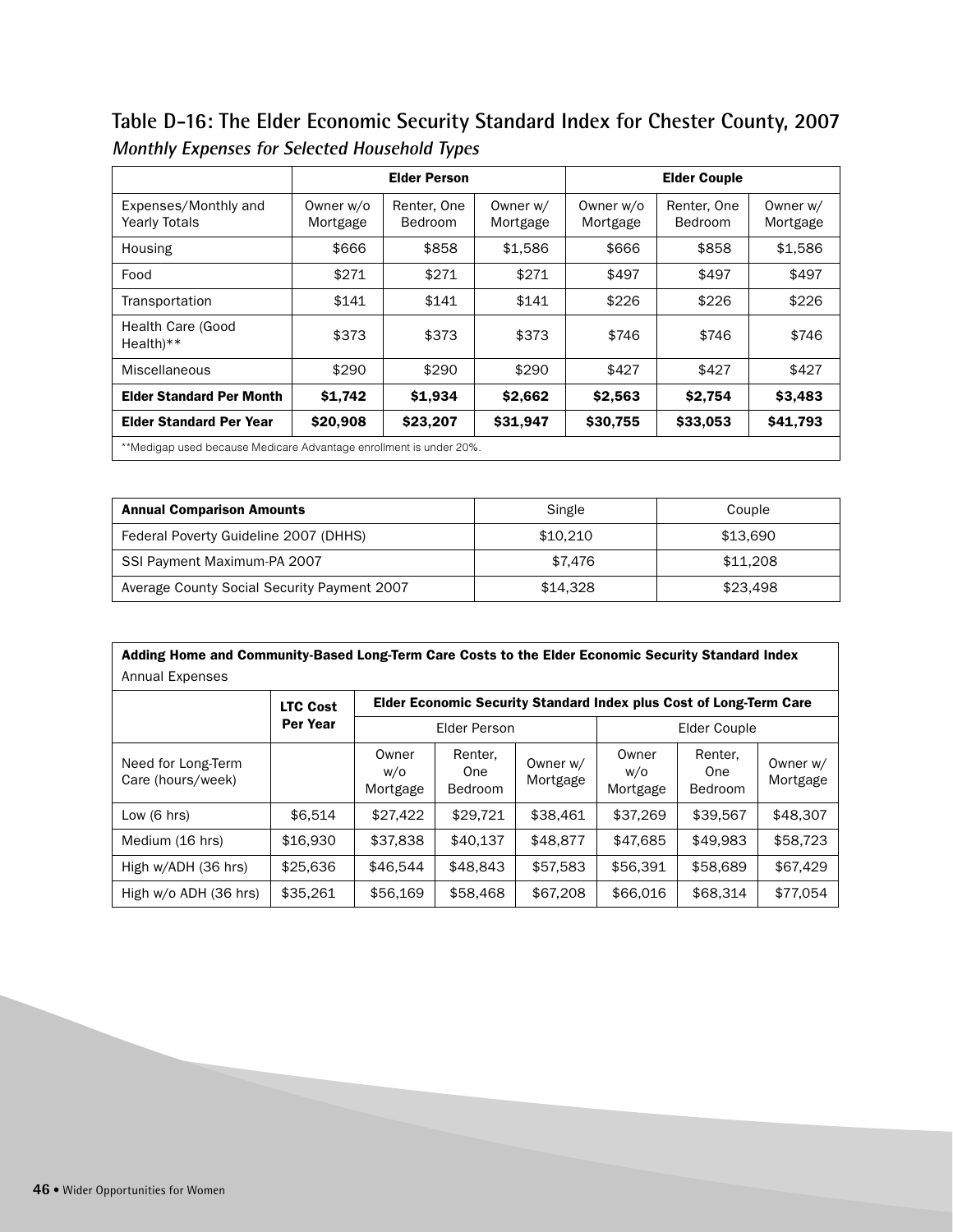**Table D-17: The Elder Economic Security Standard Index for Clarion County, 2007 Monthly Expenses for Selected Household Types**

|                                                                    | <b>Elder Person</b>   |                        |                      | <b>Elder Couple</b>   |                        |                      |  |
|--------------------------------------------------------------------|-----------------------|------------------------|----------------------|-----------------------|------------------------|----------------------|--|
| Expenses/Monthly and<br><b>Yearly Totals</b>                       | Owner w/o<br>Mortgage | Renter, One<br>Bedroom | Owner w/<br>Mortgage | Owner w/o<br>Mortgage | Renter, One<br>Bedroom | Owner w/<br>Mortgage |  |
| Housing                                                            | \$395                 | \$466                  | \$860                | \$395                 | \$466                  | \$860                |  |
| Food                                                               | \$215                 | \$215                  | \$215                | \$395                 | \$395                  | \$395                |  |
| Transportation                                                     | \$141                 | \$141                  | \$141                | \$226                 | \$226                  | \$226                |  |
| Health Care (Good<br>$Health$ <sup>**</sup>                        | \$374                 | \$374                  | \$374                | \$748                 | \$748                  | \$748                |  |
| Miscellaneous                                                      | \$225                 | \$225                  | \$225                | \$353                 | \$353                  | \$353                |  |
| <b>Elder Standard Per Month</b>                                    | \$1,350               | \$1,422                | \$1,816              | \$2,116               | \$2,187                | \$2,581              |  |
| <b>Elder Standard Per Year</b>                                     | \$16,200              | \$17,058               | \$21,788             | \$25,389              | \$26,247               | \$30,976             |  |
| **Medigap used because Medicare Advantage enrollment is under 20%. |                       |                        |                      |                       |                        |                      |  |

| <b>Annual Comparison Amounts</b>            | Single   | Couple   |
|---------------------------------------------|----------|----------|
| Federal Poverty Guideline 2007 (DHHS)       | \$10,210 | \$13,690 |
| SSI Payment Maximum-PA 2007                 | \$7.476  | \$11,208 |
| Average County Social Security Payment 2007 | \$12.641 | \$20,732 |

| Adding Home and Community-Based Long-Term Care Costs to the Elder Economic Security Standard Index |                 |                          |                                                                    |                      |                          |                                  |                      |  |  |  |
|----------------------------------------------------------------------------------------------------|-----------------|--------------------------|--------------------------------------------------------------------|----------------------|--------------------------|----------------------------------|----------------------|--|--|--|
| <b>Annual Expenses</b>                                                                             |                 |                          |                                                                    |                      |                          |                                  |                      |  |  |  |
|                                                                                                    | <b>LTC Cost</b> |                          | Elder Economic Security Standard Index plus Cost of Long-Term Care |                      |                          |                                  |                      |  |  |  |
|                                                                                                    | <b>Per Year</b> | Elder Person             |                                                                    |                      | Elder Couple             |                                  |                      |  |  |  |
| Need for Long-Term<br>Care (hours/week)                                                            |                 | Owner<br>w/o<br>Mortgage | Renter,<br>One<br><b>Bedroom</b>                                   | Owner w/<br>Mortgage | Owner<br>W/O<br>Mortgage | Renter.<br>One<br><b>Bedroom</b> | Owner w/<br>Mortgage |  |  |  |
| Low $(6 \text{ hrs})$                                                                              | \$6.514         | \$22.714                 | \$23,572                                                           | \$28,302             | \$31,903                 | \$32.761                         | \$37.490             |  |  |  |
| Medium (16 hrs)                                                                                    | \$16,930        | \$33.130                 | \$33.988                                                           | \$38,718             | \$42.319                 | \$43.177                         | \$47,906             |  |  |  |
| High w/ADH (36 hrs)                                                                                | \$25,636        | \$41,836                 | \$42.694                                                           | \$47,424             | \$51,025                 | \$51,883                         | \$56,612             |  |  |  |
| High w/o ADH (36 hrs)                                                                              | \$35,261        | \$51,461                 | \$52,319                                                           | \$57,049             | \$60,650                 | \$61,508                         | \$66,237             |  |  |  |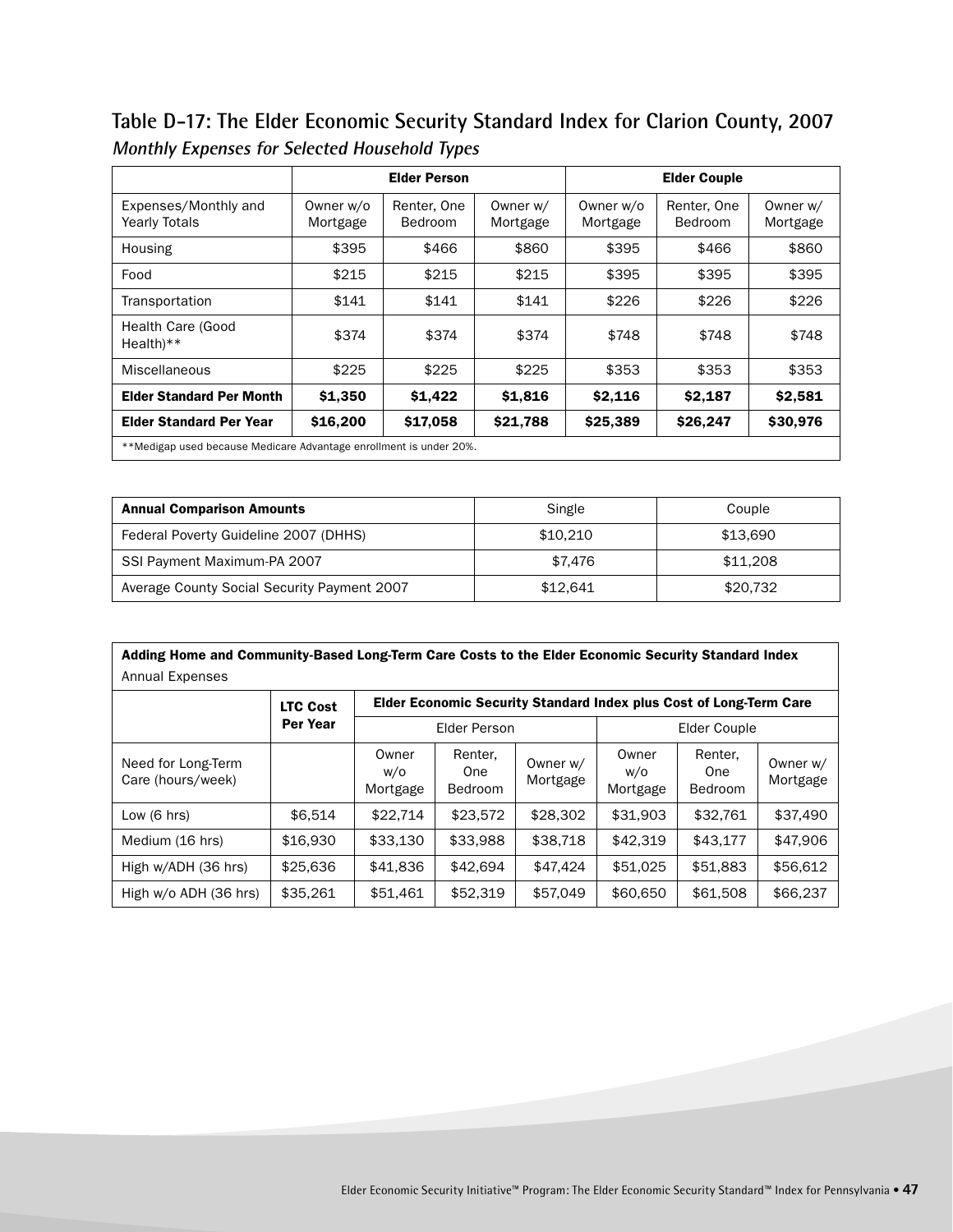Table D-18: The Elder Economic Security Standard Index for Clearfield County, 2007 **Monthly Expenses for Selected Household Types**

|                                                                    | <b>Elder Person</b>   |                        |                      |                       | <b>Elder Couple</b>    |                      |  |  |
|--------------------------------------------------------------------|-----------------------|------------------------|----------------------|-----------------------|------------------------|----------------------|--|--|
| Expenses/Monthly and<br><b>Yearly Totals</b>                       | Owner w/o<br>Mortgage | Renter, One<br>Bedroom | Owner w/<br>Mortgage | Owner w/o<br>Mortgage | Renter, One<br>Bedroom | Owner w/<br>Mortgage |  |  |
| Housing                                                            | \$366                 | \$434                  | \$1.050              | \$366                 | \$434                  | \$1,050              |  |  |
| Food                                                               | \$215                 | \$215                  | \$215                | \$395                 | \$395                  | \$395                |  |  |
| Transportation                                                     | \$141                 | \$141                  | \$141                | \$226                 | \$226                  | \$226                |  |  |
| <b>Health Care (Good</b><br>$Health**$                             | \$374                 | \$374                  | \$374                | \$748                 | \$748                  | \$748                |  |  |
| Miscellaneous                                                      | \$219                 | \$219                  | \$219                | \$347                 | \$347                  | \$347                |  |  |
| <b>Elder Standard Per Month</b>                                    | \$1,315               | \$1,384                | \$1,999              | \$2,081               | \$2,149                | \$2,765              |  |  |
| <b>Elder Standard Per Year</b>                                     | \$15,785              | \$16,605               | \$23,993             | \$24,974              | \$25,793               | \$33,181             |  |  |
| **Medigap used because Medicare Advantage enrollment is under 20%. |                       |                        |                      |                       |                        |                      |  |  |

| <b>Annual Comparison Amounts</b>            | Single   | Couple   |
|---------------------------------------------|----------|----------|
| Federal Poverty Guideline 2007 (DHHS)       | \$10,210 | \$13.690 |
| SSI Payment Maximum-PA 2007                 | \$7.476  | \$11,208 |
| Average County Social Security Payment 2007 | \$12.196 | \$20,002 |

| Adding Home and Community-Based Long-Term Care Costs to the Elder Economic Security Standard Index |                 |                          |                                                                    |                      |                          |                                  |                      |  |  |  |
|----------------------------------------------------------------------------------------------------|-----------------|--------------------------|--------------------------------------------------------------------|----------------------|--------------------------|----------------------------------|----------------------|--|--|--|
| Annual Expenses                                                                                    |                 |                          |                                                                    |                      |                          |                                  |                      |  |  |  |
|                                                                                                    | <b>LTC Cost</b> |                          | Elder Economic Security Standard Index plus Cost of Long-Term Care |                      |                          |                                  |                      |  |  |  |
|                                                                                                    | Per Year        |                          | <b>Elder Person</b>                                                |                      | Elder Couple             |                                  |                      |  |  |  |
| Need for Long-Term<br>Care (hours/week)                                                            |                 | Owner<br>w/o<br>Mortgage | Renter,<br>One<br><b>Bedroom</b>                                   | Owner w/<br>Mortgage | Owner<br>w/o<br>Mortgage | Renter.<br>One<br><b>Bedroom</b> | Owner w/<br>Mortgage |  |  |  |
| Low $(6 \text{ hrs})$                                                                              | \$6.514         | \$22,299                 | \$23.119                                                           | \$30,507             | \$31,488                 | \$32,307                         | \$39.695             |  |  |  |
| Medium (16 hrs)                                                                                    | \$16,930        | \$32.715                 | \$33.535                                                           | \$40.923             | \$41.904                 | \$42,723                         | \$50.111             |  |  |  |
| High w/ADH (36 hrs)                                                                                | \$25,636        | \$41.421                 | \$42.241                                                           | \$49.629             | \$50,610                 | \$51,429                         | \$58,817             |  |  |  |
| High w/o ADH (36 hrs)                                                                              | \$35,261        | \$51,046                 | \$51,866                                                           | \$59,254             | \$60,235                 | \$61,054                         | \$68,442             |  |  |  |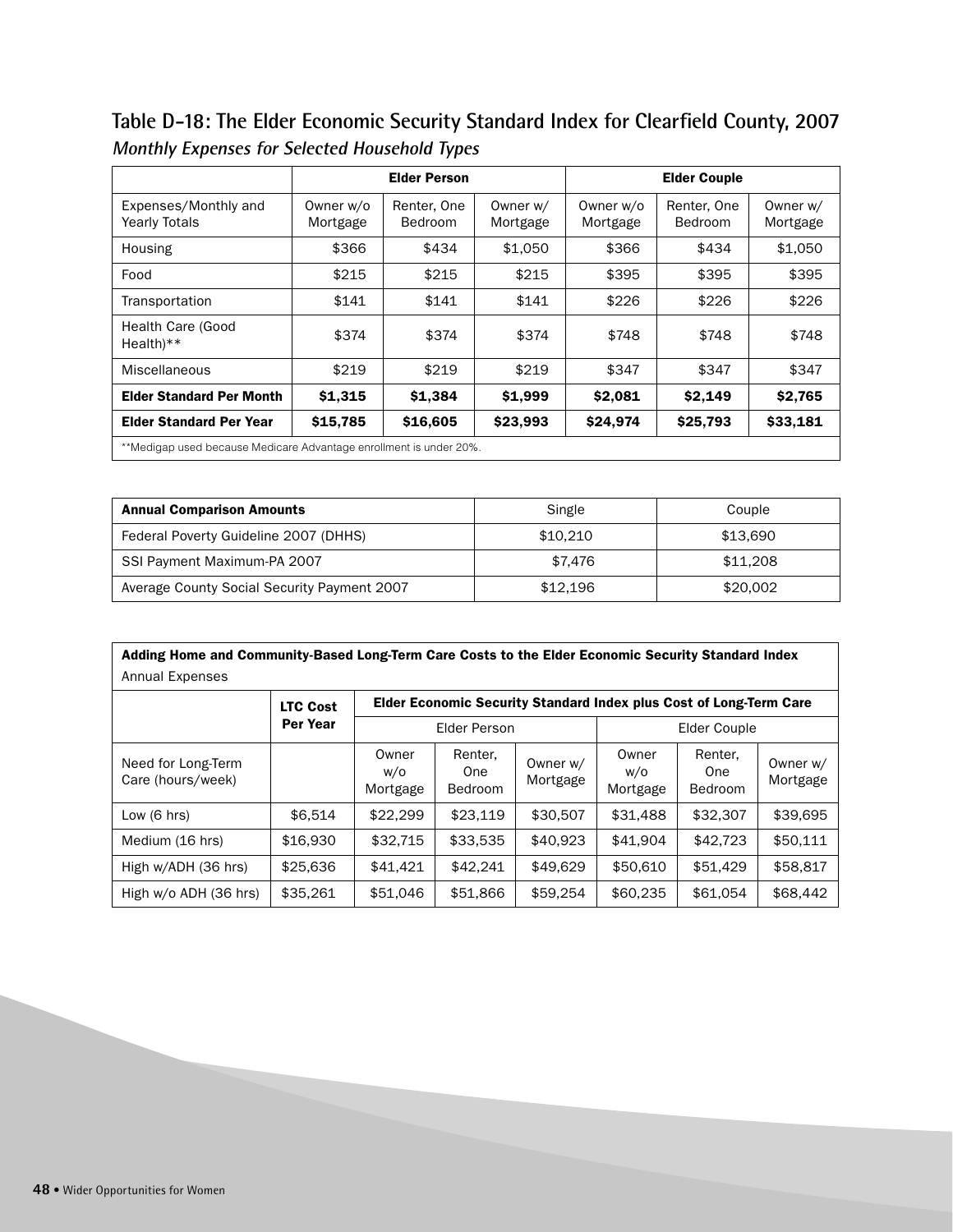**Table D-19: The Elder Economic Security Standard Index for Clinton County, 2007 Monthly Expenses for Selected Household Types**

|                                                                    |                       | <b>Elder Person</b>           |                      |                       | <b>Elder Couple</b>    |                      |  |  |
|--------------------------------------------------------------------|-----------------------|-------------------------------|----------------------|-----------------------|------------------------|----------------------|--|--|
| Expenses/Monthly and<br><b>Yearly Totals</b>                       | Owner w/o<br>Mortgage | Renter, One<br><b>Bedroom</b> | Owner w/<br>Mortgage | Owner w/o<br>Mortgage | Renter, One<br>Bedroom | Owner w/<br>Mortgage |  |  |
| Housing                                                            | \$358                 | \$466                         | \$773                | \$358                 | \$466                  | \$773                |  |  |
| Food                                                               | \$215                 | \$215                         | \$215                | \$395                 | \$395                  | \$395                |  |  |
| Transportation                                                     | \$141                 | \$141                         | \$141                | \$226                 | \$226                  | \$226                |  |  |
| Health Care (Good<br>$Health**$                                    | \$317                 | \$317                         | \$317                | \$634                 | \$634                  | \$634                |  |  |
| Miscellaneous                                                      | \$206                 | \$206                         | \$206                | \$323                 | \$323                  | \$323                |  |  |
| <b>Elder Standard Per Month</b>                                    | \$1,238               | \$1,346                       | \$1,653              | \$1,936               | \$2,043                | \$2,350              |  |  |
| <b>Elder Standard Per Year</b>                                     | \$14,862              | \$16,152                      | \$19,831             | \$23,230              | \$24,521               | \$28,200             |  |  |
| **Medigap used because Medicare Advantage enrollment is under 20%. |                       |                               |                      |                       |                        |                      |  |  |

| <b>Annual Comparison Amounts</b>            | Single   | Couple   |
|---------------------------------------------|----------|----------|
| Federal Poverty Guideline 2007 (DHHS)       | \$10.210 | \$13.690 |
| SSI Payment Maximum-PA 2007                 | \$7.476  | \$11,208 |
| Average County Social Security Payment 2007 | \$12.203 | \$20.014 |

| Adding Home and Community-Based Long-Term Care Costs to the Elder Economic Security Standard Index |                 |                          |                                                                    |                      |                          |                                  |                      |  |  |  |
|----------------------------------------------------------------------------------------------------|-----------------|--------------------------|--------------------------------------------------------------------|----------------------|--------------------------|----------------------------------|----------------------|--|--|--|
| <b>Annual Expenses</b>                                                                             |                 |                          |                                                                    |                      |                          |                                  |                      |  |  |  |
|                                                                                                    | <b>LTC Cost</b> |                          | Elder Economic Security Standard Index plus Cost of Long-Term Care |                      |                          |                                  |                      |  |  |  |
|                                                                                                    | Per Year        | <b>Elder Person</b>      |                                                                    |                      | Elder Couple             |                                  |                      |  |  |  |
| Need for Long-Term<br>Care (hours/week)                                                            |                 | Owner<br>w/o<br>Mortgage | Renter,<br>One<br>Bedroom                                          | Owner w/<br>Mortgage | Owner<br>w/o<br>Mortgage | Renter.<br>One<br><b>Bedroom</b> | Owner w/<br>Mortgage |  |  |  |
| Low $(6 \text{ hrs})$                                                                              | \$6.514         | \$21,376                 | \$22,666                                                           | \$26.345             | \$29,744                 | \$31.035                         | \$34.714             |  |  |  |
| Medium (16 hrs)                                                                                    | \$16,930        | \$31,792                 | \$33.082                                                           | \$36,761             | \$40.160                 | \$41.451                         | \$45.130             |  |  |  |
| High w/ADH (36 hrs)                                                                                | \$25,636        | \$40,498                 | \$41,788                                                           | \$45,467             | \$48,866                 | \$50,157                         | \$53,836             |  |  |  |
| High w/o ADH (36 hrs)                                                                              | \$35,261        | \$50,123                 | \$51,413                                                           | \$55,092             | \$58,491                 | \$59,782                         | \$63,461             |  |  |  |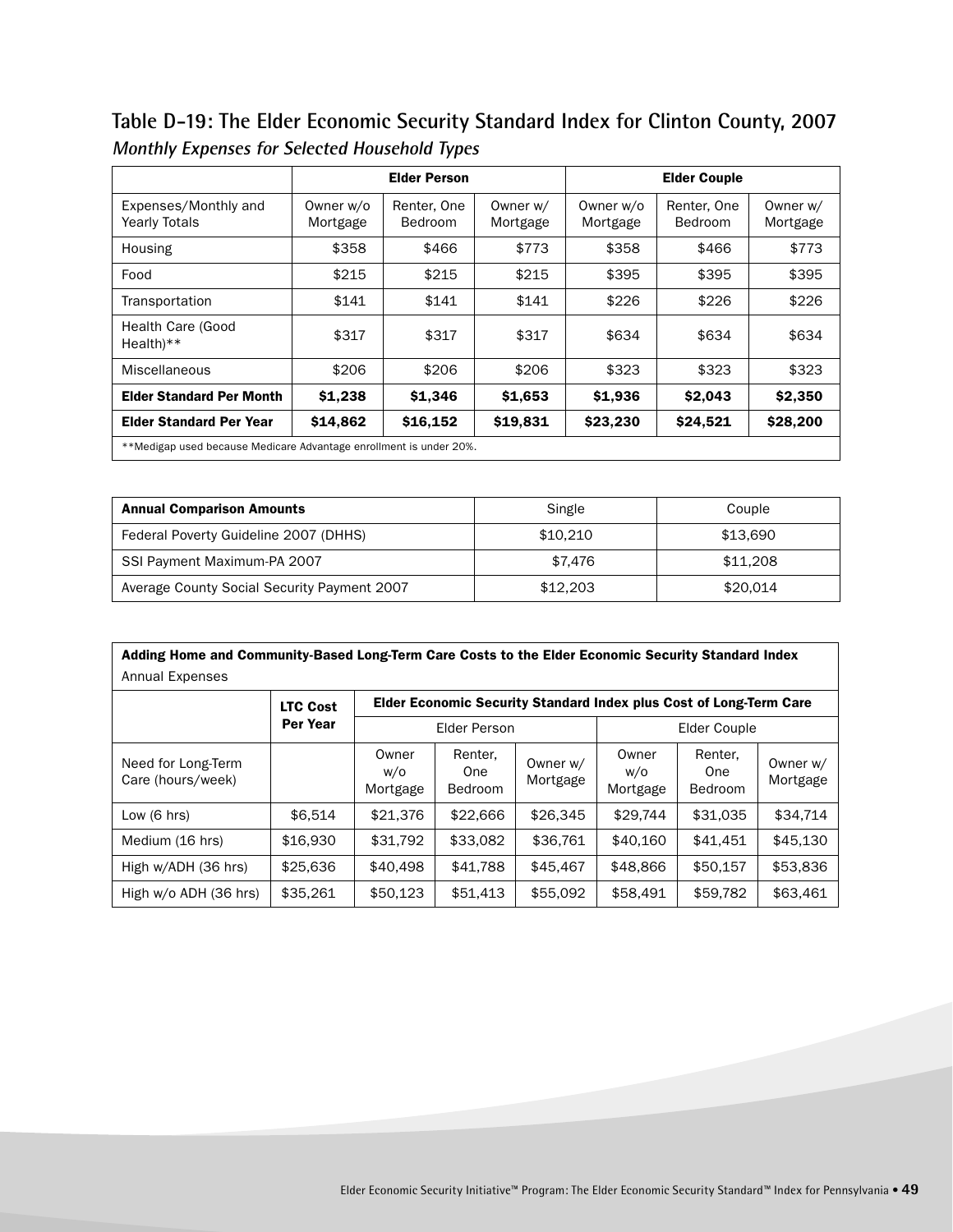**Table D-20: The Elder Economic Security Standard Index for Columbia County, 2007 Monthly Expenses for Selected Household Types**

|                                                                    | <b>Elder Person</b>   |                        |                      |                       | <b>Elder Couple</b>    |                      |  |
|--------------------------------------------------------------------|-----------------------|------------------------|----------------------|-----------------------|------------------------|----------------------|--|
| Expenses/Monthly and<br><b>Yearly Totals</b>                       | Owner w/o<br>Mortgage | Renter, One<br>Bedroom | Owner w/<br>Mortgage | Owner w/o<br>Mortgage | Renter, One<br>Bedroom | Owner w/<br>Mortgage |  |
| Housing                                                            | \$373                 | \$496                  | \$1.001              | \$373                 | \$496                  | \$1,001              |  |
| Food                                                               | \$215                 | \$215                  | \$215                | \$395                 | \$395                  | \$395                |  |
| Transportation                                                     | \$141                 | \$141                  | \$141                | \$226                 | \$226                  | \$226                |  |
| <b>Health Care (Good</b><br>$Health**$                             | \$317                 | \$317                  | \$317                | \$634                 | \$634                  | \$634                |  |
| Miscellaneous                                                      | \$209                 | \$209                  | \$209                | \$326                 | \$326                  | \$326                |  |
| <b>Elder Standard Per Month</b>                                    | \$1,256               | \$1,379                | \$1,884              | \$1,953               | \$2,076                | \$2,582              |  |
| <b>Elder Standard Per Year</b>                                     | \$15,069              | \$16,547               | \$22,610             | \$23,438              | \$24,915               | \$30,978             |  |
| **Medigap used because Medicare Advantage enrollment is under 20%. |                       |                        |                      |                       |                        |                      |  |

| <b>Annual Comparison Amounts</b>            | Single   | Couple   |
|---------------------------------------------|----------|----------|
| Federal Poverty Guideline 2007 (DHHS)       | \$10,210 | \$13.690 |
| SSI Payment Maximum-PA 2007                 | \$7.476  | \$11,208 |
| Average County Social Security Payment 2007 | \$12.073 | \$19,800 |

| Adding Home and Community-Based Long-Term Care Costs to the Elder Economic Security Standard Index |                 |                          |                                                                           |                      |                          |                                  |                      |  |  |
|----------------------------------------------------------------------------------------------------|-----------------|--------------------------|---------------------------------------------------------------------------|----------------------|--------------------------|----------------------------------|----------------------|--|--|
| <b>Annual Expenses</b>                                                                             |                 |                          |                                                                           |                      |                          |                                  |                      |  |  |
|                                                                                                    | <b>LTC Cost</b> |                          | <b>Elder Economic Security Standard Index plus Cost of Long-Term Care</b> |                      |                          |                                  |                      |  |  |
|                                                                                                    | Per Year        | <b>Elder Person</b>      |                                                                           |                      | Elder Couple             |                                  |                      |  |  |
| Need for Long-Term<br>Care (hours/week)                                                            |                 | Owner<br>w/o<br>Mortgage | Renter,<br>One<br><b>Bedroom</b>                                          | Owner w/<br>Mortgage | Owner<br>w/o<br>Mortgage | Renter.<br>One<br><b>Bedroom</b> | Owner w/<br>Mortgage |  |  |
| Low $(6 \text{ hrs})$                                                                              | \$6.514         | \$21,583                 | \$23.061                                                                  | \$29,124             | \$29,952                 | \$31,429                         | \$37.492             |  |  |
| Medium (16 hrs)                                                                                    | \$16,930        | \$31.999                 | \$33,477                                                                  | \$39.540             | \$40,368                 | \$41.845                         | \$47,908             |  |  |
| High w/ADH (36 hrs)                                                                                | \$25,636        | \$40,705                 | \$42,183                                                                  | \$48,246             | \$49.074                 | \$50,551                         | \$56,614             |  |  |
| High w/o ADH (36 hrs)                                                                              | \$35,261        | \$50,330                 | \$51,808                                                                  | \$57,871             | \$58,699                 | \$60,176                         | \$66,239             |  |  |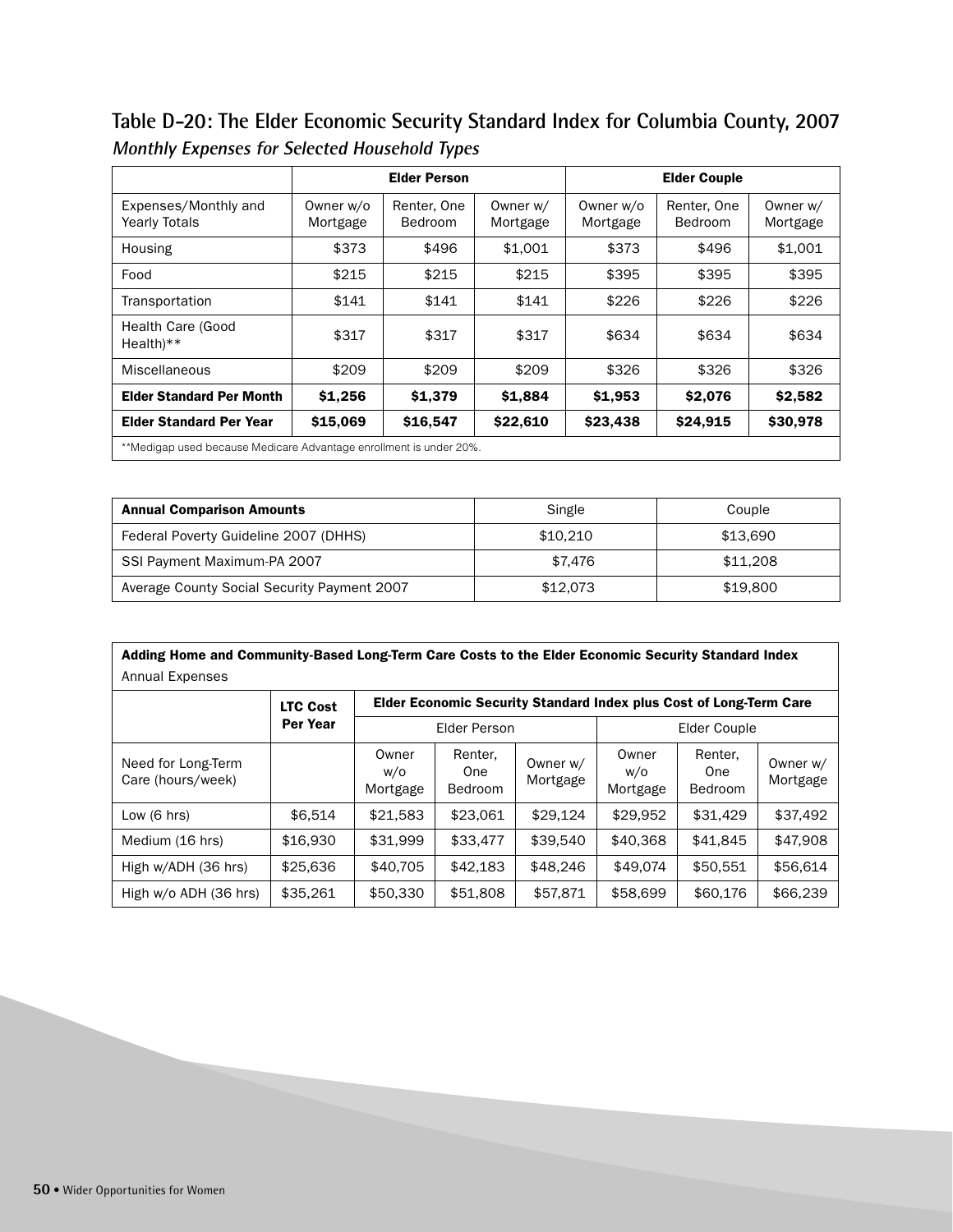**Table D-21: The Elder Economic Security Standard Index for Crawford County, 2007 Monthly Expenses for Selected Household Types**

|                                                                    | <b>Elder Person</b>   |                               |                      | <b>Elder Couple</b>   |                        |                      |  |  |
|--------------------------------------------------------------------|-----------------------|-------------------------------|----------------------|-----------------------|------------------------|----------------------|--|--|
| Expenses/Monthly and<br><b>Yearly Totals</b>                       | Owner w/o<br>Mortgage | Renter, One<br><b>Bedroom</b> | Owner w/<br>Mortgage | Owner w/o<br>Mortgage | Renter, One<br>Bedroom | Owner w/<br>Mortgage |  |  |
| Housing                                                            | \$405                 | \$456                         | \$1.046              | \$405                 | \$456                  | \$1.046              |  |  |
| Food                                                               | \$215                 | \$215                         | \$215                | \$395                 | \$395                  | \$395                |  |  |
| Transportation                                                     | \$141                 | \$141                         | \$141                | \$226                 | \$226                  | \$226                |  |  |
| Health Care (Good<br>$Health**$                                    | \$374                 | \$374                         | \$374                | \$748                 | \$748                  | \$748                |  |  |
| Miscellaneous                                                      | \$227                 | \$227                         | \$227                | \$355                 | \$355                  | \$355                |  |  |
| <b>Elder Standard Per Month</b>                                    | \$1,362               | \$1,414                       | \$2,003              | \$2,128               | \$2,179                | \$2,769              |  |  |
| <b>Elder Standard Per Year</b>                                     | \$16,349              | \$16,963                      | \$24,037             | \$25,537              | \$26,151               | \$33,226             |  |  |
| **Medigap used because Medicare Advantage enrollment is under 20%. |                       |                               |                      |                       |                        |                      |  |  |

| <b>Annual Comparison Amounts</b>            | Single   | Couple   |
|---------------------------------------------|----------|----------|
| Federal Poverty Guideline 2007 (DHHS)       | \$10.210 | \$13.690 |
| SSI Payment Maximum-PA 2007                 | \$7.476  | \$11,208 |
| Average County Social Security Payment 2007 | \$12.478 | \$20,464 |

| Adding Home and Community-Based Long-Term Care Costs to the Elder Economic Security Standard Index |                 |                          |                                                                    |                      |                          |                                         |                      |  |  |  |
|----------------------------------------------------------------------------------------------------|-----------------|--------------------------|--------------------------------------------------------------------|----------------------|--------------------------|-----------------------------------------|----------------------|--|--|--|
| Annual Expenses                                                                                    |                 |                          |                                                                    |                      |                          |                                         |                      |  |  |  |
|                                                                                                    | <b>LTC Cost</b> |                          | Elder Economic Security Standard Index plus Cost of Long-Term Care |                      |                          |                                         |                      |  |  |  |
|                                                                                                    | <b>Per Year</b> | Elder Person             |                                                                    |                      | Elder Couple             |                                         |                      |  |  |  |
| Need for Long-Term<br>Care (hours/week)                                                            |                 | Owner<br>w/o<br>Mortgage | Renter,<br>One<br>Bedroom                                          | Owner w/<br>Mortgage | Owner<br>W/O<br>Mortgage | Renter.<br><b>One</b><br><b>Bedroom</b> | Owner w/<br>Mortgage |  |  |  |
| Low $(6 \text{ hrs})$                                                                              | \$6.514         | \$22,863                 | \$23,477                                                           | \$30.551             | \$32.051                 | \$32,665                                | \$39,740             |  |  |  |
| Medium (16 hrs)                                                                                    | \$16,930        | \$33,279                 | \$33,893                                                           | \$40,967             | \$42,467                 | \$43.081                                | \$50.156             |  |  |  |
| High w/ADH (36 hrs)                                                                                | \$25,636        | \$41,985                 | \$42,599                                                           | \$49,673             | \$51,173                 | \$51,787                                | \$58,862             |  |  |  |
| High w/o ADH (36 hrs)                                                                              | \$35,261        | \$51,610                 | \$52,224                                                           | \$59,298             | \$60,798                 | \$61,412                                | \$68,487             |  |  |  |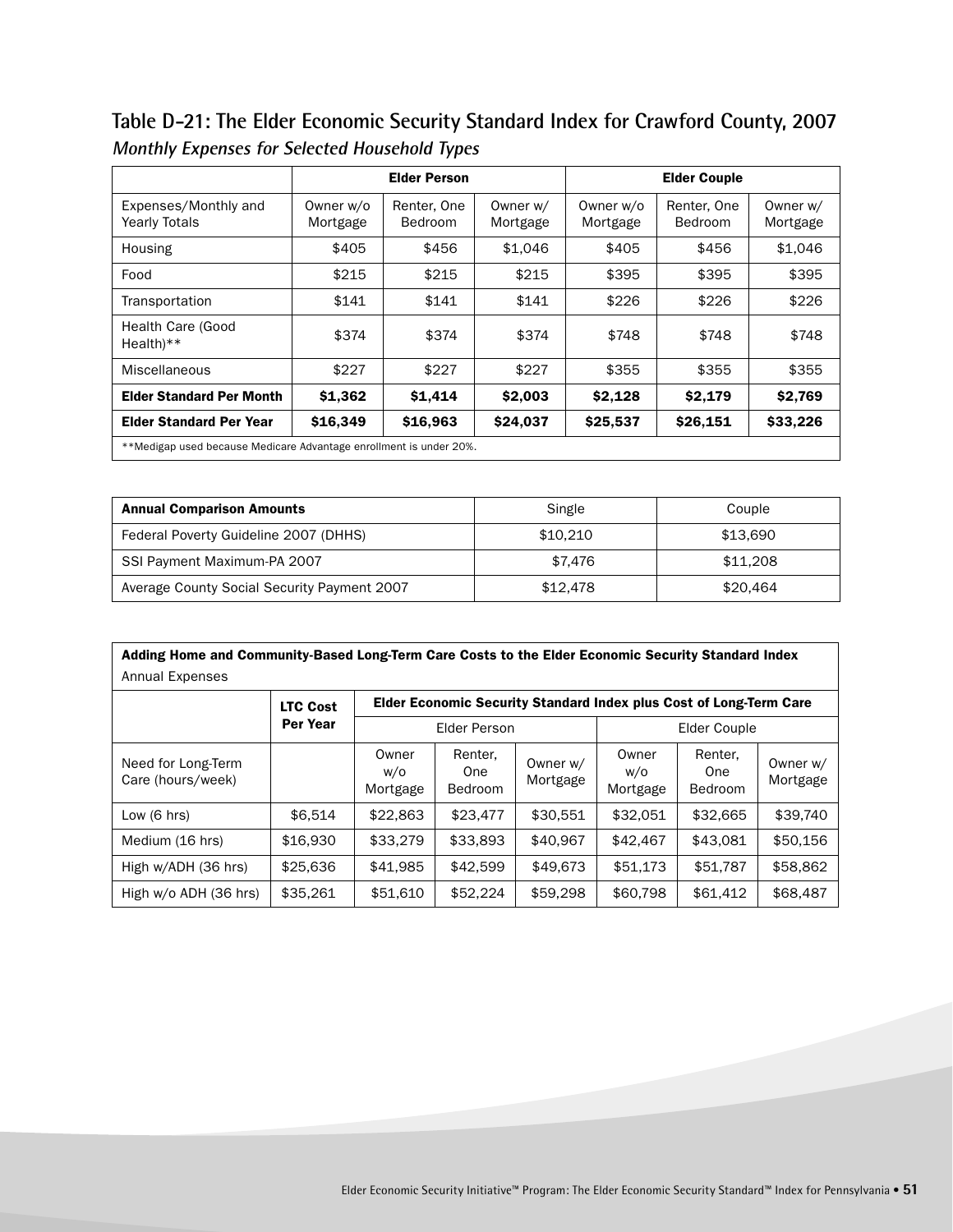**Table D-22: The Elder Economic Security Standard Index for Cumberland County, 2007 Monthly Expenses for Selected Household Types**

|                                              | <b>Elder Person</b>                                                |                        |                      |                       | <b>Elder Couple</b>    |                      |  |  |  |
|----------------------------------------------|--------------------------------------------------------------------|------------------------|----------------------|-----------------------|------------------------|----------------------|--|--|--|
| Expenses/Monthly and<br><b>Yearly Totals</b> | Owner w/o<br>Mortgage                                              | Renter, One<br>Bedroom | Owner w/<br>Mortgage | Owner w/o<br>Mortgage | Renter, One<br>Bedroom | Owner w/<br>Mortgage |  |  |  |
| Housing                                      | \$506                                                              | \$598                  | \$949                | \$506                 | \$598                  | \$949                |  |  |  |
| Food                                         | \$215                                                              | \$215                  | \$215                | \$395                 | \$395                  | \$395                |  |  |  |
| Transportation                               | \$141                                                              | \$141                  | \$141                | \$226                 | \$226                  | \$226                |  |  |  |
| Health Care (Good<br>$Health$ <sup>**</sup>  | \$374                                                              | \$374                  | \$374                | \$748                 | \$748                  | \$748                |  |  |  |
| Miscellaneous                                | \$247                                                              | \$247                  | \$247                | \$375                 | \$375                  | \$375                |  |  |  |
| <b>Elder Standard Per Month</b>              | \$1,484                                                            | \$1,576                | \$1,926              | \$2,249               | \$2,341                | \$2,692              |  |  |  |
| <b>Elder Standard Per Year</b>               | \$17,802                                                           | \$18,909               | \$23,118             | \$26,991              | \$28,098               | \$32,306             |  |  |  |
|                                              | **Medigap used because Medicare Advantage enrollment is under 20%. |                        |                      |                       |                        |                      |  |  |  |

| <b>Annual Comparison Amounts</b>            | Single   | Couple   |
|---------------------------------------------|----------|----------|
| Federal Poverty Guideline 2007 (DHHS)       | \$10,210 | \$13.690 |
| SSI Payment Maximum-PA 2007                 | \$7.476  | \$11,208 |
| Average County Social Security Payment 2007 | \$12.741 | \$20,896 |

| Adding Home and Community-Based Long-Term Care Costs to the Elder Economic Security Standard Index |                 |                          |                                                                    |                      |                          |                                  |                      |  |  |
|----------------------------------------------------------------------------------------------------|-----------------|--------------------------|--------------------------------------------------------------------|----------------------|--------------------------|----------------------------------|----------------------|--|--|
| Annual Expenses                                                                                    |                 |                          |                                                                    |                      |                          |                                  |                      |  |  |
|                                                                                                    | <b>LTC Cost</b> |                          | Elder Economic Security Standard Index plus Cost of Long-Term Care |                      |                          |                                  |                      |  |  |
|                                                                                                    | Per Year        | <b>Elder Person</b>      |                                                                    |                      | Elder Couple             |                                  |                      |  |  |
| Need for Long-Term<br>Care (hours/week)                                                            |                 | Owner<br>w/o<br>Mortgage | Renter,<br>One<br><b>Bedroom</b>                                   | Owner w/<br>Mortgage | Owner<br>w/o<br>Mortgage | Renter.<br>One<br><b>Bedroom</b> | Owner w/<br>Mortgage |  |  |
| Low $(6 \text{ hrs})$                                                                              | \$6.514         | \$24,316                 | \$25,423                                                           | \$29,632             | \$33,505                 | \$34.612                         | \$38,820             |  |  |
| Medium (16 hrs)                                                                                    | \$16,930        | \$34.732                 | \$35,839                                                           | \$40,048             | \$43.921                 | \$45,028                         | \$49,236             |  |  |
| High w/ADH (36 hrs)                                                                                | \$25,636        | \$43,438                 | \$44,545                                                           | \$48.754             | \$52,627                 | \$53.734                         | \$57,942             |  |  |
| High w/o ADH (36 hrs)                                                                              | \$35,261        | \$53,063                 | \$54,170                                                           | \$58,379             | \$62,252                 | \$63,359                         | \$67,567             |  |  |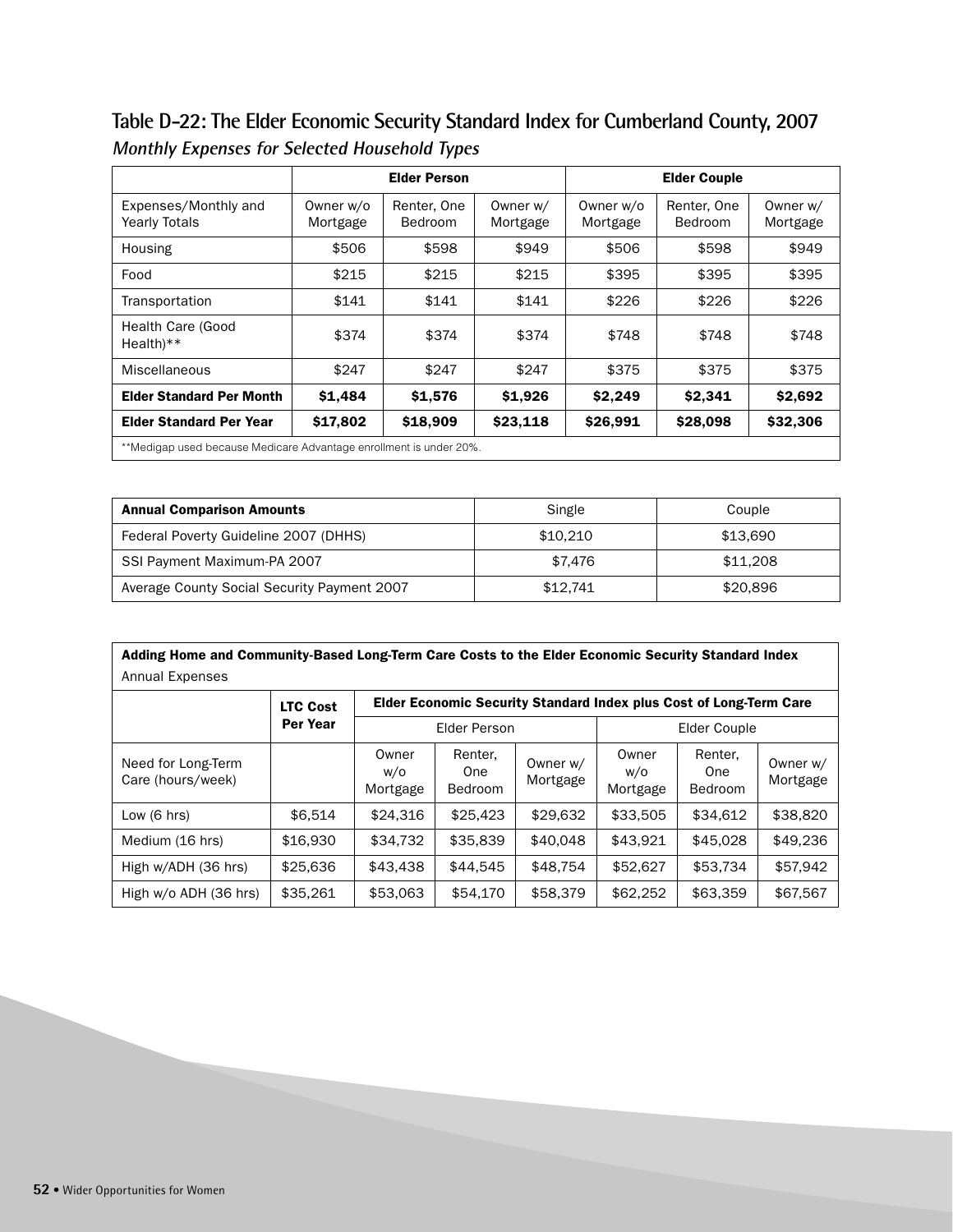**Table D-23: The Elder Economic Security Standard Index for Dauphin County, 2007 Monthly Expenses for Selected Household Types**

|                                                                    |                       | <b>Elder Person</b>           |                      |                       | <b>Elder Couple</b>    |                      |  |
|--------------------------------------------------------------------|-----------------------|-------------------------------|----------------------|-----------------------|------------------------|----------------------|--|
| Expenses/Monthly and<br><b>Yearly Totals</b>                       | Owner w/o<br>Mortgage | Renter, One<br><b>Bedroom</b> | Owner w/<br>Mortgage | Owner w/o<br>Mortgage | Renter, One<br>Bedroom | Owner w/<br>Mortgage |  |
| Housing                                                            | \$420                 | \$575                         | \$1,217              | \$420                 | \$575                  | \$1,217              |  |
| Food                                                               | \$215                 | \$215                         | \$215                | \$395                 | \$395                  | \$395                |  |
| Transportation                                                     | \$141                 | \$141                         | \$141                | \$226                 | \$226                  | \$226                |  |
| Health Care (Good<br>$Health**$                                    | \$368                 | \$368                         | \$368                | \$735                 | \$735                  | \$735                |  |
| Miscellaneous                                                      | \$229                 | \$229                         | \$229                | \$355                 | \$355                  | \$355                |  |
| <b>Elder Standard Per Month</b>                                    | \$1,374               | \$1,528                       | \$2,170              | \$2,132               | \$2,287                | \$2,928              |  |
| <b>Elder Standard Per Year</b>                                     | \$16,482              | \$18,339                      | \$26,037             | \$25,582              | \$27,438               | \$35,137             |  |
| **Medigap used because Medicare Advantage enrollment is under 20%. |                       |                               |                      |                       |                        |                      |  |

| <b>Annual Comparison Amounts</b>            | Single   | Couple   |
|---------------------------------------------|----------|----------|
| Federal Poverty Guideline 2007 (DHHS)       | \$10,210 | \$13.690 |
| SSI Payment Maximum-PA 2007                 | \$7.476  | \$11,208 |
| Average County Social Security Payment 2007 | \$12,608 | \$20,678 |

| Adding Home and Community-Based Long-Term Care Costs to the Elder Economic Security Standard Index |                 |                          |                                  |                      |                                                                    |                                  |                      |  |  |  |
|----------------------------------------------------------------------------------------------------|-----------------|--------------------------|----------------------------------|----------------------|--------------------------------------------------------------------|----------------------------------|----------------------|--|--|--|
| <b>Annual Expenses</b>                                                                             |                 |                          |                                  |                      |                                                                    |                                  |                      |  |  |  |
|                                                                                                    | <b>LTC Cost</b> |                          |                                  |                      | Elder Economic Security Standard Index plus Cost of Long-Term Care |                                  |                      |  |  |  |
|                                                                                                    | <b>Per Year</b> | Elder Person             |                                  |                      | Elder Couple                                                       |                                  |                      |  |  |  |
| Need for Long-Term<br>Care (hours/week)                                                            |                 | Owner<br>w/o<br>Mortgage | Renter,<br>One<br><b>Bedroom</b> | Owner w/<br>Mortgage | Owner<br>W/O<br>Mortgage                                           | Renter.<br>One<br><b>Bedroom</b> | Owner w/<br>Mortgage |  |  |  |
| Low $(6 \text{ hrs})$                                                                              | \$6.514         | \$22.996                 | \$24.853                         | \$32,551             | \$32,096                                                           | \$33.952                         | \$41,651             |  |  |  |
| Medium (16 hrs)                                                                                    | \$16,930        | \$33,412                 | \$35,269                         | \$42.967             | \$42.512                                                           | \$44.368                         | \$52,067             |  |  |  |
| High w/ADH (36 hrs)                                                                                | \$25,636        | \$42,118                 | \$43.975                         | \$51,673             | \$51,218                                                           | \$53,074                         | \$60,773             |  |  |  |
| High w/o ADH (36 hrs)                                                                              | \$35,261        | \$51,743                 | \$53,600                         | \$61,298             | \$60,843                                                           | \$62,699                         | \$70,398             |  |  |  |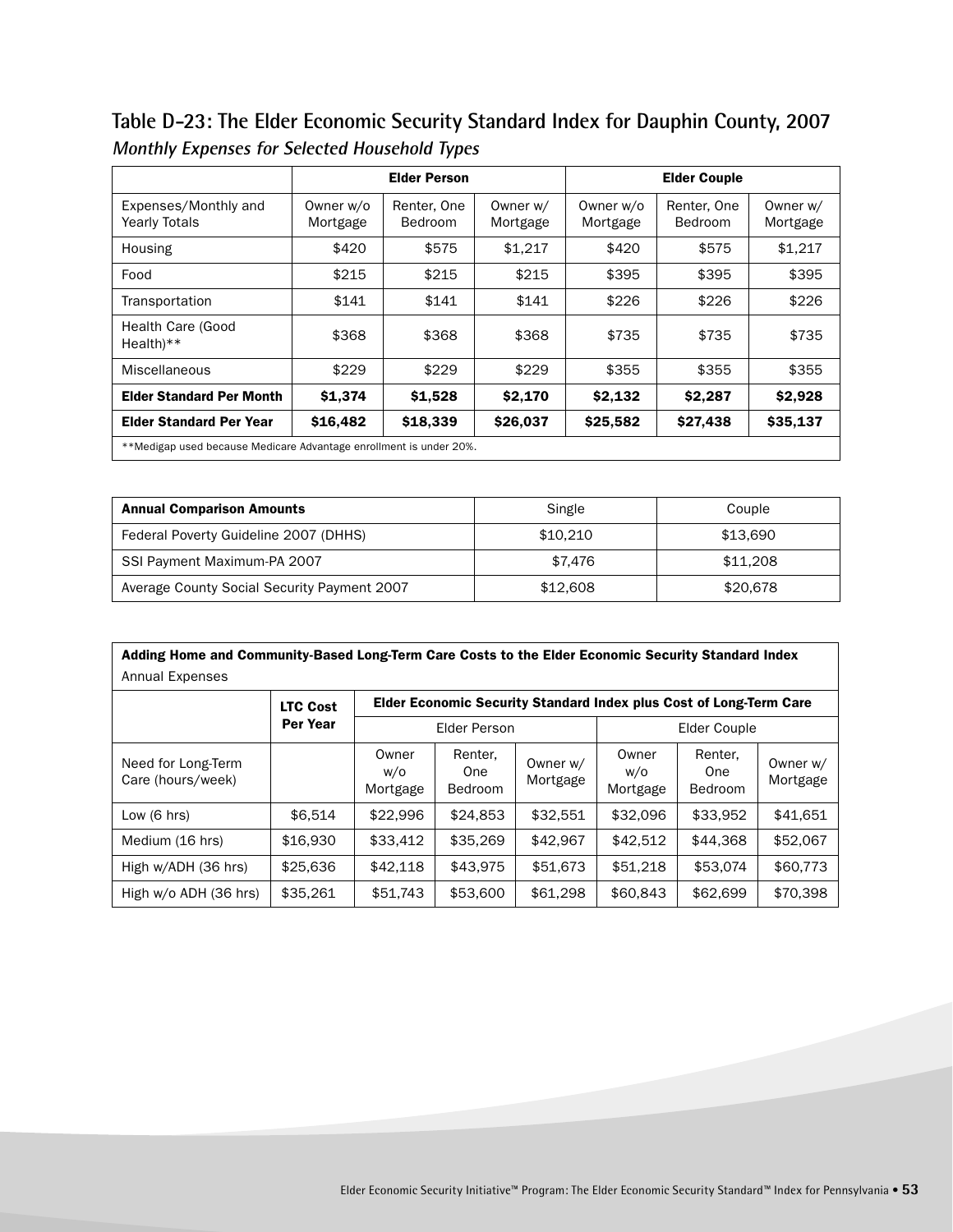**Table D-24: The Elder Economic Security Standard Index for Delaware County, 2007 Monthly Expenses for Selected Household Types**

|                                              | <b>Elder Person</b>                                                |                        |                      |                       | <b>Elder Couple</b>    |                      |  |  |
|----------------------------------------------|--------------------------------------------------------------------|------------------------|----------------------|-----------------------|------------------------|----------------------|--|--|
| Expenses/Monthly and<br><b>Yearly Totals</b> | Owner w/o<br>Mortgage                                              | Renter, One<br>Bedroom | Owner w/<br>Mortgage | Owner w/o<br>Mortgage | Renter, One<br>Bedroom | Owner w/<br>Mortgage |  |  |
| Housing                                      | \$622                                                              | \$750                  | \$1,283              | \$622                 | \$750                  | \$1,283              |  |  |
| Food                                         | \$271                                                              | \$271                  | \$271                | \$497                 | \$497                  | \$497                |  |  |
| Transportation                               | \$141                                                              | \$141                  | \$141                | \$226                 | \$226                  | \$226                |  |  |
| Health Care (Good<br>$Health**$              | \$373                                                              | \$373                  | \$373                | \$746                 | \$746                  | \$746                |  |  |
| Miscellaneous                                | \$282                                                              | \$282                  | \$282                | \$418                 | \$418                  | \$418                |  |  |
| <b>Elder Standard Per Month</b>              | \$1,689                                                            | \$1,817                | \$2,351              | \$2,510               | \$2,638                | \$3,171              |  |  |
| <b>Elder Standard Per Year</b>               | \$20,270                                                           | \$21,804               | \$28,206             | \$30,117              | \$31,651               | \$38,053             |  |  |
|                                              | **Medigap used because Medicare Advantage enrollment is under 20%. |                        |                      |                       |                        |                      |  |  |

| <b>Annual Comparison Amounts</b>            | Single   | Couple   |
|---------------------------------------------|----------|----------|
| Federal Poverty Guideline 2007 (DHHS)       | \$10.210 | \$13.690 |
| SSI Payment Maximum-PA 2007                 | \$7.476  | \$11,208 |
| Average County Social Security Payment 2007 | \$13.736 | \$22.527 |

| Adding Home and Community-Based Long-Term Care Costs to the Elder Economic Security Standard Index |                 |                                                                    |                                  |                      |                          |                                  |                      |  |  |
|----------------------------------------------------------------------------------------------------|-----------------|--------------------------------------------------------------------|----------------------------------|----------------------|--------------------------|----------------------------------|----------------------|--|--|
| Annual Expenses                                                                                    |                 |                                                                    |                                  |                      |                          |                                  |                      |  |  |
|                                                                                                    | <b>LTC Cost</b> | Elder Economic Security Standard Index plus Cost of Long-Term Care |                                  |                      |                          |                                  |                      |  |  |
|                                                                                                    | Per Year        | Elder Person                                                       |                                  |                      | Elder Couple             |                                  |                      |  |  |
| Need for Long-Term<br>Care (hours/week)                                                            |                 | Owner<br>w/o<br>Mortgage                                           | Renter,<br>One<br><b>Bedroom</b> | Owner w/<br>Mortgage | Owner<br>w/o<br>Mortgage | Renter.<br>One<br><b>Bedroom</b> | Owner w/<br>Mortgage |  |  |
| Low $(6 \text{ hrs})$                                                                              | \$6.514         | \$26,784                                                           | \$28,318                         | \$34,720             | \$36,631                 | \$38.165                         | \$44.567             |  |  |
| Medium (16 hrs)                                                                                    | \$16,930        | \$37,200                                                           | \$38.734                         | \$45,136             | \$47.047                 | \$48.581                         | \$54.983             |  |  |
| High w/ADH (36 hrs)                                                                                | \$25,636        | \$45,906                                                           | \$47,440                         | \$53,842             | \$55,753                 | \$57,287                         | \$63,689             |  |  |
| High w/o ADH (36 hrs)                                                                              | \$35,261        | \$55,531                                                           | \$57,065                         | \$63,467             | \$65,378                 | \$66,912                         | \$73,314             |  |  |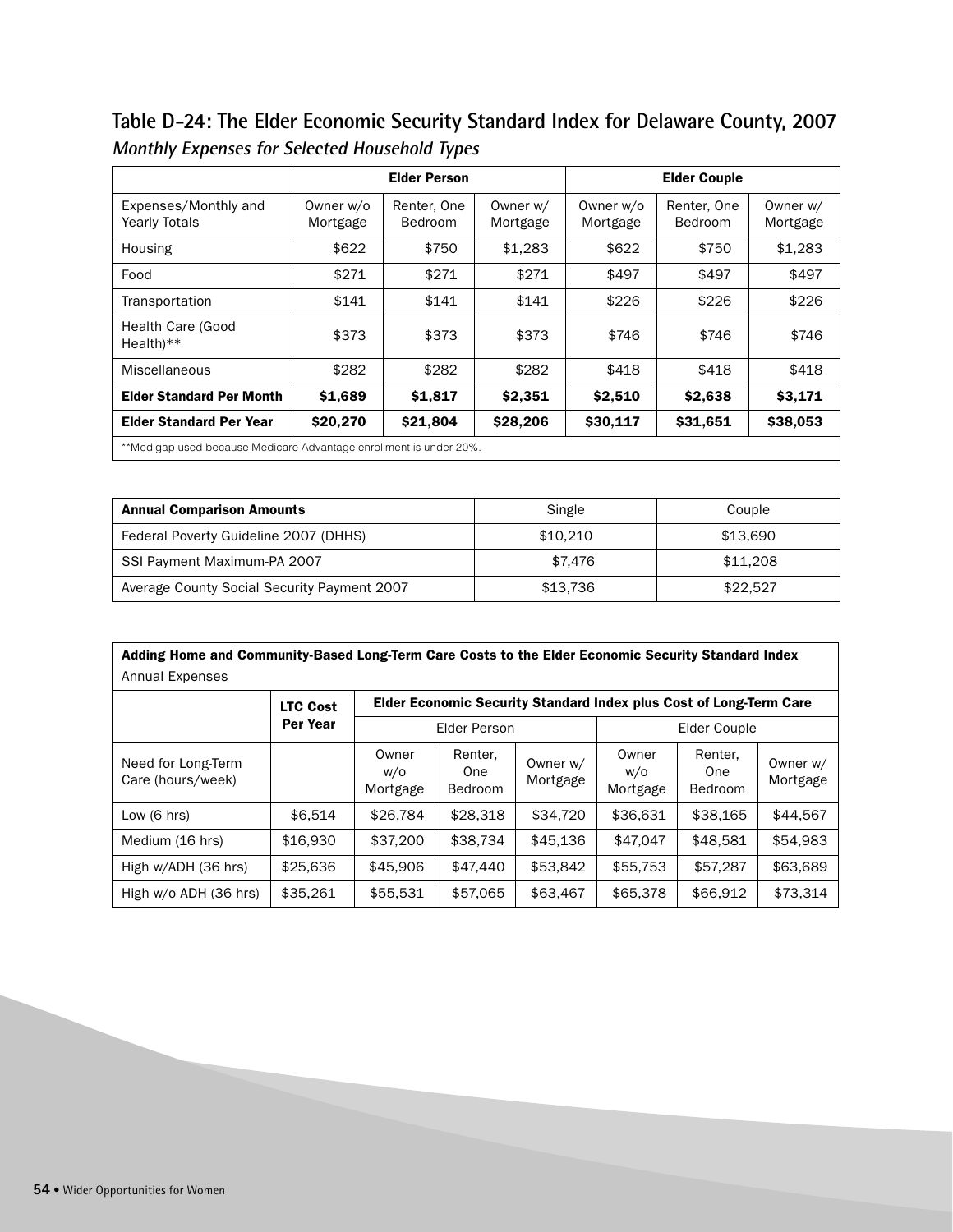### **Table D-25: The Elder Economic Security Standard Index for Elk County, 2007 Monthly Expenses for Selected Household Types**

|                                                                    | <b>Elder Person</b>   |                        |                      | <b>Elder Couple</b>   |                        |                      |  |
|--------------------------------------------------------------------|-----------------------|------------------------|----------------------|-----------------------|------------------------|----------------------|--|
| Expenses/Monthly and<br><b>Yearly Totals</b>                       | Owner w/o<br>Mortgage | Renter, One<br>Bedroom | Owner w/<br>Mortgage | Owner w/o<br>Mortgage | Renter, One<br>Bedroom | Owner w/<br>Mortgage |  |
| Housing                                                            | \$405                 | \$449                  | \$968                | \$405                 | \$449                  | \$968                |  |
| Food                                                               | \$215                 | \$215                  | \$215                | \$395                 | \$395                  | \$395                |  |
| Transportation                                                     | \$141                 | \$141                  | \$141                | \$226                 | \$226                  | \$226                |  |
| <b>Health Care (Good</b><br>$Health**$                             | \$374                 | \$374                  | \$374                | \$748                 | \$748                  | \$748                |  |
| Miscellaneous                                                      | \$227                 | \$227                  | \$227                | \$355                 | \$355                  | \$355                |  |
| <b>Elder Standard Per Month</b>                                    | \$1,362               | \$1,407                | \$1,926              | \$2,128               | \$2,172                | \$2,692              |  |
| <b>Elder Standard Per Year</b>                                     | \$16,349              | \$16,879               | \$23,110             | \$25,537              | \$26,067               | \$32,299             |  |
| **Medigap used because Medicare Advantage enrollment is under 20%. |                       |                        |                      |                       |                        |                      |  |

| <b>Annual Comparison Amounts</b>            | Single   | Couple   |
|---------------------------------------------|----------|----------|
| Federal Poverty Guideline 2007 (DHHS)       | \$10,210 | \$13.690 |
| SSI Payment Maximum-PA 2007                 | \$7.476  | \$11,208 |
| Average County Social Security Payment 2007 | \$12,876 | \$21.117 |

| Adding Home and Community-Based Long-Term Care Costs to the Elder Economic Security Standard Index |                 |                          |                                                                    |                      |                          |                                  |                      |  |  |  |
|----------------------------------------------------------------------------------------------------|-----------------|--------------------------|--------------------------------------------------------------------|----------------------|--------------------------|----------------------------------|----------------------|--|--|--|
| <b>Annual Expenses</b>                                                                             |                 |                          |                                                                    |                      |                          |                                  |                      |  |  |  |
|                                                                                                    | <b>LTC Cost</b> |                          | Elder Economic Security Standard Index plus Cost of Long-Term Care |                      |                          |                                  |                      |  |  |  |
|                                                                                                    | Per Year        | <b>Elder Person</b>      |                                                                    |                      | Elder Couple             |                                  |                      |  |  |  |
| Need for Long-Term<br>Care (hours/week)                                                            |                 | Owner<br>w/o<br>Mortgage | Renter,<br>One<br>Bedroom                                          | Owner w/<br>Mortgage | Owner<br>w/o<br>Mortgage | Renter,<br>One<br><b>Bedroom</b> | Owner w/<br>Mortgage |  |  |  |
| Low $(6 \text{ hrs})$                                                                              | \$6.514         | \$22,863                 | \$23,393                                                           | \$29,624             | \$32,051                 | \$32,581                         | \$38,813             |  |  |  |
| Medium (16 hrs)                                                                                    | \$16,930        | \$33,279                 | \$33,809                                                           | \$40,040             | \$42,467                 | \$42.997                         | \$49,229             |  |  |  |
| High w/ADH (36 hrs)                                                                                | \$25,636        | \$41,985                 | \$42.515                                                           | \$48,746             | \$51,173                 | \$51,703                         | \$57,935             |  |  |  |
| High w/o ADH (36 hrs)                                                                              | \$35,261        | \$51,610                 | \$52,140                                                           | \$58,371             | \$60,798                 | \$61,328                         | \$67,560             |  |  |  |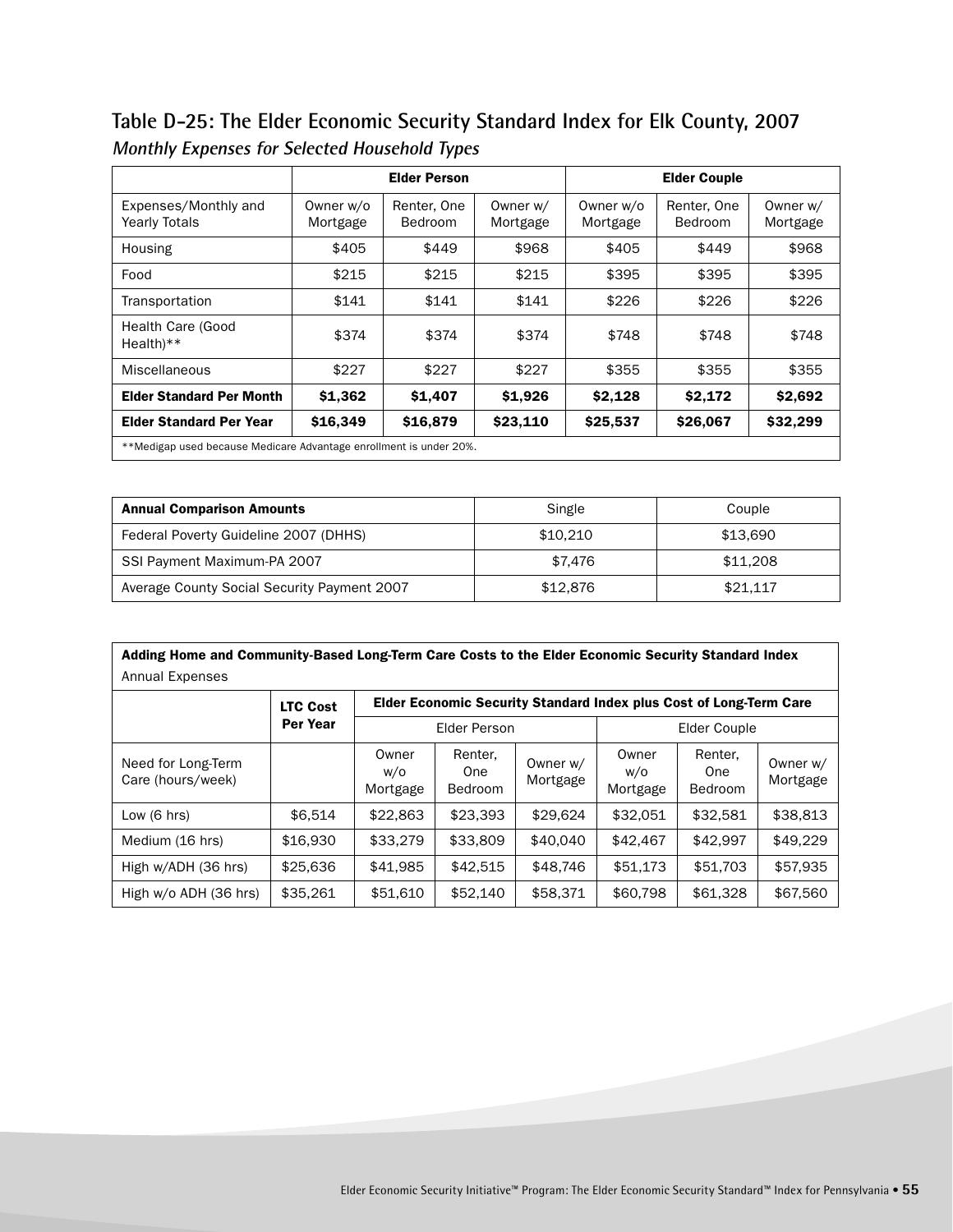### **Table D-26: The Elder Economic Security Standard Index for Erie County, 2007 Monthly Expenses for Selected Household Types**

|                                                                    | <b>Elder Person</b>   |                               |                      | <b>Elder Couple</b>   |                        |                      |  |
|--------------------------------------------------------------------|-----------------------|-------------------------------|----------------------|-----------------------|------------------------|----------------------|--|
| Expenses/Monthly and<br><b>Yearly Totals</b>                       | Owner w/o<br>Mortgage | Renter, One<br><b>Bedroom</b> | Owner w/<br>Mortgage | Owner w/o<br>Mortgage | Renter, One<br>Bedroom | Owner w/<br>Mortgage |  |
| Housing                                                            | \$413                 | \$460                         | \$1.002              | \$413                 | \$460                  | \$1,002              |  |
| Food                                                               | \$214                 | \$214                         | \$214                | \$393                 | \$393                  | \$393                |  |
| Transportation                                                     | \$141                 | \$141                         | \$141                | \$226                 | \$226                  | \$226                |  |
| <b>Health Care (Good</b><br>$Health**$                             | \$294                 | \$294                         | \$294                | \$588                 | \$588                  | \$588                |  |
| Miscellaneous                                                      | \$213                 | \$213                         | \$213                | \$324                 | \$324                  | \$324                |  |
| <b>Elder Standard Per Month</b>                                    | \$1,275               | \$1,322                       | \$1,864              | \$1,944               | \$1,991                | \$2,533              |  |
| <b>Elder Standard Per Year</b>                                     | \$15,302              | \$15,865                      | \$22,373             | \$23,327              | \$23,891               | \$30,398             |  |
| **Medigap used because Medicare Advantage enrollment is under 20%. |                       |                               |                      |                       |                        |                      |  |

| <b>Annual Comparison Amounts</b>            | Single   | Couple   |
|---------------------------------------------|----------|----------|
| Federal Poverty Guideline 2007 (DHHS)       | \$10.210 | \$13.690 |
| SSI Payment Maximum-PA 2007                 | \$7.476  | \$11,208 |
| Average County Social Security Payment 2007 | \$12,872 | \$21.110 |

| Adding Home and Community-Based Long-Term Care Costs to the Elder Economic Security Standard Index |                 |                                                                    |                                  |                      |                          |                                  |                      |  |  |  |
|----------------------------------------------------------------------------------------------------|-----------------|--------------------------------------------------------------------|----------------------------------|----------------------|--------------------------|----------------------------------|----------------------|--|--|--|
| Annual Expenses                                                                                    |                 |                                                                    |                                  |                      |                          |                                  |                      |  |  |  |
|                                                                                                    | <b>LTC Cost</b> | Elder Economic Security Standard Index plus Cost of Long-Term Care |                                  |                      |                          |                                  |                      |  |  |  |
|                                                                                                    | Per Year        | <b>Elder Person</b>                                                |                                  |                      | Elder Couple             |                                  |                      |  |  |  |
| Need for Long-Term<br>Care (hours/week)                                                            |                 | Owner<br>w/o<br>Mortgage                                           | Renter,<br>One<br><b>Bedroom</b> | Owner w/<br>Mortgage | Owner<br>w/o<br>Mortgage | Renter,<br>One<br><b>Bedroom</b> | Owner w/<br>Mortgage |  |  |  |
| Low $(6 \text{ hrs})$                                                                              | \$6.514         | \$21,816                                                           | \$22,379                         | \$28,887             | \$29,841                 | \$30,405                         | \$36.912             |  |  |  |
| Medium (16 hrs)                                                                                    | \$16,930        | \$32,232                                                           | \$32.795                         | \$39,303             | \$40.257                 | \$40.821                         | \$47,328             |  |  |  |
| High w/ADH (36 hrs)                                                                                | \$25,636        | \$40,938                                                           | \$41,501                         | \$48,009             | \$48,963                 | \$49.527                         | \$56.034             |  |  |  |
| High w/o ADH (36 hrs)                                                                              | \$35,261        | \$50,563                                                           | \$51,126                         | \$57,634             | \$58,588                 | \$59,152                         | \$65,659             |  |  |  |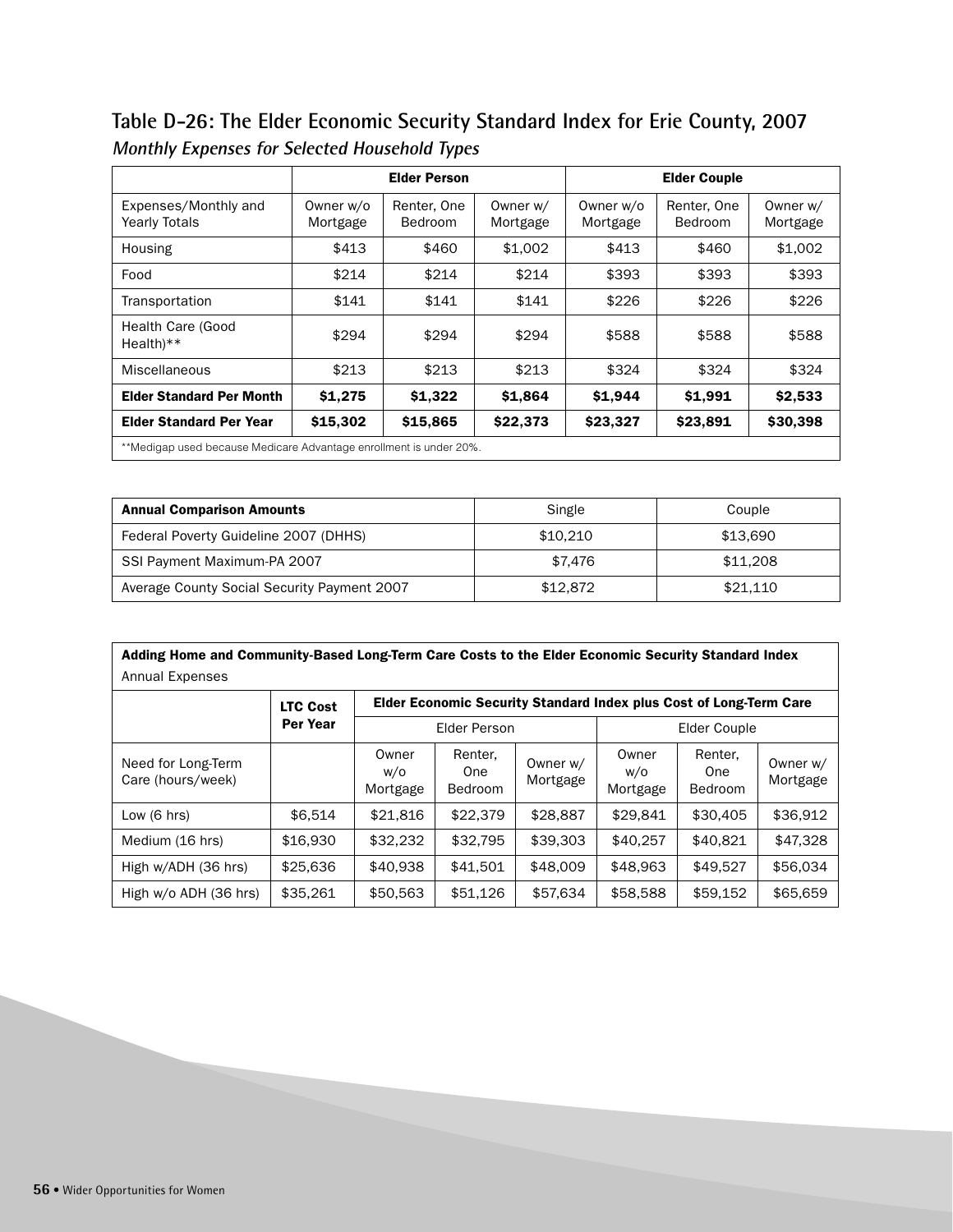**Table D-27: The Elder Economic Security Standard Index for Fayette County, 2007 Monthly Expenses for Selected Household Types**

|                                                                    | <b>Elder Person</b>   |                               |                      | <b>Elder Couple</b>   |                        |                      |  |  |
|--------------------------------------------------------------------|-----------------------|-------------------------------|----------------------|-----------------------|------------------------|----------------------|--|--|
| Expenses/Monthly and<br><b>Yearly Totals</b>                       | Owner w/o<br>Mortgage | Renter, One<br><b>Bedroom</b> | Owner w/<br>Mortgage | Owner w/o<br>Mortgage | Renter, One<br>Bedroom | Owner w/<br>Mortgage |  |  |
| Housing                                                            | \$340                 | \$493                         | \$719                | \$340                 | \$493                  | \$719                |  |  |
| Food                                                               | \$210                 | \$210                         | \$210                | \$385                 | \$385                  | \$385                |  |  |
| Transportation                                                     | \$141                 | \$141                         | \$141                | \$226                 | \$226                  | \$226                |  |  |
| Health Care (Good<br>$Health**$                                    | \$317                 | \$317                         | \$317                | \$634                 | \$634                  | \$634                |  |  |
| Miscellaneous                                                      | \$202                 | \$202                         | \$202                | \$317                 | \$317                  | \$317                |  |  |
| <b>Elder Standard Per Month</b>                                    | \$1,210               | \$1,363                       | \$1,589              | \$1,902               | \$2,055                | \$2,281              |  |  |
| <b>Elder Standard Per Year</b>                                     | \$14,516              | \$16,353                      | \$19,065             | \$22,820              | \$24,657               | \$27,369             |  |  |
| **Medigap used because Medicare Advantage enrollment is under 20%. |                       |                               |                      |                       |                        |                      |  |  |

| <b>Annual Comparison Amounts</b>            | Single   | Couple   |
|---------------------------------------------|----------|----------|
| Federal Poverty Guideline 2007 (DHHS)       | \$10.210 | \$13.690 |
| SSI Payment Maximum-PA 2007                 | \$7.476  | \$11,208 |
| Average County Social Security Payment 2007 | \$12,310 | \$20.189 |

| Adding Home and Community-Based Long-Term Care Costs to the Elder Economic Security Standard Index |                 |                          |                                                                    |                      |                          |                                  |                      |  |  |  |
|----------------------------------------------------------------------------------------------------|-----------------|--------------------------|--------------------------------------------------------------------|----------------------|--------------------------|----------------------------------|----------------------|--|--|--|
| <b>Annual Expenses</b>                                                                             |                 |                          |                                                                    |                      |                          |                                  |                      |  |  |  |
|                                                                                                    | <b>LTC Cost</b> |                          | Elder Economic Security Standard Index plus Cost of Long-Term Care |                      |                          |                                  |                      |  |  |  |
|                                                                                                    | <b>Per Year</b> | Elder Person             |                                                                    |                      | Elder Couple             |                                  |                      |  |  |  |
| Need for Long-Term<br>Care (hours/week)                                                            |                 | Owner<br>w/o<br>Mortgage | Renter,<br>One<br><b>Bedroom</b>                                   | Owner w/<br>Mortgage | Owner<br>W/O<br>Mortgage | Renter.<br>One<br><b>Bedroom</b> | Owner w/<br>Mortgage |  |  |  |
| Low $(6 \text{ hrs})$                                                                              | \$6.514         | \$21.030                 | \$22,867                                                           | \$25,579             | \$29.334                 | \$31.171                         | \$33,883             |  |  |  |
| Medium (16 hrs)                                                                                    | \$16,930        | \$31,446                 | \$33.283                                                           | \$35.995             | \$39,750                 | \$41,587                         | \$44,299             |  |  |  |
| High w/ADH (36 hrs)                                                                                | \$25,636        | \$40,152                 | \$41.989                                                           | \$44.701             | \$48,456                 | \$50,293                         | \$53,005             |  |  |  |
| High w/o ADH (36 hrs)                                                                              | \$35,261        | \$49,777                 | \$51,614                                                           | \$54,326             | \$58,081                 | \$59,918                         | \$62,630             |  |  |  |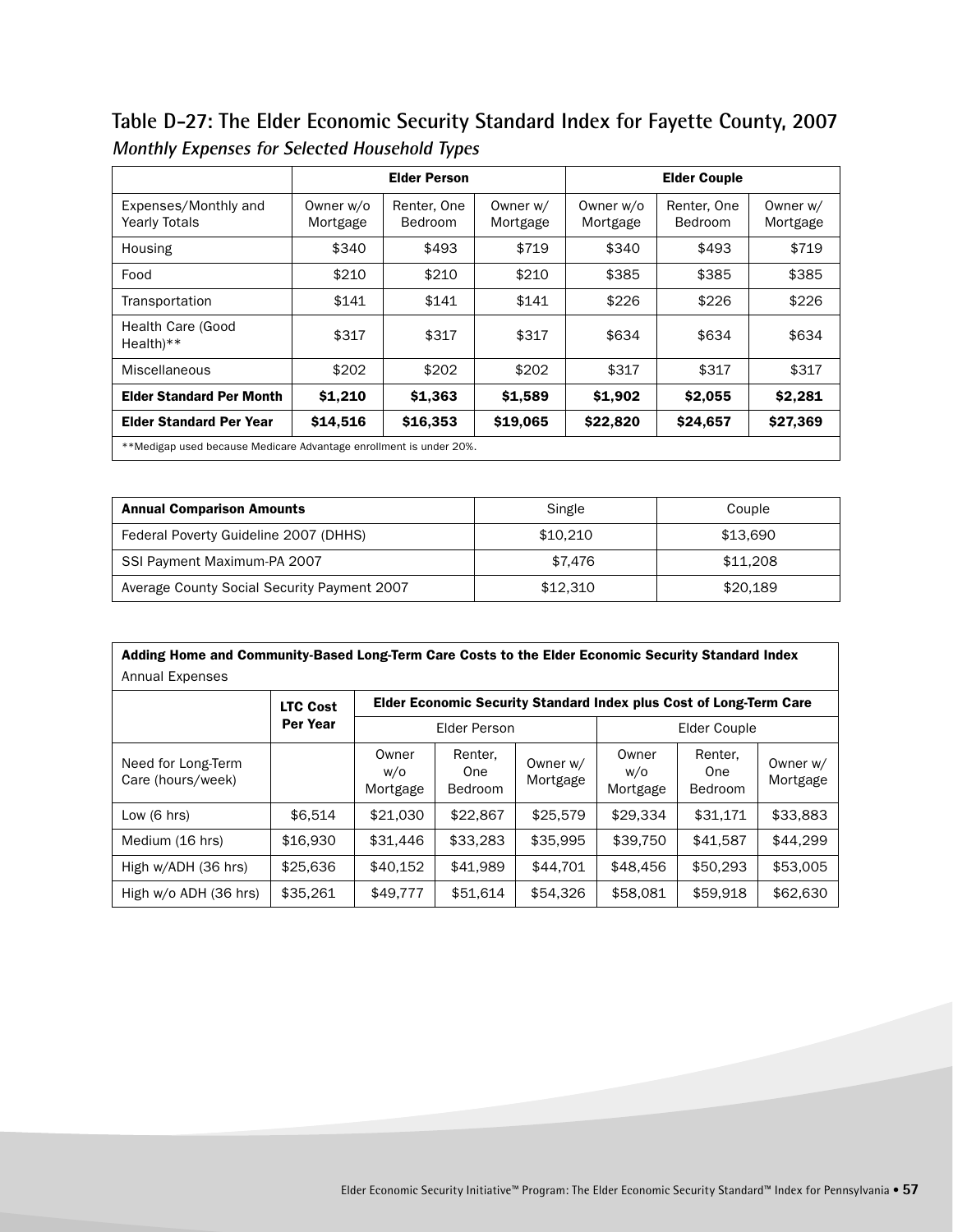**Table D-28: The Elder Economic Security Standard Index for Forest County, 2007 Monthly Expenses for Selected Household Types**

|                                                                    | <b>Elder Person</b>   |                        |                      |                       | <b>Elder Couple</b>    |                      |  |  |
|--------------------------------------------------------------------|-----------------------|------------------------|----------------------|-----------------------|------------------------|----------------------|--|--|
| Expenses/Monthly and<br><b>Yearly Totals</b>                       | Owner w/o<br>Mortgage | Renter, One<br>Bedroom | Owner w/<br>Mortgage | Owner w/o<br>Mortgage | Renter, One<br>Bedroom | Owner w/<br>Mortgage |  |  |
| Housing                                                            | \$395                 | \$457                  | \$860                | \$395                 | \$457                  | \$860                |  |  |
| Food                                                               | \$215                 | \$215                  | \$215                | \$395                 | \$395                  | \$395                |  |  |
| Transportation                                                     | \$141                 | \$141                  | \$141                | \$226                 | \$226                  | \$226                |  |  |
| Health Care (Good<br>$Health**$                                    | \$374                 | \$374                  | \$374                | \$748                 | \$748                  | \$748                |  |  |
| Miscellaneous                                                      | \$225                 | \$225                  | \$225                | \$353                 | \$353                  | \$353                |  |  |
| <b>Elder Standard Per Month</b>                                    | \$1,350               | \$1,413                | \$1,816              | \$2,116               | \$2,178                | \$2,581              |  |  |
| <b>Elder Standard Per Year</b>                                     | \$16,200              | \$16,950               | \$21,788             | \$25,389              | \$26,139               | \$30,976             |  |  |
| **Medigap used because Medicare Advantage enrollment is under 20%. |                       |                        |                      |                       |                        |                      |  |  |

| <b>Annual Comparison Amounts</b>            | Single   | Couple   |
|---------------------------------------------|----------|----------|
| Federal Poverty Guideline 2007 (DHHS)       | \$10,210 | \$13.690 |
| SSI Payment Maximum-PA 2007                 | \$7.476  | \$11,208 |
| Average County Social Security Payment 2007 | \$12,146 | \$19.920 |

| Adding Home and Community-Based Long-Term Care Costs to the Elder Economic Security Standard Index |                 |                                                                           |                           |                      |                          |                                  |                      |  |  |  |
|----------------------------------------------------------------------------------------------------|-----------------|---------------------------------------------------------------------------|---------------------------|----------------------|--------------------------|----------------------------------|----------------------|--|--|--|
| Annual Expenses                                                                                    |                 |                                                                           |                           |                      |                          |                                  |                      |  |  |  |
|                                                                                                    | <b>LTC Cost</b> | <b>Elder Economic Security Standard Index plus Cost of Long-Term Care</b> |                           |                      |                          |                                  |                      |  |  |  |
|                                                                                                    | Per Year        | Elder Person                                                              |                           |                      | Elder Couple             |                                  |                      |  |  |  |
| Need for Long-Term<br>Care (hours/week)                                                            |                 | Owner<br>w/o<br>Mortgage                                                  | Renter,<br>One<br>Bedroom | Owner w/<br>Mortgage | Owner<br>w/o<br>Mortgage | Renter.<br>One<br><b>Bedroom</b> | Owner w/<br>Mortgage |  |  |  |
| Low $(6 \text{ hrs})$                                                                              | \$6.514         | \$22.714                                                                  | \$23,464                  | \$28,302             | \$31,903                 | \$32.653                         | \$37,490             |  |  |  |
| Medium (16 hrs)                                                                                    | \$16,930        | \$33.130                                                                  | \$33,880                  | \$38,718             | \$42.319                 | \$43,069                         | \$47,906             |  |  |  |
| High w/ADH (36 hrs)                                                                                | \$25,636        | \$41,836                                                                  | \$42,586                  | \$47.424             | \$51,025                 | \$51,775                         | \$56,612             |  |  |  |
| High w/o ADH (36 hrs)                                                                              | \$35,261        | \$51,461                                                                  | \$52,211                  | \$57,049             | \$60,650                 | \$61,400                         | \$66,237             |  |  |  |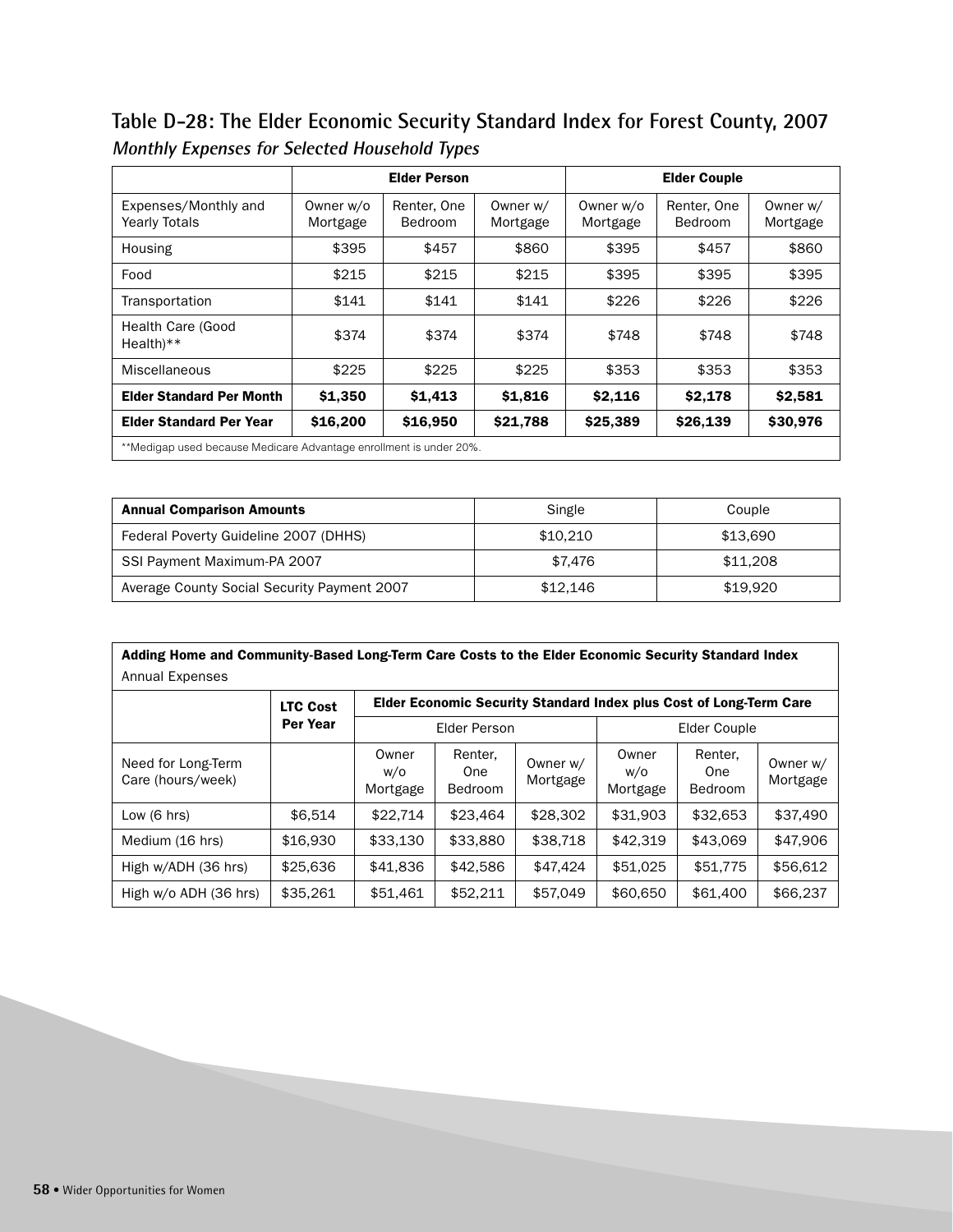**Table D-29: The Elder Economic Security Standard Index for Franklin County, 2007 Monthly Expenses for Selected Household Types**

|                                                                    | <b>Elder Person</b>   |                               |                      | <b>Elder Couple</b>   |                        |                      |  |  |
|--------------------------------------------------------------------|-----------------------|-------------------------------|----------------------|-----------------------|------------------------|----------------------|--|--|
| Expenses/Monthly and<br><b>Yearly Totals</b>                       | Owner w/o<br>Mortgage | Renter, One<br><b>Bedroom</b> | Owner w/<br>Mortgage | Owner w/o<br>Mortgage | Renter, One<br>Bedroom | Owner w/<br>Mortgage |  |  |
| Housing                                                            | \$381                 | \$455                         | \$972                | \$381                 | \$455                  | \$972                |  |  |
| Food                                                               | \$215                 | \$215                         | \$215                | \$395                 | \$395                  | \$395                |  |  |
| Transportation                                                     | \$141                 | \$141                         | \$141                | \$226                 | \$226                  | \$226                |  |  |
| Health Care (Good<br>$Health**$                                    | \$374                 | \$374                         | \$374                | \$748                 | \$748                  | \$748                |  |  |
| Miscellaneous                                                      | \$222                 | \$222                         | \$222                | \$350                 | \$350                  | \$350                |  |  |
| <b>Elder Standard Per Month</b>                                    | \$1,334               | \$1,408                       | \$1,925              | \$2,100               | \$2,174                | \$2,691              |  |  |
| <b>Elder Standard Per Year</b>                                     | \$16,008              | \$16,894                      | \$23,103             | \$25,196              | \$26,082               | \$32,291             |  |  |
| **Medigap used because Medicare Advantage enrollment is under 20%. |                       |                               |                      |                       |                        |                      |  |  |

| <b>Annual Comparison Amounts</b>            | Single   | Couple   |
|---------------------------------------------|----------|----------|
| Federal Poverty Guideline 2007 (DHHS)       | \$10,210 | \$13.690 |
| SSI Payment Maximum-PA 2007                 | \$7.476  | \$11,208 |
| Average County Social Security Payment 2007 | \$11.771 | \$19.304 |

| Adding Home and Community-Based Long-Term Care Costs to the Elder Economic Security Standard Index |                 |                          |                                                                    |                      |                          |                                         |                      |  |  |  |
|----------------------------------------------------------------------------------------------------|-----------------|--------------------------|--------------------------------------------------------------------|----------------------|--------------------------|-----------------------------------------|----------------------|--|--|--|
| Annual Expenses                                                                                    |                 |                          |                                                                    |                      |                          |                                         |                      |  |  |  |
|                                                                                                    | <b>LTC Cost</b> |                          | Elder Economic Security Standard Index plus Cost of Long-Term Care |                      |                          |                                         |                      |  |  |  |
|                                                                                                    | Per Year        | Elder Person             |                                                                    |                      | Elder Couple             |                                         |                      |  |  |  |
| Need for Long-Term<br>Care (hours/week)                                                            |                 | Owner<br>w/o<br>Mortgage | Renter,<br>One<br>Bedroom                                          | Owner w/<br>Mortgage | Owner<br>W/O<br>Mortgage | Renter.<br><b>One</b><br><b>Bedroom</b> | Owner w/<br>Mortgage |  |  |  |
| Low $(6 \text{ hrs})$                                                                              | \$6.514         | \$22.522                 | \$23,408                                                           | \$29.617             | \$31,710                 | \$32,596                                | \$38,805             |  |  |  |
| Medium (16 hrs)                                                                                    | \$16,930        | \$32.938                 | \$33,824                                                           | \$40,033             | \$42,126                 | \$43.012                                | \$49.221             |  |  |  |
| High w/ADH (36 hrs)                                                                                | \$25,636        | \$41.644                 | \$42,530                                                           | \$48,739             | \$50,832                 | \$51,718                                | \$57,927             |  |  |  |
| High w/o ADH (36 hrs)                                                                              | \$35,261        | \$51,269                 | \$52,155                                                           | \$58,364             | \$60,457                 | \$61,343                                | \$67,552             |  |  |  |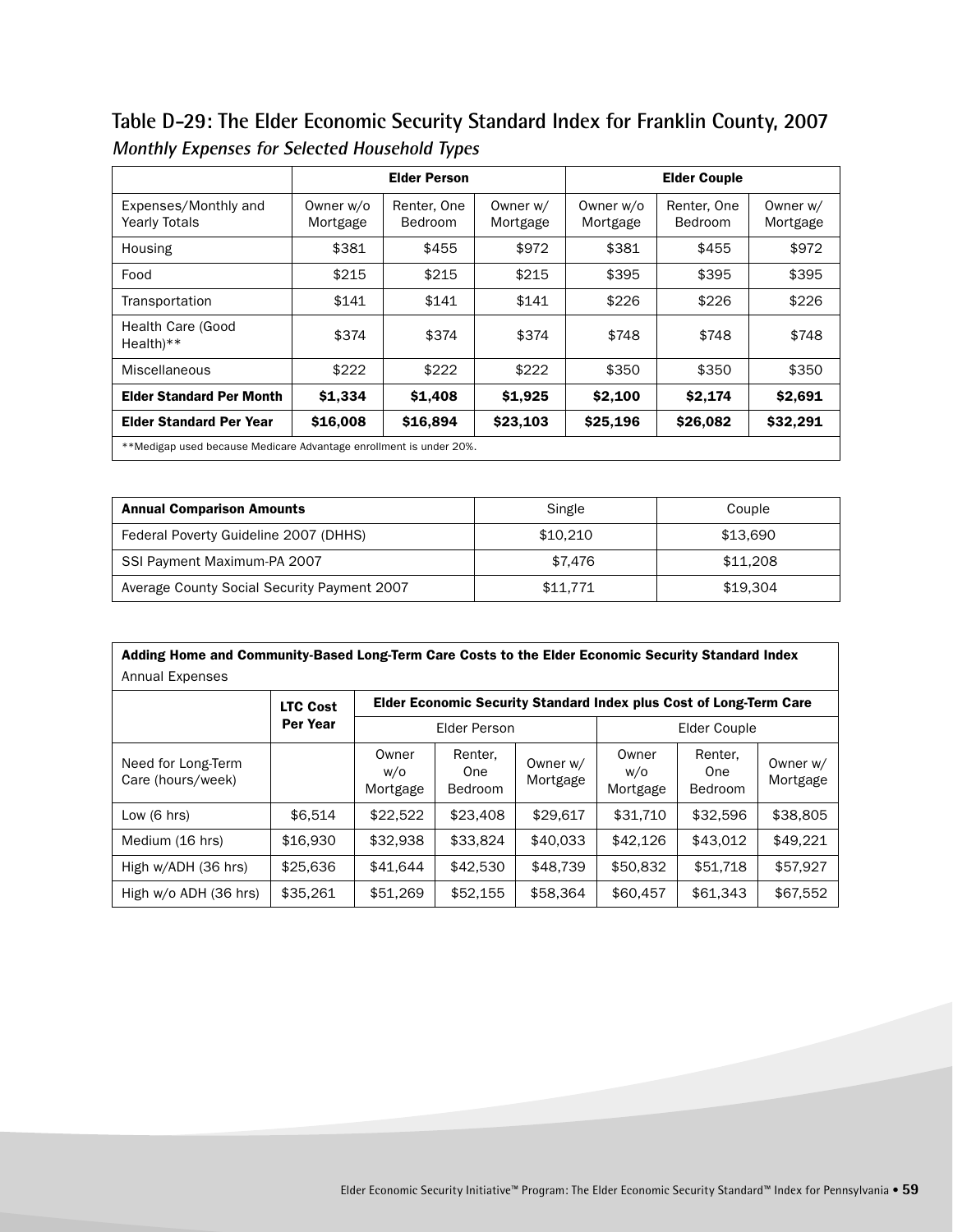**Table D-30: The Elder Economic Security Standard Index for Fulton County, 2007 Monthly Expenses for Selected Household Types**

|                                                                    | <b>Elder Person</b>   |                               |                      |                       | <b>Elder Couple</b>    |                      |  |  |
|--------------------------------------------------------------------|-----------------------|-------------------------------|----------------------|-----------------------|------------------------|----------------------|--|--|
| Expenses/Monthly and<br><b>Yearly Totals</b>                       | Owner w/o<br>Mortgage | Renter, One<br><b>Bedroom</b> | Owner w/<br>Mortgage | Owner w/o<br>Mortgage | Renter, One<br>Bedroom | Owner w/<br>Mortgage |  |  |
| Housing                                                            | \$328                 | \$439                         | \$808                | \$328                 | \$439                  | \$808                |  |  |
| Food                                                               | \$215                 | \$215                         | \$215                | \$395                 | \$395                  | \$395                |  |  |
| Transportation                                                     | \$141                 | \$141                         | \$141                | \$226                 | \$226                  | \$226                |  |  |
| Health Care (Good<br>$Health**$                                    | \$374                 | \$374                         | \$374                | \$748                 | \$748                  | \$748                |  |  |
| Miscellaneous                                                      | \$212                 | \$212                         | \$212                | \$339                 | \$339                  | \$339                |  |  |
| <b>Elder Standard Per Month</b>                                    | \$1,270               | \$1,381                       | \$1,750              | \$2,035               | \$2,147                | \$2,515              |  |  |
| <b>Elder Standard Per Year</b>                                     | \$15,236              | \$16,573                      | \$20,997             | \$24,425              | \$25,762               | \$30,185             |  |  |
| **Medigap used because Medicare Advantage enrollment is under 20%. |                       |                               |                      |                       |                        |                      |  |  |

| <b>Annual Comparison Amounts</b>            | Single   | Couple   |
|---------------------------------------------|----------|----------|
| Federal Poverty Guideline 2007 (DHHS)       | \$10,210 | \$13.690 |
| SSI Payment Maximum-PA 2007                 | \$7.476  | \$11,208 |
| Average County Social Security Payment 2007 | \$11.383 | \$18,669 |

| Adding Home and Community-Based Long-Term Care Costs to the Elder Economic Security Standard Index |                 |                                                                    |                                  |                      |                          |                                  |                      |  |  |
|----------------------------------------------------------------------------------------------------|-----------------|--------------------------------------------------------------------|----------------------------------|----------------------|--------------------------|----------------------------------|----------------------|--|--|
| Annual Expenses                                                                                    |                 |                                                                    |                                  |                      |                          |                                  |                      |  |  |
|                                                                                                    | <b>LTC Cost</b> | Elder Economic Security Standard Index plus Cost of Long-Term Care |                                  |                      |                          |                                  |                      |  |  |
|                                                                                                    | Per Year        |                                                                    | <b>Elder Person</b>              |                      | Elder Couple             |                                  |                      |  |  |
| Need for Long-Term<br>Care (hours/week)                                                            |                 | Owner<br>w/o<br>Mortgage                                           | Renter,<br>One<br><b>Bedroom</b> | Owner w/<br>Mortgage | Owner<br>w/o<br>Mortgage | Renter,<br>One<br><b>Bedroom</b> | Owner w/<br>Mortgage |  |  |
| Low $(6 \text{ hrs})$                                                                              | \$6.514         | \$21,750                                                           | \$23,087                         | \$27,511             | \$30,939                 | \$32,276                         | \$36,699             |  |  |
| Medium (16 hrs)                                                                                    | \$16,930        | \$32,166                                                           | \$33,503                         | \$37,927             | \$41,355                 | \$42,692                         | \$47.115             |  |  |
| High w/ADH (36 hrs)                                                                                | \$25,636        | \$40,872                                                           | \$42,209                         | \$46,633             | \$50,061                 | \$51,398                         | \$55,821             |  |  |
| High w/o ADH (36 hrs)                                                                              | \$35,261        | \$50,497                                                           | \$51,834                         | \$56,258             | \$59,686                 | \$61,023                         | \$65,446             |  |  |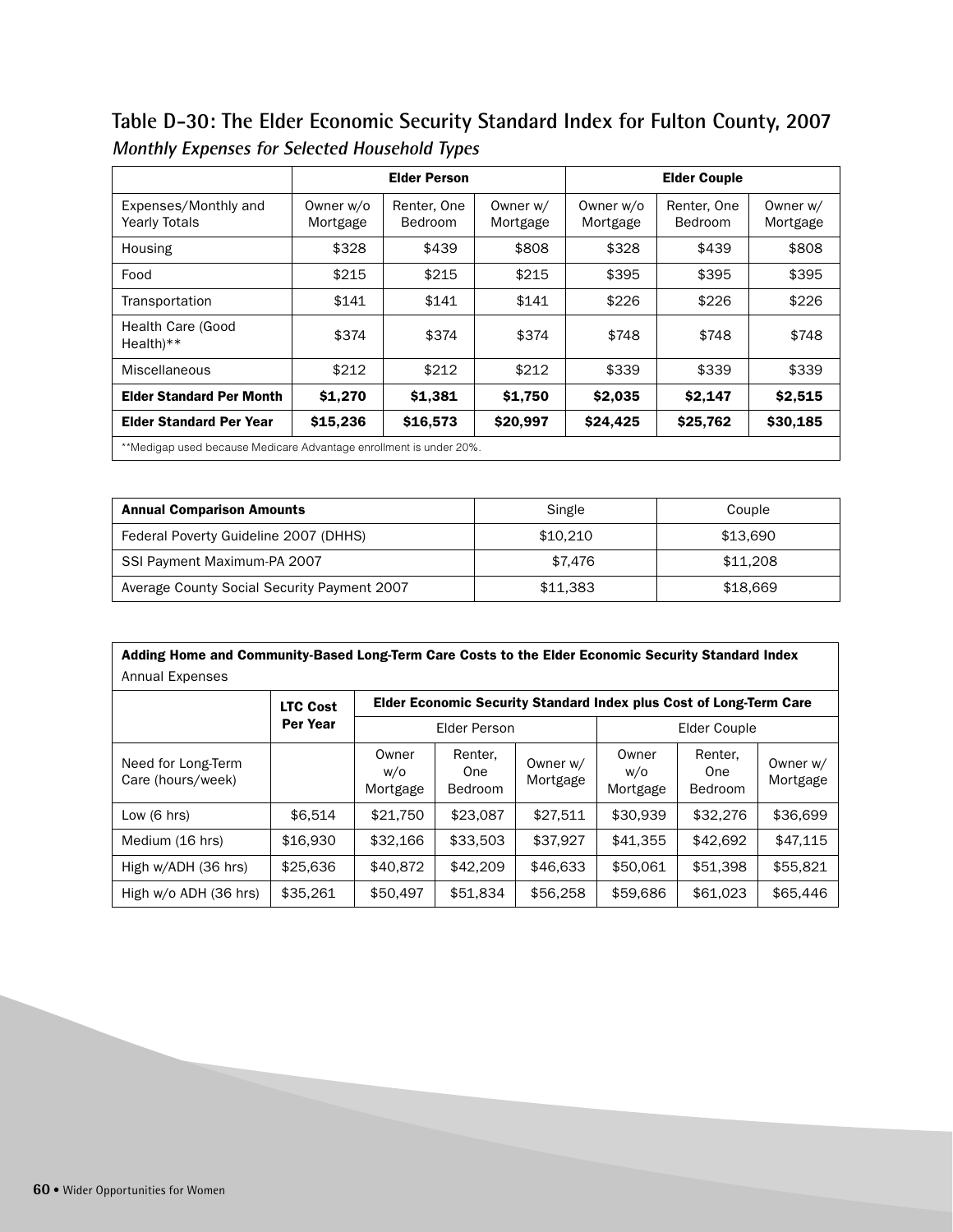**Table D-31: The Elder Economic Security Standard Index for Greene County, 2007 Monthly Expenses for Selected Household Types**

|                                                                    |                       | <b>Elder Person</b>           |                      | <b>Elder Couple</b>   |                        |                      |  |  |  |
|--------------------------------------------------------------------|-----------------------|-------------------------------|----------------------|-----------------------|------------------------|----------------------|--|--|--|
| Expenses/Monthly and<br><b>Yearly Totals</b>                       | Owner w/o<br>Mortgage | Renter, One<br><b>Bedroom</b> | Owner w/<br>Mortgage | Owner w/o<br>Mortgage | Renter, One<br>Bedroom | Owner w/<br>Mortgage |  |  |  |
| Housing                                                            | \$427                 | \$456                         | \$1,062              | \$427                 | \$456                  | \$1,062              |  |  |  |
| Food                                                               | \$215                 | \$215                         | \$215                | \$395                 | \$395                  | \$395                |  |  |  |
| Transportation                                                     | \$141                 | \$141                         | \$141                | \$226                 | \$226                  | \$226                |  |  |  |
| Health Care (Good<br>$Health**$                                    | \$317                 | \$317                         | \$317                | \$634                 | \$634                  | \$634                |  |  |  |
| Miscellaneous                                                      | \$220                 | \$220                         | \$220                | \$336                 | \$336                  | \$336                |  |  |  |
| <b>Elder Standard Per Month</b>                                    | \$1,321               | \$1,350                       | \$1,956              | \$2,019               | \$2,047                | \$2,653              |  |  |  |
| <b>Elder Standard Per Year</b>                                     | \$15,855              | \$16,198                      | \$23,470             | \$24,224              | \$24,566               | \$31,839             |  |  |  |
| **Medigap used because Medicare Advantage enrollment is under 20%. |                       |                               |                      |                       |                        |                      |  |  |  |

| <b>Annual Comparison Amounts</b>            | Single   | Couple   |  |  |
|---------------------------------------------|----------|----------|--|--|
| Federal Poverty Guideline 2007 (DHHS)       | \$10,210 | \$13,690 |  |  |
| SSI Payment Maximum-PA 2007                 | \$7.476  | \$11,208 |  |  |
| Average County Social Security Payment 2007 | \$12.361 | \$20,273 |  |  |

| Adding Home and Community-Based Long-Term Care Costs to the Elder Economic Security Standard Index |                 |                                                                    |                                  |                      |                          |                                  |                      |  |  |
|----------------------------------------------------------------------------------------------------|-----------------|--------------------------------------------------------------------|----------------------------------|----------------------|--------------------------|----------------------------------|----------------------|--|--|
| <b>Annual Expenses</b>                                                                             |                 |                                                                    |                                  |                      |                          |                                  |                      |  |  |
|                                                                                                    | <b>LTC Cost</b> | Elder Economic Security Standard Index plus Cost of Long-Term Care |                                  |                      |                          |                                  |                      |  |  |
|                                                                                                    | <b>Per Year</b> |                                                                    | Elder Person                     |                      |                          | Elder Couple                     |                      |  |  |
| Need for Long-Term<br>Care (hours/week)                                                            |                 | Owner<br>w/o<br>Mortgage                                           | Renter,<br>One<br><b>Bedroom</b> | Owner w/<br>Mortgage | Owner<br>W/O<br>Mortgage | Renter.<br>One<br><b>Bedroom</b> | Owner w/<br>Mortgage |  |  |
| Low $(6 \text{ hrs})$                                                                              | \$6.514         | \$22,369                                                           | \$22.712                         | \$29.984             | \$30.738                 | \$31.080                         | \$38,353             |  |  |
| Medium (16 hrs)                                                                                    | \$16,930        | \$32.785                                                           | \$33,128                         | \$40,400             | \$41,154                 | \$41,496                         | \$48,769             |  |  |
| High w/ADH (36 hrs)                                                                                | \$25,636        | \$41,491                                                           | \$41,834                         | \$49,106             | \$49,860                 | \$50,202                         | \$57,475             |  |  |
| High w/o ADH (36 hrs)                                                                              | \$35,261        | \$51,116                                                           | \$51,459                         | \$58,731             | \$59,485                 | \$59,827                         | \$67,100             |  |  |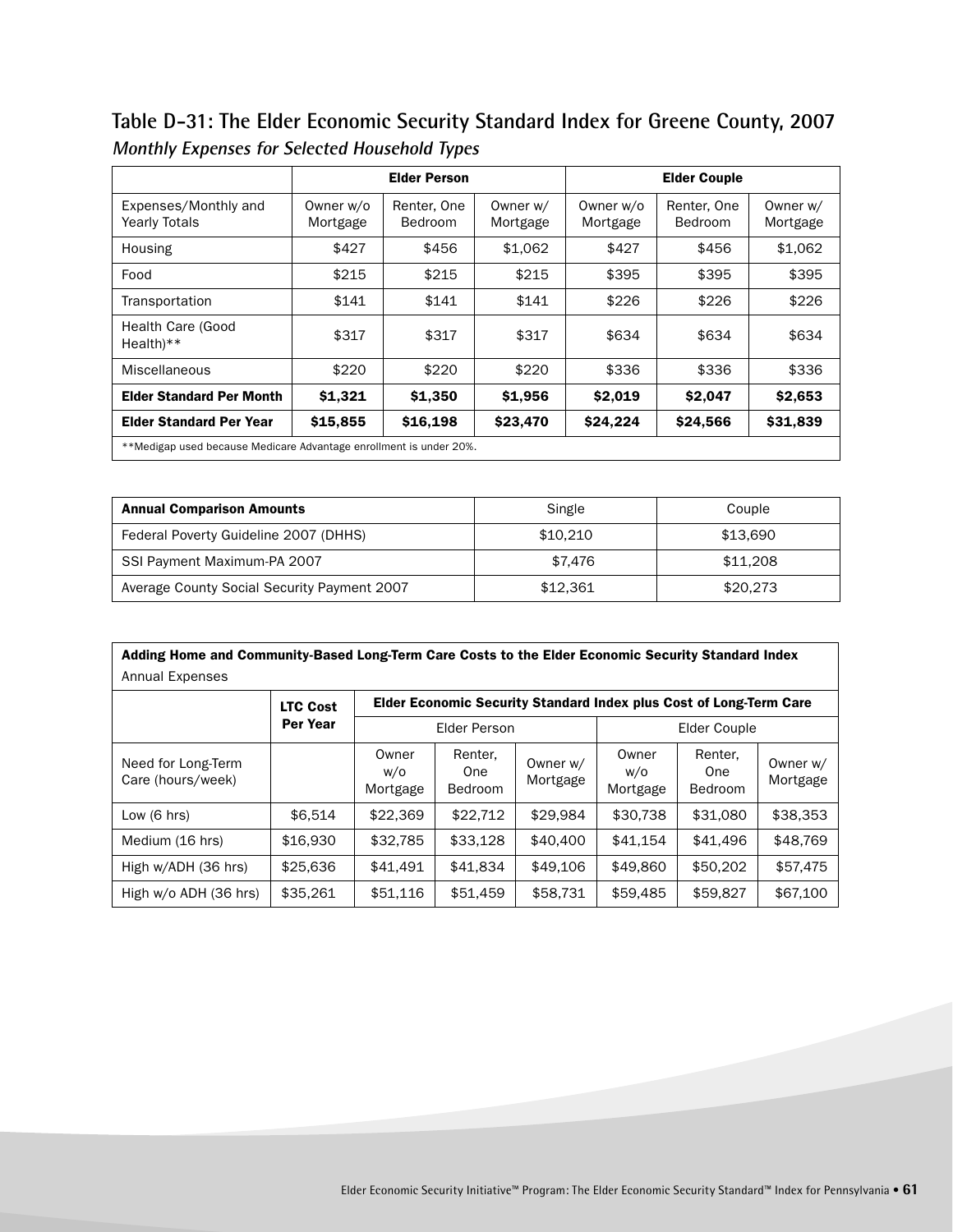**Table D-32: The Elder Economic Security Standard Index for Huntingdon County, 2007 Monthly Expenses for Selected Household Types**

|                                                                    |                       | <b>Elder Person</b>           |                      | <b>Elder Couple</b>   |                        |                      |  |  |
|--------------------------------------------------------------------|-----------------------|-------------------------------|----------------------|-----------------------|------------------------|----------------------|--|--|
| Expenses/Monthly and<br><b>Yearly Totals</b>                       | Owner w/o<br>Mortgage | Renter, One<br><b>Bedroom</b> | Owner w/<br>Mortgage | Owner w/o<br>Mortgage | Renter, One<br>Bedroom | Owner w/<br>Mortgage |  |  |
| Housing                                                            | \$328                 | \$415                         | \$808                | \$328                 | \$415                  | \$808                |  |  |
| Food                                                               | \$215                 | \$215                         | \$215                | \$395                 | \$395                  | \$395                |  |  |
| Transportation                                                     | \$141                 | \$141                         | \$141                | \$226                 | \$226                  | \$226                |  |  |
| Health Care (Good<br>$Health**$                                    | \$374                 | \$374                         | \$374                | \$748                 | \$748                  | \$748                |  |  |
| Miscellaneous                                                      | \$212                 | \$212                         | \$212                | \$339                 | \$339                  | \$339                |  |  |
| <b>Elder Standard Per Month</b>                                    | \$1,270               | \$1,357                       | \$1,750              | \$2,035               | \$2,123                | \$2,515              |  |  |
| <b>Elder Standard Per Year</b>                                     | \$15,236              | \$16,285                      | \$20,997             | \$24,425              | \$25,474               | \$30,185             |  |  |
| **Medigap used because Medicare Advantage enrollment is under 20%. |                       |                               |                      |                       |                        |                      |  |  |

| <b>Annual Comparison Amounts</b>            | Single   | Couple   |  |  |
|---------------------------------------------|----------|----------|--|--|
| Federal Poverty Guideline 2007 (DHHS)       | \$10.210 | \$13.690 |  |  |
| SSI Payment Maximum-PA 2007                 | \$7.476  | \$11,208 |  |  |
| Average County Social Security Payment 2007 | \$11.764 | \$19.292 |  |  |

| Adding Home and Community-Based Long-Term Care Costs to the Elder Economic Security Standard Index |                 |                                                                    |                                  |                      |                          |                                  |                      |  |  |
|----------------------------------------------------------------------------------------------------|-----------------|--------------------------------------------------------------------|----------------------------------|----------------------|--------------------------|----------------------------------|----------------------|--|--|
| Annual Expenses                                                                                    |                 |                                                                    |                                  |                      |                          |                                  |                      |  |  |
|                                                                                                    | <b>LTC Cost</b> | Elder Economic Security Standard Index plus Cost of Long-Term Care |                                  |                      |                          |                                  |                      |  |  |
|                                                                                                    | <b>Per Year</b> | Elder Person                                                       |                                  |                      | Elder Couple             |                                  |                      |  |  |
| Need for Long-Term<br>Care (hours/week)                                                            |                 | Owner<br>w/o<br>Mortgage                                           | Renter,<br>One<br><b>Bedroom</b> | Owner w/<br>Mortgage | Owner<br>w/o<br>Mortgage | Renter.<br>One<br><b>Bedroom</b> | Owner w/<br>Mortgage |  |  |
| Low $(6 \text{ hrs})$                                                                              | \$6.514         | \$21,750                                                           | \$22,799                         | \$27.511             | \$30,939                 | \$31.988                         | \$36,699             |  |  |
| Medium (16 hrs)                                                                                    | \$16,930        | \$32,166                                                           | \$33.215                         | \$37,927             | \$41,355                 | \$42,404                         | \$47,115             |  |  |
| High w/ADH (36 hrs)                                                                                | \$25,636        | \$40,872                                                           | \$41.921                         | \$46,633             | \$50,061                 | \$51,110                         | \$55,821             |  |  |
| High w/o ADH (36 hrs)                                                                              | \$35,261        | \$50,497                                                           | \$51,546                         | \$56,258             | \$59,686                 | \$60,735                         | \$65,446             |  |  |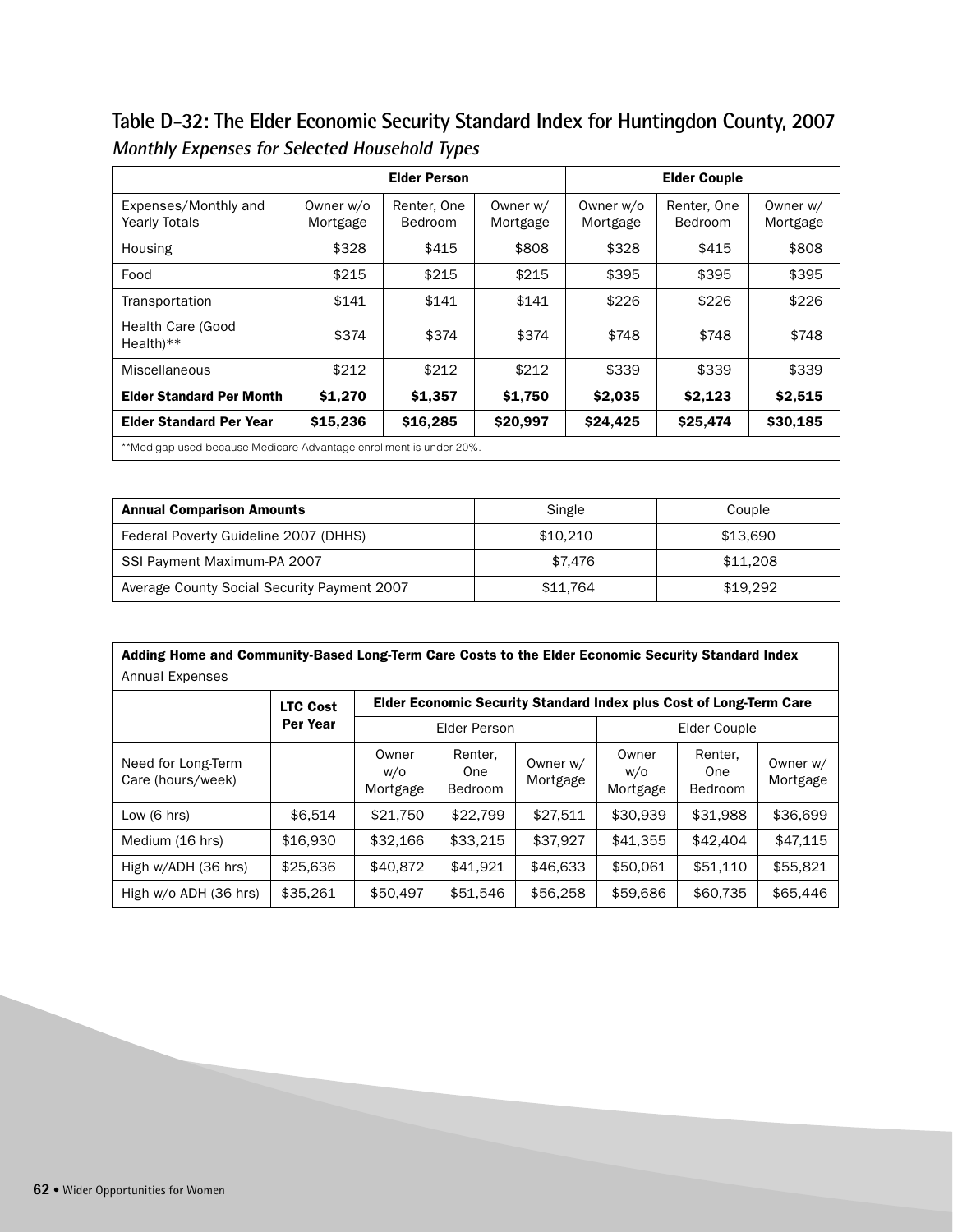**Table D-33: The Elder Economic Security Standard Index for Indiana County, 2007 Monthly Expenses for Selected Household Types**

|                                                                    |                       | <b>Elder Person</b>    |                      |                       | <b>Elder Couple</b>    |                      |
|--------------------------------------------------------------------|-----------------------|------------------------|----------------------|-----------------------|------------------------|----------------------|
| Expenses/Monthly and<br><b>Yearly Totals</b>                       | Owner w/o<br>Mortgage | Renter, One<br>Bedroom | Owner w/<br>Mortgage | Owner w/o<br>Mortgage | Renter, One<br>Bedroom | Owner w/<br>Mortgage |
| Housing                                                            | \$381                 | \$477                  | \$863                | \$381                 | \$477                  | \$863                |
| Food                                                               | \$201                 | \$201                  | \$201                | \$369                 | \$369                  | \$369                |
| Transportation                                                     | \$141                 | \$141                  | \$141                | \$226                 | \$226                  | \$226                |
| Health Care (Good<br>$Health**$                                    | \$317                 | \$317                  | \$317                | \$634                 | \$634                  | \$634                |
| <b>Miscellaneous</b>                                               | \$208                 | \$208                  | \$208                | \$322                 | \$322                  | \$322                |
| <b>Elder Standard Per Month</b>                                    | \$1,249               | \$1,345                | \$1,731              | \$1,933               | \$2,028                | \$2,415              |
| <b>Elder Standard Per Year</b>                                     | \$14,988              | \$16,138               | \$20,773             | \$23,190              | \$24,341               | \$28,975             |
| **Medigap used because Medicare Advantage enrollment is under 20%. |                       |                        |                      |                       |                        |                      |

| <b>Annual Comparison Amounts</b>            | Single   | Couple   |
|---------------------------------------------|----------|----------|
| Federal Poverty Guideline 2007 (DHHS)       | \$10,210 | \$13,690 |
| SSI Payment Maximum-PA 2007                 | \$7.476  | \$11,208 |
| Average County Social Security Payment 2007 | \$12.553 | \$20,273 |

| Adding Home and Community-Based Long-Term Care Costs to the Elder Economic Security Standard Index |                 |                          |                                                                    |                      |                          |                                  |                      |  |  |
|----------------------------------------------------------------------------------------------------|-----------------|--------------------------|--------------------------------------------------------------------|----------------------|--------------------------|----------------------------------|----------------------|--|--|
| <b>Annual Expenses</b>                                                                             |                 |                          |                                                                    |                      |                          |                                  |                      |  |  |
|                                                                                                    | <b>LTC Cost</b> |                          | Elder Economic Security Standard Index plus Cost of Long-Term Care |                      |                          |                                  |                      |  |  |
|                                                                                                    | Per Year        | Elder Person             |                                                                    |                      | Elder Couple             |                                  |                      |  |  |
| Need for Long-Term<br>Care (hours/week)                                                            |                 | Owner<br>w/o<br>Mortgage | Renter,<br>One<br>Bedroom                                          | Owner w/<br>Mortgage | Owner<br>w/o<br>Mortgage | Renter,<br>One<br><b>Bedroom</b> | Owner w/<br>Mortgage |  |  |
| Low $(6 \text{ hrs})$                                                                              | \$6.514         | \$21,502                 | \$22,652                                                           | \$27,287             | \$29.704                 | \$30,855                         | \$35,489             |  |  |
| Medium (16 hrs)                                                                                    | \$16,930        | \$31,918                 | \$33,068                                                           | \$37,703             | \$40,120                 | \$41.271                         | \$45,905             |  |  |
| High w/ADH (36 hrs)                                                                                | \$25,636        | \$40,624                 | \$41,774                                                           | \$46,409             | \$48,826                 | \$49.977                         | \$54.611             |  |  |
| High w/o ADH (36 hrs)                                                                              | \$35,261        | \$50,249                 | \$51,399                                                           | \$56,034             | \$58,451                 | \$59,602                         | \$64,236             |  |  |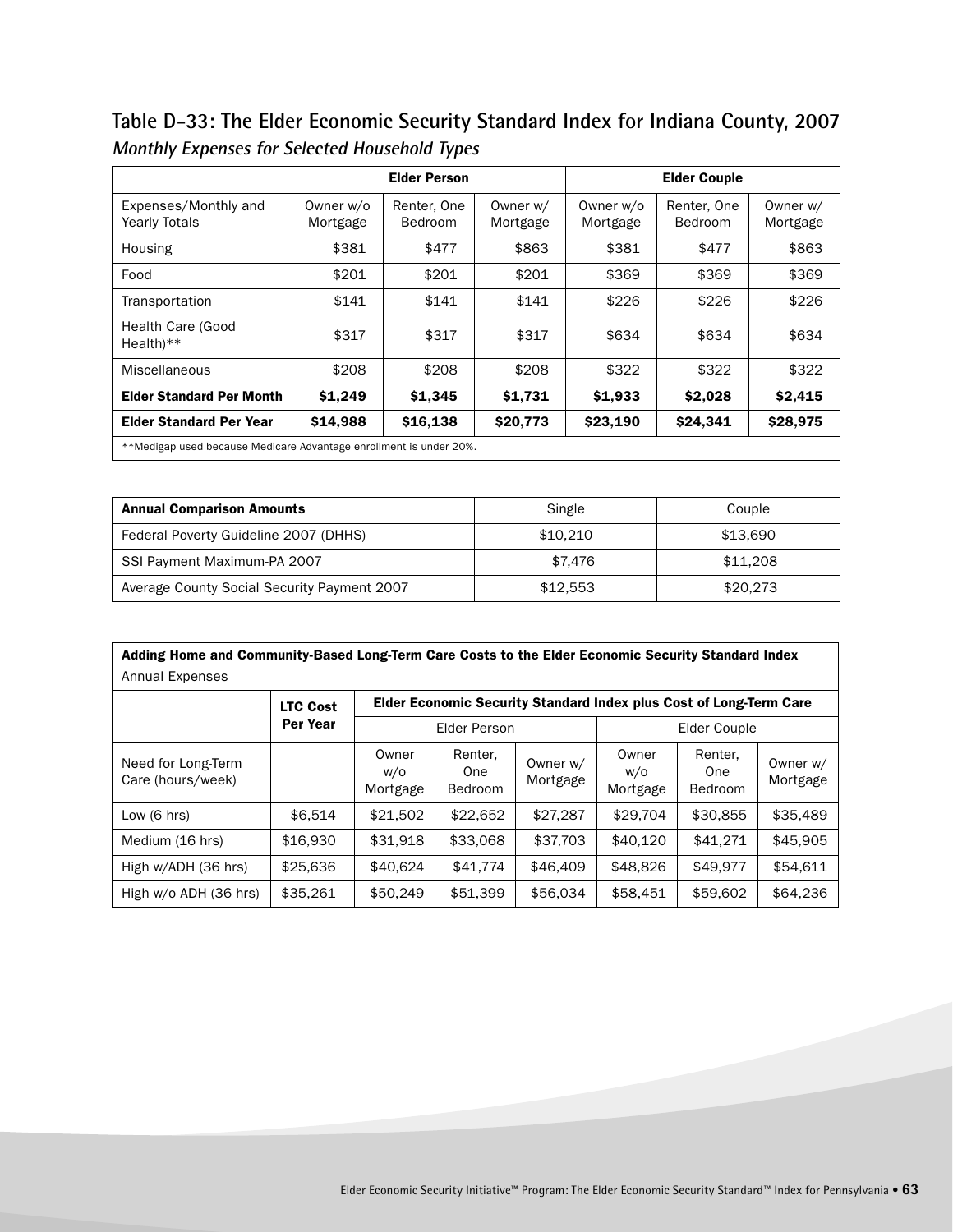**Table D-34: The Elder Economic Security Standard Index for Jefferson County, 2007 Monthly Expenses for Selected Household Types**

|                                                                    |                       | <b>Elder Person</b>    |                      |                       | <b>Elder Couple</b>    |                      |
|--------------------------------------------------------------------|-----------------------|------------------------|----------------------|-----------------------|------------------------|----------------------|
| Expenses/Monthly and<br><b>Yearly Totals</b>                       | Owner w/o<br>Mortgage | Renter, One<br>Bedroom | Owner w/<br>Mortgage | Owner w/o<br>Mortgage | Renter, One<br>Bedroom | Owner w/<br>Mortgage |
| Housing                                                            | \$366                 | \$434                  | \$1.050              | \$366                 | \$434                  | \$1,050              |
| Food                                                               | \$215                 | \$215                  | \$215                | \$395                 | \$395                  | \$395                |
| Transportation                                                     | \$141                 | \$141                  | \$141                | \$226                 | \$226                  | \$226                |
| <b>Health Care (Good</b><br>$Health**$                             | \$374                 | \$374                  | \$374                | \$748                 | \$748                  | \$748                |
| Miscellaneous                                                      | \$219                 | \$219                  | \$219                | \$347                 | \$347                  | \$347                |
| <b>Elder Standard Per Month</b>                                    | \$1,315               | \$1,384                | \$1,999              | \$2,081               | \$2,149                | \$2,765              |
| <b>Elder Standard Per Year</b>                                     | \$15,785              | \$16,605               | \$23,993             | \$24,974              | \$25,793               | \$33,181             |
| **Medigap used because Medicare Advantage enrollment is under 20%. |                       |                        |                      |                       |                        |                      |

| <b>Annual Comparison Amounts</b>            | Single   | Couple   |
|---------------------------------------------|----------|----------|
| Federal Poverty Guideline 2007 (DHHS)       | \$10.210 | \$13.690 |
| SSI Payment Maximum-PA 2007                 | \$7.476  | \$11,208 |
| Average County Social Security Payment 2007 | \$12.045 | \$19.754 |

| Adding Home and Community-Based Long-Term Care Costs to the Elder Economic Security Standard Index |                 |                          |                                                                    |                      |                          |                                  |                      |  |
|----------------------------------------------------------------------------------------------------|-----------------|--------------------------|--------------------------------------------------------------------|----------------------|--------------------------|----------------------------------|----------------------|--|
| Annual Expenses                                                                                    |                 |                          |                                                                    |                      |                          |                                  |                      |  |
|                                                                                                    | <b>LTC Cost</b> |                          | Elder Economic Security Standard Index plus Cost of Long-Term Care |                      |                          |                                  |                      |  |
|                                                                                                    | Per Year        | <b>Elder Person</b>      |                                                                    |                      | Elder Couple             |                                  |                      |  |
| Need for Long-Term<br>Care (hours/week)                                                            |                 | Owner<br>w/o<br>Mortgage | Renter,<br>One<br><b>Bedroom</b>                                   | Owner w/<br>Mortgage | Owner<br>w/o<br>Mortgage | Renter.<br>One<br><b>Bedroom</b> | Owner w/<br>Mortgage |  |
| Low $(6 \text{ hrs})$                                                                              | \$6.514         | \$22,299                 | \$23.119                                                           | \$30,507             | \$31,488                 | \$32,307                         | \$39.695             |  |
| Medium (16 hrs)                                                                                    | \$16,930        | \$32.715                 | \$33.535                                                           | \$40.923             | \$41.904                 | \$42,723                         | \$50.111             |  |
| High w/ADH (36 hrs)                                                                                | \$25,636        | \$41.421                 | \$42.241                                                           | \$49.629             | \$50,610                 | \$51,429                         | \$58,817             |  |
| High w/o ADH (36 hrs)                                                                              | \$35,261        | \$51,046                 | \$51,866                                                           | \$59,254             | \$60,235                 | \$61,054                         | \$68,442             |  |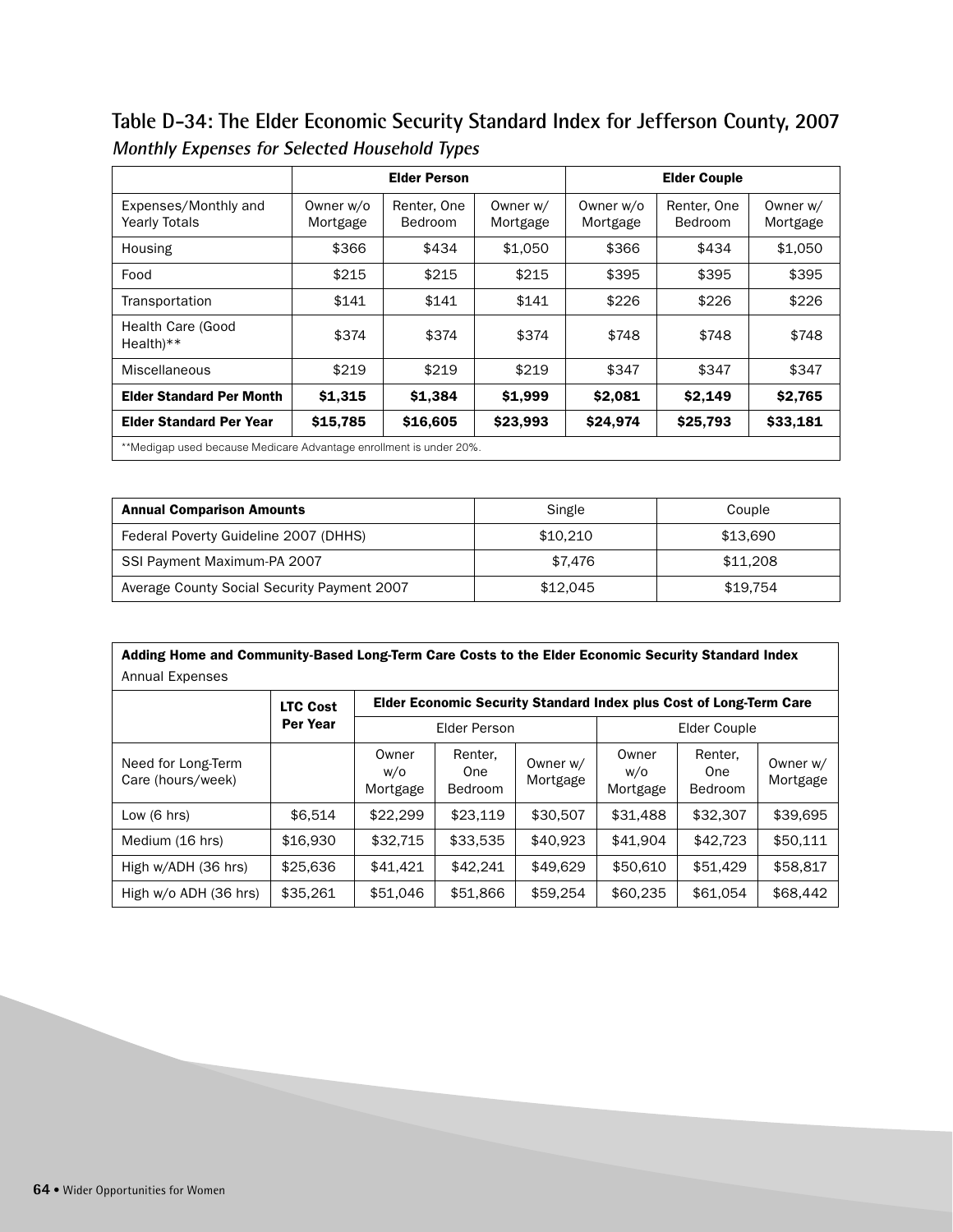**Table D-35: The Elder Economic Security Standard Index for Juniata County, 2007 Monthly Expenses for Selected Household Types**

|                                                                    |                       | <b>Elder Person</b>           |                      |                       | <b>Elder Couple</b>    |                      |
|--------------------------------------------------------------------|-----------------------|-------------------------------|----------------------|-----------------------|------------------------|----------------------|
| Expenses/Monthly and<br><b>Yearly Totals</b>                       | Owner w/o<br>Mortgage | Renter, One<br><b>Bedroom</b> | Owner w/<br>Mortgage | Owner w/o<br>Mortgage | Renter, One<br>Bedroom | Owner w/<br>Mortgage |
| Housing                                                            | \$358                 | \$430                         | \$773                | \$358                 | \$430                  | \$773                |
| Food                                                               | \$215                 | \$215                         | \$215                | \$395                 | \$395                  | \$395                |
| Transportation                                                     | \$141                 | \$141                         | \$141                | \$226                 | \$226                  | \$226                |
| Health Care (Good<br>$Health**$                                    | \$258                 | \$258                         | \$258                | \$516                 | \$516                  | \$516                |
| Miscellaneous                                                      | \$195                 | \$195                         | \$195                | \$299                 | \$299                  | \$299                |
| <b>Elder Standard Per Month</b>                                    | \$1,168               | \$1,239                       | \$1,582              | \$1,794               | \$1,866                | \$2,208              |
| <b>Elder Standard Per Year</b>                                     | \$14,012              | \$14,870                      | \$18,981             | \$21,531              | \$22,390               | \$26,500             |
| **Medigap used because Medicare Advantage enrollment is under 20%. |                       |                               |                      |                       |                        |                      |

| <b>Annual Comparison Amounts</b>            | Single   | Couple   |
|---------------------------------------------|----------|----------|
| Federal Poverty Guideline 2007 (DHHS)       | \$10.210 | \$13.690 |
| SSI Payment Maximum-PA 2007                 | \$7.476  | \$11,208 |
| Average County Social Security Payment 2007 | \$11.602 | \$19.027 |

| Adding Home and Community-Based Long-Term Care Costs to the Elder Economic Security Standard Index |                 |                          |                                                                    |                      |                          |                                  |                      |  |
|----------------------------------------------------------------------------------------------------|-----------------|--------------------------|--------------------------------------------------------------------|----------------------|--------------------------|----------------------------------|----------------------|--|
| <b>Annual Expenses</b>                                                                             |                 |                          |                                                                    |                      |                          |                                  |                      |  |
|                                                                                                    | <b>LTC Cost</b> |                          | Elder Economic Security Standard Index plus Cost of Long-Term Care |                      |                          |                                  |                      |  |
|                                                                                                    | Per Year        | <b>Elder Person</b>      |                                                                    |                      | Elder Couple             |                                  |                      |  |
| Need for Long-Term<br>Care (hours/week)                                                            |                 | Owner<br>w/o<br>Mortgage | Renter,<br>One<br>Bedroom                                          | Owner w/<br>Mortgage | Owner<br>w/o<br>Mortgage | Renter.<br>One<br><b>Bedroom</b> | Owner w/<br>Mortgage |  |
| Low $(6 \text{ hrs})$                                                                              | \$6.514         | \$20,526                 | \$21.384                                                           | \$25,495             | \$28,045                 | \$28.904                         | \$33.014             |  |
| Medium (16 hrs)                                                                                    | \$16,930        | \$30.942                 | \$31,800                                                           | \$35.911             | \$38,461                 | \$39,320                         | \$43,430             |  |
| High w/ADH (36 hrs)                                                                                | \$25,636        | \$39,648                 | \$40,506                                                           | \$44.617             | \$47,167                 | \$48,026                         | \$52,136             |  |
| High w/o ADH (36 hrs)                                                                              | \$35,261        | \$49,273                 | \$50.131                                                           | \$54.242             | \$56,792                 | \$57,651                         | \$61,761             |  |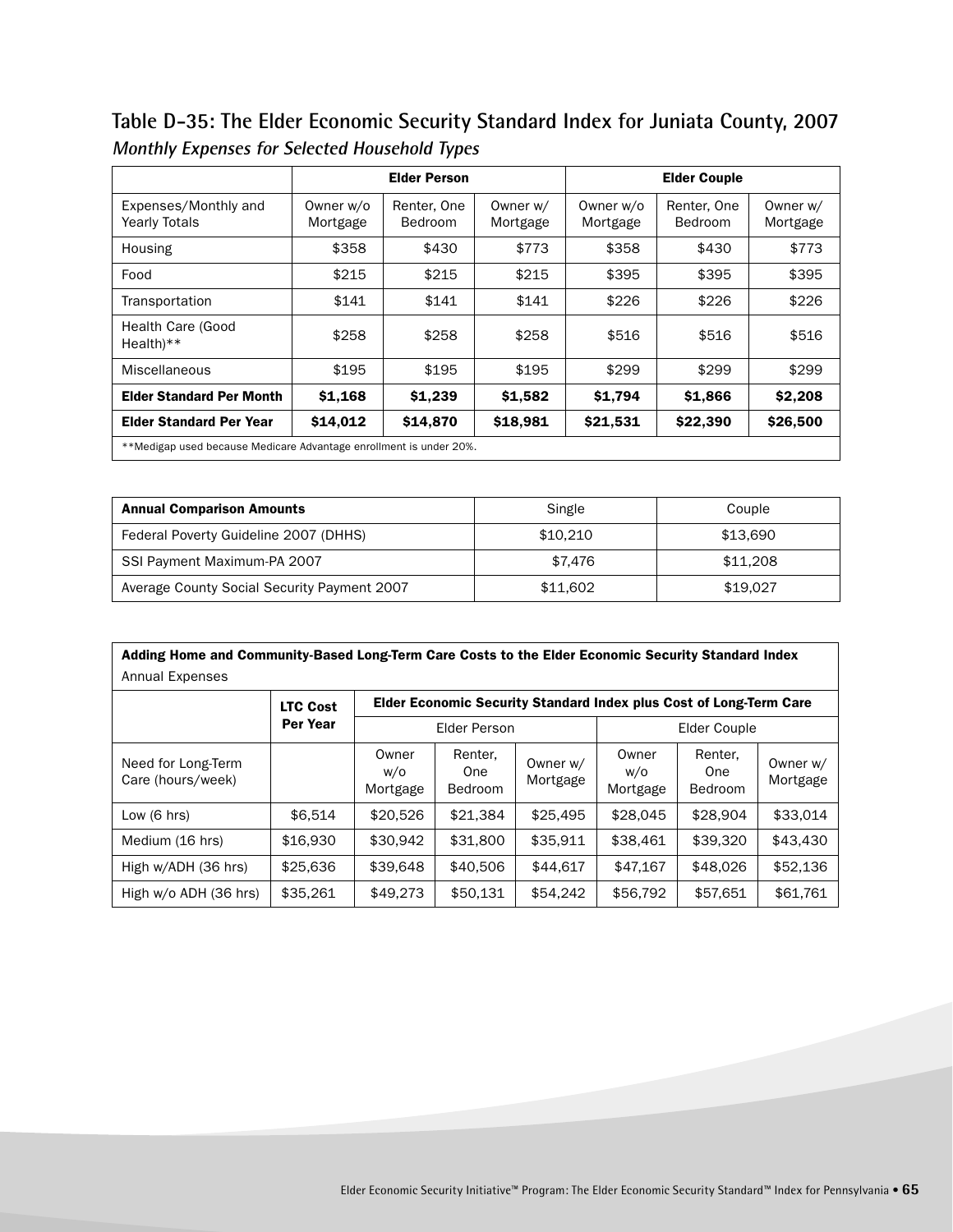**Table D-36: The Elder Economic Security Standard Index for Lackawanna County, 2007 Monthly Expenses for Selected Household Types**

|                                              |                                                                    | <b>Elder Person</b>           |                      |                       | <b>Elder Couple</b>    |                      |  |  |
|----------------------------------------------|--------------------------------------------------------------------|-------------------------------|----------------------|-----------------------|------------------------|----------------------|--|--|
| Expenses/Monthly and<br><b>Yearly Totals</b> | Owner w/o<br>Mortgage                                              | Renter, One<br><b>Bedroom</b> | Owner w/<br>Mortgage | Owner w/o<br>Mortgage | Renter, One<br>Bedroom | Owner w/<br>Mortgage |  |  |
| Housing                                      | \$536                                                              | \$529                         | \$922                | \$536                 | \$529                  | \$922                |  |  |
| Food                                         | \$215                                                              | \$215                         | \$215                | \$395                 | \$395                  | \$395                |  |  |
| Transportation                               | \$141                                                              | \$141                         | \$141                | \$226                 | \$226                  | \$226                |  |  |
| <b>Health Care (Good</b><br>$Health**$       | \$373                                                              | \$373                         | \$373                | \$746                 | \$746                  | \$746                |  |  |
| Miscellaneous                                | \$253                                                              | \$253                         | \$253                | \$380                 | \$380                  | \$380                |  |  |
| <b>Elder Standard Per Month</b>              | \$1,518                                                            | \$1,512                       | \$1,904              | \$2,283               | \$2,276                | \$2,669              |  |  |
| <b>Elder Standard Per Year</b>               | \$18,218                                                           | \$18,138                      | \$22,853             | \$27,391              | \$27,312               | \$32,027             |  |  |
|                                              | **Medigap used because Medicare Advantage enrollment is under 20%. |                               |                      |                       |                        |                      |  |  |

| <b>Annual Comparison Amounts</b>            | Single   | Couple   |
|---------------------------------------------|----------|----------|
| Federal Poverty Guideline 2007 (DHHS)       | \$10.210 | \$13.690 |
| SSI Payment Maximum-PA 2007                 | \$7.476  | \$11,208 |
| Average County Social Security Payment 2007 | \$11,976 | \$19.641 |

| Adding Home and Community-Based Long-Term Care Costs to the Elder Economic Security Standard Index |                 |                                                                           |                                  |                      |                          |                                  |                      |  |  |
|----------------------------------------------------------------------------------------------------|-----------------|---------------------------------------------------------------------------|----------------------------------|----------------------|--------------------------|----------------------------------|----------------------|--|--|
| <b>Annual Expenses</b>                                                                             |                 |                                                                           |                                  |                      |                          |                                  |                      |  |  |
|                                                                                                    | <b>LTC Cost</b> | <b>Elder Economic Security Standard Index plus Cost of Long-Term Care</b> |                                  |                      |                          |                                  |                      |  |  |
|                                                                                                    | <b>Per Year</b> | <b>Elder Person</b>                                                       |                                  |                      | Elder Couple             |                                  |                      |  |  |
| Need for Long-Term<br>Care (hours/week)                                                            |                 | Owner<br>w/o<br>Mortgage                                                  | Renter,<br>One<br><b>Bedroom</b> | Owner w/<br>Mortgage | Owner<br>w/o<br>Mortgage | Renter.<br>One<br><b>Bedroom</b> | Owner w/<br>Mortgage |  |  |
| Low $(6 \text{ hrs})$                                                                              | \$7,442         | \$25,660                                                                  | \$25,580                         | \$30.295             | \$34,833                 | \$34.754                         | \$39,469             |  |  |
| Medium (16 hrs)                                                                                    | \$19,406        | \$37,624                                                                  | \$37,544                         | \$42,259             | \$46,797                 | \$46,718                         | \$51,433             |  |  |
| High w/ADH (36 hrs)                                                                                | \$25,553        | \$43.771                                                                  | \$43,691                         | \$48,406             | \$52,944                 | \$52,865                         | \$57,580             |  |  |
| High w/o ADH (36 hrs)                                                                              | \$40,834        | \$59,052                                                                  | \$58,972                         | \$63,687             | \$68,225                 | \$68,146                         | \$72,861             |  |  |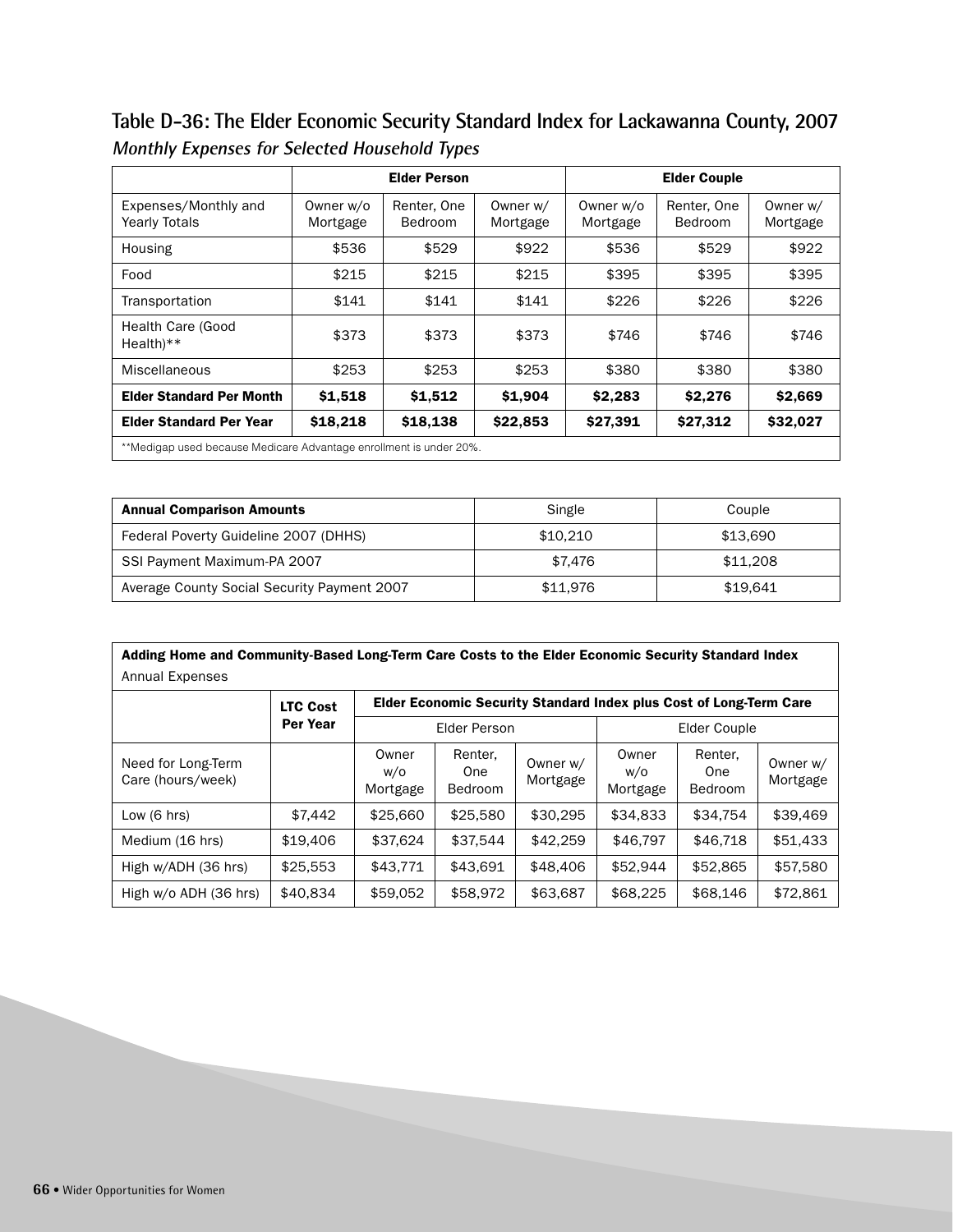**Table D-37: The Elder Economic Security Standard Index for Lancaster County, 2007 Monthly Expenses for Selected Household Types**

|                                                                    |                       | <b>Elder Person</b>           |                      |                       | <b>Elder Couple</b>    |                      |
|--------------------------------------------------------------------|-----------------------|-------------------------------|----------------------|-----------------------|------------------------|----------------------|
| Expenses/Monthly and<br><b>Yearly Totals</b>                       | Owner w/o<br>Mortgage | Renter, One<br><b>Bedroom</b> | Owner w/<br>Mortgage | Owner w/o<br>Mortgage | Renter, One<br>Bedroom | Owner w/<br>Mortgage |
| Housing                                                            | \$454                 | \$572                         | \$1,195              | \$454                 | \$572                  | \$1,195              |
| Food                                                               | \$215                 | \$215                         | \$215                | \$394                 | \$394                  | \$394                |
| Transportation                                                     | \$141                 | \$141                         | \$141                | \$226                 | \$226                  | \$226                |
| <b>Health Care (Good</b><br>$Health**$                             | \$374                 | \$374                         | \$374                | \$748                 | \$748                  | \$748                |
| Miscellaneous                                                      | \$237                 | \$237                         | \$237                | \$364                 | \$364                  | \$364                |
| <b>Elder Standard Per Month</b>                                    | \$1,421               | \$1,539                       | \$2,162              | \$2,187               | \$2,305                | \$2,927              |
| <b>Elder Standard Per Year</b>                                     | \$17,057              | \$18,470                      | \$25,944             | \$26,242              | \$27,655               | \$35,129             |
| **Medigap used because Medicare Advantage enrollment is under 20%. |                       |                               |                      |                       |                        |                      |

| <b>Annual Comparison Amounts</b>            | Single   | Couple   |
|---------------------------------------------|----------|----------|
| Federal Poverty Guideline 2007 (DHHS)       | \$10.210 | \$13.690 |
| SSI Payment Maximum-PA 2007                 | \$7.476  | \$11,208 |
| Average County Social Security Payment 2007 | \$13.223 | \$21,686 |

| Adding Home and Community-Based Long-Term Care Costs to the Elder Economic Security Standard Index |                 |                          |                           |                      |                                                                    |                                  |                      |  |
|----------------------------------------------------------------------------------------------------|-----------------|--------------------------|---------------------------|----------------------|--------------------------------------------------------------------|----------------------------------|----------------------|--|
| <b>Annual Expenses</b>                                                                             |                 |                          |                           |                      |                                                                    |                                  |                      |  |
|                                                                                                    | <b>LTC Cost</b> |                          |                           |                      | Elder Economic Security Standard Index plus Cost of Long-Term Care |                                  |                      |  |
|                                                                                                    | Per Year        | <b>Elder Person</b>      |                           |                      | Elder Couple                                                       |                                  |                      |  |
| Need for Long-Term<br>Care (hours/week)                                                            |                 | Owner<br>w/o<br>Mortgage | Renter,<br>One<br>Bedroom | Owner w/<br>Mortgage | Owner<br>w/o<br>Mortgage                                           | Renter.<br>One<br><b>Bedroom</b> | Owner w/<br>Mortgage |  |
| Low $(6 \text{ hrs})$                                                                              | \$6.514         | \$23.571                 | \$24.984                  | \$32,458             | \$32,756                                                           | \$34.169                         | \$41,643             |  |
| Medium (16 hrs)                                                                                    | \$16,930        | \$33.987                 | \$35,400                  | \$42,874             | \$43.172                                                           | \$44.585                         | \$52,059             |  |
| High w/ADH (36 hrs)                                                                                | \$25,636        | \$42,693                 | \$44,106                  | \$51,580             | \$51,878                                                           | \$53.291                         | \$60,765             |  |
| High w/o ADH (36 hrs)                                                                              | \$35,261        | \$52,318                 | \$53,731                  | \$61,205             | \$61,503                                                           | \$62,916                         | \$70,390             |  |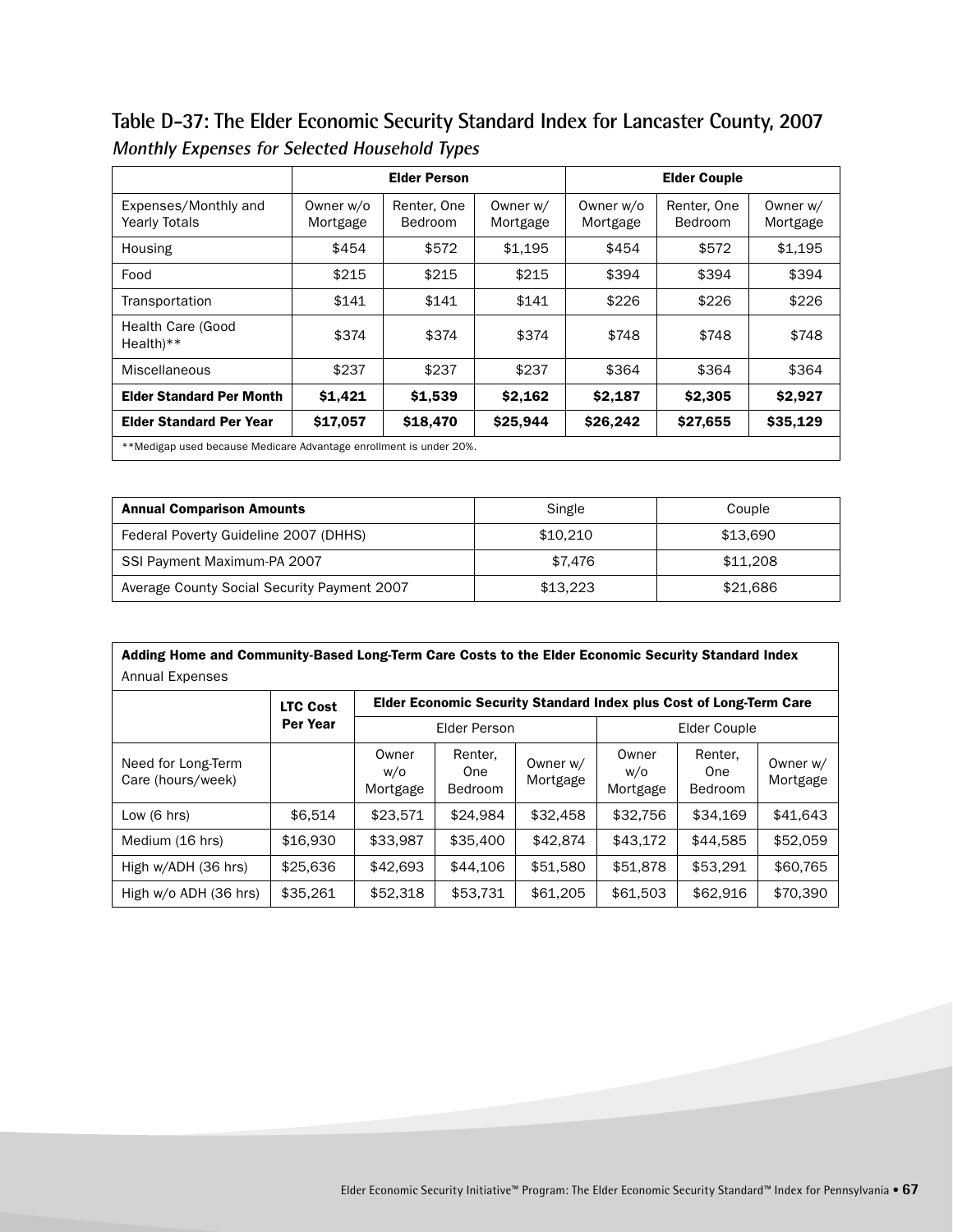**Table D-38: The Elder Economic Security Standard Index for Lawrence County, 2007 Monthly Expenses for Selected Household Types**

|                                                                    |                       | <b>Elder Person</b>           |                      |                       | <b>Elder Couple</b>    |                      |
|--------------------------------------------------------------------|-----------------------|-------------------------------|----------------------|-----------------------|------------------------|----------------------|
| Expenses/Monthly and<br><b>Yearly Totals</b>                       | Owner w/o<br>Mortgage | Renter, One<br><b>Bedroom</b> | Owner w/<br>Mortgage | Owner w/o<br>Mortgage | Renter, One<br>Bedroom | Owner w/<br>Mortgage |
| Housing                                                            | \$441                 | \$489                         | \$794                | \$441                 | \$489                  | \$794                |
| Food                                                               | \$215                 | \$215                         | \$215                | \$395                 | \$395                  | \$395                |
| Transportation                                                     | \$141                 | \$141                         | \$141                | \$226                 | \$226                  | \$226                |
| Health Care (Good<br>$Health**$                                    | \$317                 | \$317                         | \$317                | \$634                 | \$634                  | \$634                |
| Miscellaneous                                                      | \$223                 | \$223                         | \$223                | \$339                 | \$339                  | \$339                |
| <b>Elder Standard Per Month</b>                                    | \$1,337               | \$1,385                       | \$1,691              | \$2,035               | \$2.083                | \$2,388              |
| <b>Elder Standard Per Year</b>                                     | \$16,048              | \$16,626                      | \$20,288             | \$24,417              | \$24,994               | \$28,657             |
| **Medigap used because Medicare Advantage enrollment is under 20%. |                       |                               |                      |                       |                        |                      |

| <b>Annual Comparison Amounts</b>            | Single   | Couple   |
|---------------------------------------------|----------|----------|
| Federal Poverty Guideline 2007 (DHHS)       | \$10.210 | \$13.690 |
| SSI Payment Maximum-PA 2007                 | \$7.476  | \$11,208 |
| Average County Social Security Payment 2007 | \$12.613 | \$20,685 |

| Adding Home and Community-Based Long-Term Care Costs to the Elder Economic Security Standard Index |                 |                          |                                                                    |                      |                          |                                  |                      |  |
|----------------------------------------------------------------------------------------------------|-----------------|--------------------------|--------------------------------------------------------------------|----------------------|--------------------------|----------------------------------|----------------------|--|
| Annual Expenses                                                                                    |                 |                          |                                                                    |                      |                          |                                  |                      |  |
|                                                                                                    | <b>LTC Cost</b> |                          | Elder Economic Security Standard Index plus Cost of Long-Term Care |                      |                          |                                  |                      |  |
|                                                                                                    | Per Year        | <b>Elder Person</b>      |                                                                    |                      | Elder Couple             |                                  |                      |  |
| Need for Long-Term<br>Care (hours/week)                                                            |                 | Owner<br>w/o<br>Mortgage | Renter,<br>One<br><b>Bedroom</b>                                   | Owner w/<br>Mortgage | Owner<br>w/o<br>Mortgage | Renter.<br>One<br><b>Bedroom</b> | Owner w/<br>Mortgage |  |
| Low $(6 \text{ hrs})$                                                                              | \$6.514         | \$22,562                 | \$23,140                                                           | \$26,802             | \$30,931                 | \$31,508                         | \$35.171             |  |
| Medium (16 hrs)                                                                                    | \$16,930        | \$32.978                 | \$33,556                                                           | \$37,218             | \$41.347                 | \$41,924                         | \$45.587             |  |
| High w/ADH (36 hrs)                                                                                | \$25,636        | \$41.684                 | \$42,262                                                           | \$45.924             | \$50.053                 | \$50,630                         | \$54.293             |  |
| High w/o ADH (36 hrs)                                                                              | \$35,261        | \$51,309                 | \$51,887                                                           | \$55,549             | \$59,678                 | \$60,255                         | \$63,918             |  |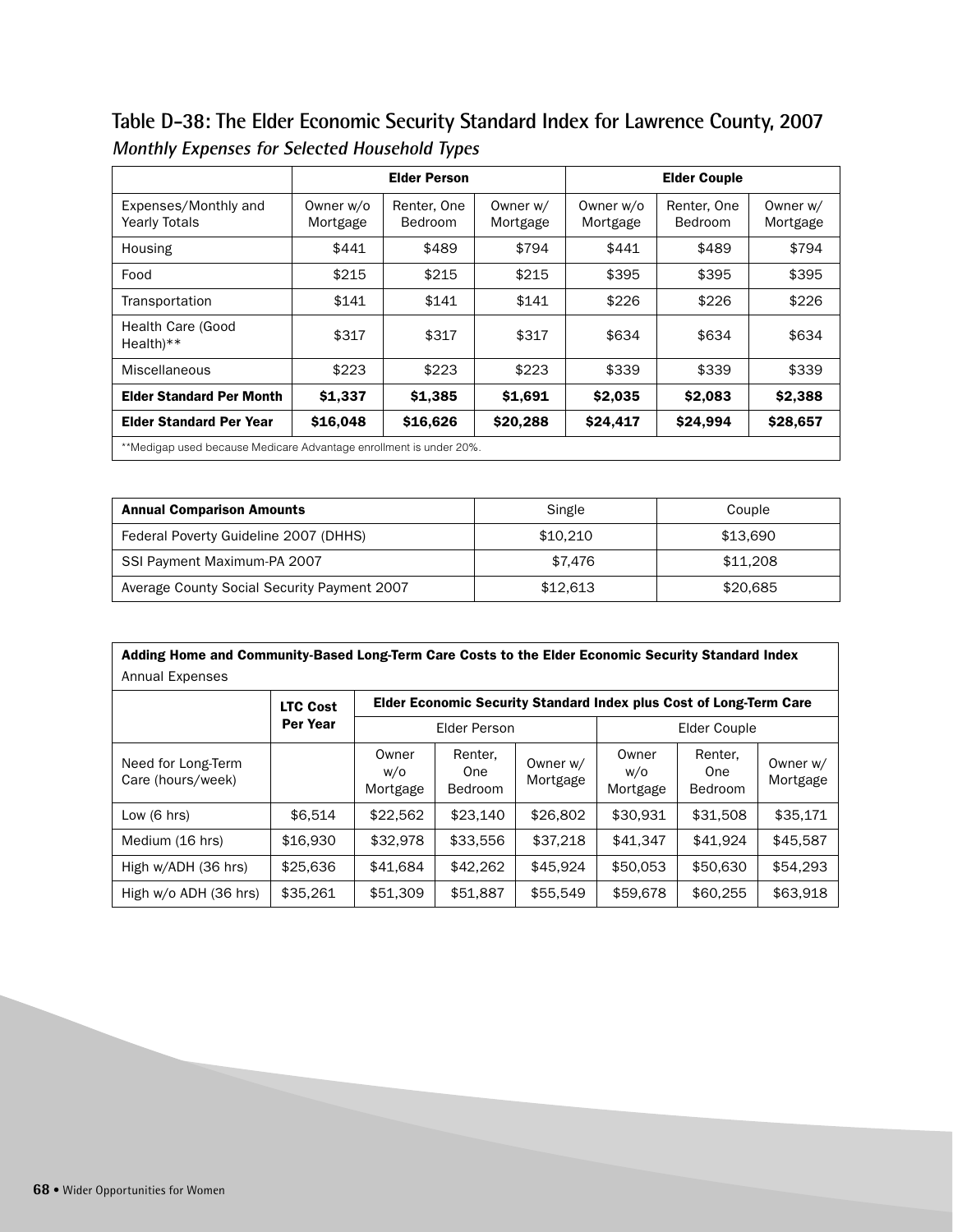**Table D-39: The Elder Economic Security Standard Index for Lebanon County, 2007 Monthly Expenses for Selected Household Types**

|                                                                    |                       | <b>Elder Person</b>           |                      |                       | <b>Elder Couple</b>    |                      |
|--------------------------------------------------------------------|-----------------------|-------------------------------|----------------------|-----------------------|------------------------|----------------------|
| Expenses/Monthly and<br><b>Yearly Totals</b>                       | Owner w/o<br>Mortgage | Renter, One<br><b>Bedroom</b> | Owner w/<br>Mortgage | Owner w/o<br>Mortgage | Renter, One<br>Bedroom | Owner w/<br>Mortgage |
| Housing                                                            | \$370                 | \$472                         | \$897                | \$370                 | \$472                  | \$897                |
| Food                                                               | \$215                 | \$215                         | \$215                | \$395                 | \$395                  | \$395                |
| Transportation                                                     | \$141                 | \$141                         | \$141                | \$226                 | \$226                  | \$226                |
| Health Care (Good<br>$Health**$                                    | \$374                 | \$374                         | \$374                | \$748                 | \$748                  | \$748                |
| Miscellaneous                                                      | \$220                 | \$220                         | \$220                | \$348                 | \$348                  | \$348                |
| <b>Elder Standard Per Month</b>                                    | \$1,320               | \$1,423                       | \$1,848              | \$2,086               | \$2,188                | \$2,613              |
| <b>Elder Standard Per Year</b>                                     | \$15,844              | \$17,071                      | \$22,173             | \$25,033              | \$26,259               | \$31,362             |
| **Medigap used because Medicare Advantage enrollment is under 20%. |                       |                               |                      |                       |                        |                      |

| <b>Annual Comparison Amounts</b>            | Single   | Couple   |
|---------------------------------------------|----------|----------|
| Federal Poverty Guideline 2007 (DHHS)       | \$10.210 | \$13.690 |
| SSI Payment Maximum-PA 2007                 | \$7.476  | \$11,208 |
| Average County Social Security Payment 2007 | \$12,506 | \$20,510 |

| Adding Home and Community-Based Long-Term Care Costs to the Elder Economic Security Standard Index |                 |                          |                                                                    |                      |                          |                                  |                      |  |
|----------------------------------------------------------------------------------------------------|-----------------|--------------------------|--------------------------------------------------------------------|----------------------|--------------------------|----------------------------------|----------------------|--|
| <b>Annual Expenses</b>                                                                             |                 |                          |                                                                    |                      |                          |                                  |                      |  |
|                                                                                                    | <b>LTC Cost</b> |                          | Elder Economic Security Standard Index plus Cost of Long-Term Care |                      |                          |                                  |                      |  |
|                                                                                                    | Per Year        | <b>Elder Person</b>      |                                                                    |                      | Elder Couple             |                                  |                      |  |
| Need for Long-Term<br>Care (hours/week)                                                            |                 | Owner<br>w/o<br>Mortgage | Renter,<br>One<br>Bedroom                                          | Owner w/<br>Mortgage | Owner<br>w/o<br>Mortgage | Renter.<br>One<br><b>Bedroom</b> | Owner w/<br>Mortgage |  |
| Low $(6 \text{ hrs})$                                                                              | \$6.514         | \$22,358                 | \$23,585                                                           | \$28,687             | \$31,547                 | \$32,773                         | \$37,876             |  |
| Medium (16 hrs)                                                                                    | \$16,930        | \$32,774                 | \$34.001                                                           | \$39,103             | \$41,963                 | \$43.189                         | \$48,292             |  |
| High w/ADH (36 hrs)                                                                                | \$25,636        | \$41,480                 | \$42,707                                                           | \$47,809             | \$50,669                 | \$51,895                         | \$56,998             |  |
| High w/o ADH (36 hrs)                                                                              | \$35,261        | \$51,105                 | \$52,332                                                           | \$57,434             | \$60,294                 | \$61,520                         | \$66,623             |  |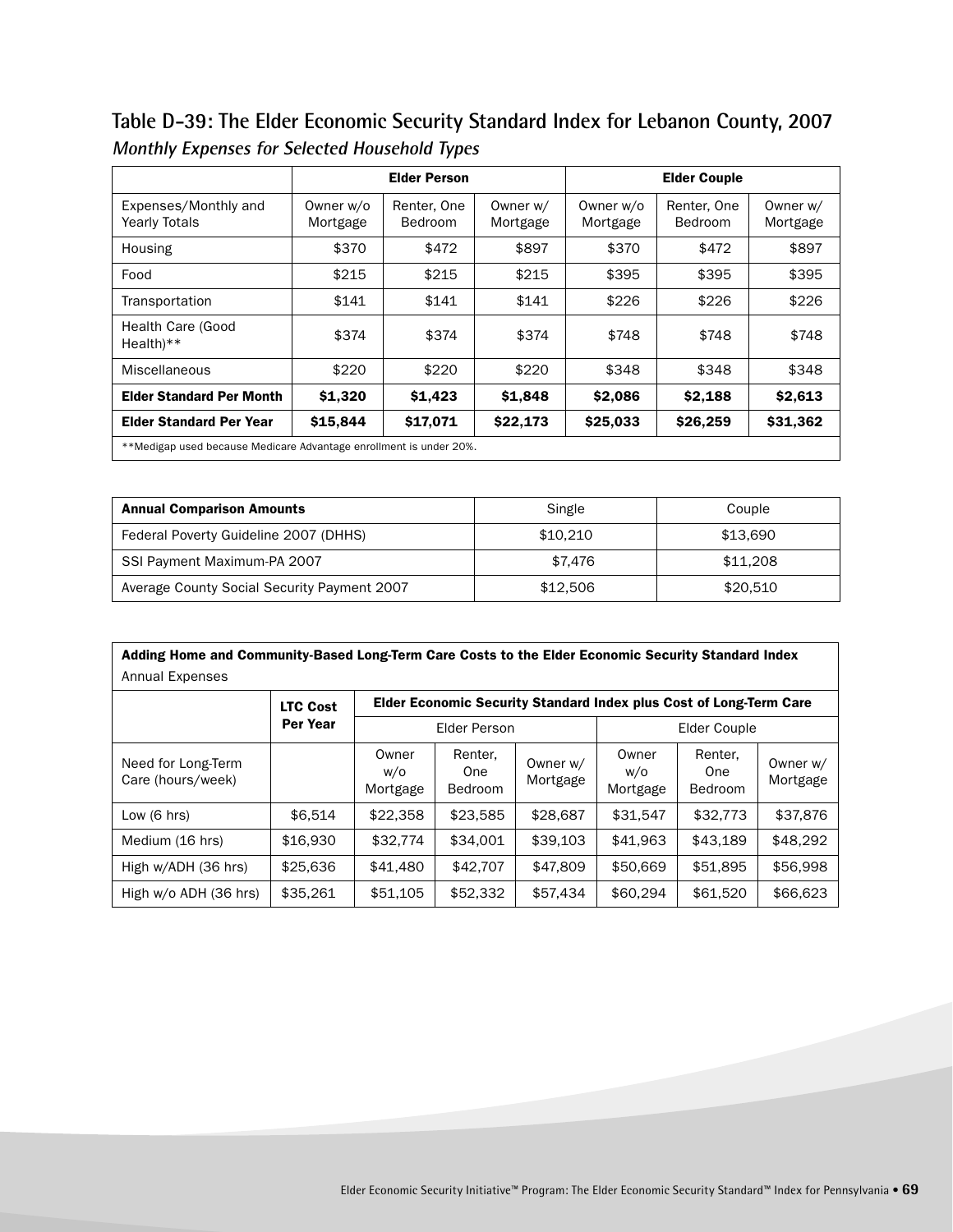**Table D-40: The Elder Economic Security Standard Index for Lehigh County, 2007 Monthly Expenses for Selected Household Types**

|                                                                    |                       | <b>Elder Person</b>    |                      |                       | <b>Elder Couple</b>    |                      |
|--------------------------------------------------------------------|-----------------------|------------------------|----------------------|-----------------------|------------------------|----------------------|
| Expenses/Monthly and<br><b>Yearly Totals</b>                       | Owner w/o<br>Mortgage | Renter, One<br>Bedroom | Owner w/<br>Mortgage | Owner w/o<br>Mortgage | Renter, One<br>Bedroom | Owner w/<br>Mortgage |
| Housing                                                            | \$456                 | \$675                  | \$1.082              | \$456                 | \$675                  | \$1,082              |
| Food                                                               | \$215                 | \$215                  | \$215                | \$395                 | \$395                  | \$395                |
| Transportation                                                     | \$141                 | \$141                  | \$141                | \$226                 | \$226                  | \$226                |
| Health Care (Good<br>$Health**$                                    | \$374                 | \$374                  | \$374                | \$748                 | \$748                  | \$748                |
| Miscellaneous                                                      | \$237                 | \$237                  | \$237                | \$365                 | \$365                  | \$365                |
| <b>Elder Standard Per Month</b>                                    | \$1,424               | \$1,643                | \$2.049              | \$2,190               | \$2,409                | \$2,815              |
| <b>Elder Standard Per Year</b>                                     | \$17,090              | \$19,715               | \$24,594             | \$26,279              | \$28,903               | \$33,782             |
| **Medigap used because Medicare Advantage enrollment is under 20%. |                       |                        |                      |                       |                        |                      |

| <b>Annual Comparison Amounts</b>            | Single   | Couple   |
|---------------------------------------------|----------|----------|
| Federal Poverty Guideline 2007 (DHHS)       | \$10.210 | \$13.690 |
| SSI Payment Maximum-PA 2007                 | \$7.476  | \$11,208 |
| Average County Social Security Payment 2007 | \$13.114 | \$21,507 |

| Adding Home and Community-Based Long-Term Care Costs to the Elder Economic Security Standard Index |                 |                          |                                                                    |                      |                          |                                  |                      |  |
|----------------------------------------------------------------------------------------------------|-----------------|--------------------------|--------------------------------------------------------------------|----------------------|--------------------------|----------------------------------|----------------------|--|
| Annual Expenses                                                                                    |                 |                          |                                                                    |                      |                          |                                  |                      |  |
|                                                                                                    | <b>LTC Cost</b> |                          | Elder Economic Security Standard Index plus Cost of Long-Term Care |                      |                          |                                  |                      |  |
|                                                                                                    | Per Year        | <b>Elder Person</b>      |                                                                    |                      | Elder Couple             |                                  |                      |  |
| Need for Long-Term<br>Care (hours/week)                                                            |                 | Owner<br>w/o<br>Mortgage | Renter,<br>One<br><b>Bedroom</b>                                   | Owner w/<br>Mortgage | Owner<br>w/o<br>Mortgage | Renter,<br>One<br><b>Bedroom</b> | Owner w/<br>Mortgage |  |
| Low $(6 \text{ hrs})$                                                                              | \$6.514         | \$23,604                 | \$26,229                                                           | \$31,108             | \$32,793                 | \$35,417                         | \$40,296             |  |
| Medium (16 hrs)                                                                                    | \$16,930        | \$34,020                 | \$36,645                                                           | \$41,524             | \$43,209                 | \$45,833                         | \$50.712             |  |
| High w/ADH (36 hrs)                                                                                | \$25,636        | \$42,726                 | \$45.351                                                           | \$50,230             | \$51,915                 | \$54,539                         | \$59,418             |  |
| High w/o ADH (36 hrs)                                                                              | \$35,261        | \$52,351                 | \$54,976                                                           | \$59,855             | \$61,540                 | \$64,164                         | \$69,043             |  |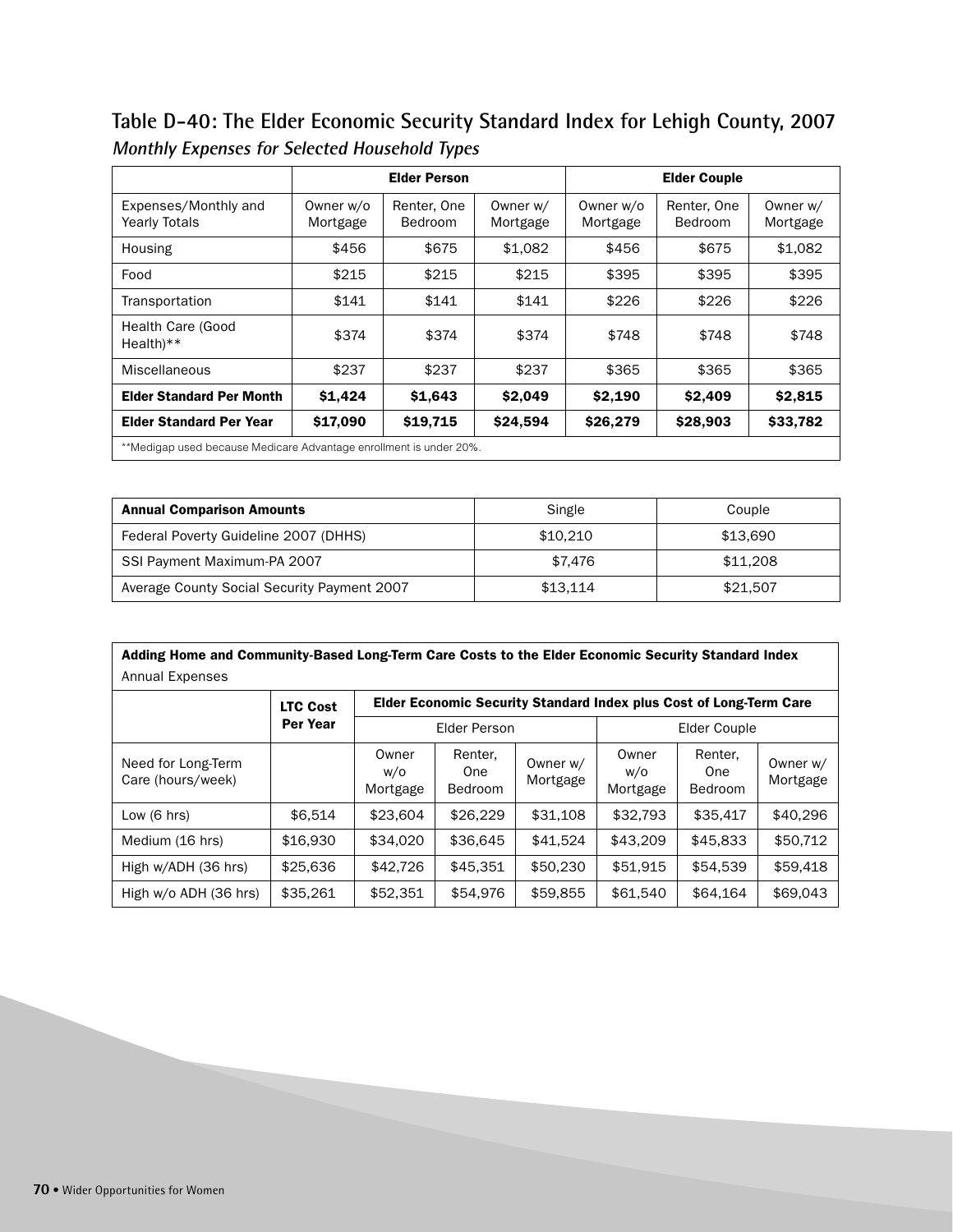**Table D-41: The Elder Economic Security Standard Index for Luzerne County, 2007 Monthly Expenses for Selected Household Types**

|                                                                    |                       | <b>Elder Person</b>           |                      |                       | <b>Elder Couple</b>    |                      |
|--------------------------------------------------------------------|-----------------------|-------------------------------|----------------------|-----------------------|------------------------|----------------------|
| Expenses/Monthly and<br><b>Yearly Totals</b>                       | Owner w/o<br>Mortgage | Renter, One<br><b>Bedroom</b> | Owner w/<br>Mortgage | Owner w/o<br>Mortgage | Renter, One<br>Bedroom | Owner w/<br>Mortgage |
| Housing                                                            | \$419                 | \$510                         | \$963                | \$419                 | \$510                  | \$963                |
| Food                                                               | \$215                 | \$215                         | \$215                | \$395                 | \$395                  | \$395                |
| Transportation                                                     | \$141                 | \$141                         | \$141                | \$226                 | \$226                  | \$226                |
| Health Care (Good<br>$Health**$                                    | \$374                 | \$374                         | \$374                | \$748                 | \$748                  | \$748                |
| Miscellaneous                                                      | \$230                 | \$230                         | \$230                | \$358                 | \$358                  | \$358                |
| <b>Elder Standard Per Month</b>                                    | \$1,380               | \$1,470                       | \$1,924              | \$2,145               | \$2,236                | \$2,689              |
| <b>Elder Standard Per Year</b>                                     | \$16,556              | \$17,646                      | \$23,083             | \$25,745              | \$26,834               | \$32,272             |
| **Medigap used because Medicare Advantage enrollment is under 20%. |                       |                               |                      |                       |                        |                      |

| <b>Annual Comparison Amounts</b>            | Single   | Couple   |
|---------------------------------------------|----------|----------|
| Federal Poverty Guideline 2007 (DHHS)       | \$10.210 | \$13.690 |
| SSI Payment Maximum-PA 2007                 | \$7.476  | \$11,208 |
| Average County Social Security Payment 2007 | \$11.888 | \$19.496 |

| Adding Home and Community-Based Long-Term Care Costs to the Elder Economic Security Standard Index |                 |                                                                    |                                  |                      |                          |                                  |                      |  |  |
|----------------------------------------------------------------------------------------------------|-----------------|--------------------------------------------------------------------|----------------------------------|----------------------|--------------------------|----------------------------------|----------------------|--|--|
| Annual Expenses                                                                                    |                 |                                                                    |                                  |                      |                          |                                  |                      |  |  |
|                                                                                                    | <b>LTC Cost</b> | Elder Economic Security Standard Index plus Cost of Long-Term Care |                                  |                      |                          |                                  |                      |  |  |
|                                                                                                    | Per Year        | Elder Person                                                       |                                  |                      | Elder Couple             |                                  |                      |  |  |
| Need for Long-Term<br>Care (hours/week)                                                            |                 | Owner<br>w/o<br>Mortgage                                           | Renter,<br>One<br><b>Bedroom</b> | Owner w/<br>Mortgage | Owner<br>W/O<br>Mortgage | Renter.<br>One<br><b>Bedroom</b> | Owner w/<br>Mortgage |  |  |
| Low $(6 \text{ hrs})$                                                                              | \$7.442         | \$23,998                                                           | \$25,088                         | \$30.525             | \$33,187                 | \$34,276                         | \$39.714             |  |  |
| Medium (16 hrs)                                                                                    | \$19,406        | \$35.962                                                           | \$37.052                         | \$42,489             | \$45.151                 | \$46,240                         | \$51,678             |  |  |
| High w/ADH (36 hrs)                                                                                | \$25,553        | \$42,109                                                           | \$43.199                         | \$48,636             | \$51,298                 | \$52,387                         | \$57,825             |  |  |
| High w/o ADH (36 hrs)                                                                              | \$40.834        | \$57,390                                                           | \$58,480                         | \$63,917             | \$66,579                 | \$67,668                         | \$73,106             |  |  |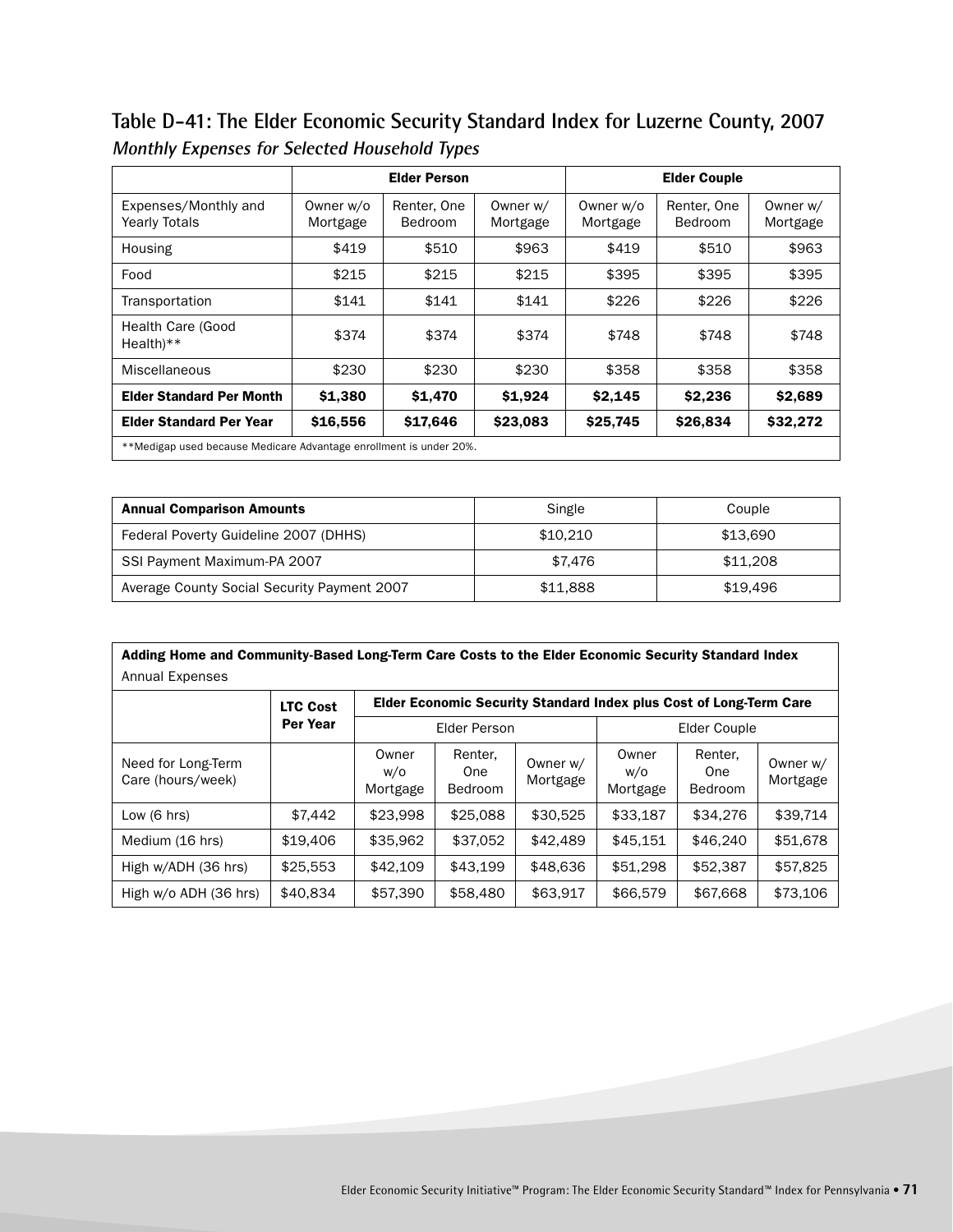**Table D-42: The Elder Economic Security Standard Index for Lycoming County, 2007 Monthly Expenses for Selected Household Types**

|                                                                    |                       | <b>Elder Person</b>           |                      |                       | <b>Elder Couple</b>    |                      |
|--------------------------------------------------------------------|-----------------------|-------------------------------|----------------------|-----------------------|------------------------|----------------------|
| Expenses/Monthly and<br><b>Yearly Totals</b>                       | Owner w/o<br>Mortgage | Renter, One<br><b>Bedroom</b> | Owner w/<br>Mortgage | Owner w/o<br>Mortgage | Renter, One<br>Bedroom | Owner w/<br>Mortgage |
| Housing                                                            | \$409                 | \$459                         | \$922                | \$409                 | \$459                  | \$922                |
| Food                                                               | \$207                 | \$207                         | \$207                | \$379                 | \$379                  | \$379                |
| Transportation                                                     | \$141                 | \$141                         | \$141                | \$226                 | \$226                  | \$226                |
| Health Care (Good<br>$Health**$                                    | \$374                 | \$374                         | \$374                | \$748                 | \$748                  | \$748                |
| Miscellaneous                                                      | \$226                 | \$226                         | \$226                | \$352                 | \$352                  | \$352                |
| <b>Elder Standard Per Month</b>                                    | \$1,357               | \$1,407                       | \$1,870              | \$2,115               | \$2,165                | \$2,628              |
| <b>Elder Standard Per Year</b>                                     | \$16,287              | \$16,888                      | \$22,443             | \$25,375              | \$25,976               | \$31,531             |
| **Medigap used because Medicare Advantage enrollment is under 20%. |                       |                               |                      |                       |                        |                      |

| <b>Annual Comparison Amounts</b>            | Single   | Couple   |
|---------------------------------------------|----------|----------|
| Federal Poverty Guideline 2007 (DHHS)       | \$10.210 | \$13.690 |
| SSI Payment Maximum-PA 2007                 | \$7.476  | \$11,208 |
| Average County Social Security Payment 2007 | \$12.292 | \$20.159 |

| Adding Home and Community-Based Long-Term Care Costs to the Elder Economic Security Standard Index |                 |                          |                                                                           |                      |                          |                                  |                      |  |  |
|----------------------------------------------------------------------------------------------------|-----------------|--------------------------|---------------------------------------------------------------------------|----------------------|--------------------------|----------------------------------|----------------------|--|--|
| <b>Annual Expenses</b>                                                                             |                 |                          |                                                                           |                      |                          |                                  |                      |  |  |
|                                                                                                    | <b>LTC Cost</b> |                          | <b>Elder Economic Security Standard Index plus Cost of Long-Term Care</b> |                      |                          |                                  |                      |  |  |
|                                                                                                    | <b>Per Year</b> |                          | <b>Elder Person</b>                                                       |                      |                          | Elder Couple                     |                      |  |  |
| Need for Long-Term<br>Care (hours/week)                                                            |                 | Owner<br>w/o<br>Mortgage | Renter,<br>One<br>Bedroom                                                 | Owner w/<br>Mortgage | Owner<br>w/o<br>Mortgage | Renter.<br>One<br><b>Bedroom</b> | Owner w/<br>Mortgage |  |  |
| Low $(6 \text{ hrs})$                                                                              | \$6.514         | \$22,801                 | \$23,402                                                                  | \$28,957             | \$31,889                 | \$32,490                         | \$38,045             |  |  |
| Medium (16 hrs)                                                                                    | \$16,930        | \$33.217                 | \$33,818                                                                  | \$39,373             | \$42,305                 | \$42,906                         | \$48,461             |  |  |
| High w/ADH (36 hrs)                                                                                | \$25,636        | \$41.923                 | \$42.524                                                                  | \$48,079             | \$51,011                 | \$51,612                         | \$57,167             |  |  |
| High w/o ADH (36 hrs)                                                                              | \$35,261        | \$51,548                 | \$52,149                                                                  | \$57,704             | \$60,636                 | \$61,237                         | \$66,792             |  |  |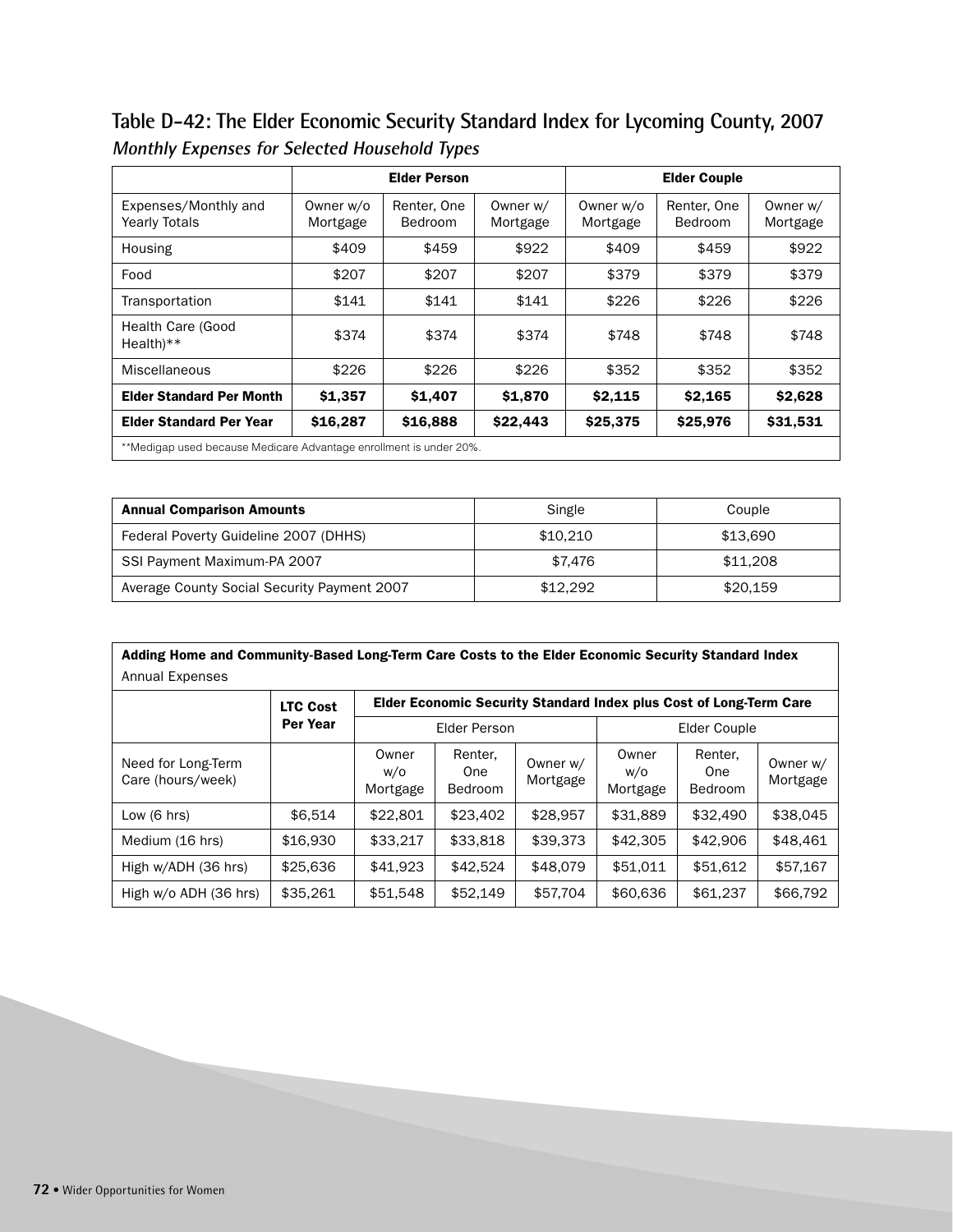**Table D-43: The Elder Economic Security Standard Index for McKean County, 2007 Monthly Expenses for Selected Household Types**

|                                                                    |                       | <b>Elder Person</b>           |                      |                       | <b>Elder Couple</b>    |                      |
|--------------------------------------------------------------------|-----------------------|-------------------------------|----------------------|-----------------------|------------------------|----------------------|
| Expenses/Monthly and<br><b>Yearly Totals</b>                       | Owner w/o<br>Mortgage | Renter, One<br><b>Bedroom</b> | Owner w/<br>Mortgage | Owner w/o<br>Mortgage | Renter, One<br>Bedroom | Owner w/<br>Mortgage |
| Housing                                                            | \$405                 | \$455                         | \$968                | \$405                 | \$455                  | \$968                |
| Food                                                               | \$215                 | \$215                         | \$215                | \$395                 | \$395                  | \$395                |
| Transportation                                                     | \$141                 | \$141                         | \$141                | \$226                 | \$226                  | \$226                |
| Health Care (Good<br>$Health**$                                    | \$374                 | \$374                         | \$374                | \$748                 | \$748                  | \$748                |
| Miscellaneous                                                      | \$227                 | \$227                         | \$227                | \$355                 | \$355                  | \$355                |
| <b>Elder Standard Per Month</b>                                    | \$1,362               | \$1,413                       | \$1,926              | \$2,128               | \$2,178                | \$2,692              |
| <b>Elder Standard Per Year</b>                                     | \$16,349              | \$16,951                      | \$23,110             | \$25,537              | \$26,139               | \$32,299             |
| **Medigap used because Medicare Advantage enrollment is under 20%. |                       |                               |                      |                       |                        |                      |

| <b>Annual Comparison Amounts</b>            | Single   | Couple   |
|---------------------------------------------|----------|----------|
| Federal Poverty Guideline 2007 (DHHS)       | \$10.210 | \$13.690 |
| SSI Payment Maximum-PA 2007                 | \$7.476  | \$11,208 |
| Average County Social Security Payment 2007 | \$12.557 | \$20,593 |

| Adding Home and Community-Based Long-Term Care Costs to the Elder Economic Security Standard Index |                 |                          |                           |                      |                                                                    |                                  |                      |  |  |
|----------------------------------------------------------------------------------------------------|-----------------|--------------------------|---------------------------|----------------------|--------------------------------------------------------------------|----------------------------------|----------------------|--|--|
| <b>Annual Expenses</b>                                                                             |                 |                          |                           |                      |                                                                    |                                  |                      |  |  |
|                                                                                                    | <b>LTC Cost</b> |                          |                           |                      | Elder Economic Security Standard Index plus Cost of Long-Term Care |                                  |                      |  |  |
|                                                                                                    | Per Year        | <b>Elder Person</b>      |                           |                      | Elder Couple                                                       |                                  |                      |  |  |
| Need for Long-Term<br>Care (hours/week)                                                            |                 | Owner<br>w/o<br>Mortgage | Renter,<br>One<br>Bedroom | Owner w/<br>Mortgage | Owner<br>w/o<br>Mortgage                                           | Renter.<br>One<br><b>Bedroom</b> | Owner w/<br>Mortgage |  |  |
| Low $(6 \text{ hrs})$                                                                              | \$6.514         | \$22,863                 | \$23,465                  | \$29,624             | \$32,051                                                           | \$32.653                         | \$38,813             |  |  |
| Medium (16 hrs)                                                                                    | \$16,930        | \$33,279                 | \$33.881                  | \$40,040             | \$42,467                                                           | \$43,069                         | \$49,229             |  |  |
| High w/ADH (36 hrs)                                                                                | \$25,636        | \$41,985                 | \$42,587                  | \$48,746             | \$51,173                                                           | \$51,775                         | \$57,935             |  |  |
| High w/o ADH (36 hrs)                                                                              | \$35,261        | \$51,610                 | \$52,212                  | \$58,371             | \$60,798                                                           | \$61,400                         | \$67,560             |  |  |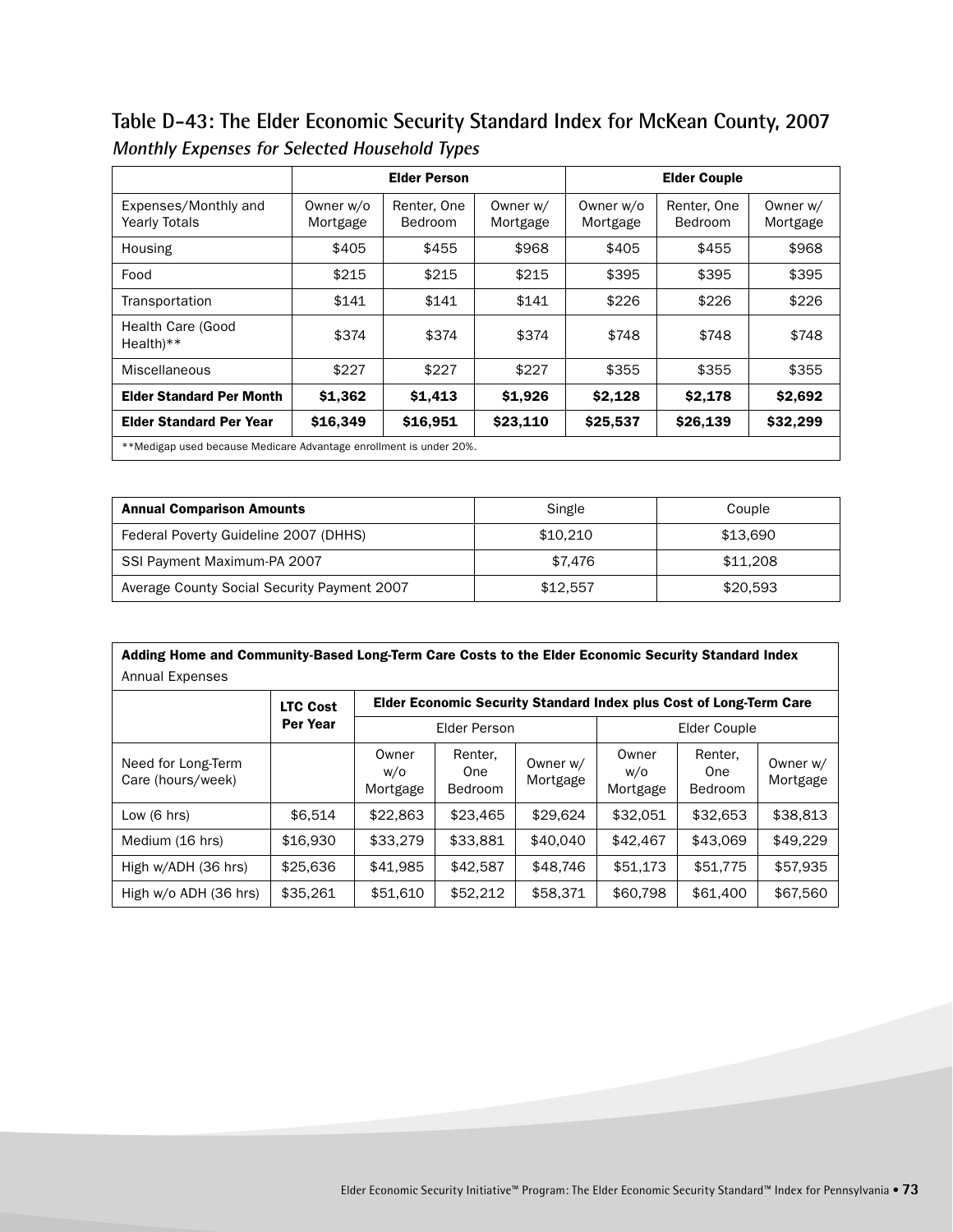**Table D-44: The Elder Economic Security Standard Index for Mercer County, 2007 Monthly Expenses for Selected Household Types**

|                                                                    |                       | <b>Elder Person</b>    |                      |                       | <b>Elder Couple</b>    |                      |
|--------------------------------------------------------------------|-----------------------|------------------------|----------------------|-----------------------|------------------------|----------------------|
| Expenses/Monthly and<br><b>Yearly Totals</b>                       | Owner w/o<br>Mortgage | Renter, One<br>Bedroom | Owner w/<br>Mortgage | Owner w/o<br>Mortgage | Renter, One<br>Bedroom | Owner w/<br>Mortgage |
| Housing                                                            | \$396                 | \$458                  | \$773                | \$396                 | \$458                  | \$773                |
| Food                                                               | \$223                 | \$223                  | \$223                | \$409                 | \$409                  | \$409                |
| Transportation                                                     | \$141                 | \$141                  | \$141                | \$226                 | \$226                  | \$226                |
| <b>Health Care (Good</b><br>$Health**$                             | \$294                 | \$294                  | \$294                | \$588                 | \$588                  | \$588                |
| Miscellaneous                                                      | \$211                 | \$211                  | \$211                | \$324                 | \$324                  | \$324                |
| <b>Elder Standard Per Month</b>                                    | \$1,265               | \$1,327                | \$1,642              | \$1,942               | \$2,005                | \$2,319              |
| <b>Elder Standard Per Year</b>                                     | \$15,176              | \$15,925               | \$19,700             | \$23,307              | \$24,056               | \$27,831             |
| **Medigap used because Medicare Advantage enrollment is under 20%. |                       |                        |                      |                       |                        |                      |

| <b>Annual Comparison Amounts</b>            | Single   | Couple   |
|---------------------------------------------|----------|----------|
| Federal Poverty Guideline 2007 (DHHS)       | \$10,210 | \$13.690 |
| SSI Payment Maximum-PA 2007                 | \$7.476  | \$11,208 |
| Average County Social Security Payment 2007 | \$12.901 | \$21,158 |

| Adding Home and Community-Based Long-Term Care Costs to the Elder Economic Security Standard Index |                 |                          |                                                                           |                      |                          |                                  |                      |  |  |
|----------------------------------------------------------------------------------------------------|-----------------|--------------------------|---------------------------------------------------------------------------|----------------------|--------------------------|----------------------------------|----------------------|--|--|
| Annual Expenses                                                                                    |                 |                          |                                                                           |                      |                          |                                  |                      |  |  |
|                                                                                                    | <b>LTC Cost</b> |                          | <b>Elder Economic Security Standard Index plus Cost of Long-Term Care</b> |                      |                          |                                  |                      |  |  |
|                                                                                                    | Per Year        | Elder Person             |                                                                           |                      | Elder Couple             |                                  |                      |  |  |
| Need for Long-Term<br>Care (hours/week)                                                            |                 | Owner<br>w/o<br>Mortgage | Renter,<br>One<br><b>Bedroom</b>                                          | Owner w/<br>Mortgage | Owner<br>w/o<br>Mortgage | Renter.<br>One<br><b>Bedroom</b> | Owner w/<br>Mortgage |  |  |
| Low $(6 \text{ hrs})$                                                                              | \$6.514         | \$21,690                 | \$22,439                                                                  | \$26,214             | \$29,821                 | \$30,570                         | \$34.345             |  |  |
| Medium (16 hrs)                                                                                    | \$16,930        | \$32,106                 | \$32,855                                                                  | \$36,630             | \$40.237                 | \$40,986                         | \$44.761             |  |  |
| High w/ADH (36 hrs)                                                                                | \$25,636        | \$40,812                 | \$41,561                                                                  | \$45,336             | \$48,943                 | \$49.692                         | \$53,467             |  |  |
| High w/o ADH (36 hrs)                                                                              | \$35,261        | \$50,437                 | \$51,186                                                                  | \$54.961             | \$58,568                 | \$59,317                         | \$63,092             |  |  |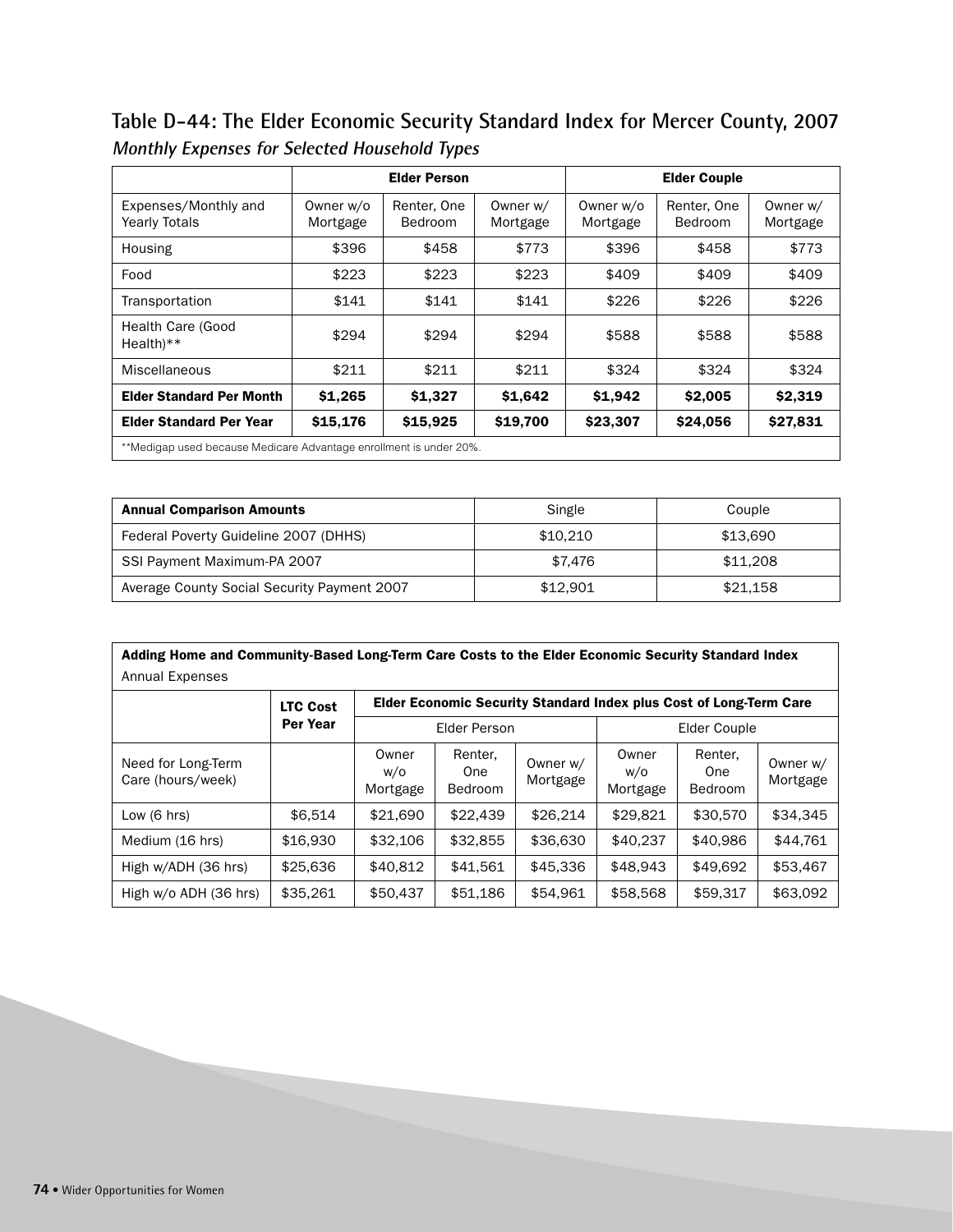Table D-45: The Elder Economic Security Standard Index for Mifflin County, 2007 **Monthly Expenses for Selected Household Types**

|                                                                    |                       | <b>Elder Person</b>    |                      |                       | <b>Elder Couple</b>    |                      |
|--------------------------------------------------------------------|-----------------------|------------------------|----------------------|-----------------------|------------------------|----------------------|
| Expenses/Monthly and<br><b>Yearly Totals</b>                       | Owner w/o<br>Mortgage | Renter, One<br>Bedroom | Owner w/<br>Mortgage | Owner w/o<br>Mortgage | Renter, One<br>Bedroom | Owner w/<br>Mortgage |
| Housing                                                            | \$358                 | \$421                  | \$773                | \$358                 | \$421                  | \$773                |
| Food                                                               | \$215                 | \$215                  | \$215                | \$395                 | \$395                  | \$395                |
| Transportation                                                     | \$141                 | \$141                  | \$141                | \$226                 | \$226                  | \$226                |
| Health Care (Good<br>$Health**$                                    | \$299                 | \$299                  | \$299                | \$598                 | \$598                  | \$598                |
| Miscellaneous                                                      | \$203                 | \$203                  | \$203                | \$315                 | \$315                  | \$315                |
| <b>Elder Standard Per Month</b>                                    | \$1,217               | \$1,279                | \$1,631              | \$1,893               | \$1,955                | \$2,307              |
| <b>Elder Standard Per Year</b>                                     | \$14,602              | \$15,353               | \$19,572             | \$22,712              | \$23,462               | \$27,681             |
| **Medigap used because Medicare Advantage enrollment is under 20%. |                       |                        |                      |                       |                        |                      |

| <b>Annual Comparison Amounts</b>            | Single   | Couple   |
|---------------------------------------------|----------|----------|
| Federal Poverty Guideline 2007 (DHHS)       | \$10,210 | \$13.690 |
| SSI Payment Maximum-PA 2007                 | \$7.476  | \$11,208 |
| Average County Social Security Payment 2007 | \$12.105 | \$19.853 |

| Adding Home and Community-Based Long-Term Care Costs to the Elder Economic Security Standard Index |                 |                          |                                  |                      |                                                                    |                                  |                      |  |  |
|----------------------------------------------------------------------------------------------------|-----------------|--------------------------|----------------------------------|----------------------|--------------------------------------------------------------------|----------------------------------|----------------------|--|--|
| <b>Annual Expenses</b>                                                                             |                 |                          |                                  |                      |                                                                    |                                  |                      |  |  |
|                                                                                                    | <b>LTC Cost</b> |                          |                                  |                      | Elder Economic Security Standard Index plus Cost of Long-Term Care |                                  |                      |  |  |
|                                                                                                    | <b>Per Year</b> | Elder Person             |                                  |                      | Elder Couple                                                       |                                  |                      |  |  |
| Need for Long-Term<br>Care (hours/week)                                                            |                 | Owner<br>w/o<br>Mortgage | Renter,<br>One<br><b>Bedroom</b> | Owner w/<br>Mortgage | Owner<br>W/O<br>Mortgage                                           | Renter.<br>One<br><b>Bedroom</b> | Owner w/<br>Mortgage |  |  |
| Low $(6 \text{ hrs})$                                                                              | \$6.514         | \$21,116                 | \$21,867                         | \$26,086             | \$29,226                                                           | \$29,976                         | \$34.195             |  |  |
| Medium (16 hrs)                                                                                    | \$16,930        | \$31,532                 | \$32,283                         | \$36,502             | \$39.642                                                           | \$40.392                         | \$44.611             |  |  |
| High w/ADH (36 hrs)                                                                                | \$25,636        | \$40,238                 | \$40,989                         | \$45,208             | \$48,348                                                           | \$49.098                         | \$53,317             |  |  |
| High w/o ADH (36 hrs)                                                                              | \$35,261        | \$49,863                 | \$50,614                         | \$54,833             | \$57,973                                                           | \$58,723                         | \$62,942             |  |  |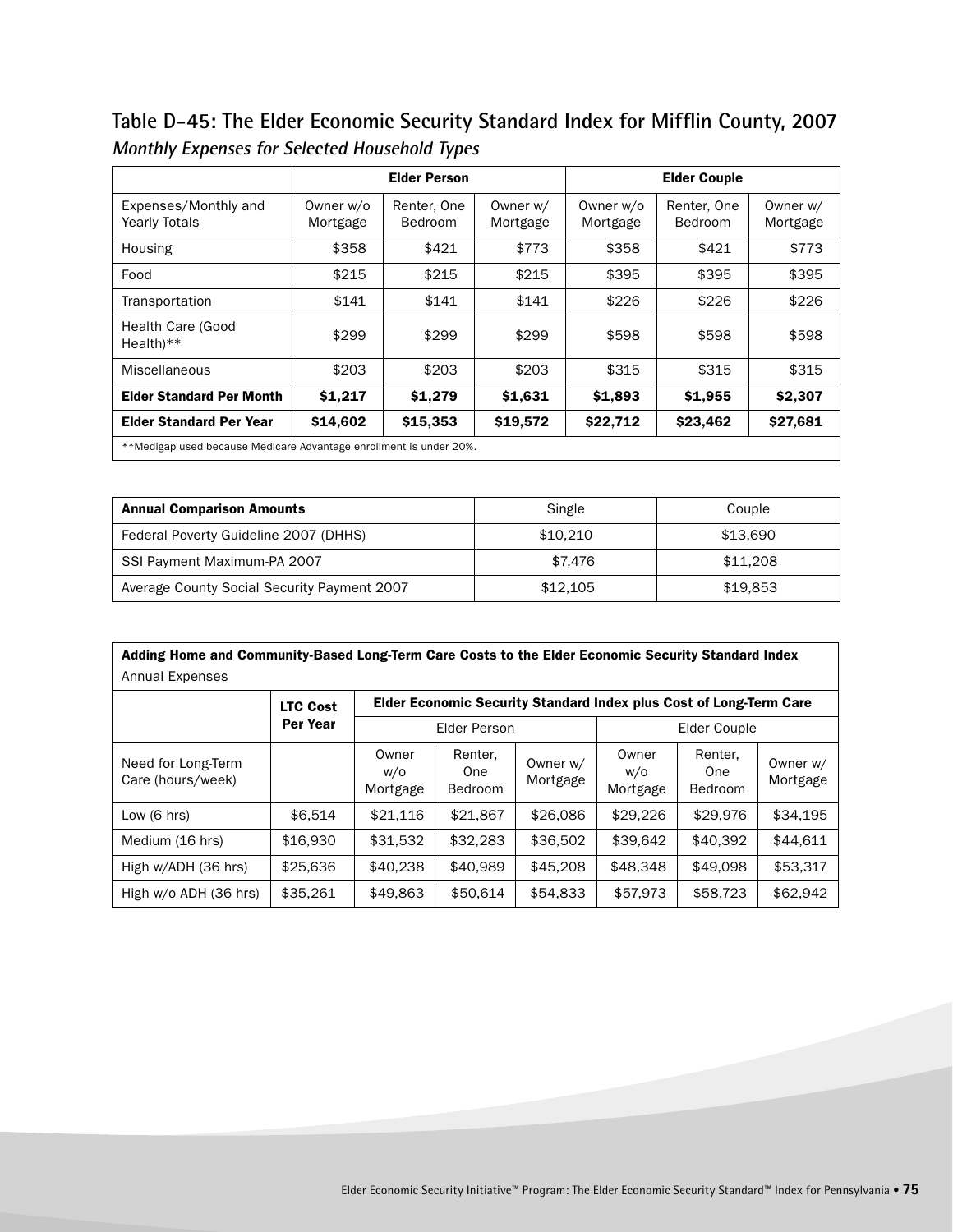**Table D-46: The Elder Economic Security Standard Index for Monroe County, 2007 Monthly Expenses for Selected Household Types**

|                                              |                       | <b>Elder Person</b>                                                |                      |                       | <b>Elder Couple</b>    |                      |  |  |  |
|----------------------------------------------|-----------------------|--------------------------------------------------------------------|----------------------|-----------------------|------------------------|----------------------|--|--|--|
| Expenses/Monthly and<br><b>Yearly Totals</b> | Owner w/o<br>Mortgage | Renter, One<br>Bedroom                                             | Owner w/<br>Mortgage | Owner w/o<br>Mortgage | Renter, One<br>Bedroom | Owner w/<br>Mortgage |  |  |  |
| Housing                                      | \$476                 | \$653                                                              | \$1,440              | \$476                 | \$653                  | \$1,440              |  |  |  |
| Food                                         | \$215                 | \$215                                                              | \$215                | \$395                 | \$395                  | \$395                |  |  |  |
| Transportation                               | \$141                 | \$141                                                              | \$141                | \$226                 | \$226                  | \$226                |  |  |  |
| <b>Health Care (Good</b><br>$Health**$       | \$374                 | \$374                                                              | \$374                | \$748                 | \$748                  | \$748                |  |  |  |
| Miscellaneous                                | \$241                 | \$241                                                              | \$241                | \$369                 | \$369                  | \$369                |  |  |  |
| <b>Elder Standard Per Month</b>              | \$1,448               | \$1,625                                                            | \$2,412              | \$2,213               | \$2,390                | \$3,178              |  |  |  |
| <b>Elder Standard Per Year</b>               | \$17,372              | \$19,497                                                           | \$28,942             | \$26,561              | \$28,686               | \$38,131             |  |  |  |
|                                              |                       | **Medigap used because Medicare Advantage enrollment is under 20%. |                      |                       |                        |                      |  |  |  |

| <b>Annual Comparison Amounts</b>            | Single   | Couple   |
|---------------------------------------------|----------|----------|
| Federal Poverty Guideline 2007 (DHHS)       | \$10.210 | \$13.690 |
| SSI Payment Maximum-PA 2007                 | \$7.476  | \$11,208 |
| Average County Social Security Payment 2007 | \$13.041 | \$21.388 |

| Adding Home and Community-Based Long-Term Care Costs to the Elder Economic Security Standard Index |                 |                          |                                                                    |                      |                          |                                  |                      |  |
|----------------------------------------------------------------------------------------------------|-----------------|--------------------------|--------------------------------------------------------------------|----------------------|--------------------------|----------------------------------|----------------------|--|
| Annual Expenses                                                                                    |                 |                          |                                                                    |                      |                          |                                  |                      |  |
|                                                                                                    | <b>LTC Cost</b> |                          | Elder Economic Security Standard Index plus Cost of Long-Term Care |                      |                          |                                  |                      |  |
|                                                                                                    | Per Year        | <b>Elder Person</b>      |                                                                    |                      | Elder Couple             |                                  |                      |  |
| Need for Long-Term<br>Care (hours/week)                                                            |                 | Owner<br>w/o<br>Mortgage | Renter,<br>One<br><b>Bedroom</b>                                   | Owner w/<br>Mortgage | Owner<br>w/o<br>Mortgage | Renter.<br>One<br><b>Bedroom</b> | Owner w/<br>Mortgage |  |
| Low $(6 \text{ hrs})$                                                                              | \$6.514         | \$23,886                 | \$26,011                                                           | \$35,456             | \$33,075                 | \$35,200                         | \$44,645             |  |
| Medium (16 hrs)                                                                                    | \$16,930        | \$34,302                 | \$36,427                                                           | \$45,872             | \$43.491                 | \$45,616                         | \$55,061             |  |
| High w/ADH (36 hrs)                                                                                | \$25,636        | \$43,008                 | \$45,133                                                           | \$54.578             | \$52,197                 | \$54,322                         | \$63,767             |  |
| High w/o ADH (36 hrs)                                                                              | \$35,261        | \$52,633                 | \$54,758                                                           | \$64,203             | \$61,822                 | \$63,947                         | \$73,392             |  |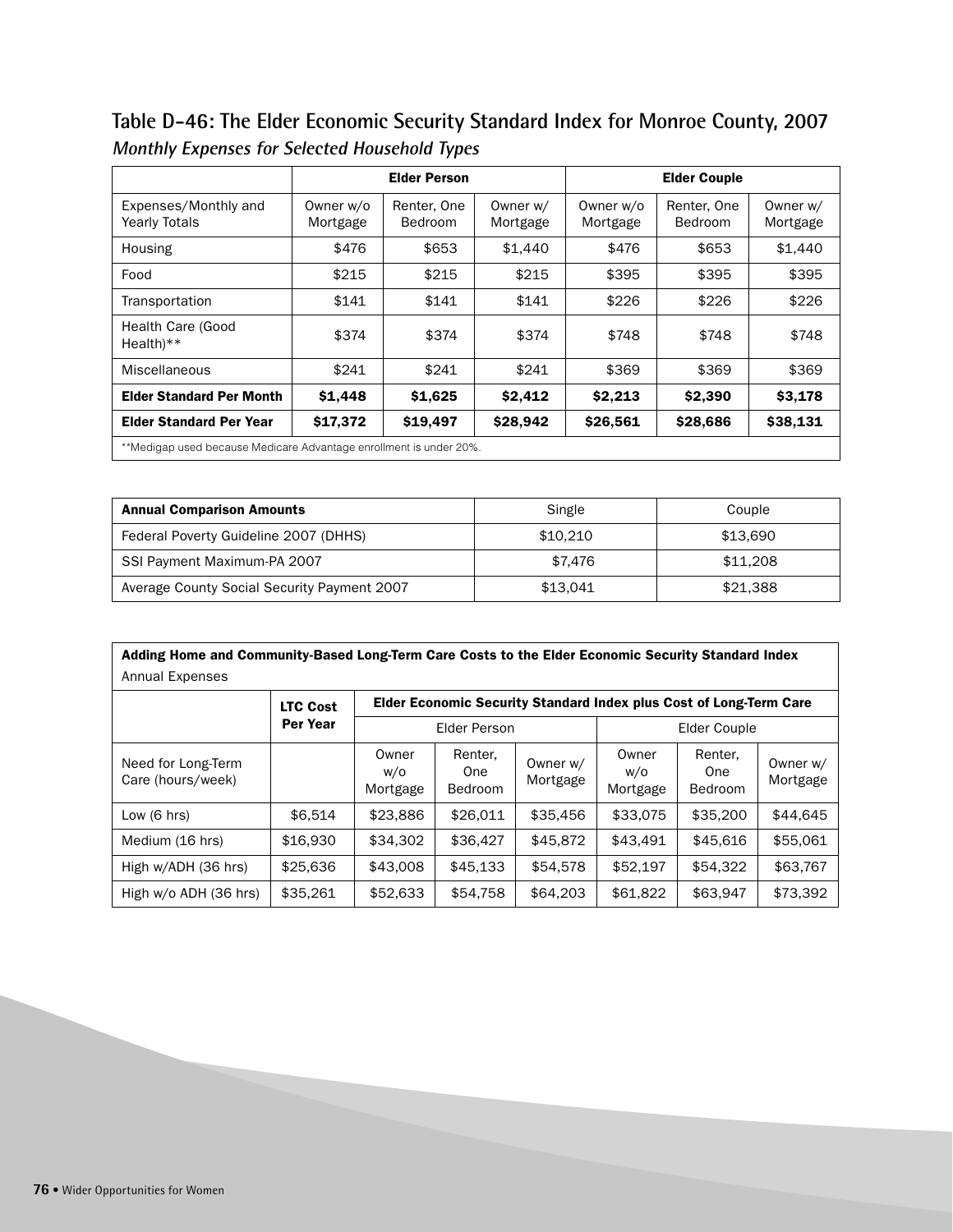**Table D-47: The Elder Economic Security Standard Index for Montgomery County, 2007 Monthly Expenses for Selected Household Types**

|                                              |                                                                    | <b>Elder Person</b>           |                      |                       | <b>Elder Couple</b>    |                      |  |  |
|----------------------------------------------|--------------------------------------------------------------------|-------------------------------|----------------------|-----------------------|------------------------|----------------------|--|--|
| Expenses/Monthly and<br><b>Yearly Totals</b> | Owner w/o<br>Mortgage                                              | Renter, One<br><b>Bedroom</b> | Owner w/<br>Mortgage | Owner w/o<br>Mortgage | Renter, One<br>Bedroom | Owner w/<br>Mortgage |  |  |
| Housing                                      | \$656                                                              | \$875                         | \$1,503              | \$656                 | \$875                  | \$1,503              |  |  |
| Food                                         | \$271                                                              | \$271                         | \$271                | \$497                 | \$497                  | \$497                |  |  |
| Transportation                               | \$141                                                              | \$141                         | \$141                | \$226                 | \$226                  | \$226                |  |  |
| Health Care (Good<br>$Health$ <sup>**</sup>  | \$373                                                              | \$373                         | \$373                | \$746                 | \$746                  | \$746                |  |  |
| Miscellaneous                                | \$288                                                              | \$288                         | \$288                | \$425                 | \$425                  | \$425                |  |  |
| <b>Elder Standard Per Month</b>              | \$1,730                                                            | \$1,949                       | \$2,577              | \$2,551               | \$2,769                | \$3,397              |  |  |
| <b>Elder Standard Per Year</b>               | \$20,760                                                           | \$23,386                      | \$30,921             | \$30,606              | \$33,232               | \$40,767             |  |  |
|                                              | **Medigap used because Medicare Advantage enrollment is under 20%. |                               |                      |                       |                        |                      |  |  |

| <b>Annual Comparison Amounts</b>            | Single   | Couple   |
|---------------------------------------------|----------|----------|
| Federal Poverty Guideline 2007 (DHHS)       | \$10,210 | \$13,690 |
| SSI Payment Maximum-PA 2007                 | \$7.476  | \$11,208 |
| Average County Social Security Payment 2007 | \$14.513 | \$23,801 |

| Adding Home and Community-Based Long-Term Care Costs to the Elder Economic Security Standard Index |                 |                          |                                                                    |                      |                          |                                  |                      |  |  |  |
|----------------------------------------------------------------------------------------------------|-----------------|--------------------------|--------------------------------------------------------------------|----------------------|--------------------------|----------------------------------|----------------------|--|--|--|
| Annual Expenses                                                                                    |                 |                          |                                                                    |                      |                          |                                  |                      |  |  |  |
|                                                                                                    | <b>LTC Cost</b> |                          | Elder Economic Security Standard Index plus Cost of Long-Term Care |                      |                          |                                  |                      |  |  |  |
|                                                                                                    | Per Year        | Elder Person             |                                                                    |                      | Elder Couple             |                                  |                      |  |  |  |
| Need for Long-Term<br>Care (hours/week)                                                            |                 | Owner<br>w/o<br>Mortgage | Renter,<br>One<br><b>Bedroom</b>                                   | Owner w/<br>Mortgage | Owner<br>W/O<br>Mortgage | Renter.<br>One<br><b>Bedroom</b> | Owner w/<br>Mortgage |  |  |  |
| Low $(6 \text{ hrs})$                                                                              | \$6.514         | \$27,274                 | \$29,900                                                           | \$37.435             | \$37.120                 | \$39,746                         | \$47.281             |  |  |  |
| Medium (16 hrs)                                                                                    | \$16,930        | \$37,690                 | \$40,316                                                           | \$47.851             | \$47,536                 | \$50,162                         | \$57,697             |  |  |  |
| High w/ADH (36 hrs)                                                                                | \$25,636        | \$46,396                 | \$49,022                                                           | \$56,557             | \$56,242                 | \$58,868                         | \$66,403             |  |  |  |
| High w/o ADH (36 hrs)                                                                              | \$35,261        | \$56,021                 | \$58,647                                                           | \$66,182             | \$65,867                 | \$68,493                         | \$76,028             |  |  |  |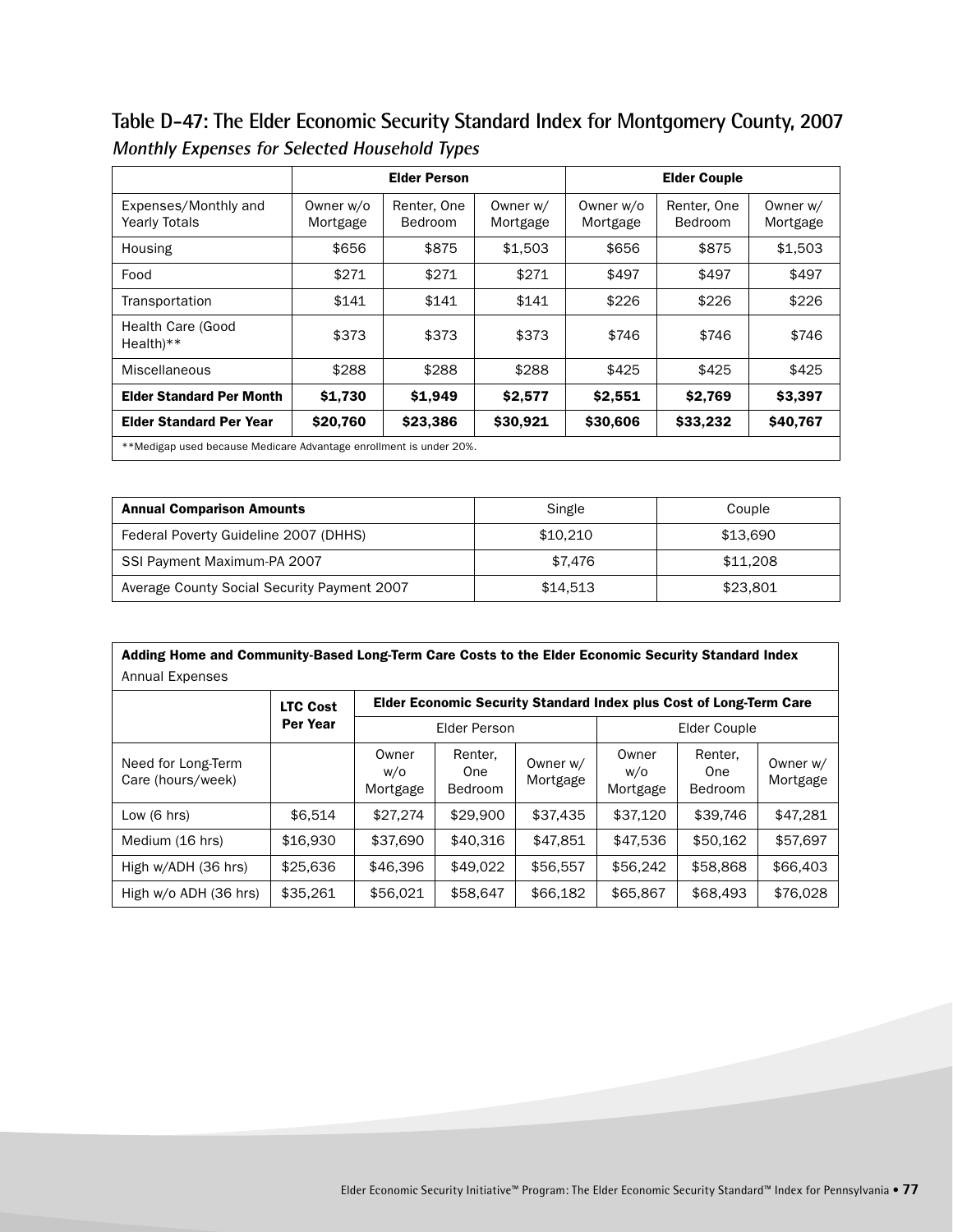**Table D-48: The Elder Economic Security Standard Index for Montour County, 2007 Monthly Expenses for Selected Household Types**

|                                                                    |                       | <b>Elder Person</b>           |                      |                       | <b>Elder Couple</b>    |                      |
|--------------------------------------------------------------------|-----------------------|-------------------------------|----------------------|-----------------------|------------------------|----------------------|
| Expenses/Monthly and<br><b>Yearly Totals</b>                       | Owner w/o<br>Mortgage | Renter, One<br><b>Bedroom</b> | Owner w/<br>Mortgage | Owner w/o<br>Mortgage | Renter, One<br>Bedroom | Owner w/<br>Mortgage |
| Housing                                                            | \$357                 | \$530                         | \$887                | \$357                 | \$530                  | \$887                |
| Food                                                               | \$215                 | \$215                         | \$215                | \$395                 | \$395                  | \$395                |
| Transportation                                                     | \$141                 | \$141                         | \$141                | \$226                 | \$226                  | \$226                |
| <b>Health Care (Good</b><br>$Health**$                             | \$317                 | \$317                         | \$317                | \$634                 | \$634                  | \$634                |
| Miscellaneous                                                      | \$206                 | \$206                         | \$206                | \$322                 | \$322                  | \$322                |
| <b>Elder Standard Per Month</b>                                    | \$1,237               | \$1,410                       | \$1.767              | \$1,935               | \$2,107                | \$2,464              |
| <b>Elder Standard Per Year</b>                                     | \$14,847              | \$16,918                      | \$21,200             | \$23,216              | \$25,286               | \$29,569             |
| **Medigap used because Medicare Advantage enrollment is under 20%. |                       |                               |                      |                       |                        |                      |

| <b>Annual Comparison Amounts</b>            | Single   | Couple   |
|---------------------------------------------|----------|----------|
| Federal Poverty Guideline 2007 (DHHS)       | \$10,210 | \$13.690 |
| SSI Payment Maximum-PA 2007                 | \$7.476  | \$11,208 |
| Average County Social Security Payment 2007 | \$12.163 | \$19.947 |

| Adding Home and Community-Based Long-Term Care Costs to the Elder Economic Security Standard Index |                 |                                                                           |                           |                      |                          |                                  |                      |  |  |
|----------------------------------------------------------------------------------------------------|-----------------|---------------------------------------------------------------------------|---------------------------|----------------------|--------------------------|----------------------------------|----------------------|--|--|
| <b>Annual Expenses</b>                                                                             |                 |                                                                           |                           |                      |                          |                                  |                      |  |  |
|                                                                                                    | <b>LTC Cost</b> | <b>Elder Economic Security Standard Index plus Cost of Long-Term Care</b> |                           |                      |                          |                                  |                      |  |  |
|                                                                                                    | <b>Per Year</b> | <b>Elder Person</b>                                                       |                           |                      | Elder Couple             |                                  |                      |  |  |
| Need for Long-Term<br>Care (hours/week)                                                            |                 | Owner<br>w/o<br>Mortgage                                                  | Renter,<br>One<br>Bedroom | Owner w/<br>Mortgage | Owner<br>w/o<br>Mortgage | Renter.<br>One<br><b>Bedroom</b> | Owner w/<br>Mortgage |  |  |
| Low $(6 \text{ hrs})$                                                                              | \$6.514         | \$21.361                                                                  | \$23,432                  | \$27,714             | \$29,730                 | \$31,800                         | \$36,083             |  |  |
| Medium (16 hrs)                                                                                    | \$16,930        | \$31,777                                                                  | \$33,848                  | \$38,130             | \$40.146                 | \$42,216                         | \$46,499             |  |  |
| High w/ADH (36 hrs)                                                                                | \$25,636        | \$40,483                                                                  | \$42,554                  | \$46,836             | \$48,852                 | \$50.922                         | \$55,205             |  |  |
| High w/o ADH (36 hrs)                                                                              | \$35,261        | \$50,108                                                                  | \$52,179                  | \$56,461             | \$58,477                 | \$60,547                         | \$64,830             |  |  |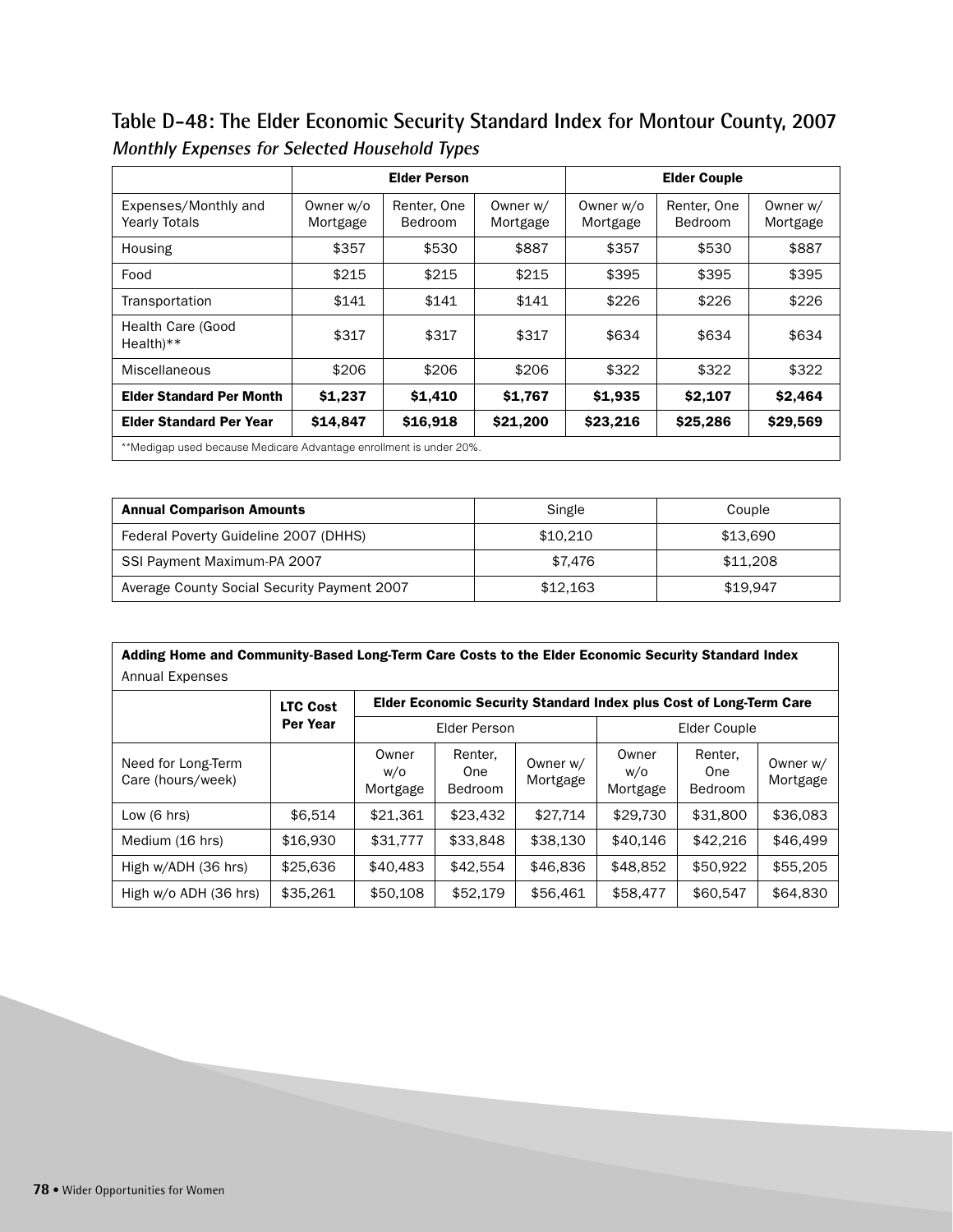#### **Table D-49: The Elder Economic Security Standard Index for Northampton County, 2007**

|                                              |                                                                    | <b>Elder Person</b>    |                      | <b>Elder Couple</b>   |                               |                      |  |  |  |  |
|----------------------------------------------|--------------------------------------------------------------------|------------------------|----------------------|-----------------------|-------------------------------|----------------------|--|--|--|--|
| Expenses/Monthly and<br><b>Yearly Totals</b> | Owner w/o<br>Mortgage                                              | Renter, One<br>Bedroom | Owner w/<br>Mortgage | Owner w/o<br>Mortgage | Renter, One<br><b>Bedroom</b> | Owner w/<br>Mortgage |  |  |  |  |
| Housing                                      | \$500                                                              | \$653                  | \$1.053              | \$500                 | \$653                         | \$1.053              |  |  |  |  |
| Food                                         | \$215                                                              | \$215                  | \$215                | \$395                 | \$395                         | \$395                |  |  |  |  |
| Transportation                               | \$141                                                              | \$141                  | \$141                | \$226                 | \$226                         | \$226                |  |  |  |  |
| Health Care (Good<br>$Health**$              | \$374                                                              | \$374                  | \$374                | \$748                 | \$748                         | \$748                |  |  |  |  |
| Miscellaneous                                | \$246                                                              | \$246                  | \$246                | \$374                 | \$374                         | \$374                |  |  |  |  |
| <b>Elder Standard Per Month</b>              | \$1,476                                                            | \$1,630                | \$2,029              | \$2,242               | \$2,395                       | \$2,795              |  |  |  |  |
| <b>Elder Standard Per Year</b>               | \$17,713                                                           | \$19,554               | \$24,351             | \$26,902              | \$28,743                      | \$33,540             |  |  |  |  |
|                                              | **Medigap used because Medicare Advantage enrollment is under 20%. |                        |                      |                       |                               |                      |  |  |  |  |

| <b>Annual Comparison Amounts</b>            | Single   | Couple   |
|---------------------------------------------|----------|----------|
| Federal Poverty Guideline 2007 (DHHS)       | \$10.210 | \$13.690 |
| SSI Payment Maximum-PA 2007                 | \$7.476  | \$11,208 |
| Average County Social Security Payment 2007 | \$13,191 | \$21.633 |

| Adding Home and Community-Based Long-Term Care Costs to the Elder Economic Security Standard Index |  |
|----------------------------------------------------------------------------------------------------|--|
| Annual Expenses                                                                                    |  |

|                                         | <b>LTC Cost</b> | Elder Economic Security Standard Index plus Cost of Long-Term Care |                           |                      |                          |                                  |                      |  |
|-----------------------------------------|-----------------|--------------------------------------------------------------------|---------------------------|----------------------|--------------------------|----------------------------------|----------------------|--|
|                                         | Per Year        | Elder Person                                                       |                           |                      |                          | Elder Couple                     |                      |  |
| Need for Long-Term<br>Care (hours/week) |                 | Owner<br>w/o<br>Mortgage                                           | Renter,<br>0ne<br>Bedroom | Owner w/<br>Mortgage | Owner<br>W/O<br>Mortgage | Renter,<br>One<br><b>Bedroom</b> | Owner w/<br>Mortgage |  |
| Low $(6 \text{ hrs})$                   | \$6,514         | \$24.227                                                           | \$26,068                  | \$30,865             | \$33,416                 | \$35,257                         | \$40,054             |  |
| Medium (16 hrs)                         | \$16,930        | \$34.643                                                           | \$36,484                  | \$41,281             | \$43,832                 | \$45,673                         | \$50,470             |  |
| High w/ADH (36 hrs)                     | \$25,636        | \$43,349                                                           | \$45.190                  | \$49.987             | \$52,538                 | \$54,379                         | \$59,176             |  |
| High w/o ADH (36 hrs)                   | \$35,261        | \$52,974                                                           | \$54,815                  | \$59,612             | \$62,163                 | \$64,004                         | \$68,801             |  |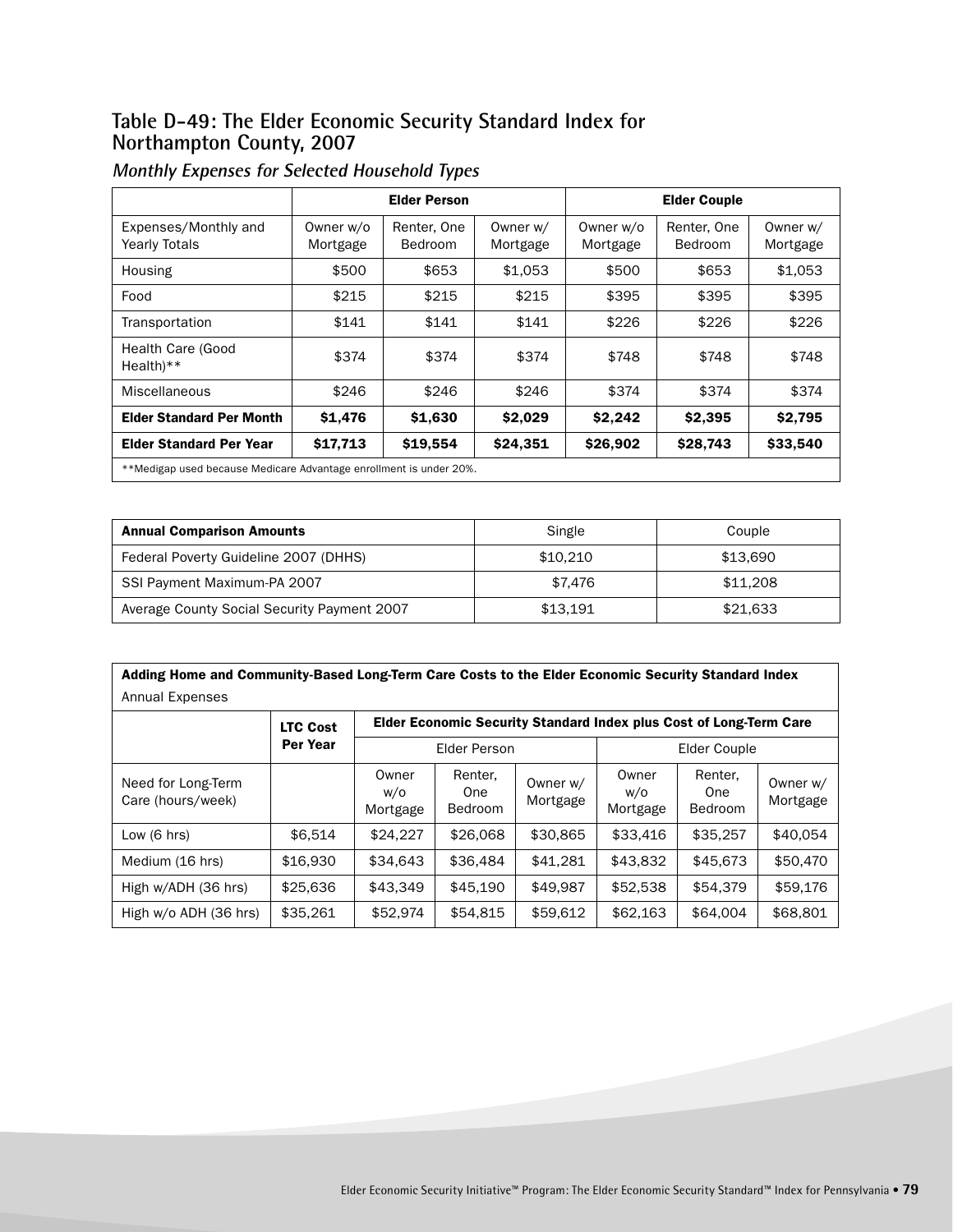#### **Table D-50: The Elder Economic Security Standard Index for Northumberland County, 2007**

|                                              |                                                                    | <b>Elder Person</b>    |                      | <b>Elder Couple</b>   |                               |                      |  |  |  |  |
|----------------------------------------------|--------------------------------------------------------------------|------------------------|----------------------|-----------------------|-------------------------------|----------------------|--|--|--|--|
| Expenses/Monthly and<br><b>Yearly Totals</b> | Owner w/o<br>Mortgage                                              | Renter, One<br>Bedroom | Owner w/<br>Mortgage | Owner w/o<br>Mortgage | Renter, One<br><b>Bedroom</b> | Owner w/<br>Mortgage |  |  |  |  |
| Housing                                      | \$357                                                              | \$462                  | \$887                | \$357                 | \$462                         | \$887                |  |  |  |  |
| Food                                         | \$215                                                              | \$215                  | \$215                | \$395                 | \$395                         | \$395                |  |  |  |  |
| Transportation                               | \$141                                                              | \$141                  | \$141                | \$226                 | \$226                         | \$226                |  |  |  |  |
| Health Care (Good<br>$Health**$              | \$374                                                              | \$374                  | \$374                | \$748                 | \$748                         | \$748                |  |  |  |  |
| Miscellaneous                                | \$218                                                              | \$218                  | \$218                | \$345                 | \$345                         | \$345                |  |  |  |  |
| <b>Elder Standard Per Month</b>              | \$1,306                                                            | \$1,410                | \$1,835              | \$2,071               | \$2,176                       | \$2,601              |  |  |  |  |
| <b>Elder Standard Per Year</b>               | \$15,666                                                           | \$16,921               | \$22,020             | \$24,855              | \$26,110                      | \$31,209             |  |  |  |  |
|                                              | **Medigap used because Medicare Advantage enrollment is under 20%. |                        |                      |                       |                               |                      |  |  |  |  |

| <b>Annual Comparison Amounts</b>            | Single   | Couple   |
|---------------------------------------------|----------|----------|
| Federal Poverty Guideline 2007 (DHHS)       | \$10.210 | \$13.690 |
| SSI Payment Maximum-PA 2007                 | \$7.476  | \$11,208 |
| Average County Social Security Payment 2007 | \$11.657 | \$19.118 |

| Adding Home and Community-Based Long-Term Care Costs to the Elder Economic Security Standard Index |  |  |  |  |  |   |  |  |  |  |
|----------------------------------------------------------------------------------------------------|--|--|--|--|--|---|--|--|--|--|
| Annual Expenses                                                                                    |  |  |  |  |  |   |  |  |  |  |
|                                                                                                    |  |  |  |  |  | . |  |  |  |  |

|                                         | <b>LTC Cost</b> | Elder Economic Security Standard Index plus Cost of Long-Term Care |                           |                      |                          |                                  |                      |  |  |
|-----------------------------------------|-----------------|--------------------------------------------------------------------|---------------------------|----------------------|--------------------------|----------------------------------|----------------------|--|--|
|                                         | Per Year        |                                                                    | Elder Person              |                      |                          | Elder Couple                     |                      |  |  |
| Need for Long-Term<br>Care (hours/week) |                 | Owner<br>w/o<br>Mortgage                                           | Renter,<br>0ne<br>Bedroom | Owner w/<br>Mortgage | Owner<br>W/O<br>Mortgage | Renter,<br>One<br><b>Bedroom</b> | Owner w/<br>Mortgage |  |  |
| Low $(6 \text{ hrs})$                   | \$6.514         | \$22,180                                                           | \$23,435                  | \$28,534             | \$31,369                 | \$32.624                         | \$37,723             |  |  |
| Medium (16 hrs)                         | \$16,930        | \$32,596                                                           | \$33,851                  | \$38,950             | \$41,785                 | \$43,040                         | \$48,139             |  |  |
| High w/ADH (36 hrs)                     | \$25,636        | \$41,302                                                           | \$42,557                  | \$47,656             | \$50.491                 | \$51,746                         | \$56.845             |  |  |
| High w/o ADH (36 hrs)                   | \$35,261        | \$50,927                                                           | \$52,182                  | \$57,281             | \$60,116                 | \$61,371                         | \$66,470             |  |  |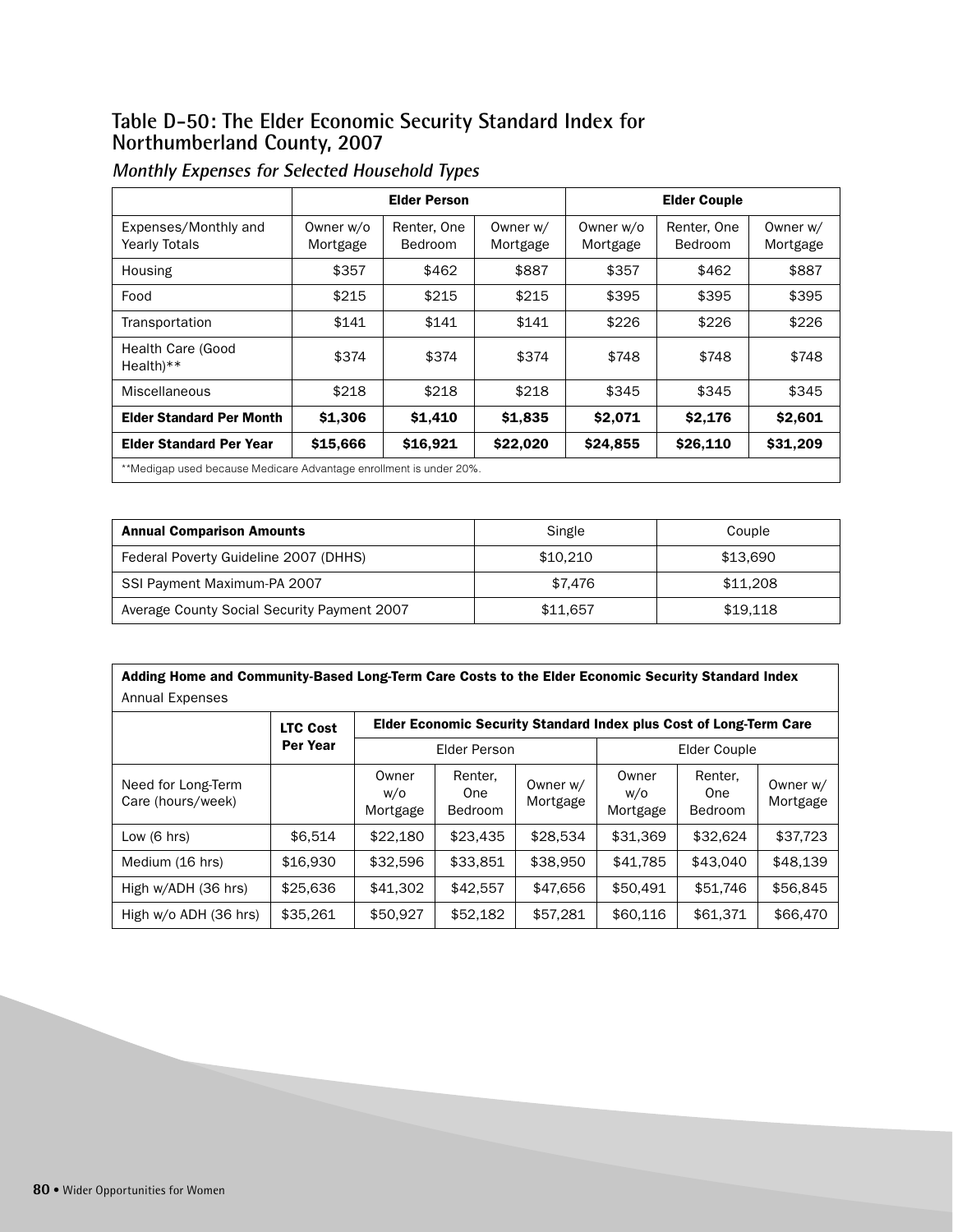**Table D-51: The Elder Economic Security Standard Index for Perry County, 2007 Monthly Expenses for Selected Household Types**

|                                                                    | <b>Elder Person</b>   |                               |                      | <b>Elder Couple</b>   |                        |                      |  |
|--------------------------------------------------------------------|-----------------------|-------------------------------|----------------------|-----------------------|------------------------|----------------------|--|
| Expenses/Monthly and<br><b>Yearly Totals</b>                       | Owner w/o<br>Mortgage | Renter, One<br><b>Bedroom</b> | Owner w/<br>Mortgage | Owner w/o<br>Mortgage | Renter, One<br>Bedroom | Owner w/<br>Mortgage |  |
| Housing                                                            | \$379                 | \$503                         | \$977                | \$379                 | \$503                  | \$977                |  |
| Food                                                               | \$215                 | \$215                         | \$215                | \$395                 | \$395                  | \$395                |  |
| Transportation                                                     | \$141                 | \$141                         | \$141                | \$226                 | \$226                  | \$226                |  |
| Health Care (Good<br>$Health**$                                    | \$374                 | \$374                         | \$374                | \$748                 | \$748                  | \$748                |  |
| Miscellaneous                                                      | \$222                 | \$222                         | \$222                | \$350                 | \$350                  | \$350                |  |
| <b>Elder Standard Per Month</b>                                    | \$1,331               | \$1,455                       | \$1,929              | \$2,097               | \$2,221                | \$2,695              |  |
| <b>Elder Standard Per Year</b>                                     | \$15,978              | \$17,465                      | \$23,147             | \$25,166              | \$26,654               | \$32,336             |  |
| **Medigap used because Medicare Advantage enrollment is under 20%. |                       |                               |                      |                       |                        |                      |  |

| <b>Annual Comparison Amounts</b>            | Single   | Couple   |
|---------------------------------------------|----------|----------|
| Federal Poverty Guideline 2007 (DHHS)       | \$10.210 | \$13.690 |
| SSI Payment Maximum-PA 2007                 | \$7.476  | \$11,208 |
| Average County Social Security Payment 2007 | \$11.956 | \$19,608 |

| Adding Home and Community-Based Long-Term Care Costs to the Elder Economic Security Standard Index |                 |                          |                           |                      |                                                                    |                                  |                      |  |  |  |  |
|----------------------------------------------------------------------------------------------------|-----------------|--------------------------|---------------------------|----------------------|--------------------------------------------------------------------|----------------------------------|----------------------|--|--|--|--|
| <b>Annual Expenses</b>                                                                             |                 |                          |                           |                      |                                                                    |                                  |                      |  |  |  |  |
|                                                                                                    | <b>LTC Cost</b> |                          |                           |                      | Elder Economic Security Standard Index plus Cost of Long-Term Care |                                  |                      |  |  |  |  |
|                                                                                                    | Per Year        |                          | <b>Elder Person</b>       |                      | Elder Couple                                                       |                                  |                      |  |  |  |  |
| Need for Long-Term<br>Care (hours/week)                                                            |                 | Owner<br>w/o<br>Mortgage | Renter,<br>One<br>Bedroom | Owner w/<br>Mortgage | Owner<br>w/o<br>Mortgage                                           | Renter.<br>One<br><b>Bedroom</b> | Owner w/<br>Mortgage |  |  |  |  |
| Low $(6 \text{ hrs})$                                                                              | \$6.514         | \$22,492                 | \$23,979                  | \$29,661             | \$31,680                                                           | \$33.168                         | \$38,850             |  |  |  |  |
| Medium (16 hrs)                                                                                    | \$16,930        | \$32,908                 | \$34.395                  | \$40,077             | \$42,096                                                           | \$43.584                         | \$49,266             |  |  |  |  |
| High w/ADH (36 hrs)                                                                                | \$25,636        | \$41.614                 | \$43.101                  | \$48,783             | \$50,802                                                           | \$52,290                         | \$57.972             |  |  |  |  |
| High w/o ADH (36 hrs)                                                                              | \$35,261        | \$51,239                 | \$52,726                  | \$58,408             | \$60,427                                                           | \$61,915                         | \$67,597             |  |  |  |  |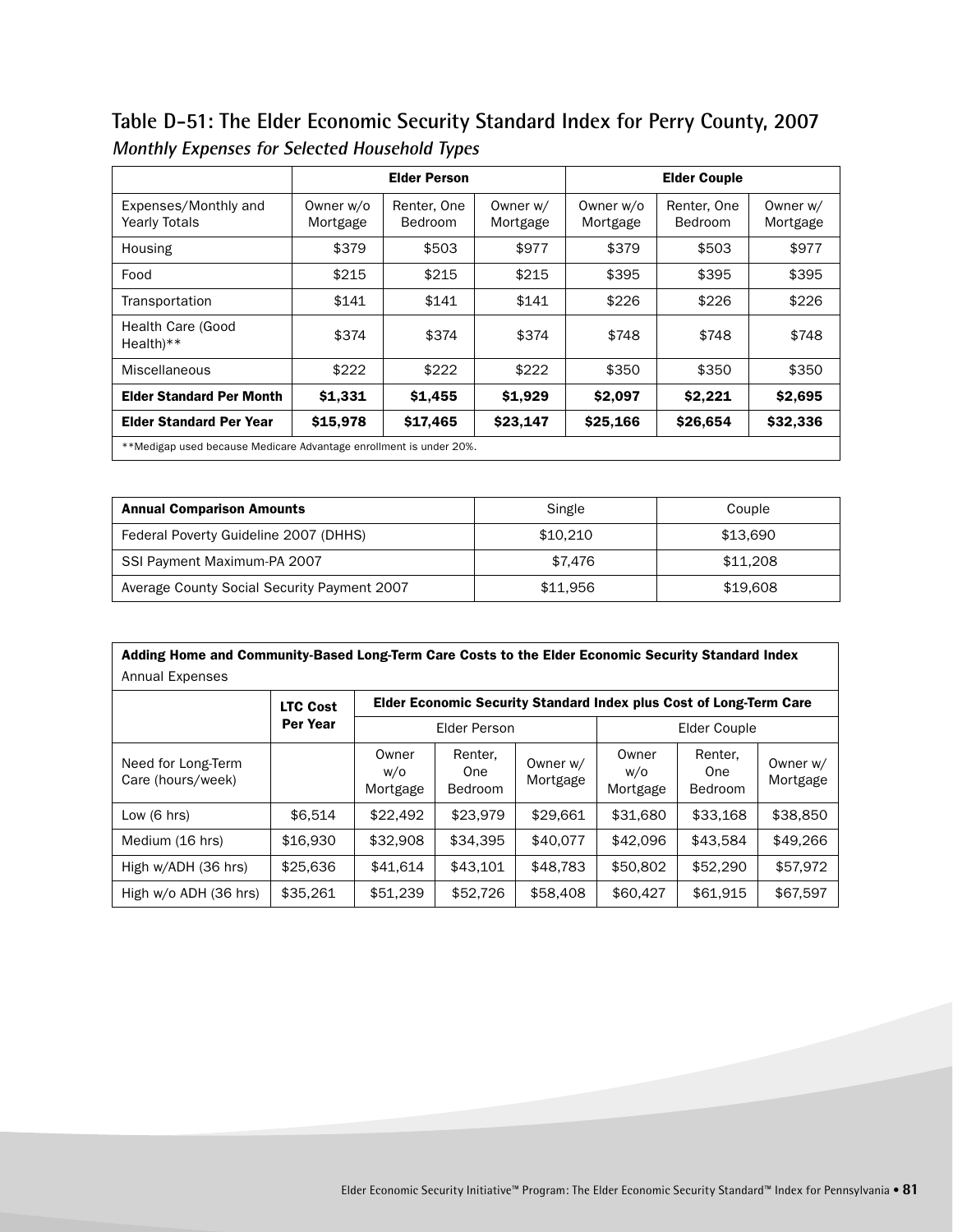**Table D-52: The Elder Economic Security Standard Index for Philadelphia County, 2007 Monthly Expenses for Selected Household Types**

|                                                                    |                       | <b>Elder Person</b>    |                      | <b>Elder Couple</b>   |                        |                      |
|--------------------------------------------------------------------|-----------------------|------------------------|----------------------|-----------------------|------------------------|----------------------|
| Expenses/Monthly and<br><b>Yearly Totals</b>                       | Owner w/o<br>Mortgage | Renter, One<br>Bedroom | Owner w/<br>Mortgage | Owner w/o<br>Mortgage | Renter, One<br>Bedroom | Owner w/<br>Mortgage |
| Housing                                                            | \$420                 | \$689                  | \$906                | \$420                 | \$689                  | \$906                |
| Food                                                               | \$271                 | \$271                  | \$271                | \$497                 | \$497                  | \$497                |
| Transportation                                                     | \$141                 | \$141                  | \$141                | \$226                 | \$226                  | \$226                |
| <b>Health Care (Good</b><br>$Health**$                             | \$373                 | \$373                  | \$373                | \$746                 | \$746                  | \$746                |
| Miscellaneous                                                      | \$241                 | \$241                  | \$241                | \$378                 | \$378                  | \$378                |
| <b>Elder Standard Per Month</b>                                    | \$1,447               | \$1,716                | \$1,933              | \$2,267               | \$2,536                | \$2,754              |
| <b>Elder Standard Per Year</b>                                     | \$17,363              | \$20,588               | \$23,198             | \$27,209              | \$30,434               | \$33,044             |
| **Medigap used because Medicare Advantage enrollment is under 20%. |                       |                        |                      |                       |                        |                      |

| <b>Annual Comparison Amounts</b>            | Single   | Couple   |
|---------------------------------------------|----------|----------|
| Federal Poverty Guideline 2007 (DHHS)       | \$10.210 | \$13.690 |
| SSI Payment Maximum-PA 2007                 | \$7.476  | \$11,208 |
| Average County Social Security Payment 2007 | \$12.031 | \$19.730 |

| Adding Home and Community-Based Long-Term Care Costs to the Elder Economic Security Standard Index<br><b>Annual Expenses</b> |                 |                          |                                                                    |                      |                          |                                  |                      |  |  |  |  |
|------------------------------------------------------------------------------------------------------------------------------|-----------------|--------------------------|--------------------------------------------------------------------|----------------------|--------------------------|----------------------------------|----------------------|--|--|--|--|
|                                                                                                                              | <b>LTC Cost</b> |                          | Elder Economic Security Standard Index plus Cost of Long-Term Care |                      |                          |                                  |                      |  |  |  |  |
|                                                                                                                              | Per Year        |                          | Elder Person                                                       |                      | Elder Couple             |                                  |                      |  |  |  |  |
| Need for Long-Term<br>Care (hours/week)                                                                                      |                 | Owner<br>w/o<br>Mortgage | Renter,<br>One<br>Bedroom                                          | Owner w/<br>Mortgage | Owner<br>W/O<br>Mortgage | Renter.<br>One<br><b>Bedroom</b> | Owner w/<br>Mortgage |  |  |  |  |
| Low $(6 \text{ hrs})$                                                                                                        | \$6.514         | \$23,877                 | \$27,102                                                           | \$29,712             | \$33,723                 | \$36.948                         | \$39.558             |  |  |  |  |
| Medium (16 hrs)                                                                                                              | \$16,930        | \$34,293                 | \$37,518                                                           | \$40,128             | \$44.139                 | \$47.364                         | \$49,974             |  |  |  |  |
| High w/ADH (36 hrs)                                                                                                          | \$25,636        | \$42.999                 | \$46,224                                                           | \$48,834             | \$52,845                 | \$56,070                         | \$58,680             |  |  |  |  |
| High w/o ADH (36 hrs)                                                                                                        | \$35,261        | \$52,624                 | \$55,849                                                           | \$58,459             | \$62,470                 | \$65,695                         | \$68,305             |  |  |  |  |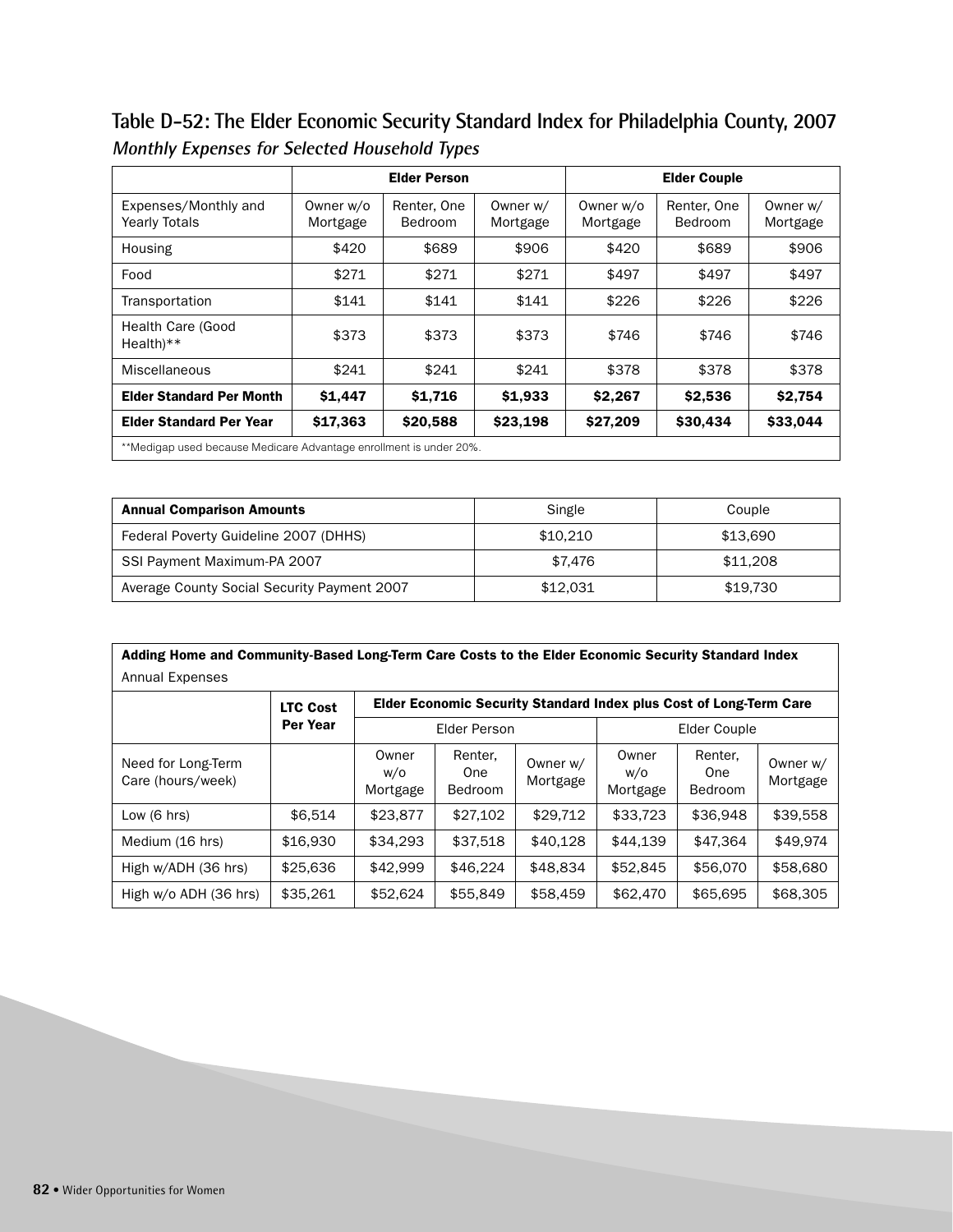**Table D-53: The Elder Economic Security Standard Index for Pike County, 2007 Monthly Expenses for Selected Household Types**

|                                                                    | <b>Elder Person</b>   |                               |                      | <b>Elder Couple</b>   |                        |                      |
|--------------------------------------------------------------------|-----------------------|-------------------------------|----------------------|-----------------------|------------------------|----------------------|
| Expenses/Monthly and<br><b>Yearly Totals</b>                       | Owner w/o<br>Mortgage | Renter, One<br><b>Bedroom</b> | Owner w/<br>Mortgage | Owner w/o<br>Mortgage | Renter, One<br>Bedroom | Owner w/<br>Mortgage |
| Housing                                                            | \$431                 | \$777                         | \$1.117              | \$431                 | \$777                  | \$1,117              |
| Food                                                               | \$215                 | \$215                         | \$215                | \$395                 | \$395                  | \$395                |
| Transportation                                                     | \$141                 | \$141                         | \$141                | \$226                 | \$226                  | \$226                |
| Health Care (Good<br>$Health**$                                    | \$374                 | \$374                         | \$374                | \$748                 | \$748                  | \$748                |
| Miscellaneous                                                      | \$232                 | \$232                         | \$232                | \$360                 | \$360                  | \$360                |
| <b>Elder Standard Per Month</b>                                    | \$1,393               | \$1.740                       | \$2,079              | \$2,159               | \$2,505                | \$2,845              |
| <b>Elder Standard Per Year</b>                                     | \$16,720              | \$20,877                      | \$24,952             | \$25,908              | \$30,065               | \$34,141             |
| **Medigap used because Medicare Advantage enrollment is under 20%. |                       |                               |                      |                       |                        |                      |

| <b>Annual Comparison Amounts</b>            | Single   | Couple   |
|---------------------------------------------|----------|----------|
| Federal Poverty Guideline 2007 (DHHS)       | \$10.210 | \$13.690 |
| SSI Payment Maximum-PA 2007                 | \$7.476  | \$11,208 |
| Average County Social Security Payment 2007 | \$13.438 | \$22,038 |

| Adding Home and Community-Based Long-Term Care Costs to the Elder Economic Security Standard Index |                 |                          |                                                                    |                      |                          |                                  |                      |  |  |  |
|----------------------------------------------------------------------------------------------------|-----------------|--------------------------|--------------------------------------------------------------------|----------------------|--------------------------|----------------------------------|----------------------|--|--|--|
| <b>Annual Expenses</b>                                                                             |                 |                          |                                                                    |                      |                          |                                  |                      |  |  |  |
|                                                                                                    | <b>LTC Cost</b> |                          | Elder Economic Security Standard Index plus Cost of Long-Term Care |                      |                          |                                  |                      |  |  |  |
|                                                                                                    | Per Year        |                          | <b>Elder Person</b>                                                |                      | Elder Couple             |                                  |                      |  |  |  |
| Need for Long-Term<br>Care (hours/week)                                                            |                 | Owner<br>w/o<br>Mortgage | Renter,<br>One<br>Bedroom                                          | Owner w/<br>Mortgage | Owner<br>w/o<br>Mortgage | Renter.<br>One<br><b>Bedroom</b> | Owner w/<br>Mortgage |  |  |  |
| Low $(6 \text{ hrs})$                                                                              | \$6.514         | \$23,234                 | \$27.391                                                           | \$31,466             | \$32,422                 | \$36,579                         | \$40,655             |  |  |  |
| Medium (16 hrs)                                                                                    | \$16,930        | \$33,650                 | \$37,807                                                           | \$41,882             | \$42,838                 | \$46,995                         | \$51.071             |  |  |  |
| High w/ADH (36 hrs)                                                                                | \$25,636        | \$42,356                 | \$46,513                                                           | \$50,588             | \$51.544                 | \$55.701                         | \$59,777             |  |  |  |
| High w/o ADH (36 hrs)                                                                              | \$35,261        | \$51,981                 | \$56,138                                                           | \$60,213             | \$61,169                 | \$65,326                         | \$69,402             |  |  |  |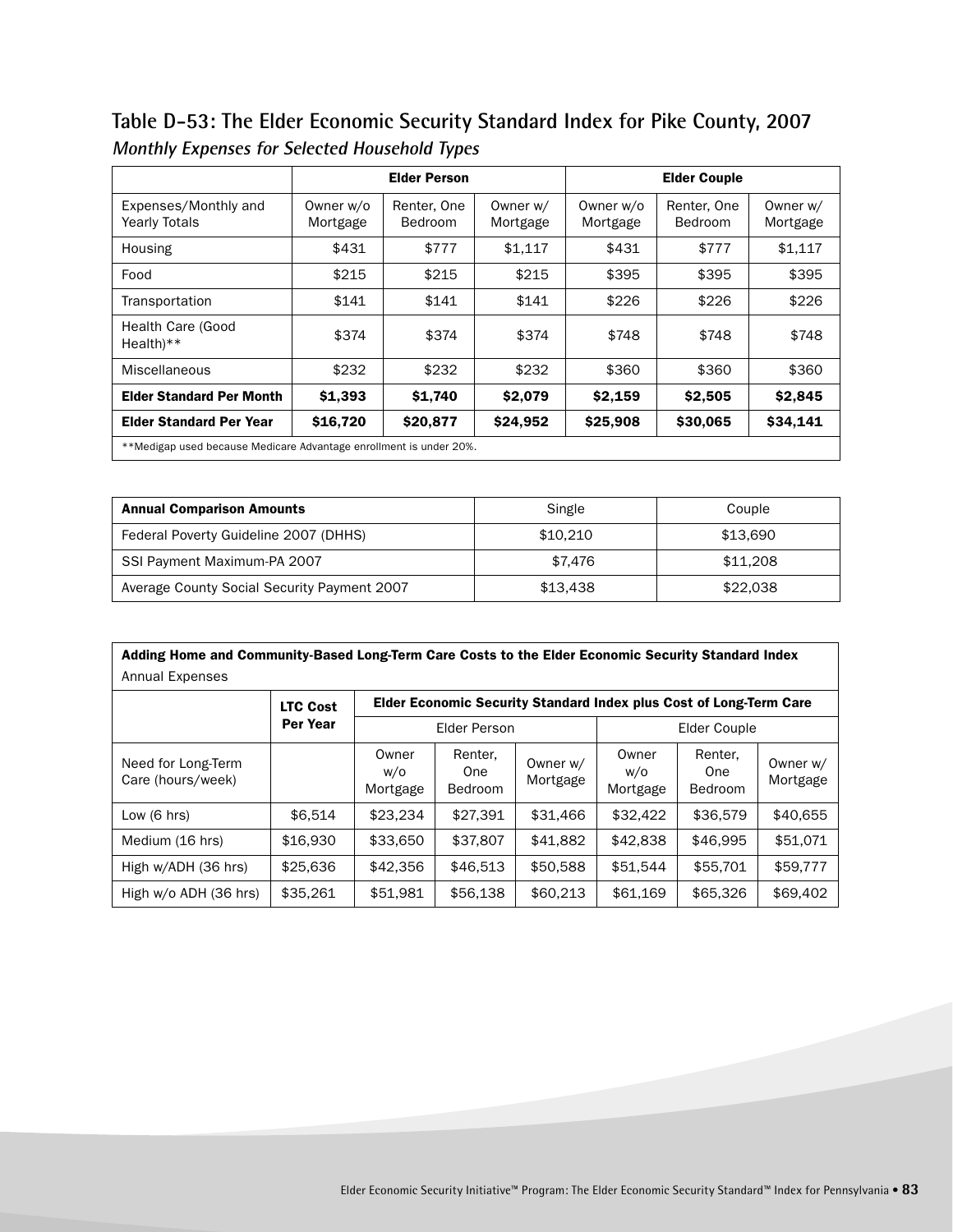**Table D-54: The Elder Economic Security Standard Index for Potter County, 2007 Monthly Expenses for Selected Household Types**

| <b>Elder Person</b>                                                |                       |                        |                      |                       |                        |                      |
|--------------------------------------------------------------------|-----------------------|------------------------|----------------------|-----------------------|------------------------|----------------------|
| Expenses/Monthly and<br><b>Yearly Totals</b>                       | Owner w/o<br>Mortgage | Renter, One<br>Bedroom | Owner w/<br>Mortgage | Owner w/o<br>Mortgage | Renter, One<br>Bedroom | Owner w/<br>Mortgage |
| Housing                                                            | \$405                 | \$465                  | \$968                | \$405                 | \$465                  | \$968                |
| Food                                                               | \$215                 | \$215                  | \$215                | \$395                 | \$395                  | \$395                |
| Transportation                                                     | \$141                 | \$141                  | \$141                | \$226                 | \$226                  | \$226                |
| <b>Health Care (Good</b><br>$Health**$                             | \$374                 | \$374                  | \$374                | \$748                 | \$748                  | \$748                |
| Miscellaneous                                                      | \$227                 | \$227                  | \$227                | \$355                 | \$355                  | \$355                |
| <b>Elder Standard Per Month</b>                                    | \$1,362               | \$1,423                | \$1,926              | \$2,128               | \$2,188                | \$2,692              |
| <b>Elder Standard Per Year</b>                                     | \$16,349              | \$17,071               | \$23,110             | \$25,537              | \$26,259               | \$32,299             |
| **Medigap used because Medicare Advantage enrollment is under 20%. |                       |                        |                      |                       |                        |                      |

| <b>Annual Comparison Amounts</b>            | Single   | Couple   |
|---------------------------------------------|----------|----------|
| Federal Poverty Guideline 2007 (DHHS)       | \$10.210 | \$13.690 |
| SSI Payment Maximum-PA 2007                 | \$7.476  | \$11,208 |
| Average County Social Security Payment 2007 | \$11.943 | \$19.587 |

| Adding Home and Community-Based Long-Term Care Costs to the Elder Economic Security Standard Index<br>Annual Expenses |                 |                          |                           |                      |                                                                    |                                  |                      |  |  |  |  |
|-----------------------------------------------------------------------------------------------------------------------|-----------------|--------------------------|---------------------------|----------------------|--------------------------------------------------------------------|----------------------------------|----------------------|--|--|--|--|
|                                                                                                                       | <b>LTC Cost</b> |                          |                           |                      | Elder Economic Security Standard Index plus Cost of Long-Term Care |                                  |                      |  |  |  |  |
|                                                                                                                       | Per Year        |                          | Elder Person              |                      | Elder Couple                                                       |                                  |                      |  |  |  |  |
| Need for Long-Term<br>Care (hours/week)                                                                               |                 | Owner<br>w/o<br>Mortgage | Renter,<br>One<br>Bedroom | Owner w/<br>Mortgage | Owner<br>W/O<br>Mortgage                                           | Renter.<br>One<br><b>Bedroom</b> | Owner w/<br>Mortgage |  |  |  |  |
| Low $(6 \text{ hrs})$                                                                                                 | \$6.514         | \$22,863                 | \$23.585                  | \$29.624             | \$32,051                                                           | \$32,773                         | \$38,813             |  |  |  |  |
| Medium (16 hrs)                                                                                                       | \$16,930        | \$33,279                 | \$34.001                  | \$40,040             | \$42,467                                                           | \$43.189                         | \$49,229             |  |  |  |  |
| High w/ADH (36 hrs)                                                                                                   | \$25,636        | \$41,985                 | \$42,707                  | \$48,746             | \$51,173                                                           | \$51,895                         | \$57,935             |  |  |  |  |
| High w/o ADH (36 hrs)                                                                                                 | \$35,261        | \$51,610                 | \$52,332                  | \$58,371             | \$60,798                                                           | \$61,520                         | \$67,560             |  |  |  |  |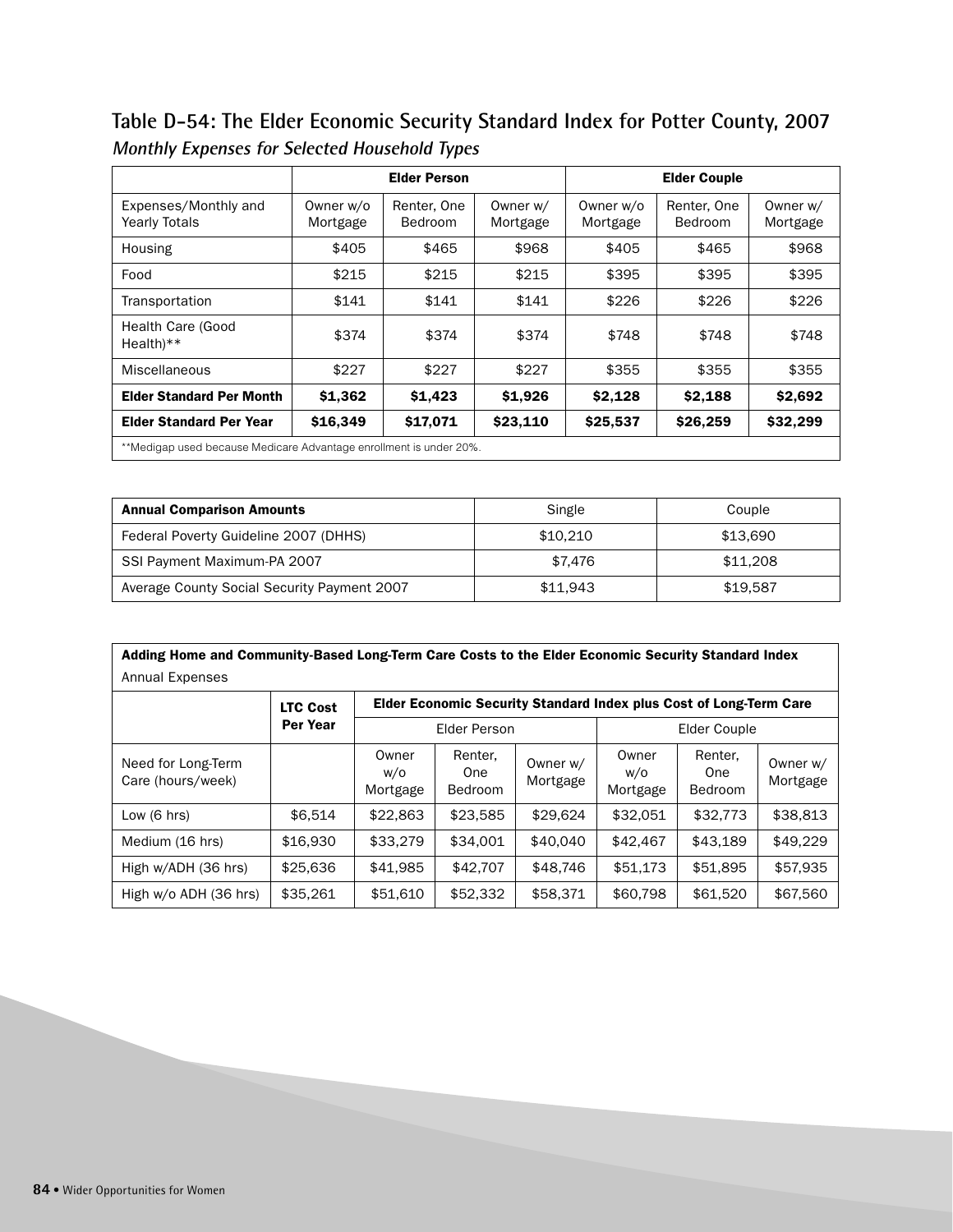**Table D-55: The Elder Economic Security Standard Index for Schuylkill County, 2007 Monthly Expenses for Selected Household Types**

|                                                                    | <b>Elder Person</b>   |                               |                      |                       | <b>Elder Couple</b>    |                      |
|--------------------------------------------------------------------|-----------------------|-------------------------------|----------------------|-----------------------|------------------------|----------------------|
| Expenses/Monthly and<br><b>Yearly Totals</b>                       | Owner w/o<br>Mortgage | Renter, One<br><b>Bedroom</b> | Owner w/<br>Mortgage | Owner w/o<br>Mortgage | Renter, One<br>Bedroom | Owner w/<br>Mortgage |
| Housing                                                            | \$412                 | \$448                         | \$805                | \$412                 | \$448                  | \$805                |
| Food                                                               | \$215                 | \$215                         | \$215                | \$395                 | \$395                  | \$395                |
| Transportation                                                     | \$141                 | \$141                         | \$141                | \$226                 | \$226                  | \$226                |
| Health Care (Good<br>$Health**$                                    | \$374                 | \$374                         | \$374                | \$748                 | \$748                  | \$748                |
| Miscellaneous                                                      | \$229                 | \$229                         | \$229                | \$356                 | \$356                  | \$356                |
| <b>Elder Standard Per Month</b>                                    | \$1,371               | \$1,407                       | \$1,764              | \$2,137               | \$2,173                | \$2,529              |
| <b>Elder Standard Per Year</b>                                     | \$16,453              | \$16,884                      | \$21,162             | \$25,641              | \$26,073               | \$30,351             |
| **Medigap used because Medicare Advantage enrollment is under 20%. |                       |                               |                      |                       |                        |                      |

| <b>Annual Comparison Amounts</b>            | Single   | Couple   |
|---------------------------------------------|----------|----------|
| Federal Poverty Guideline 2007 (DHHS)       | \$10.210 | \$13.690 |
| SSI Payment Maximum-PA 2007                 | \$7.476  | \$11,208 |
| Average County Social Security Payment 2007 | \$11.884 | \$19.490 |

| Adding Home and Community-Based Long-Term Care Costs to the Elder Economic Security Standard Index |                 |                          |                                                                    |                      |                          |                                  |                      |  |  |  |
|----------------------------------------------------------------------------------------------------|-----------------|--------------------------|--------------------------------------------------------------------|----------------------|--------------------------|----------------------------------|----------------------|--|--|--|
| Annual Expenses                                                                                    |                 |                          |                                                                    |                      |                          |                                  |                      |  |  |  |
|                                                                                                    | <b>LTC Cost</b> |                          | Elder Economic Security Standard Index plus Cost of Long-Term Care |                      |                          |                                  |                      |  |  |  |
|                                                                                                    | <b>Per Year</b> |                          | Elder Person                                                       |                      | Elder Couple             |                                  |                      |  |  |  |
| Need for Long-Term<br>Care (hours/week)                                                            |                 | Owner<br>W/O<br>Mortgage | Renter,<br>One<br>Bedroom                                          | Owner w/<br>Mortgage | Owner<br>W/O<br>Mortgage | Renter.<br>One<br><b>Bedroom</b> | Owner w/<br>Mortgage |  |  |  |
| Low $(6 \text{ hrs})$                                                                              | \$6.514         | \$22.967                 | \$23,398                                                           | \$27,676             | \$32.155                 | \$32.587                         | \$36,865             |  |  |  |
| Medium (16 hrs)                                                                                    | \$16,930        | \$33,383                 | \$33,814                                                           | \$38,092             | \$42.571                 | \$43,003                         | \$47,281             |  |  |  |
| High w/ADH (36 hrs)                                                                                | \$25,636        | \$42,089                 | \$42,520                                                           | \$46,798             | \$51,277                 | \$51,709                         | \$55,987             |  |  |  |
| High w/o ADH (36 hrs)                                                                              | \$35,261        | \$51,714                 | \$52,145                                                           | \$56,423             | \$60,902                 | \$61,334                         | \$65,612             |  |  |  |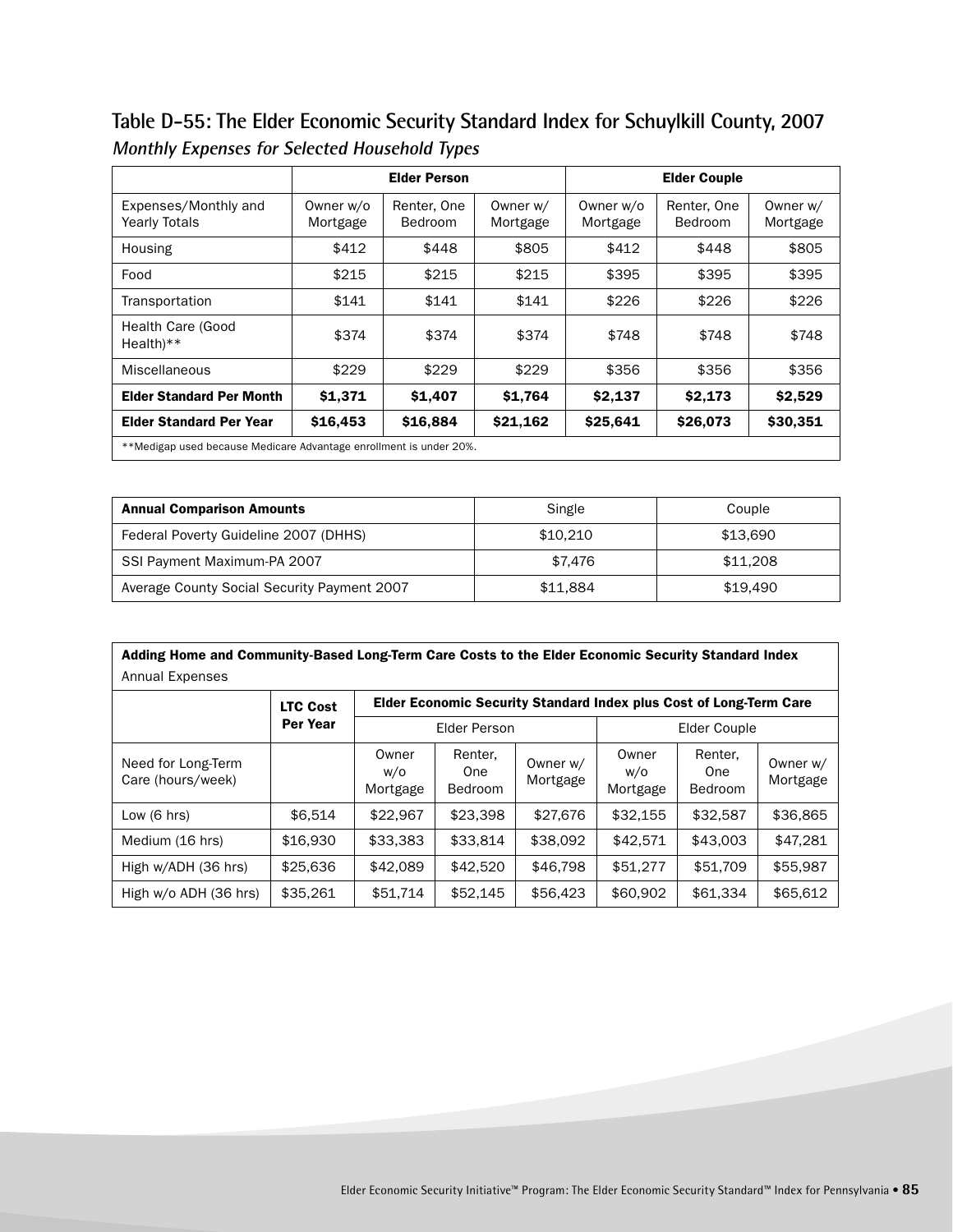**Table D-56: The Elder Economic Security Standard Index for Snyder County, 2007 Monthly Expenses for Selected Household Types**

|                                                                    | <b>Elder Person</b>   |                               |                      | <b>Elder Couple</b>   |                        |                      |
|--------------------------------------------------------------------|-----------------------|-------------------------------|----------------------|-----------------------|------------------------|----------------------|
| Expenses/Monthly and<br><b>Yearly Totals</b>                       | Owner w/o<br>Mortgage | Renter, One<br><b>Bedroom</b> | Owner w/<br>Mortgage | Owner w/o<br>Mortgage | Renter, One<br>Bedroom | Owner w/<br>Mortgage |
| Housing                                                            | \$358                 | \$472                         | \$773                | \$358                 | \$472                  | \$773                |
| Food                                                               | \$215                 | \$215                         | \$215                | \$395                 | \$395                  | \$395                |
| Transportation                                                     | \$141                 | \$141                         | \$141                | \$226                 | \$226                  | \$226                |
| <b>Health Care (Good</b><br>$Health**$                             | \$317                 | \$317                         | \$317                | \$634                 | \$634                  | \$634                |
| Miscellaneous                                                      | \$206                 | \$206                         | \$206                | \$323                 | \$323                  | \$323                |
| <b>Elder Standard Per Month</b>                                    | \$1,238               | \$1,352                       | \$1,653              | \$1,936               | \$2,049                | \$2,350              |
| <b>Elder Standard Per Year</b>                                     | \$14,862              | \$16,224                      | \$19,831             | \$23,230              | \$24,593               | \$28,200             |
| **Medigap used because Medicare Advantage enrollment is under 20%. |                       |                               |                      |                       |                        |                      |

| <b>Annual Comparison Amounts</b>            | Single   | Couple   |
|---------------------------------------------|----------|----------|
| Federal Poverty Guideline 2007 (DHHS)       | \$10.210 | \$13.690 |
| SSI Payment Maximum-PA 2007                 | \$7.476  | \$11,208 |
| Average County Social Security Payment 2007 | \$12.083 | \$19.817 |

| Adding Home and Community-Based Long-Term Care Costs to the Elder Economic Security Standard Index<br>Annual Expenses |                 |                          |                                                                    |                      |                          |                                  |                      |  |  |  |  |
|-----------------------------------------------------------------------------------------------------------------------|-----------------|--------------------------|--------------------------------------------------------------------|----------------------|--------------------------|----------------------------------|----------------------|--|--|--|--|
|                                                                                                                       | <b>LTC Cost</b> |                          | Elder Economic Security Standard Index plus Cost of Long-Term Care |                      |                          |                                  |                      |  |  |  |  |
|                                                                                                                       | Per Year        | Elder Person             |                                                                    |                      | Elder Couple             |                                  |                      |  |  |  |  |
| Need for Long-Term<br>Care (hours/week)                                                                               |                 | Owner<br>w/o<br>Mortgage | Renter,<br>One<br>Bedroom                                          | Owner w/<br>Mortgage | Owner<br>W/O<br>Mortgage | Renter.<br>One<br><b>Bedroom</b> | Owner w/<br>Mortgage |  |  |  |  |
| Low $(6 \text{ hrs})$                                                                                                 | \$6.514         | \$21,376                 | \$22,738                                                           | \$26,345             | \$29.744                 | \$31,107                         | \$34.714             |  |  |  |  |
| Medium (16 hrs)                                                                                                       | \$16,930        | \$31,792                 | \$33.154                                                           | \$36,761             | \$40,160                 | \$41,523                         | \$45.130             |  |  |  |  |
| High w/ADH (36 hrs)                                                                                                   | \$25,636        | \$40,498                 | \$41,860                                                           | \$45,467             | \$48,866                 | \$50,229                         | \$53,836             |  |  |  |  |
| High w/o ADH (36 hrs)                                                                                                 | \$35,261        | \$50,123                 | \$51,485                                                           | \$55,092             | \$58,491                 | \$59,854                         | \$63,461             |  |  |  |  |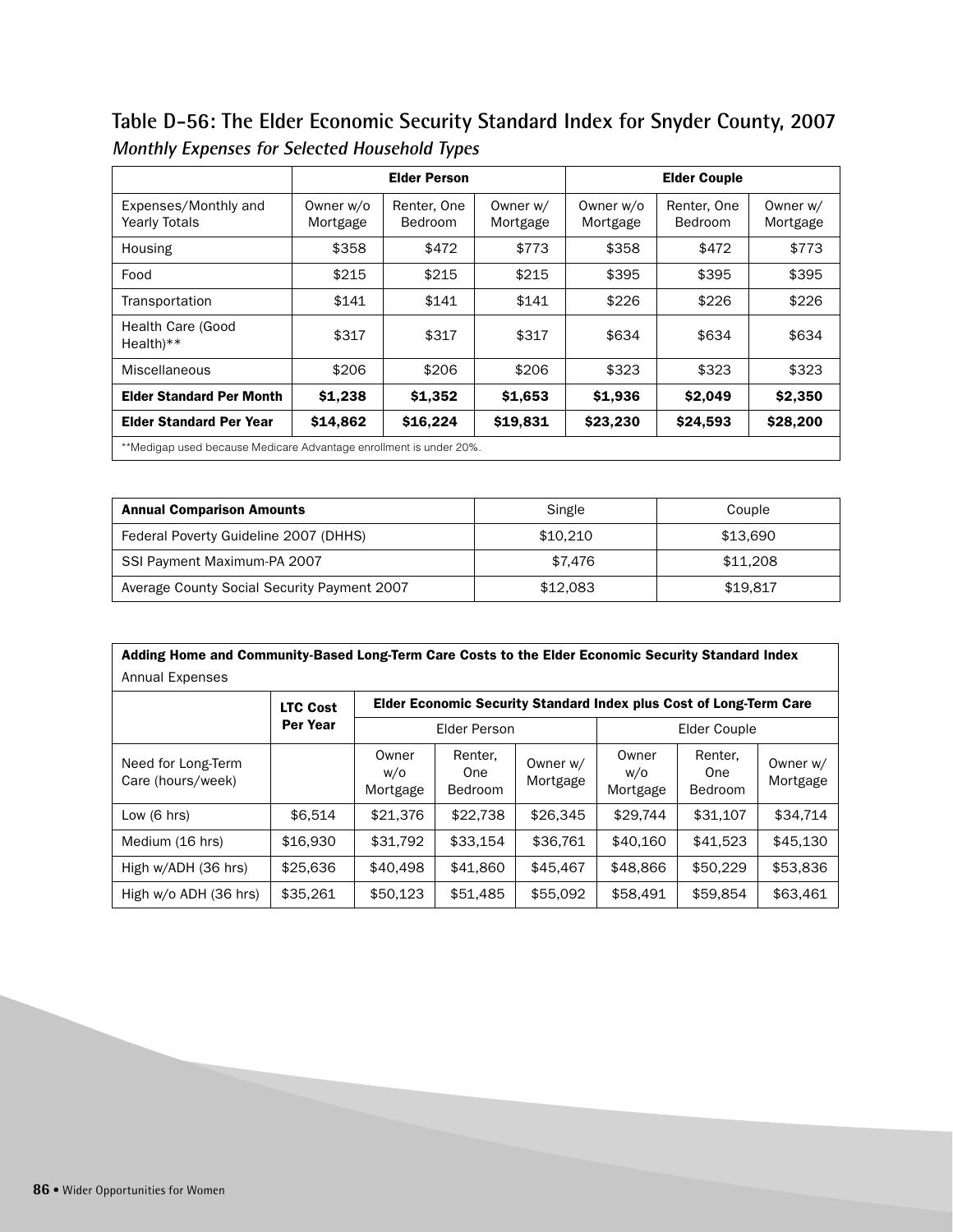**Table D-57: The Elder Economic Security Standard Index for Somerset County, 2007 Monthly Expenses for Selected Household Types**

|                                                                    | <b>Elder Person</b>   |                        |                      | <b>Elder Couple</b>   |                        |                      |
|--------------------------------------------------------------------|-----------------------|------------------------|----------------------|-----------------------|------------------------|----------------------|
| Expenses/Monthly and<br><b>Yearly Totals</b>                       | Owner w/o<br>Mortgage | Renter, One<br>Bedroom | Owner w/<br>Mortgage | Owner w/o<br>Mortgage | Renter, One<br>Bedroom | Owner w/<br>Mortgage |
| Housing                                                            | \$345                 | \$429                  | \$666                | \$345                 | \$429                  | \$666                |
| Food                                                               | \$215                 | \$215                  | \$215                | \$395                 | \$395                  | \$395                |
| Transportation                                                     | \$141                 | \$141                  | \$141                | \$226                 | \$226                  | \$226                |
| Health Care (Good<br>$Health**$                                    | \$303                 | \$303                  | \$303                | \$606                 | \$606                  | \$606                |
| Miscellaneous                                                      | \$201                 | \$201                  | \$201                | \$314                 | \$314                  | \$314                |
| <b>Elder Standard Per Month</b>                                    | \$1,206               | \$1,290                | \$1,527              | \$1,886               | \$1,970                | \$2,208              |
| <b>Elder Standard Per Year</b>                                     | \$14,467              | \$15,474               | \$18,324             | \$22,634              | \$23,641               | \$26,491             |
| **Medigap used because Medicare Advantage enrollment is under 20%. |                       |                        |                      |                       |                        |                      |

| <b>Annual Comparison Amounts</b>            | Single   | Couple   |
|---------------------------------------------|----------|----------|
| Federal Poverty Guideline 2007 (DHHS)       | \$10.210 | \$13.690 |
| SSI Payment Maximum-PA 2007                 | \$7.476  | \$11,208 |
| Average County Social Security Payment 2007 | \$11,870 | \$19.467 |

| Adding Home and Community-Based Long-Term Care Costs to the Elder Economic Security Standard Index |                 |                          |                                                                    |                      |                          |                                  |                      |  |  |  |
|----------------------------------------------------------------------------------------------------|-----------------|--------------------------|--------------------------------------------------------------------|----------------------|--------------------------|----------------------------------|----------------------|--|--|--|
| <b>Annual Expenses</b>                                                                             |                 |                          |                                                                    |                      |                          |                                  |                      |  |  |  |
|                                                                                                    | <b>LTC Cost</b> |                          | Elder Economic Security Standard Index plus Cost of Long-Term Care |                      |                          |                                  |                      |  |  |  |
|                                                                                                    | Per Year        |                          | <b>Elder Person</b>                                                |                      | Elder Couple             |                                  |                      |  |  |  |
| Need for Long-Term<br>Care (hours/week)                                                            |                 | Owner<br>w/o<br>Mortgage | Renter,<br>One<br>Bedroom                                          | Owner w/<br>Mortgage | Owner<br>w/o<br>Mortgage | Renter.<br>One<br><b>Bedroom</b> | Owner w/<br>Mortgage |  |  |  |
| Low $(6 \text{ hrs})$                                                                              | \$6.514         | \$20,981                 | \$21.988                                                           | \$24.838             | \$29,148                 | \$30.155                         | \$33,005             |  |  |  |
| Medium (16 hrs)                                                                                    | \$16,930        | \$31.397                 | \$32,404                                                           | \$35.254             | \$39.564                 | \$40.571                         | \$43.421             |  |  |  |
| High w/ADH (36 hrs)                                                                                | \$25,636        | \$40,103                 | \$41,110                                                           | \$43,960             | \$48,270                 | \$49.277                         | \$52,127             |  |  |  |
| High w/o ADH (36 hrs)                                                                              | \$35,261        | \$49.728                 | \$50,735                                                           | \$53,585             | \$57,895                 | \$58,902                         | \$61,752             |  |  |  |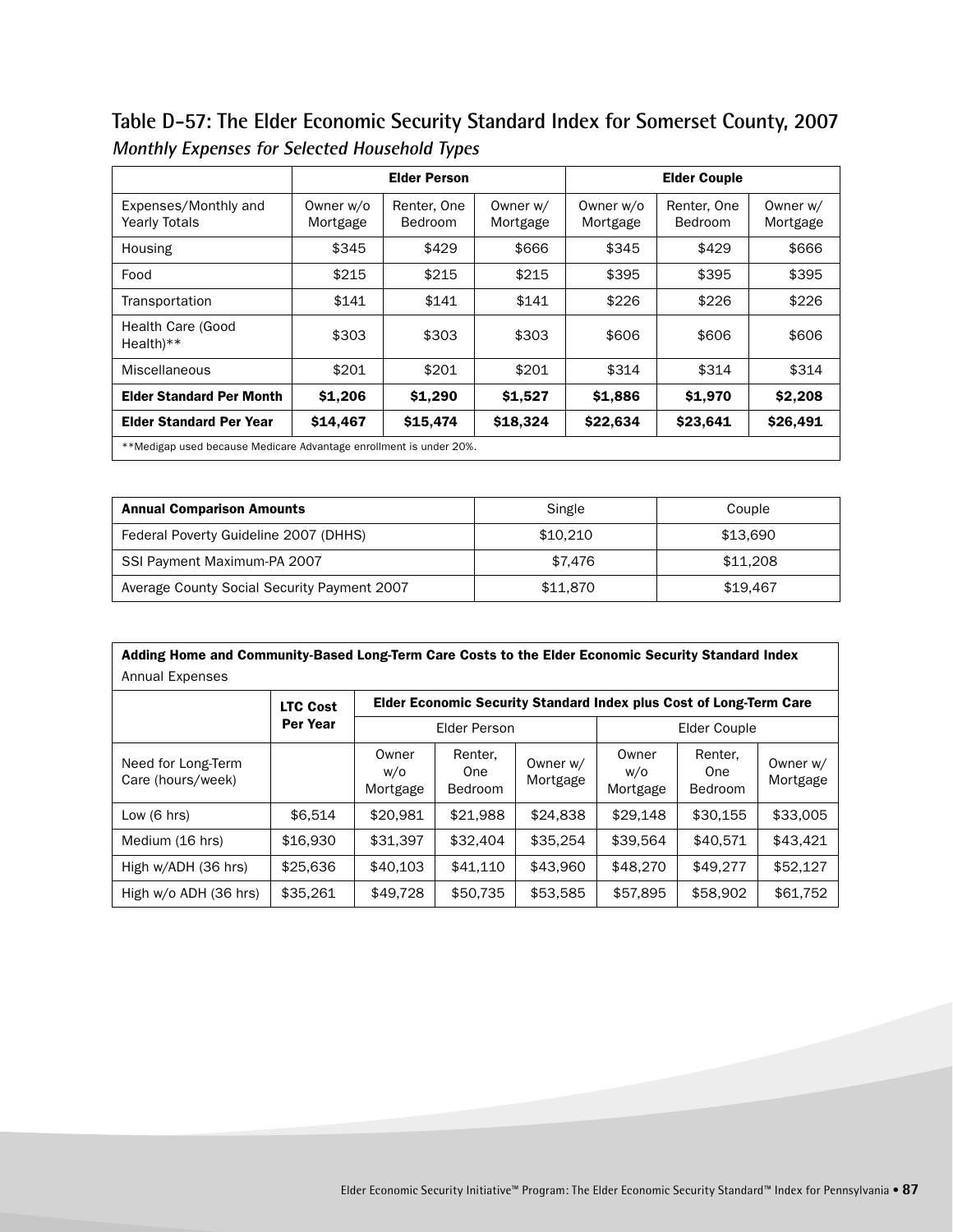**Table D-58: The Elder Economic Security Standard Index for Sullivan County, 2007 Monthly Expenses for Selected Household Types**

|                                                                    | <b>Elder Person</b>   |                               |                      | <b>Elder Couple</b>   |                        |                      |
|--------------------------------------------------------------------|-----------------------|-------------------------------|----------------------|-----------------------|------------------------|----------------------|
| Expenses/Monthly and<br><b>Yearly Totals</b>                       | Owner w/o<br>Mortgage | Renter, One<br><b>Bedroom</b> | Owner w/<br>Mortgage | Owner w/o<br>Mortgage | Renter, One<br>Bedroom | Owner w/<br>Mortgage |
| Housing                                                            | \$427                 | \$456                         | \$1.034              | \$427                 | \$456                  | \$1,034              |
| Food                                                               | \$215                 | \$215                         | \$215                | \$395                 | \$395                  | \$395                |
| Transportation                                                     | \$141                 | \$141                         | \$141                | \$226                 | \$226                  | \$226                |
| <b>Health Care (Good</b><br>$Health**$                             | \$374                 | \$374                         | \$374                | \$748                 | \$748                  | \$748                |
| Miscellaneous                                                      | \$232                 | \$232                         | \$232                | \$359                 | \$359                  | \$359                |
| <b>Elder Standard Per Month</b>                                    | \$1,390               | \$1,418                       | \$1,996              | \$2,155               | \$2,184                | \$2,762              |
| <b>Elder Standard Per Year</b>                                     | \$16,675              | \$17,017                      | \$23,956             | \$25,864              | \$26,206               | \$33,144             |
| **Medigap used because Medicare Advantage enrollment is under 20%. |                       |                               |                      |                       |                        |                      |

| <b>Annual Comparison Amounts</b>            | Single   | Couple   |
|---------------------------------------------|----------|----------|
| Federal Poverty Guideline 2007 (DHHS)       | \$10.210 | \$13.690 |
| SSI Payment Maximum-PA 2007                 | \$7.476  | \$11,208 |
| Average County Social Security Payment 2007 | \$12.019 | \$19.711 |

| Adding Home and Community-Based Long-Term Care Costs to the Elder Economic Security Standard Index |                 |                          |                                                                    |                      |                          |                                  |                      |  |  |  |
|----------------------------------------------------------------------------------------------------|-----------------|--------------------------|--------------------------------------------------------------------|----------------------|--------------------------|----------------------------------|----------------------|--|--|--|
| Annual Expenses                                                                                    |                 |                          |                                                                    |                      |                          |                                  |                      |  |  |  |
|                                                                                                    | <b>LTC Cost</b> |                          | Elder Economic Security Standard Index plus Cost of Long-Term Care |                      |                          |                                  |                      |  |  |  |
|                                                                                                    | Per Year        |                          | <b>Elder Person</b>                                                |                      | Elder Couple             |                                  |                      |  |  |  |
| Need for Long-Term<br>Care (hours/week)                                                            |                 | Owner<br>w/o<br>Mortgage | Renter,<br>One<br><b>Bedroom</b>                                   | Owner w/<br>Mortgage | Owner<br>w/o<br>Mortgage | Renter.<br>One<br><b>Bedroom</b> | Owner w/<br>Mortgage |  |  |  |
| Low $(6 \text{ hrs})$                                                                              | \$6.514         | \$23.189                 | \$23.531                                                           | \$30,470             | \$32,378                 | \$32,720                         | \$39,658             |  |  |  |
| Medium (16 hrs)                                                                                    | \$16,930        | \$33,605                 | \$33,947                                                           | \$40,886             | \$42.794                 | \$43.136                         | \$50,074             |  |  |  |
| High w/ADH (36 hrs)                                                                                | \$25,636        | \$42.311                 | \$42,653                                                           | \$49,592             | \$51,500                 | \$51,842                         | \$58,780             |  |  |  |
| High w/o ADH (36 hrs)                                                                              | \$35,261        | \$51,936                 | \$52,278                                                           | \$59,217             | \$61,125                 | \$61,467                         | \$68,405             |  |  |  |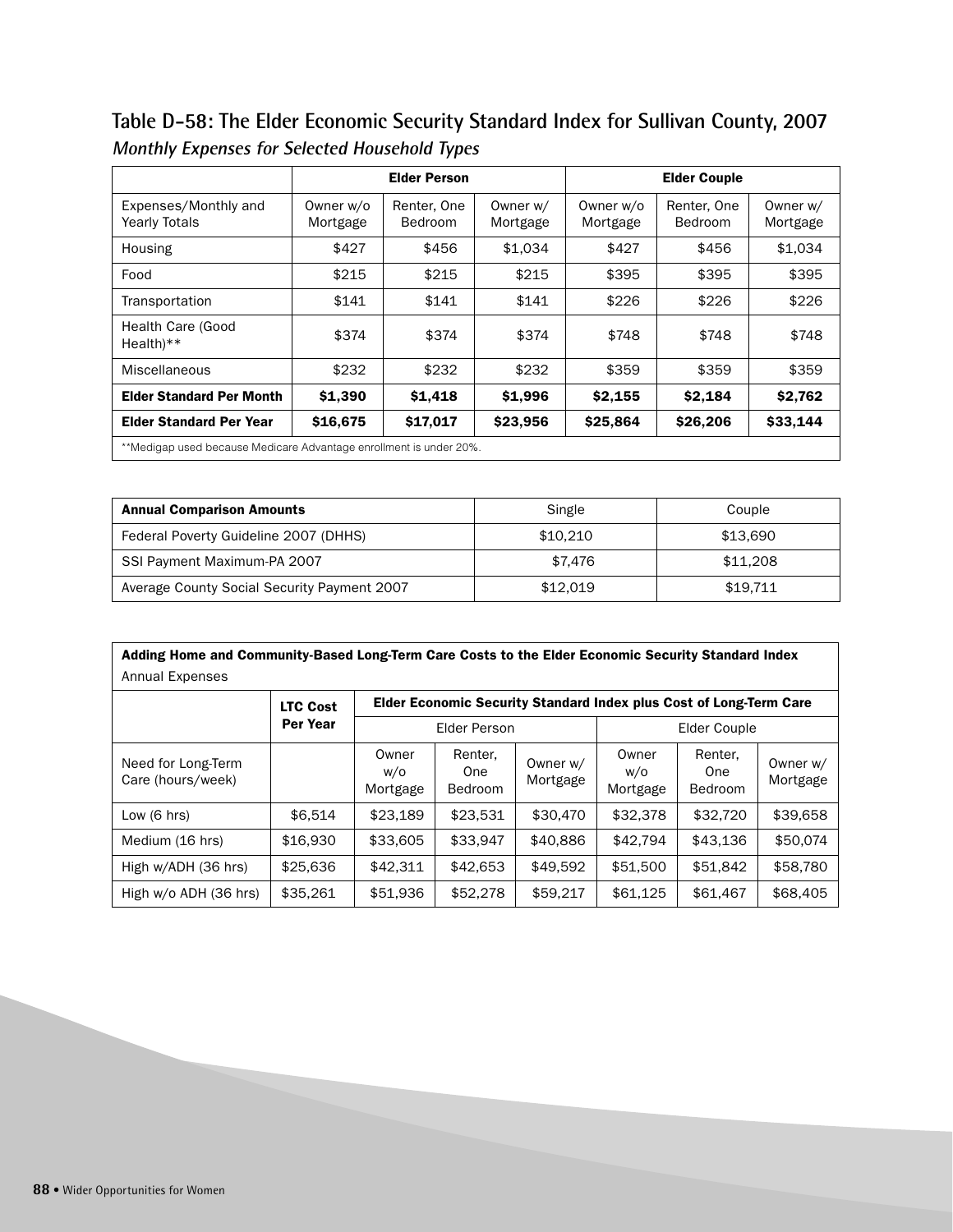#### **Table D-59: The Elder Economic Security Standard Index for Susquehanna County, 2007**

|                                                                    |                       | <b>Elder Person</b>    |                      |                       | <b>Elder Couple</b>           |                      |
|--------------------------------------------------------------------|-----------------------|------------------------|----------------------|-----------------------|-------------------------------|----------------------|
| Expenses/Monthly and<br><b>Yearly Totals</b>                       | Owner w/o<br>Mortgage | Renter, One<br>Bedroom | Owner w/<br>Mortgage | Owner w/o<br>Mortgage | Renter, One<br><b>Bedroom</b> | Owner w/<br>Mortgage |
| Housing                                                            | \$431                 | \$455                  | \$1.117              | \$431                 | \$455                         | \$1,117              |
| Food                                                               | \$215                 | \$215                  | \$215                | \$395                 | \$395                         | \$395                |
| Transportation                                                     | \$141                 | \$141                  | \$141                | \$226                 | \$226                         | \$226                |
| Health Care (Good<br>Health) $**$                                  | \$374                 | \$374                  | \$374                | \$748                 | \$748                         | \$748                |
| Miscellaneous                                                      | \$232                 | \$232                  | \$232                | \$360                 | \$360                         | \$360                |
| <b>Elder Standard Per Month</b>                                    | \$1,393               | \$1,418                | \$2,079              | \$2,159               | \$2,183                       | \$2,845              |
| <b>Elder Standard Per Year</b>                                     | \$16,720              | \$17,013               | \$24,952             | \$25,908              | \$26,201                      | \$34,141             |
| **Medigap used because Medicare Advantage enrollment is under 20%. |                       |                        |                      |                       |                               |                      |

| <b>Annual Comparison Amounts</b>            | Single   | Couple   |
|---------------------------------------------|----------|----------|
| Federal Poverty Guideline 2007 (DHHS)       | \$10,210 | \$13.690 |
| SSI Payment Maximum-PA 2007                 | \$7.476  | \$11,208 |
| Average County Social Security Payment 2007 | \$12.064 | \$19.786 |

| Adding Home and Community-Based Long-Term Care Costs to the Elder Economic Security Standard Index |          |                          |                           |                      |                          |                                  |                      |  |  |  |  |
|----------------------------------------------------------------------------------------------------|----------|--------------------------|---------------------------|----------------------|--------------------------|----------------------------------|----------------------|--|--|--|--|
| Annual Expenses                                                                                    |          |                          |                           |                      |                          |                                  |                      |  |  |  |  |
| Elder Economic Security Standard Index plus Cost of Long-Term Care<br><b>LTC Cost</b>              |          |                          |                           |                      |                          |                                  |                      |  |  |  |  |
|                                                                                                    | Per Year |                          | Elder Person              |                      | Elder Couple             |                                  |                      |  |  |  |  |
| Need for Long-Term<br>Care (hours/week)                                                            |          | Owner<br>w/o<br>Mortgage | Renter,<br>One<br>Bedroom | Owner w/<br>Mortgage | Owner<br>W/O<br>Mortgage | Renter,<br>One<br><b>Bedroom</b> | Owner w/<br>Mortgage |  |  |  |  |
| Low $(6 \text{ hrs})$                                                                              | \$6,514  | \$23,234                 | \$23,527                  | \$31,466             | \$32,422                 | \$32,715                         | \$40,655             |  |  |  |  |
| Medium (16 hrs)                                                                                    | \$16,930 | \$33,650                 | \$33.943                  | \$41,882             | \$42,838                 | \$43.131                         | \$51,071             |  |  |  |  |
| High w/ADH (36 hrs)                                                                                | \$25,636 | \$42,356                 | \$42,649                  | \$50,588             | \$51,544                 | \$51,837                         | \$59,777             |  |  |  |  |
| High w/o ADH (36 hrs)                                                                              | \$35,261 | \$51.981                 | \$52,274                  | \$60,213             | \$61,169                 | \$61,462                         | \$69,402             |  |  |  |  |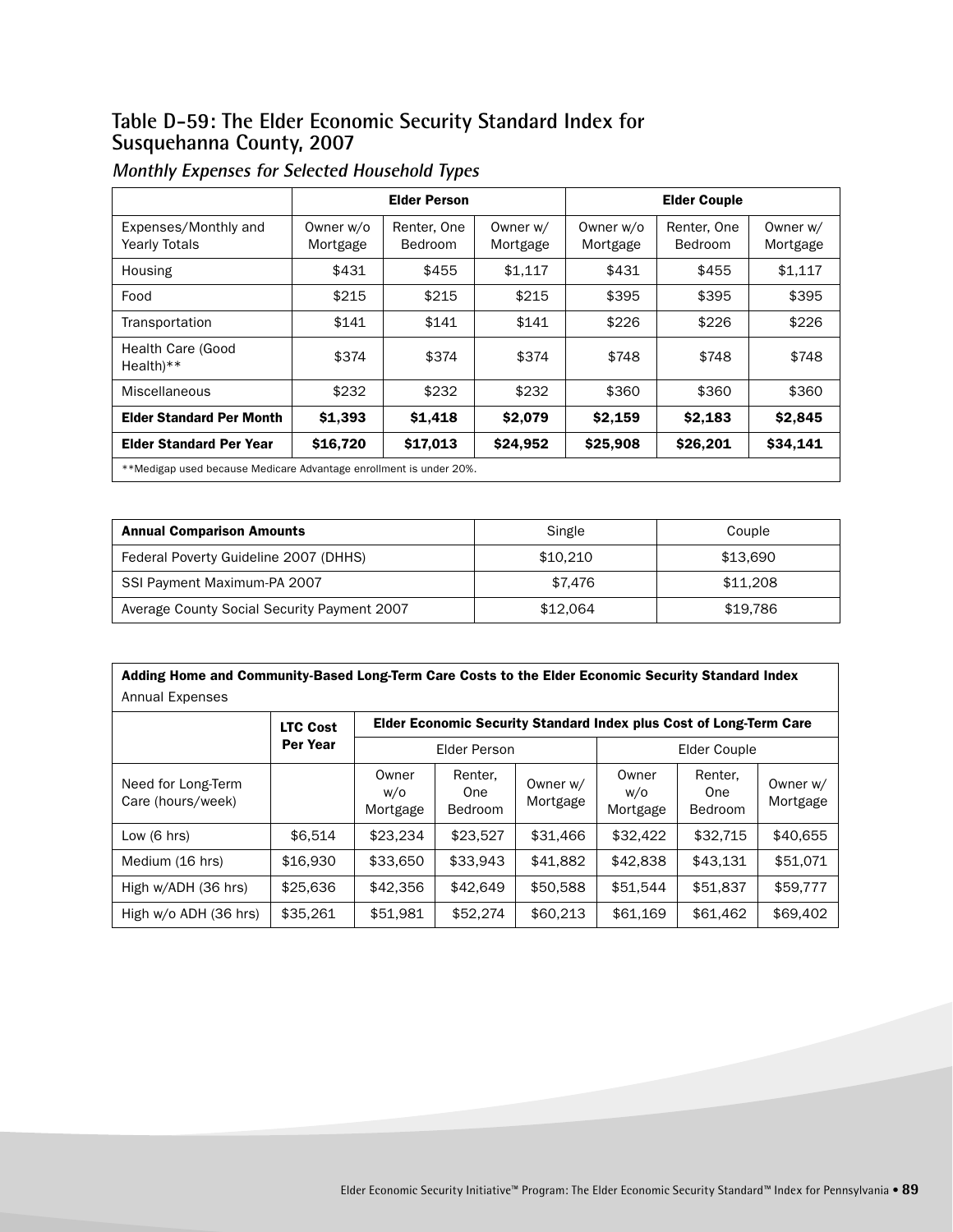**Table D-60: The Elder Economic Security Standard Index for Tioga County, 2007 Monthly Expenses for Selected Household Types**

|                                                                    | <b>Elder Person</b>   |                        |                      | <b>Elder Couple</b>   |                        |                      |
|--------------------------------------------------------------------|-----------------------|------------------------|----------------------|-----------------------|------------------------|----------------------|
| Expenses/Monthly and<br><b>Yearly Totals</b>                       | Owner w/o<br>Mortgage | Renter, One<br>Bedroom | Owner w/<br>Mortgage | Owner w/o<br>Mortgage | Renter, One<br>Bedroom | Owner w/<br>Mortgage |
| Housing                                                            | \$427                 | \$485                  | \$1.034              | \$427                 | \$485                  | \$1.034              |
| Food                                                               | \$215                 | \$215                  | \$215                | \$395                 | \$395                  | \$395                |
| Transportation                                                     | \$141                 | \$141                  | \$141                | \$226                 | \$226                  | \$226                |
| Health Care (Good<br>$Health**$                                    | \$374                 | \$374                  | \$374                | \$748                 | \$748                  | \$748                |
| Miscellaneous                                                      | \$232                 | \$232                  | \$232                | \$359                 | \$359                  | \$359                |
| <b>Elder Standard Per Month</b>                                    | \$1,390               | \$1,447                | \$1,996              | \$2,155               | \$2.213                | \$2,762              |
| <b>Elder Standard Per Year</b>                                     | \$16,675              | \$17,365               | \$23,956             | \$25,864              | \$26,554               | \$33,144             |
| **Medigap used because Medicare Advantage enrollment is under 20%. |                       |                        |                      |                       |                        |                      |

| <b>Annual Comparison Amounts</b>            | Single   | Couple   |
|---------------------------------------------|----------|----------|
| Federal Poverty Guideline 2007 (DHHS)       | \$10.210 | \$13.690 |
| SSI Payment Maximum-PA 2007                 | \$7.476  | \$11,208 |
| Average County Social Security Payment 2007 | \$12.093 | \$19.832 |

| Adding Home and Community-Based Long-Term Care Costs to the Elder Economic Security Standard Index<br><b>Annual Expenses</b> |                 |                          |                           |                      |                                                                    |                                  |                      |  |  |  |  |
|------------------------------------------------------------------------------------------------------------------------------|-----------------|--------------------------|---------------------------|----------------------|--------------------------------------------------------------------|----------------------------------|----------------------|--|--|--|--|
|                                                                                                                              | <b>LTC Cost</b> |                          |                           |                      | Elder Economic Security Standard Index plus Cost of Long-Term Care |                                  |                      |  |  |  |  |
|                                                                                                                              | <b>Per Year</b> | Elder Person             |                           |                      | Elder Couple                                                       |                                  |                      |  |  |  |  |
| Need for Long-Term<br>Care (hours/week)                                                                                      |                 | Owner<br>w/o<br>Mortgage | Renter,<br>One<br>Bedroom | Owner w/<br>Mortgage | Owner<br>W/O<br>Mortgage                                           | Renter.<br>One<br><b>Bedroom</b> | Owner w/<br>Mortgage |  |  |  |  |
| Low $(6 \text{ hrs})$                                                                                                        | \$6.514         | \$23.189                 | \$23,879                  | \$30,470             | \$32,378                                                           | \$33,068                         | \$39,658             |  |  |  |  |
| Medium (16 hrs)                                                                                                              | \$16,930        | \$33,605                 | \$34.295                  | \$40,886             | \$42,794                                                           | \$43.484                         | \$50,074             |  |  |  |  |
| High w/ADH (36 hrs)                                                                                                          | \$25,636        | \$42,311                 | \$43.001                  | \$49,592             | \$51,500                                                           | \$52,190                         | \$58,780             |  |  |  |  |
| High w/o ADH (36 hrs)                                                                                                        | \$35,261        | \$51,936                 | \$52,626                  | \$59,217             | \$61,125                                                           | \$61,815                         | \$68,405             |  |  |  |  |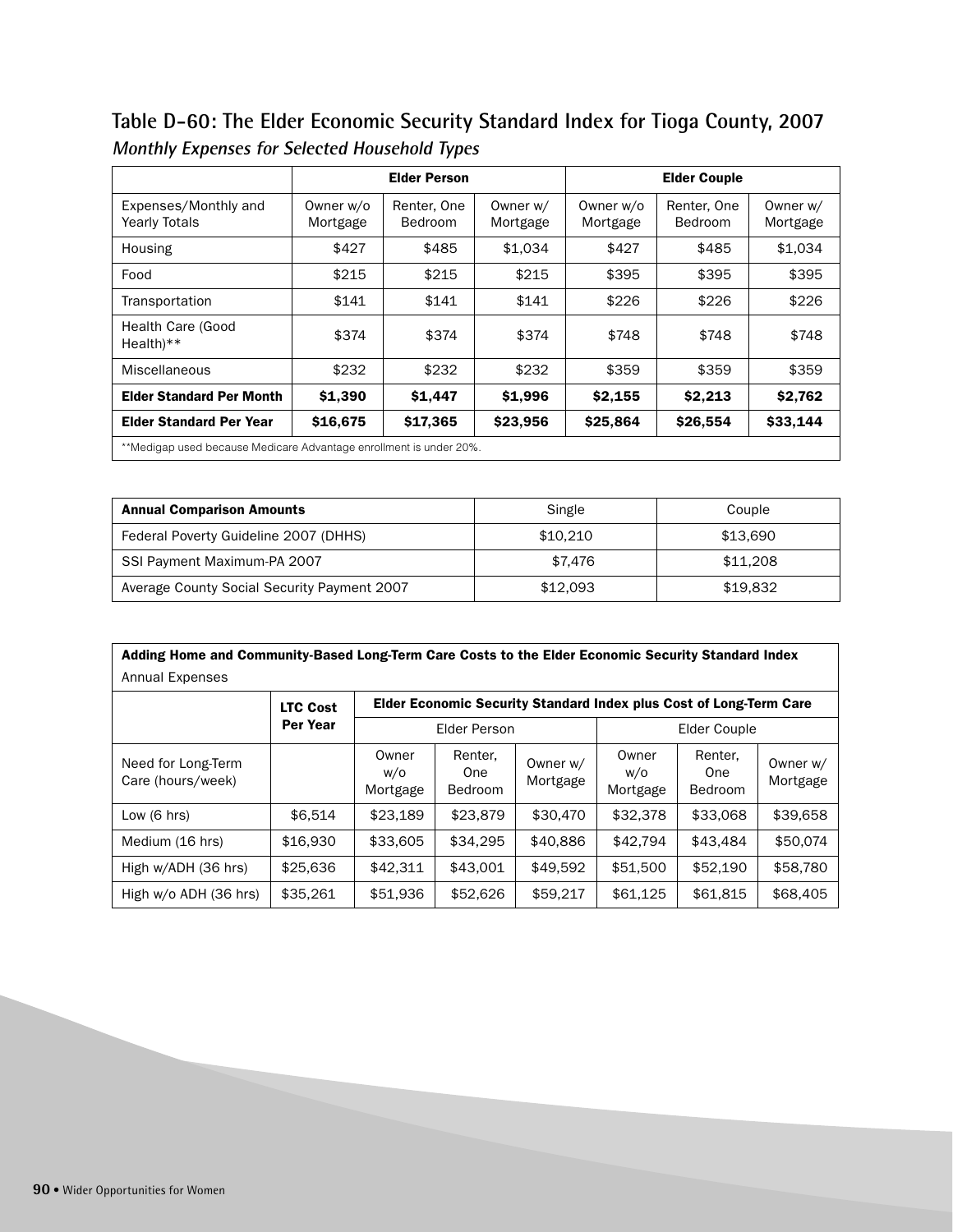**Table D-61: The Elder Economic Security Standard Index for Union County, 2007 Monthly Expenses for Selected Household Types**

|                                                                    | <b>Elder Person</b>   |                               |                      | <b>Elder Couple</b>   |                        |                      |
|--------------------------------------------------------------------|-----------------------|-------------------------------|----------------------|-----------------------|------------------------|----------------------|
| Expenses/Monthly and<br><b>Yearly Totals</b>                       | Owner w/o<br>Mortgage | Renter, One<br><b>Bedroom</b> | Owner w/<br>Mortgage | Owner w/o<br>Mortgage | Renter, One<br>Bedroom | Owner w/<br>Mortgage |
| Housing                                                            | \$345                 | \$429                         | \$666                | \$345                 | \$429                  | \$666                |
| Food                                                               | \$215                 | \$215                         | \$215                | \$395                 | \$395                  | \$395                |
| Transportation                                                     | \$141                 | \$141                         | \$141                | \$226                 | \$226                  | \$226                |
| Health Care (Good<br>$Health**$                                    | \$303                 | \$303                         | \$303                | \$606                 | \$606                  | \$606                |
| Miscellaneous                                                      | \$201                 | \$201                         | \$201                | \$314                 | \$314                  | \$314                |
| <b>Elder Standard Per Month</b>                                    | \$1,206               | \$1,290                       | \$1,527              | \$1,886               | \$1,970                | \$2,208              |
| <b>Elder Standard Per Year</b>                                     | \$14.467              | \$15,474                      | \$18,324             | \$22,634              | \$23,641               | \$26,491             |
| **Medigap used because Medicare Advantage enrollment is under 20%. |                       |                               |                      |                       |                        |                      |

| <b>Annual Comparison Amounts</b>            | Single   | Couple   |
|---------------------------------------------|----------|----------|
| Federal Poverty Guideline 2007 (DHHS)       | \$10.210 | \$13.690 |
| SSI Payment Maximum-PA 2007                 | \$7.476  | \$11,208 |
| Average County Social Security Payment 2007 | \$12,404 | \$20.343 |

| Adding Home and Community-Based Long-Term Care Costs to the Elder Economic Security Standard Index |                 |                          |                                                                    |                      |                          |                                  |                      |  |  |  |
|----------------------------------------------------------------------------------------------------|-----------------|--------------------------|--------------------------------------------------------------------|----------------------|--------------------------|----------------------------------|----------------------|--|--|--|
| <b>Annual Expenses</b>                                                                             |                 |                          |                                                                    |                      |                          |                                  |                      |  |  |  |
|                                                                                                    | <b>LTC Cost</b> |                          | Elder Economic Security Standard Index plus Cost of Long-Term Care |                      |                          |                                  |                      |  |  |  |
|                                                                                                    | Per Year        |                          | <b>Elder Person</b>                                                |                      | Elder Couple             |                                  |                      |  |  |  |
| Need for Long-Term<br>Care (hours/week)                                                            |                 | Owner<br>w/o<br>Mortgage | Renter,<br>One<br>Bedroom                                          | Owner w/<br>Mortgage | Owner<br>w/o<br>Mortgage | Renter.<br>One<br><b>Bedroom</b> | Owner w/<br>Mortgage |  |  |  |
| Low $(6 \text{ hrs})$                                                                              | \$6.514         | \$22.195                 | \$24.086                                                           | \$27.164             | \$31.384                 | \$33.274                         | \$36,353             |  |  |  |
| Medium (16 hrs)                                                                                    | \$16,930        | \$32.611                 | \$34,502                                                           | \$37,580             | \$41,800                 | \$43,690                         | \$46,769             |  |  |  |
| High w/ADH (36 hrs)                                                                                | \$25,636        | \$41,317                 | \$43,208                                                           | \$46,286             | \$50,506                 | \$52,396                         | \$55,475             |  |  |  |
| High w/o ADH (36 hrs)                                                                              | \$35,261        | \$50,942                 | \$52,833                                                           | \$55,911             | \$60,131                 | \$62,021                         | \$65,100             |  |  |  |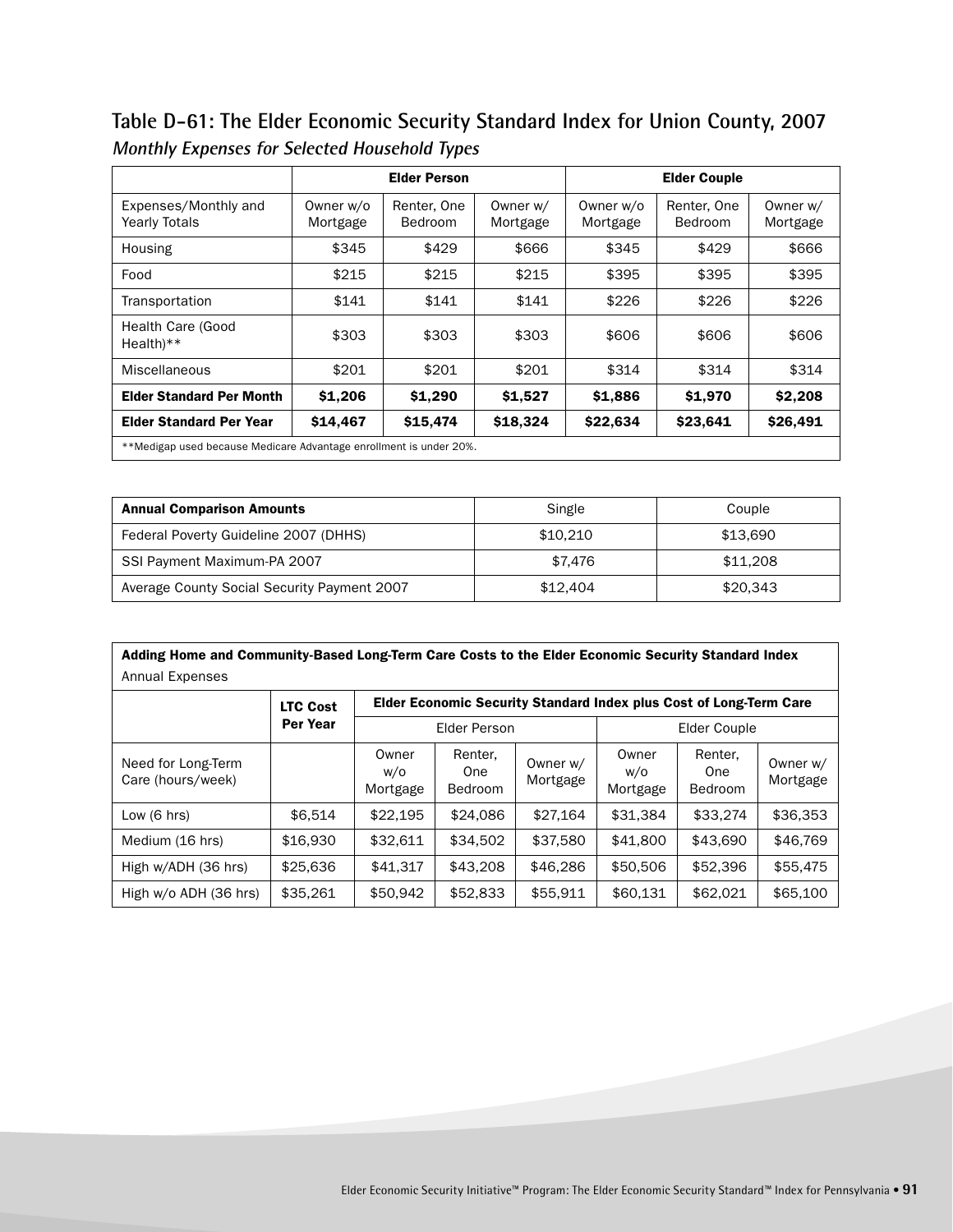**Table D-62: The Elder Economic Security Standard Index for Venango County, 2007 Monthly Expenses for Selected Household Types**

|                                                                    |                       | <b>Elder Person</b>    |                      |                       | <b>Elder Couple</b>    |                      |
|--------------------------------------------------------------------|-----------------------|------------------------|----------------------|-----------------------|------------------------|----------------------|
| Expenses/Monthly and<br><b>Yearly Totals</b>                       | Owner w/o<br>Mortgage | Renter, One<br>Bedroom | Owner w/<br>Mortgage | Owner w/o<br>Mortgage | Renter, One<br>Bedroom | Owner w/<br>Mortgage |
| Housing                                                            | \$395                 | \$433                  | \$860                | \$395                 | \$433                  | \$860                |
| Food                                                               | \$215                 | \$215                  | \$215                | \$395                 | \$395                  | \$395                |
| Transportation                                                     | \$141                 | \$141                  | \$141                | \$226                 | \$226                  | \$226                |
| Health Care (Good<br>$Health**$                                    | \$374                 | \$374                  | \$374                | \$748                 | \$748                  | \$748                |
| Miscellaneous                                                      | \$225                 | \$225                  | \$225                | \$353                 | \$353                  | \$353                |
| <b>Elder Standard Per Month</b>                                    | \$1,350               | \$1,389                | \$1,816              | \$2,116               | \$2.154                | \$2,581              |
| <b>Elder Standard Per Year</b>                                     | \$16,200              | \$16,662               | \$21,788             | \$25,389              | \$25,851               | \$30,976             |
| **Medigap used because Medicare Advantage enrollment is under 20%. |                       |                        |                      |                       |                        |                      |

| <b>Annual Comparison Amounts</b>            | Single   | Couple   |
|---------------------------------------------|----------|----------|
| Federal Poverty Guideline 2007 (DHHS)       | \$10.210 | \$13.690 |
| SSI Payment Maximum-PA 2007                 | \$7.476  | \$11,208 |
| Average County Social Security Payment 2007 | \$12.556 | \$20.592 |

| Adding Home and Community-Based Long-Term Care Costs to the Elder Economic Security Standard Index |                 |                          |                                                                    |                      |                          |                                  |                      |  |  |  |
|----------------------------------------------------------------------------------------------------|-----------------|--------------------------|--------------------------------------------------------------------|----------------------|--------------------------|----------------------------------|----------------------|--|--|--|
| Annual Expenses                                                                                    |                 |                          |                                                                    |                      |                          |                                  |                      |  |  |  |
|                                                                                                    | <b>LTC Cost</b> |                          | Elder Economic Security Standard Index plus Cost of Long-Term Care |                      |                          |                                  |                      |  |  |  |
|                                                                                                    | Per Year        |                          | <b>Elder Person</b>                                                |                      | Elder Couple             |                                  |                      |  |  |  |
| Need for Long-Term<br>Care (hours/week)                                                            |                 | Owner<br>w/o<br>Mortgage | Renter,<br>One<br><b>Bedroom</b>                                   | Owner w/<br>Mortgage | Owner<br>w/o<br>Mortgage | Renter.<br>One<br><b>Bedroom</b> | Owner w/<br>Mortgage |  |  |  |
| Low $(6 \text{ hrs})$                                                                              | \$6.514         | \$22.714                 | \$23,176                                                           | \$28,302             | \$31,903                 | \$32,365                         | \$37.490             |  |  |  |
| Medium (16 hrs)                                                                                    | \$16,930        | \$33.130                 | \$33.592                                                           | \$38,718             | \$42.319                 | \$42.781                         | \$47,906             |  |  |  |
| High w/ADH (36 hrs)                                                                                | \$25,636        | \$41,836                 | \$42,298                                                           | \$47,424             | \$51,025                 | \$51,487                         | \$56,612             |  |  |  |
| High w/o ADH (36 hrs)                                                                              | \$35,261        | \$51.461                 | \$51,923                                                           | \$57,049             | \$60,650                 | \$61,112                         | \$66,237             |  |  |  |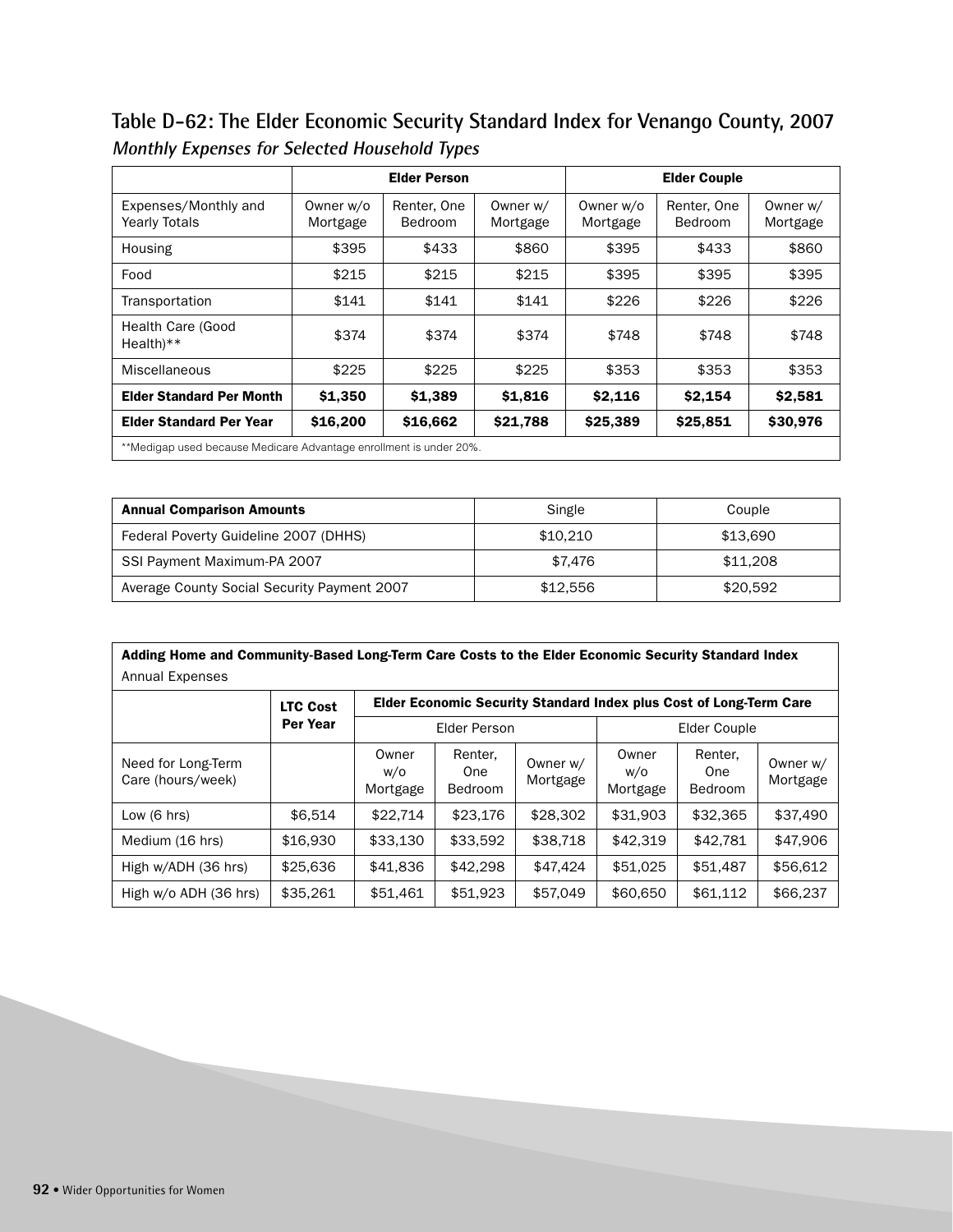**Table D-63: The Elder Economic Security Standard Index for Warren County, 2007 Monthly Expenses for Selected Household Types**

|                                                                    |                       | <b>Elder Person</b>    |                      |                       | <b>Elder Couple</b>    |                      |
|--------------------------------------------------------------------|-----------------------|------------------------|----------------------|-----------------------|------------------------|----------------------|
| Expenses/Monthly and<br><b>Yearly Totals</b>                       | Owner w/o<br>Mortgage | Renter, One<br>Bedroom | Owner w/<br>Mortgage | Owner w/o<br>Mortgage | Renter, One<br>Bedroom | Owner w/<br>Mortgage |
| Housing                                                            | \$405                 | \$431                  | \$1,046              | \$405                 | \$431                  | \$1,046              |
| Food                                                               | \$215                 | \$215                  | \$215                | \$395                 | \$395                  | \$395                |
| Transportation                                                     | \$141                 | \$141                  | \$141                | \$226                 | \$226                  | \$226                |
| Health Care (Good<br>$Health**$                                    | \$374                 | \$374                  | \$374                | \$748                 | \$748                  | \$748                |
| Miscellaneous                                                      | \$227                 | \$227                  | \$227                | \$355                 | \$355                  | \$355                |
| <b>Elder Standard Per Month</b>                                    | \$1,362               | \$1,389                | \$2,003              | \$2,128               | \$2,154                | \$2,769              |
| <b>Elder Standard Per Year</b>                                     | \$16,349              | \$16,663               | \$24,037             | \$25,537              | \$25,851               | \$33,226             |
| **Medigap used because Medicare Advantage enrollment is under 20%. |                       |                        |                      |                       |                        |                      |

| <b>Annual Comparison Amounts</b>            | Single   | Couple   |
|---------------------------------------------|----------|----------|
| Federal Poverty Guideline 2007 (DHHS)       | \$10.210 | \$13.690 |
| SSI Payment Maximum-PA 2007                 | \$7.476  | \$11,208 |
| Average County Social Security Payment 2007 | \$12.713 | \$20,850 |

| Adding Home and Community-Based Long-Term Care Costs to the Elder Economic Security Standard Index |                 |                          |                                                                    |                      |                          |                                  |                      |  |  |  |
|----------------------------------------------------------------------------------------------------|-----------------|--------------------------|--------------------------------------------------------------------|----------------------|--------------------------|----------------------------------|----------------------|--|--|--|
| Annual Expenses                                                                                    |                 |                          |                                                                    |                      |                          |                                  |                      |  |  |  |
|                                                                                                    | <b>LTC Cost</b> |                          | Elder Economic Security Standard Index plus Cost of Long-Term Care |                      |                          |                                  |                      |  |  |  |
|                                                                                                    | <b>Per Year</b> |                          | Elder Person                                                       |                      | Elder Couple             |                                  |                      |  |  |  |
| Need for Long-Term<br>Care (hours/week)                                                            |                 | Owner<br>W/O<br>Mortgage | Renter,<br>One<br>Bedroom                                          | Owner w/<br>Mortgage | Owner<br>W/O<br>Mortgage | Renter.<br>One<br><b>Bedroom</b> | Owner w/<br>Mortgage |  |  |  |
| Low $(6 \text{ hrs})$                                                                              | \$6.514         | \$22,863                 | \$23.177                                                           | \$30.551             | \$32.051                 | \$32.365                         | \$39,740             |  |  |  |
| Medium (16 hrs)                                                                                    | \$16,930        | \$33,279                 | \$33,593                                                           | \$40,967             | \$42,467                 | \$42.781                         | \$50.156             |  |  |  |
| High w/ADH (36 hrs)                                                                                | \$25,636        | \$41,985                 | \$42,299                                                           | \$49,673             | \$51,173                 | \$51,487                         | \$58,862             |  |  |  |
| High w/o ADH (36 hrs)                                                                              | \$35,261        | \$51,610                 | \$51,924                                                           | \$59,298             | \$60,798                 | \$61,112                         | \$68,487             |  |  |  |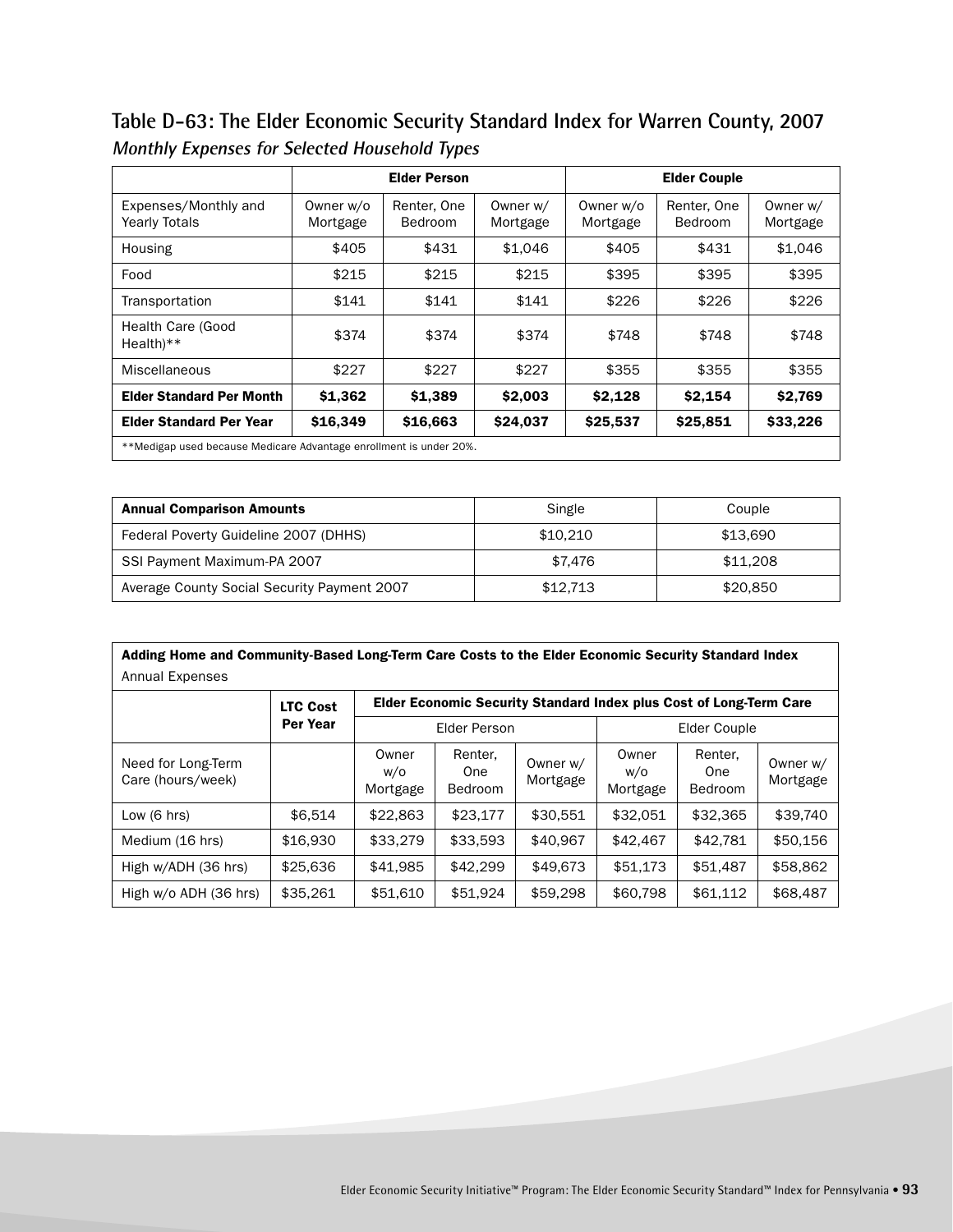**Table D-64: The Elder Economic Security Standard Index for Washington County, 2007 Monthly Expenses for Selected Household Types**

|                                                                    | <b>Elder Person</b>   |                               |                      | <b>Elder Couple</b>   |                        |                      |
|--------------------------------------------------------------------|-----------------------|-------------------------------|----------------------|-----------------------|------------------------|----------------------|
| Expenses/Monthly and<br><b>Yearly Totals</b>                       | Owner w/o<br>Mortgage | Renter, One<br><b>Bedroom</b> | Owner w/<br>Mortgage | Owner w/o<br>Mortgage | Renter, One<br>Bedroom | Owner w/<br>Mortgage |
| Housing                                                            | \$399                 | \$517                         | \$1,132              | \$399                 | \$517                  | \$1,132              |
| Food                                                               | \$210                 | \$210                         | \$210                | \$385                 | \$385                  | \$385                |
| Transportation                                                     | \$141                 | \$141                         | \$141                | \$226                 | \$226                  | \$226                |
| Health Care (Good<br>$Health**$                                    | \$317                 | \$317                         | \$317                | \$634                 | \$634                  | \$634                |
| Miscellaneous                                                      | \$213                 | \$213                         | \$213                | \$329                 | \$329                  | \$329                |
| <b>Elder Standard Per Month</b>                                    | \$1,280               | \$1,399                       | \$2,014              | \$1,972               | \$2,090                | \$2,706              |
| <b>Elder Standard Per Year</b>                                     | \$15,362              | \$16,782                      | \$24,163             | \$23,665              | \$25,086               | \$32,466             |
| **Medigap used because Medicare Advantage enrollment is under 20%. |                       |                               |                      |                       |                        |                      |

| <b>Annual Comparison Amounts</b>            | Single   | Couple   |
|---------------------------------------------|----------|----------|
| Federal Poverty Guideline 2007 (DHHS)       | \$10,210 | \$13,690 |
| SSI Payment Maximum-PA 2007                 | \$7.476  | \$11,208 |
| Average County Social Security Payment 2007 | \$13.124 | \$21.523 |

| Adding Home and Community-Based Long-Term Care Costs to the Elder Economic Security Standard Index |                 |                          |                                                                    |                      |                          |                                  |                      |  |  |  |
|----------------------------------------------------------------------------------------------------|-----------------|--------------------------|--------------------------------------------------------------------|----------------------|--------------------------|----------------------------------|----------------------|--|--|--|
| <b>Annual Expenses</b>                                                                             |                 |                          |                                                                    |                      |                          |                                  |                      |  |  |  |
|                                                                                                    | <b>LTC Cost</b> |                          | Elder Economic Security Standard Index plus Cost of Long-Term Care |                      |                          |                                  |                      |  |  |  |
|                                                                                                    | <b>Per Year</b> | <b>Elder Person</b>      |                                                                    |                      | Elder Couple             |                                  |                      |  |  |  |
| Need for Long-Term<br>Care (hours/week)                                                            |                 | Owner<br>w/o<br>Mortgage | Renter,<br>One<br><b>Bedroom</b>                                   | Owner w/<br>Mortgage | Owner<br>w/o<br>Mortgage | Renter.<br>One<br><b>Bedroom</b> | Owner w/<br>Mortgage |  |  |  |
| Low $(6 \text{ hrs})$                                                                              | \$6.514         | \$21.876                 | \$23,296                                                           | \$30,677             | \$30.179                 | \$31,600                         | \$38,980             |  |  |  |
| Medium (16 hrs)                                                                                    | \$16,930        | \$32,292                 | \$33.712                                                           | \$41.093             | \$40.595                 | \$42,016                         | \$49,396             |  |  |  |
| High w/ADH (36 hrs)                                                                                | \$25,636        | \$40.998                 | \$42,418                                                           | \$49.799             | \$49,301                 | \$50,722                         | \$58,102             |  |  |  |
| High w/o ADH (36 hrs)                                                                              | \$35,261        | \$50,623                 | \$52,043                                                           | \$59,424             | \$58,926                 | \$60,347                         | \$67,727             |  |  |  |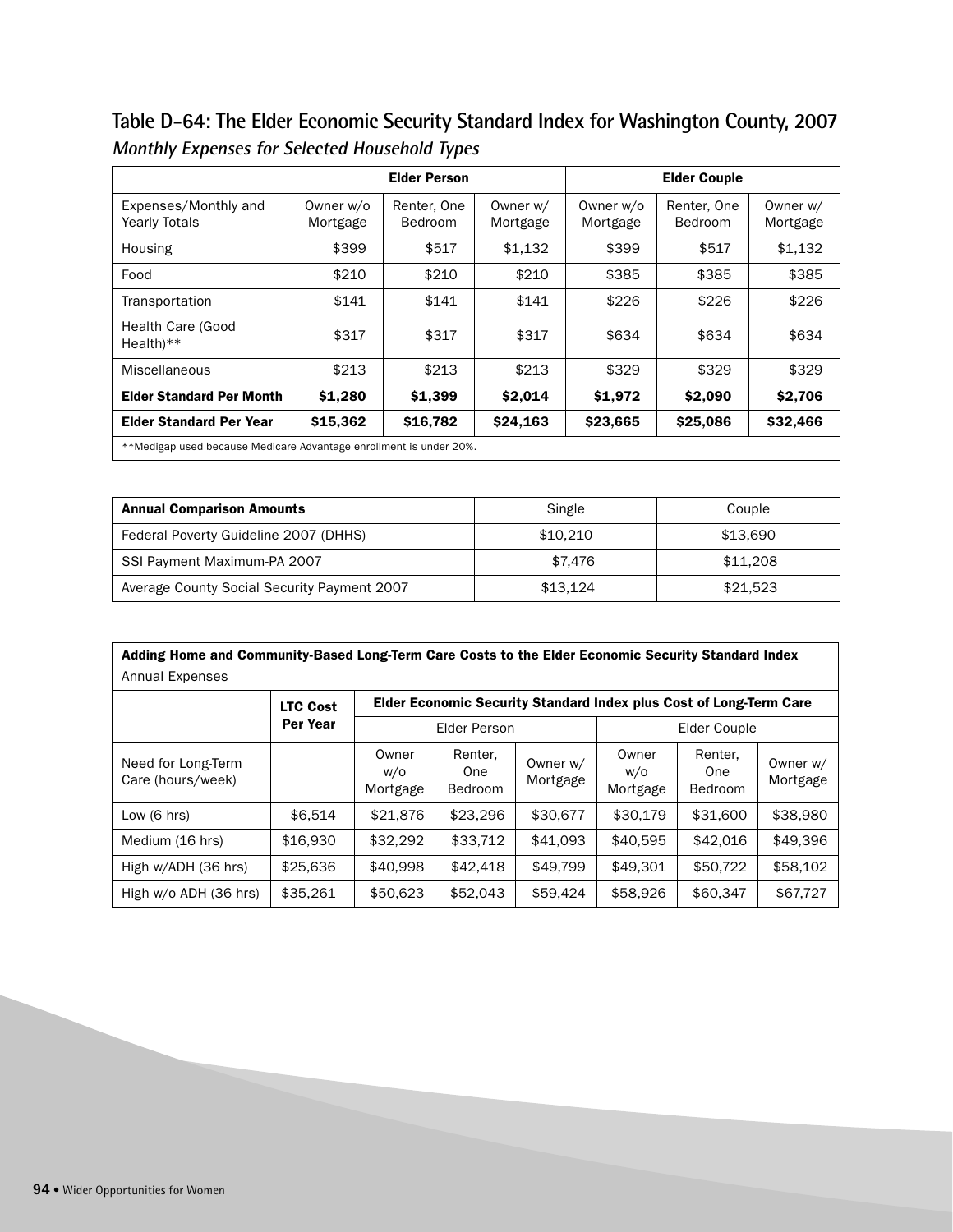**Table D-65: The Elder Economic Security Standard Index for Wayne County, 2007 Monthly Expenses for Selected Household Types**

|                                              | <b>Elder Person</b>                                                |                        |                      | <b>Elder Couple</b>   |                        |                      |  |  |  |  |
|----------------------------------------------|--------------------------------------------------------------------|------------------------|----------------------|-----------------------|------------------------|----------------------|--|--|--|--|
| Expenses/Monthly and<br><b>Yearly Totals</b> | Owner w/o<br>Mortgage                                              | Renter, One<br>Bedroom | Owner w/<br>Mortgage | Owner w/o<br>Mortgage | Renter, One<br>Bedroom | Owner w/<br>Mortgage |  |  |  |  |
| Housing                                      | \$431                                                              | \$505                  | \$1,117              | \$431                 | \$505                  | \$1,117              |  |  |  |  |
| Food                                         | \$215                                                              | \$215                  | \$215                | \$395                 | \$395                  | \$395                |  |  |  |  |
| Transportation                               | \$141                                                              | \$141                  | \$141                | \$226                 | \$226                  | \$226                |  |  |  |  |
| Health Care (Good<br>$Health**$              | \$374                                                              | \$374                  | \$374                | \$748                 | \$748                  | \$748                |  |  |  |  |
| Miscellaneous                                | \$232                                                              | \$232                  | \$232                | \$360                 | \$360                  | \$360                |  |  |  |  |
| <b>Elder Standard Per Month</b>              | \$1,393                                                            | \$1,468                | \$2,079              | \$2,159               | \$2,233                | \$2,845              |  |  |  |  |
| <b>Elder Standard Per Year</b>               | \$16,720                                                           | \$17,613               | \$24,952             | \$25,908              | \$26,801               | \$34,141             |  |  |  |  |
|                                              | **Medigap used because Medicare Advantage enrollment is under 20%. |                        |                      |                       |                        |                      |  |  |  |  |

| <b>Annual Comparison Amounts</b>            | Single   | Couple   |
|---------------------------------------------|----------|----------|
| Federal Poverty Guideline 2007 (DHHS)       | \$10.210 | \$13.690 |
| SSI Payment Maximum-PA 2007                 | \$7.476  | \$11,208 |
| Average County Social Security Payment 2007 | \$12,620 | \$20,697 |

| Adding Home and Community-Based Long-Term Care Costs to the Elder Economic Security Standard Index |                 |                          |                                                                    |                      |                          |                                         |                      |  |  |  |
|----------------------------------------------------------------------------------------------------|-----------------|--------------------------|--------------------------------------------------------------------|----------------------|--------------------------|-----------------------------------------|----------------------|--|--|--|
| Annual Expenses                                                                                    |                 |                          |                                                                    |                      |                          |                                         |                      |  |  |  |
|                                                                                                    | <b>LTC Cost</b> |                          | Elder Economic Security Standard Index plus Cost of Long-Term Care |                      |                          |                                         |                      |  |  |  |
|                                                                                                    | <b>Per Year</b> | Elder Person             |                                                                    |                      | Elder Couple             |                                         |                      |  |  |  |
| Need for Long-Term<br>Care (hours/week)                                                            |                 | Owner<br>w/o<br>Mortgage | Renter.<br>One<br>Bedroom                                          | Owner w/<br>Mortgage | Owner<br>W/O<br>Mortgage | Renter.<br><b>One</b><br><b>Bedroom</b> | Owner w/<br>Mortgage |  |  |  |
| Low $(6 \text{ hrs})$                                                                              | \$6.514         | \$23.234                 | \$24.127                                                           | \$31,466             | \$32,422                 | \$33.315                                | \$40,655             |  |  |  |
| Medium (16 hrs)                                                                                    | \$16,930        | \$33,650                 | \$34.543                                                           | \$41,882             | \$42,838                 | \$43.731                                | \$51.071             |  |  |  |
| High w/ADH (36 hrs)                                                                                | \$25,636        | \$42,356                 | \$43,249                                                           | \$50,588             | \$51,544                 | \$52,437                                | \$59,777             |  |  |  |
| High w/o ADH (36 hrs)                                                                              | \$35,261        | \$51,981                 | \$52,874                                                           | \$60,213             | \$61,169                 | \$62,062                                | \$69,402             |  |  |  |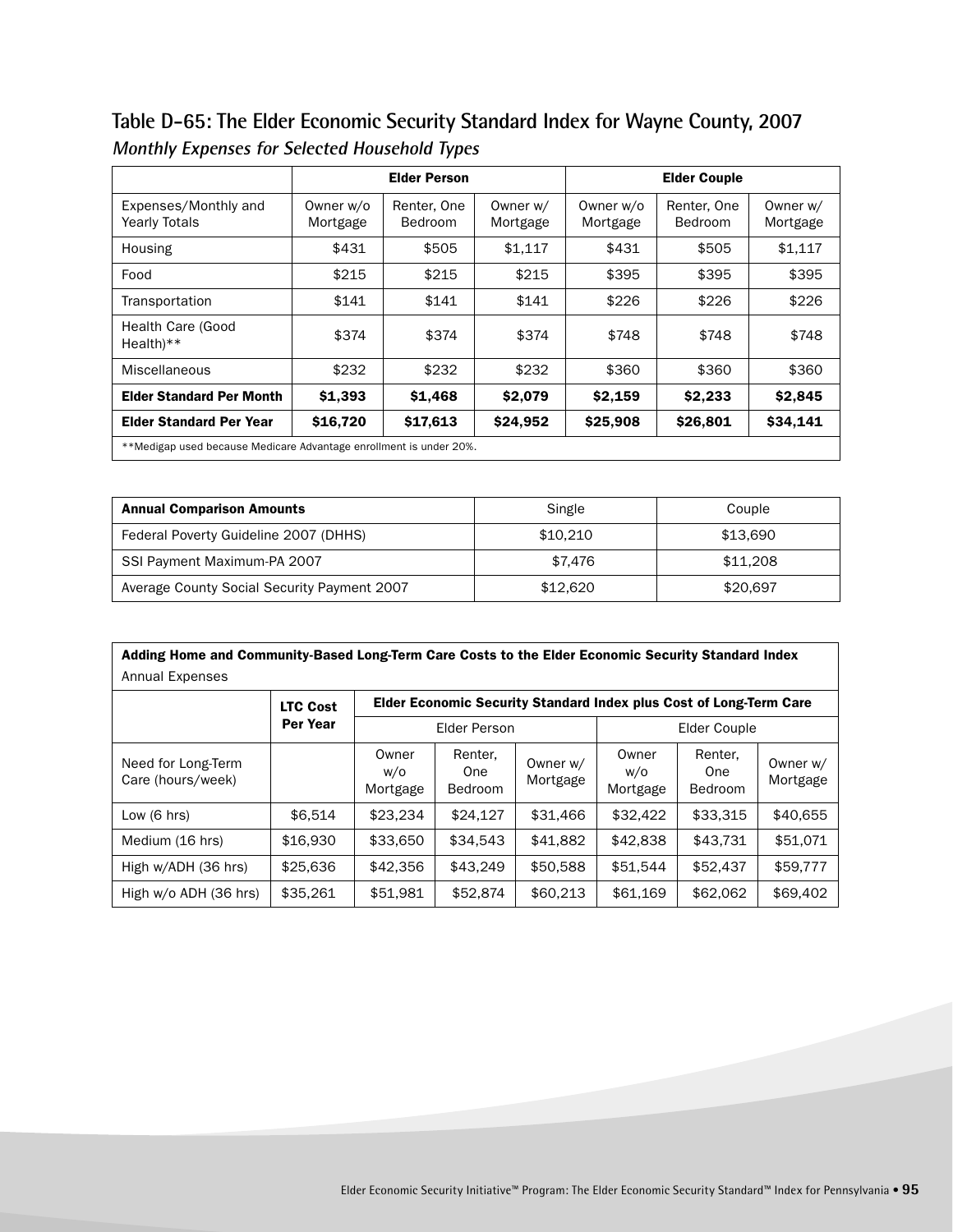#### **Table D-66: The Elder Economic Security Standard Index for Westmoreland County, 2007**

|                                                                    | <b>Elder Person</b>   |                               |                      | <b>Elder Couple</b>   |                        |                      |  |  |
|--------------------------------------------------------------------|-----------------------|-------------------------------|----------------------|-----------------------|------------------------|----------------------|--|--|
| Expenses/Monthly and<br><b>Yearly Totals</b>                       | Owner w/o<br>Mortgage | Renter, One<br><b>Bedroom</b> | Owner w/<br>Mortgage | Owner w/o<br>Mortgage | Renter, One<br>Bedroom | Owner w/<br>Mortgage |  |  |
| Housing                                                            | \$425                 | \$568                         | \$1.037              | \$425                 | \$568                  | \$1,037              |  |  |
| Food                                                               | \$210                 | \$210                         | \$210                | \$385                 | \$385                  | \$385                |  |  |
| Transportation                                                     | \$141                 | \$141                         | \$141                | \$226                 | \$226                  | \$226                |  |  |
| Health Care (Good<br>$Health**$                                    | \$317                 | \$317                         | \$317                | \$634                 | \$634                  | \$634                |  |  |
| Miscellaneous                                                      | \$219                 | \$219                         | \$219                | \$334                 | \$334                  | \$334                |  |  |
| <b>Elder Standard Per Month</b>                                    | \$1,312               | \$1,455                       | \$1,924              | \$2,004               | \$2,147                | \$2,616              |  |  |
| <b>Elder Standard Per Year</b>                                     | \$15,748              | \$17,458                      | \$23,090             | \$24,051              | \$25,762               | \$31,393             |  |  |
| **Medigap used because Medicare Advantage enrollment is under 20%. |                       |                               |                      |                       |                        |                      |  |  |

| <b>Annual Comparison Amounts</b>            | Single   | Couple   |
|---------------------------------------------|----------|----------|
| Federal Poverty Guideline 2007 (DHHS)       | \$10.210 | \$13.690 |
| SSI Payment Maximum-PA 2007                 | \$7.476  | \$11,208 |
| Average County Social Security Payment 2007 | \$13.025 | \$21.361 |

| Adding Home and Community-Based Long-Term Care Costs to the Elder Economic Security Standard Index |                 |                          |                                                                    |                      |                          |                                  |                      |  |  |  |
|----------------------------------------------------------------------------------------------------|-----------------|--------------------------|--------------------------------------------------------------------|----------------------|--------------------------|----------------------------------|----------------------|--|--|--|
| <b>Annual Expenses</b>                                                                             |                 |                          |                                                                    |                      |                          |                                  |                      |  |  |  |
|                                                                                                    | <b>LTC Cost</b> |                          | Elder Economic Security Standard Index plus Cost of Long-Term Care |                      |                          |                                  |                      |  |  |  |
|                                                                                                    | Per Year        |                          | Elder Person                                                       |                      |                          | Elder Couple                     |                      |  |  |  |
| Need for Long-Term<br>Care (hours/week)                                                            |                 | Owner<br>w/o<br>Mortgage | Renter,<br>0ne<br>Bedroom                                          | Owner w/<br>Mortgage | Owner<br>W/O<br>Mortgage | Renter,<br>One<br><b>Bedroom</b> | Owner w/<br>Mortgage |  |  |  |
| Low $(6 \text{ hrs})$                                                                              | \$6.514         | \$22,262                 | \$23.972                                                           | \$29.604             | \$30,565                 | \$32,276                         | \$37.907             |  |  |  |
| Medium (16 hrs)                                                                                    | \$16,930        | \$32,678                 | \$34.388                                                           | \$40,020             | \$40.981                 | \$42.692                         | \$48.323             |  |  |  |
| High w/ADH (36 hrs)                                                                                | \$25,636        | \$41.384                 | \$43.094                                                           | \$48,726             | \$49,687                 | \$51,398                         | \$57,029             |  |  |  |
| High w/o ADH (36 hrs)                                                                              | \$35,261        | \$51,009                 | \$52,719                                                           | \$58,351             | \$59,312                 | \$61,023                         | \$66,654             |  |  |  |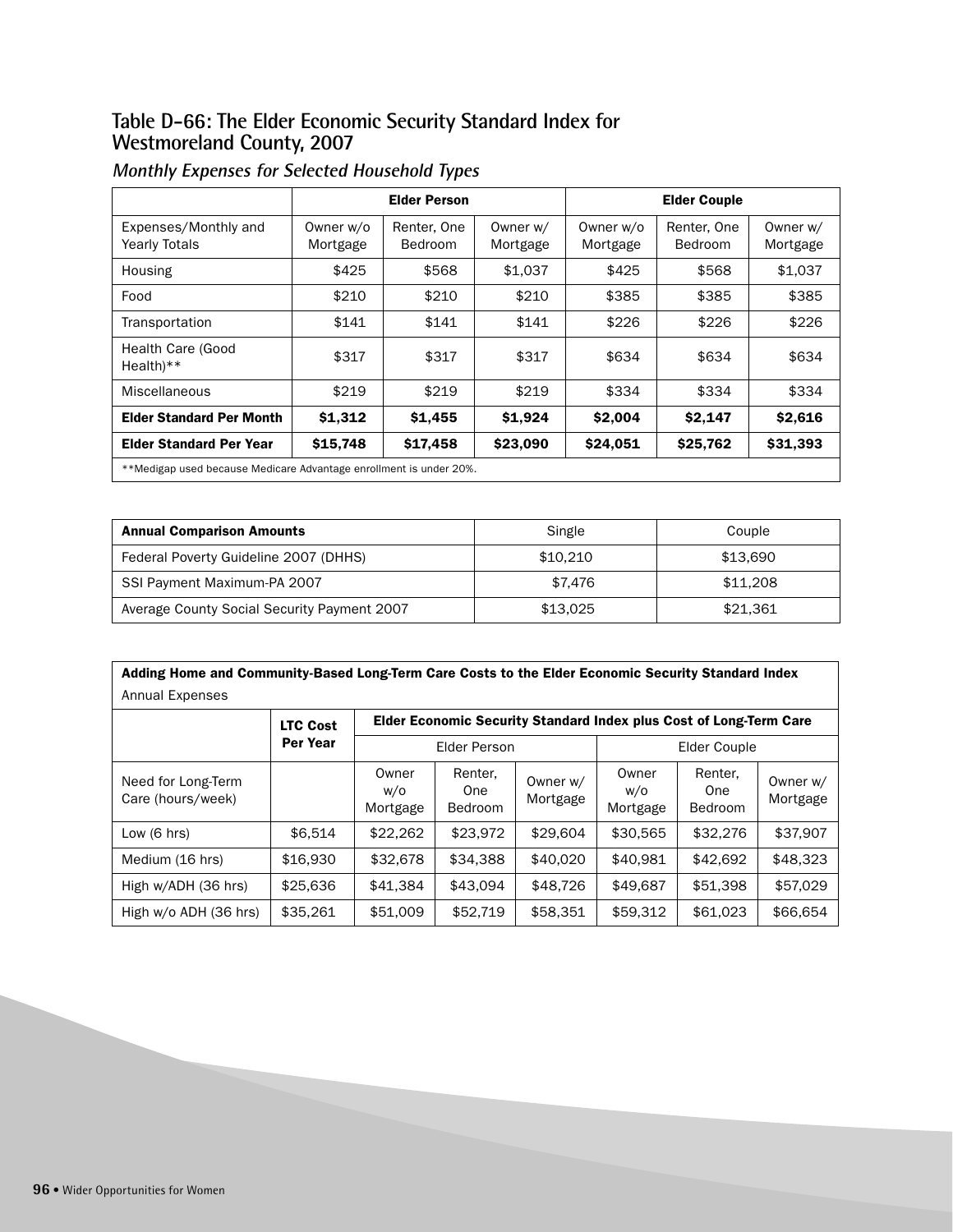**Table D-67: The Elder Economic Security Standard Index for Wyoming County, 2007 Monthly Expenses for Selected Household Types**

|                                              | <b>Elder Person</b>                                                |                        |                      | <b>Elder Couple</b>   |                        |                      |  |  |  |
|----------------------------------------------|--------------------------------------------------------------------|------------------------|----------------------|-----------------------|------------------------|----------------------|--|--|--|
| Expenses/Monthly and<br><b>Yearly Totals</b> | Owner w/o<br>Mortgage                                              | Renter, One<br>Bedroom | Owner w/<br>Mortgage | Owner w/o<br>Mortgage | Renter, One<br>Bedroom | Owner w/<br>Mortgage |  |  |  |
| Housing                                      | \$553                                                              | \$557                  | \$1.105              | \$553                 | \$557                  | \$1,105              |  |  |  |
| Food                                         | \$215                                                              | \$215                  | \$215                | \$395                 | \$395                  | \$395                |  |  |  |
| Transportation                               | \$141                                                              | \$141                  | \$141                | \$226                 | \$226                  | \$226                |  |  |  |
| Health Care (Good<br>Health)**               | \$374                                                              | \$374                  | \$374                | \$748                 | \$748                  | \$748                |  |  |  |
| Miscellaneous                                | \$257                                                              | \$257                  | \$257                | \$384                 | \$384                  | \$384                |  |  |  |
| <b>Elder Standard Per Month</b>              | \$1,540                                                            | \$1,544                | \$2,093              | \$2,306               | \$2,310                | \$2,858              |  |  |  |
| <b>Elder Standard Per Year</b>               | \$18,485                                                           | \$18,531               | \$25,110             | \$27,673              | \$27,719               | \$34,299             |  |  |  |
|                                              | **Medigap used because Medicare Advantage enrollment is under 20%. |                        |                      |                       |                        |                      |  |  |  |

| <b>Annual Comparison Amounts</b>            | Single   | Couple   |
|---------------------------------------------|----------|----------|
| Federal Poverty Guideline 2007 (DHHS)       | \$10,210 | \$13,690 |
| SSI Payment Maximum-PA 2007                 | \$7.476  | \$11,208 |
| Average County Social Security Payment 2007 | \$12.217 | \$20,036 |

| Adding Home and Community-Based Long-Term Care Costs to the Elder Economic Security Standard Index |                 |                                                                    |                                  |                      |                                      |                                  |                      |
|----------------------------------------------------------------------------------------------------|-----------------|--------------------------------------------------------------------|----------------------------------|----------------------|--------------------------------------|----------------------------------|----------------------|
| <b>Annual Expenses</b>                                                                             |                 |                                                                    |                                  |                      |                                      |                                  |                      |
|                                                                                                    | <b>LTC Cost</b> | Elder Economic Security Standard Index plus Cost of Long-Term Care |                                  |                      |                                      |                                  |                      |
|                                                                                                    | Per Year        |                                                                    | Elder Person                     |                      |                                      | Elder Couple                     |                      |
| Need for Long-Term<br>Care (hours/week)                                                            |                 | Owner<br>w/o<br>M <sub>0</sub> rt <sub>0</sub> 00                  | Renter,<br>One<br><b>Dodroom</b> | Owner w/<br>Mortgage | Owner<br>W/O<br>$M^{\text{at}}$ gado | Renter,<br>One<br><b>Dodroom</b> | Owner w/<br>Mortgage |

Bedroom

Low (6 hrs) | \$7,442 | \$25,927 | \$25,973 | \$32,552 | \$35,115 | \$35,161 | \$41,741 Medium (16 hrs) \$19,406 \$37,891 \$37,937 \$44,516 \$47,079 \$47,125 \$53,705 High w/ADH (36 hrs)  $\begin{array}{|c|c|c|c|c|c|}\n\hline\n$50,663 & $53,226 & $53,272 & $59,852\n\end{array}$ High w/o ADH (36 hrs) \$40,834 \$59,319 \$59,365 \$65,944 \$68,507 \$68,553 \$75,133

Mortgage

| Elder Economic Security Initiative™ Program: The Elder Economic Security Standard™ Index for Pennsylvania • 97 |  |  |
|----------------------------------------------------------------------------------------------------------------|--|--|

Mortgage

Bedroom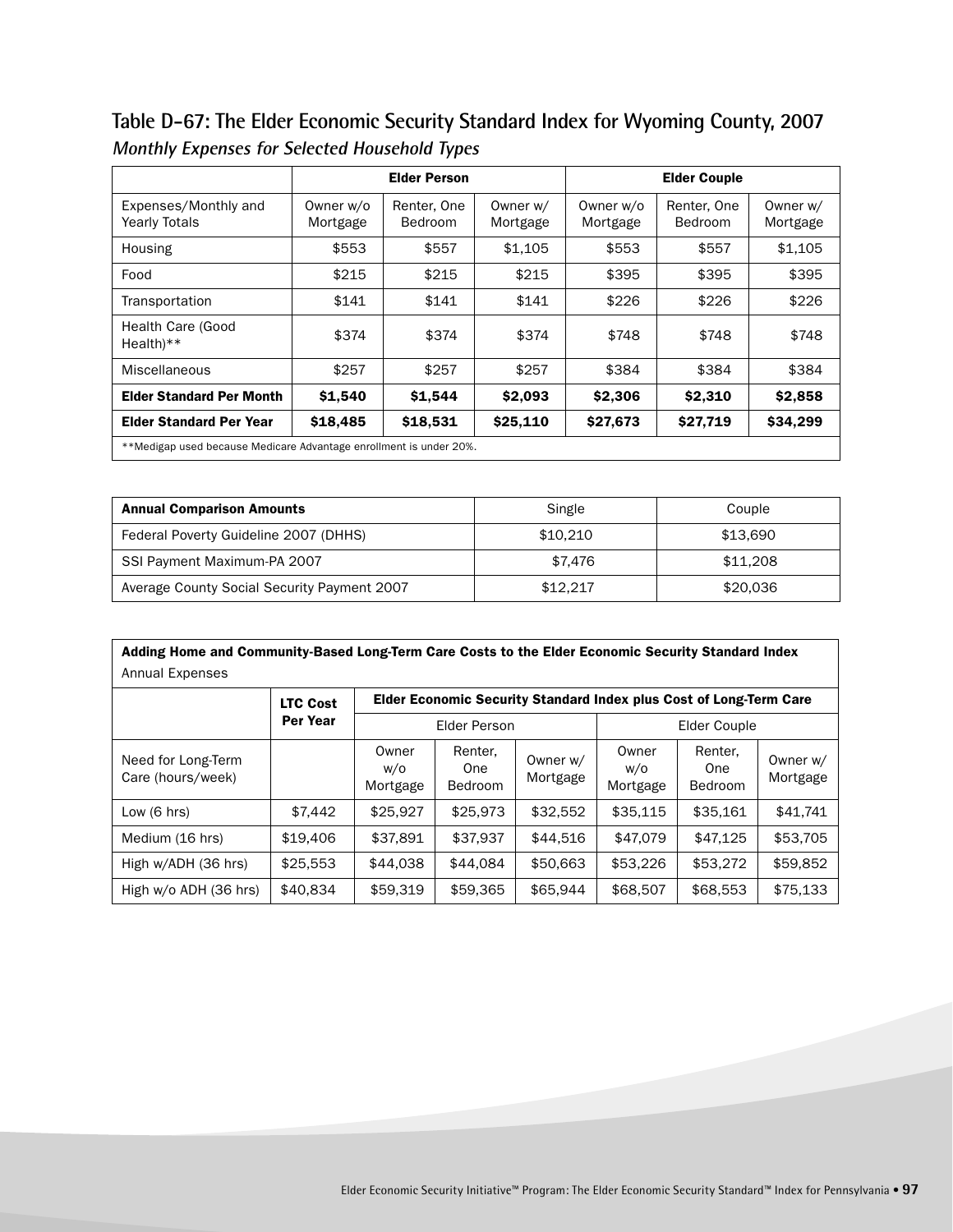**Table D-68: The Elder Economic Security Standard Index for York County, 2007 Monthly Expenses for Selected Household Types**

|                                                                    |                       | <b>Elder Person</b>           |                      | <b>Elder Couple</b>   |                        |                      |  |  |  |
|--------------------------------------------------------------------|-----------------------|-------------------------------|----------------------|-----------------------|------------------------|----------------------|--|--|--|
| Expenses/Monthly and<br><b>Yearly Totals</b>                       | Owner w/o<br>Mortgage | Renter, One<br><b>Bedroom</b> | Owner w/<br>Mortgage | Owner w/o<br>Mortgage | Renter, One<br>Bedroom | Owner w/<br>Mortgage |  |  |  |
| Housing                                                            | \$457                 | \$529                         | \$1.154              | \$457                 | \$529                  | \$1,154              |  |  |  |
| Food                                                               | \$199                 | \$199                         | \$199                | \$366                 | \$366                  | \$366                |  |  |  |
| Transportation                                                     | \$141                 | \$141                         | \$141                | \$226                 | \$226                  | \$226                |  |  |  |
| Health Care (Good<br>$Health**$                                    | \$374                 | \$374                         | \$374                | \$748                 | \$748                  | \$748                |  |  |  |
| Miscellaneous                                                      | \$234                 | \$234                         | \$234                | \$359                 | \$359                  | \$359                |  |  |  |
| <b>Elder Standard Per Month</b>                                    | \$1,406               | \$1,478                       | \$2,103              | \$2,156               | \$2,228                | \$2,853              |  |  |  |
| <b>Elder Standard Per Year</b>                                     | \$16,877              | \$17,737                      | \$25,234             | \$25,876              | \$26,736               | \$34,232             |  |  |  |
| **Medigap used because Medicare Advantage enrollment is under 20%. |                       |                               |                      |                       |                        |                      |  |  |  |

| <b>Annual Comparison Amounts</b>            | Single   | Couple   |  |
|---------------------------------------------|----------|----------|--|
| Federal Poverty Guideline 2007 (DHHS)       | \$10,210 | \$13,690 |  |
| SSI Payment Maximum-PA 2007                 | \$7.476  | \$11,208 |  |
| Average County Social Security Payment 2007 | \$12.981 | \$21,289 |  |

| Adding Home and Community-Based Long-Term Care Costs to the Elder Economic Security Standard Index |                             |                                                                           |                                  |                      |                          |                                  |                      |  |  |  |  |
|----------------------------------------------------------------------------------------------------|-----------------------------|---------------------------------------------------------------------------|----------------------------------|----------------------|--------------------------|----------------------------------|----------------------|--|--|--|--|
| Annual Expenses                                                                                    |                             |                                                                           |                                  |                      |                          |                                  |                      |  |  |  |  |
|                                                                                                    | <b>LTC Cost</b><br>Per Year | <b>Elder Economic Security Standard Index plus Cost of Long-Term Care</b> |                                  |                      |                          |                                  |                      |  |  |  |  |
|                                                                                                    |                             | Elder Person                                                              |                                  |                      | Elder Couple             |                                  |                      |  |  |  |  |
| Need for Long-Term<br>Care (hours/week)                                                            |                             | Owner<br>w/o<br>Mortgage                                                  | Renter,<br>One<br><b>Bedroom</b> | Owner w/<br>Mortgage | Owner<br>w/o<br>Mortgage | Renter.<br>One<br><b>Bedroom</b> | Owner w/<br>Mortgage |  |  |  |  |
| Low $(6 \text{ hrs})$                                                                              | \$6.514                     | \$23.391                                                                  | \$24.251                         | \$31,748             | \$32,390                 | \$33,250                         | \$40,746             |  |  |  |  |
| Medium (16 hrs)                                                                                    | \$16,930                    | \$33,807                                                                  | \$34,667                         | \$42.164             | \$42,806                 | \$43,666                         | \$51,162             |  |  |  |  |
| High w/ADH (36 hrs)                                                                                | \$25,636                    | \$42.513                                                                  | \$43,373                         | \$50,870             | \$51,512                 | \$52,372                         | \$59,868             |  |  |  |  |
| High w/o ADH (36 hrs)                                                                              | \$35,261                    | \$52,138                                                                  | \$52,998                         | \$60,495             | \$61,137                 | \$61,997                         | \$69,493             |  |  |  |  |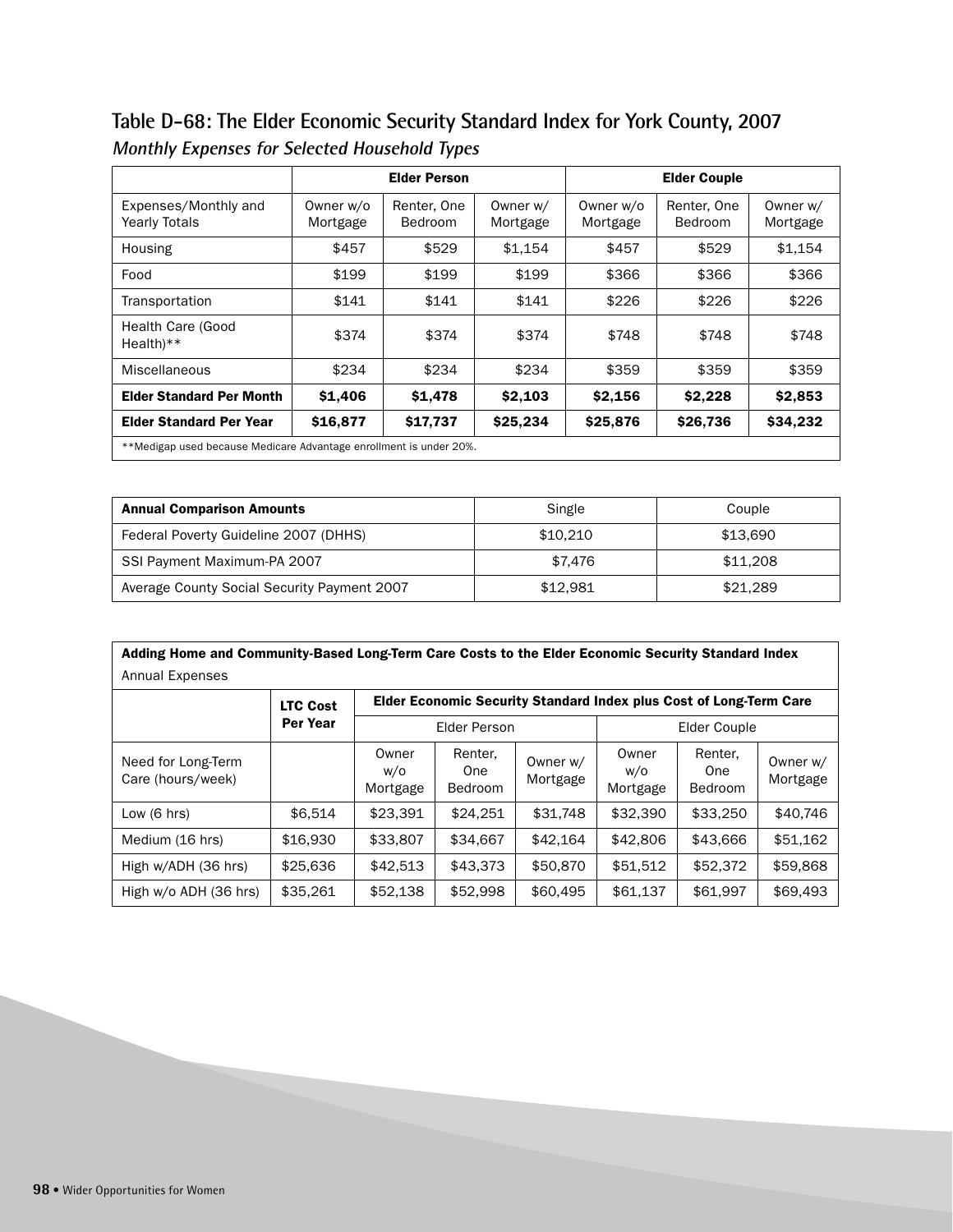## **Appendix E: PathWaysPA**



PathWaysPA was founded in 1978 as the Women's Association for Women's Alternatives. It served as one of Pennsylvania's first residential programs to keep low-income, vulnerable women together with their children and has grown to become one of the Greater Philadelphia Region's foremost providers of residential and community-based services for women, children and families. Each year over 5,000 women, children and families who reside in the Greater Philadelphia Region benefit from our full complement of social services; job training and employment assistance; as well as outreach and residential programs as they move along the path to self-sufficiency.

With offices throughout Southeastern Pennsylvania and advocacy initiatives on behalf of low-wage workers statewide, PathWaysPA provides programs committed to the development of client self-sufficiency which leads to the fulfillment of our mission: **To help women, teens, children and families achieve economic independence and family well-being.**

PathWaysPA is accredited by the National Council on Accreditation. We are a member in good standing of both the Child Welfare League of America and the Pennsylvania Council of Children, Youth and Family Services. In recognition of our service to Pennsylvania we have received numerous awards. These include Oprah Winfrey's Angel Network Award; Delaware County Chamber of Commerce Non-Profit of the Year; Philadelphia Department of Human Services Children's Crusader Award; and The Child Welfare League of America's Private Agency Advocate of the Year Award among countless other citations and recognition from both public and private entities.

PathWaysPA, in conjunction with Wider Opportunities for Women and Dr. Diana Pearce, first released the Family Economic Self-Sufficiency Standard for Pennsylvania in 1997. The sixth edition of this Standard, which shows what is needed to make ends meet for 70 different family types in every county in Pennsylvania, is due to be released in June 2008.

Other publications by PathWaysPA include:

- The Financial Resources Guide a guide to the services available to individuals and families in Pennsylvania
- Investing in Pennsylvania's Families: Economic Opportunity for All a report on the needs of working low-income families in Pennsylvania
- Paths to Banking a financial literacy guide that includes information on opening checking and savings accounts

To learn more or to order a publication, please visit PathWaysPA's website at www.pathwayspa.org or call us at 1-800-209-2914.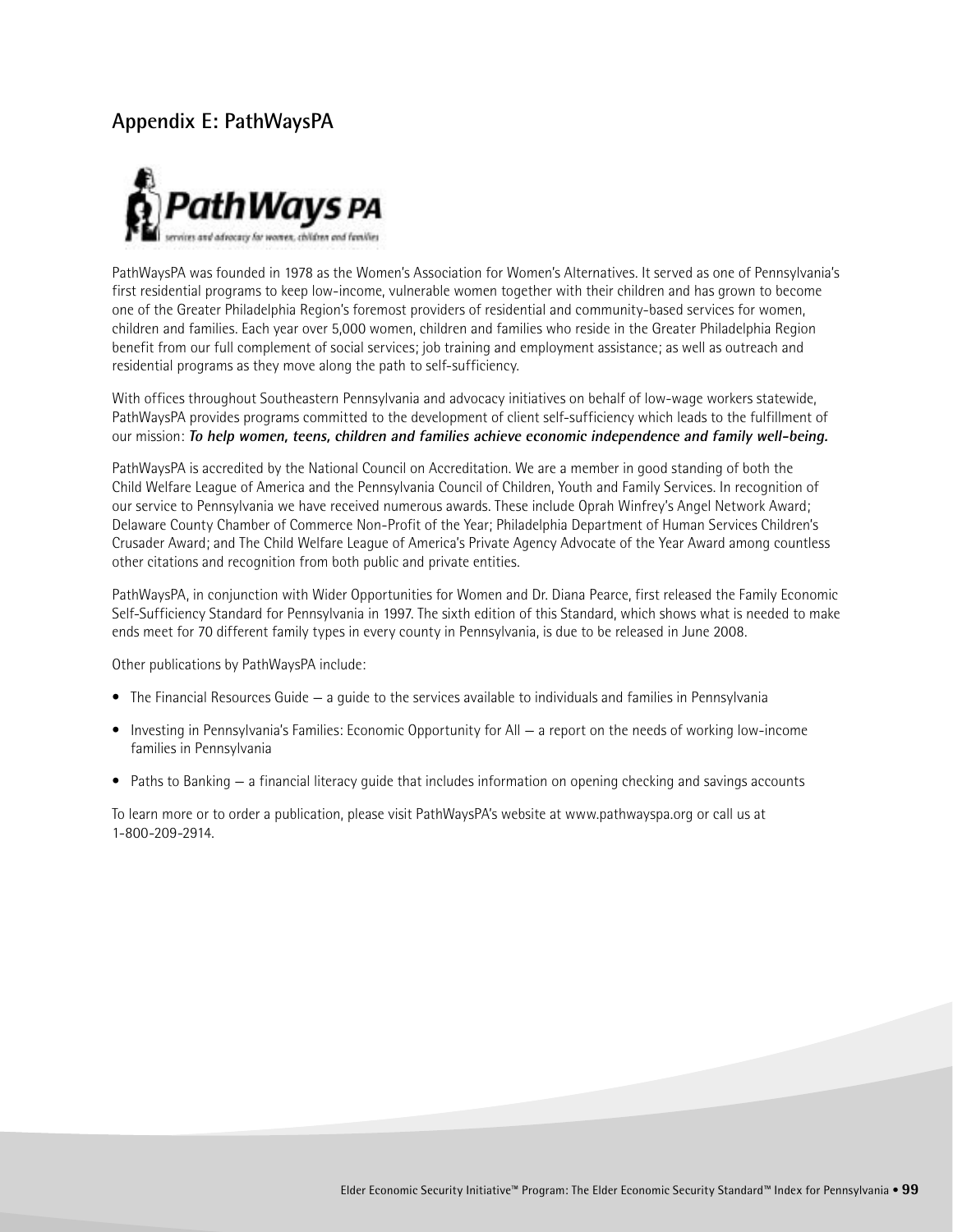## **Appendix F: Wider Opportunities for Women**



**Wider Opportunities for Women**

Founded in 1964, Wider Opportunities for Women (WOW) has helped girls, women, and their families achieve economic security through a series of innovative training and education projects. For more than 40 years, WOW has helped women learn to earn, with programs emphasizing literacy, technical and nontraditional skills, the welfare-to-work transition, career development, and retirement security. WOW opened the first employment resource center for women in the United States, played a leadership role in establishing the concept of 'nontraditional' occupations for women, piloted contextual education for women, and advocated for the passage and implementation of key federal policies to increase educational, training, and employment opportunities for women. WOW's work is grounded in the experience of its local project in Washington, D.C. and that of its partners across the country.

WOW is recognized nationally for its skills training models, technical assistance, and advocacy for women workers. WOW leads the National Women's Workforce Network which is comprised of organizations committed to increasing women's and girls' access to well-paid work, the Family Economic Self-Sufficiency Project (FESS), and the Elder Economic Security Initiative (EESI). For the last several years, a major part of WOW's work has been its Family Economic Self-Sufficiency Project (FESS), through which WOW put tools in the hands of community organizations, public agencies, and policy makers to address the needs of low-income families. Through this project, WOW has helped to reframe the national debate on social policies and programs from one that focuses on poverty to one that focuses on what it takes families to make ends meet. WOW partners with key state organizations to develop and implement this project. Today, WOW has partners in 35 states and the District of Columbia. In turn, these partners form or participate in state-wide coalitions organized around the concept of self-sufficiency. These programs focus on a range of issues including employment, aging, welfare, tax policy, child advocacy, and women's issues; more than 2,000 organizations are part of this network.

Wider Opportunities for Women • 1001 Connecticut Ave, NW, Ste. 930 • Washington, DC 20036 phone: 202.464.1596 • fax: 202.464.1660 • email: info@WOWonline.org • website: www.WOWonline.org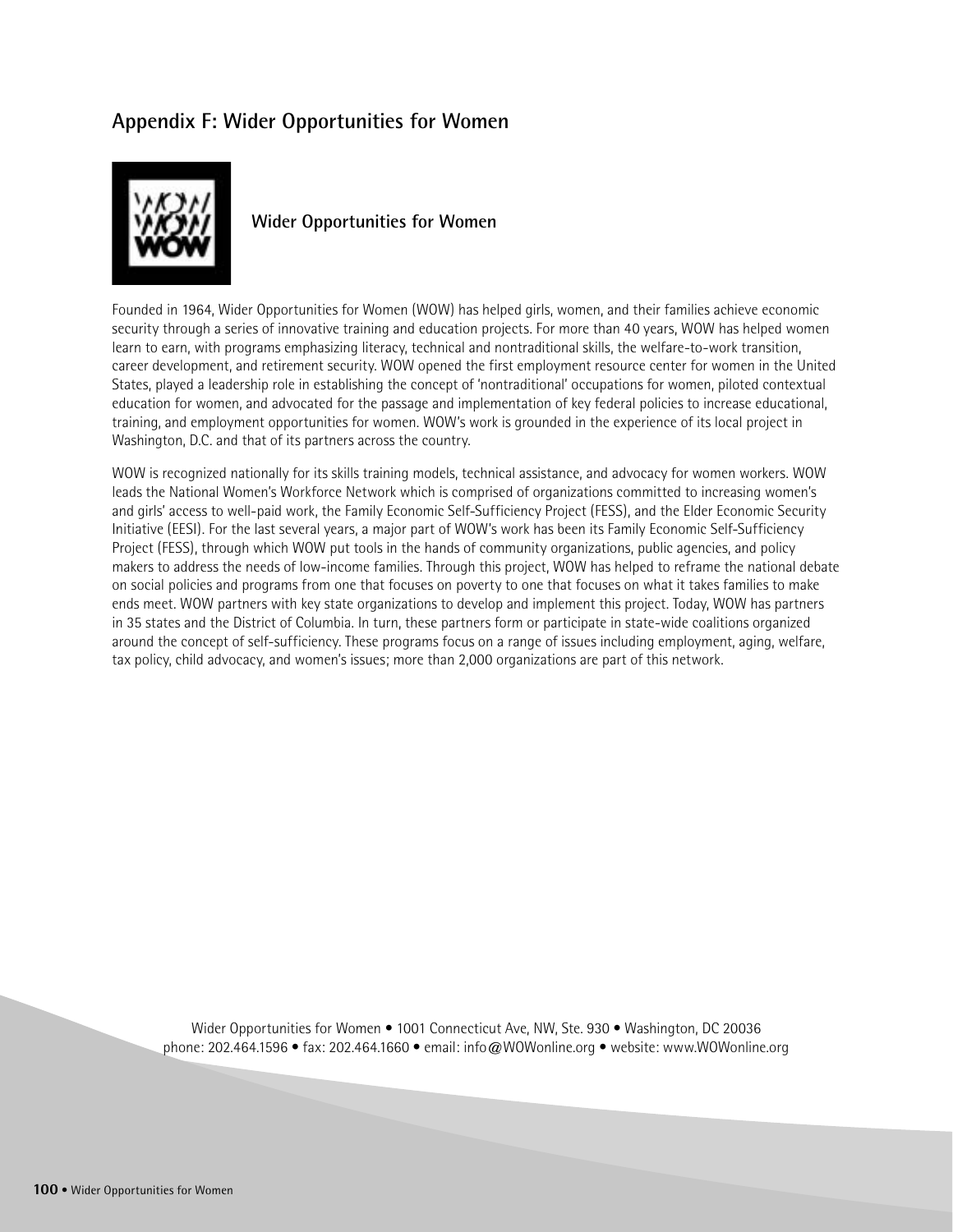## **Appendix G: The Gerontology Institute**



**Gerontology Institute Phone**: 617-287-7300 **Fax**: 617-287-2080

## **THE GERONTOLOGY INSTITUTE John W. McCormack Graduate School of Policy Studies University of Massachusetts Boston**

The Gerontology Institute addresses social and economic issues associated with population aging. The Institute conducts applied research, analyzes policy issues, and engages in public education. It also encourages the participation of older people in aging services and policy development. In its work with local, state, national, and international organizations, the Institute has five priorities: 1) productive aging, that is, opportunities for older people to play useful social roles; 2) health care for the elderly; 3) long-term care for the elderly; 4) economic security for older adults; and 5) social and demographic research on aging. The Institute pays particular attention to the special needs of low-income and minority elderly.

The Gerontology Institute was created in 1984 by the Massachusetts Legislature. In 2003, the Gerontology Institute became a founding member of the John W. McCormack Graduate School of Policy Studies at the University of Massachusetts Boston. The School brings together two Institutes and several policy-oriented graduate programs to advance their shared educational and public service missions.

Programs housed at the Gerontology Institute include the Pension Action Center, the Social Demography Program, and the Elder Economic Security Standard Project. Founded in 1994 by Institute Associate Director Ellen A. Bruce, the Pension Action Center has assisted over 4000 clients, securing over \$28 million in pensions for retirees. The Elder Economic Security Standard Project, launched by Ellen A. Bruce and Laura Henze Russell, has developed a reality-based benchmark of elder living costs.

The Institute furthers the University's educational programs in Gerontology. One of these is a multidisciplinary Ph.D. program in Gerontology. Through the Institute, doctoral students have the opportunity to gain experience in research and policy analysis. Another program is a Master of Science in Gerontology that focuses on management issues for working professionals who are looking to upgrade their skills or to advance in new directions within the field.

The Institute also supports undergraduate programs in Gerontology. Foremost among these is the Frank J. Manning Certificate Program in Gerontology, which prepares students for roles in aging services. Each year the Institute assists this program in conducting an applied research project in which students administer a large telephone survey. In addition, the Institute sponsors the Osher Lifelong Learning Institute, (OLLI), a non-credit educational program for adult learners ages 50+.

The Institute publishes the *Journal of Aging & Social Policy*, a scholarly, peer-reviewed quarterly journal with an international perspective. You can obtain information about recent Institute activities by visiting the Gerontology Institute's web pages: www.geront.umb.edu or email gerontology@umb.edu.